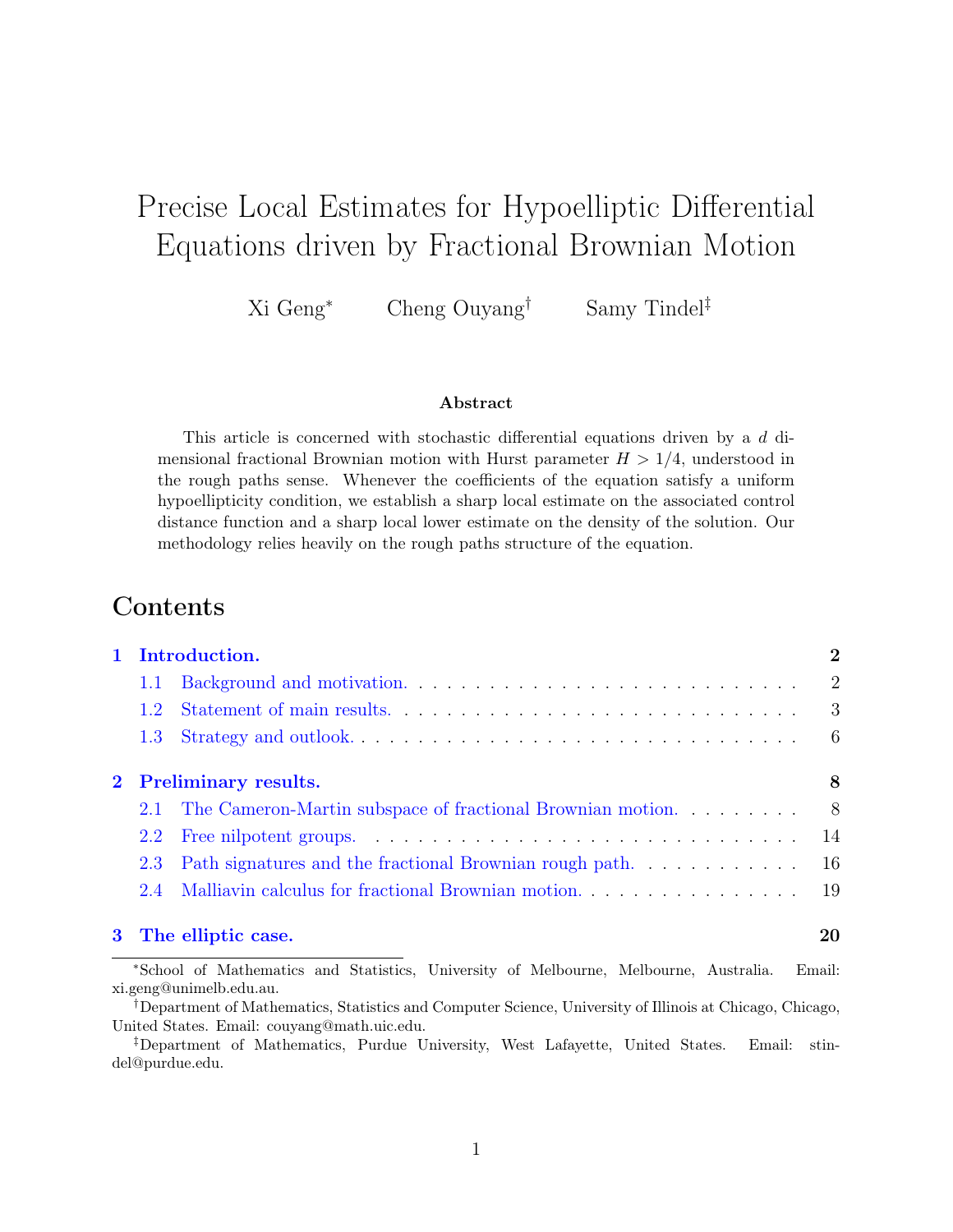| $\overline{\mathbf{4}}$ |                                                                      | Hypoelliptic case: local estimate for the control distance function.                  | 28 |
|-------------------------|----------------------------------------------------------------------|---------------------------------------------------------------------------------------|----|
|                         | 4.1                                                                  |                                                                                       | 28 |
|                         | 4.2                                                                  |                                                                                       | 33 |
| $\bf{5}$                | Hypoelliptic case: local lower estimate for the density of solution. |                                                                                       | 43 |
|                         | 5.1                                                                  | Step one: local lower estimate for the signature density of fractional Brownian       |    |
|                         |                                                                      | motion.                                                                               | 44 |
|                         | 5.2                                                                  | Step two: local lower estimate for the density of the Taylor approximation            |    |
|                         |                                                                      |                                                                                       | 50 |
|                         |                                                                      | I. Non-degeneracy of $F_l$ and a disintegration formula $\ldots \ldots \ldots \ldots$ | 50 |
|                         |                                                                      |                                                                                       | 53 |
|                         | 5.3                                                                  | Step three: comparing approximating and actual densities.                             | 62 |
|                         |                                                                      | I. Integrating relation $(5.52)$ in a neighborhood of the origin $\ldots \ldots$      | 62 |
|                         |                                                                      | II. Integrating relation $(5.52)$ for large Fourier modes                             | 64 |
|                         |                                                                      |                                                                                       | 66 |
|                         |                                                                      |                                                                                       | 66 |
|                         | 5.4                                                                  |                                                                                       | 71 |
|                         |                                                                      | A A disintegration formula on Riemannian manifolds.                                   | 72 |

# <span id="page-1-0"></span>1 Introduction.

We will split our introduction into two parts. In Section [1.1,](#page-1-1) we recall some background on the stochastic analysis of stochastic differential equations driven by a fractional Brownian motion. In Section [1.2](#page-2-0) we describe our main results. Section [1.3](#page-5-0) is then devoted to a brief explanation about the methodology we have used in order to obtain our main results.

## <span id="page-1-1"></span>1.1 Background and motivation.

One way to envision Malliavin calculus is to see it as a geometric and analytic framework on an infinite dimensional space (namely the Wiener space) equipped with a Gaussian measure. This is already apparent in Malliavin's seminal contribution [\[20\]](#page-75-0) giving a probabilistic proof of Hörmander's theorem. The same point of view has then been pushed forward in the celebrated series of papers by Kusuoka and Stroock, which set up the basis for densities and probabilities expansions for diffusion processes within this framework.

On the other hand, the original perspective of Lyons' rough path theory (cf. [\[18,](#page-75-1) [19\]](#page-75-2)) is quite different. Summarizing very briefly, it asserts that a reasonable differential calculus with respect to a noisy process X can be achieved as long as one can define enough iterated integrals of  $X$ . One of the first processes to which the theory has been successfully applied is a fractional Brownian motion, and we shall focus on this process in the present paper.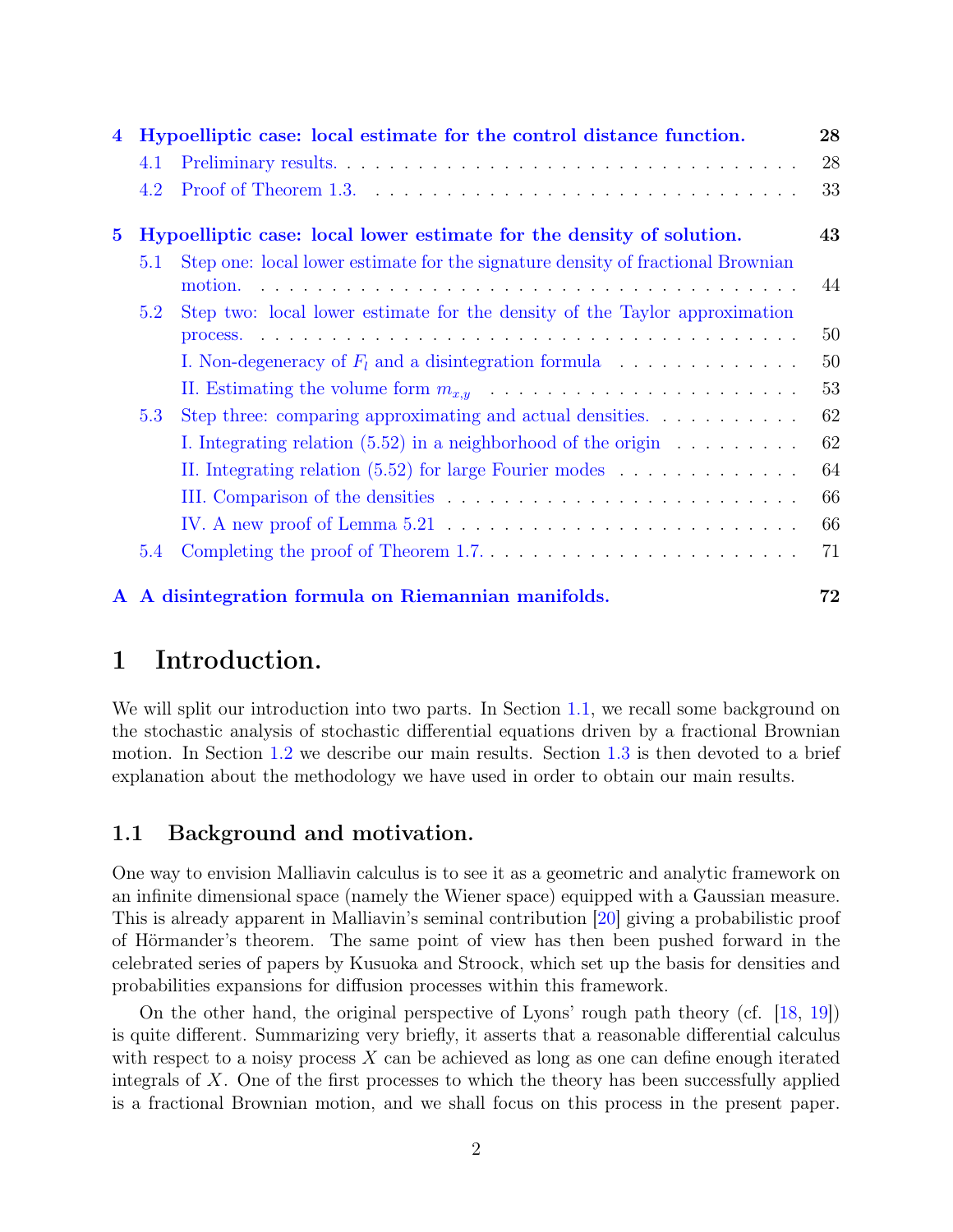Namely a  $\mathbb{R}^d$ -valued fractional Brownian motion is a continuous centered Gaussian process  $B = \{(B_t^1, \ldots, B_t^d); t \geq 0\}$  with independent coordinates, such that each  $B^j$  satisfies

$$
\mathbb{E}\left[ (B_t^j - B_s^j)^2 \right] = |t - s|^{2H}, \qquad s, t \ge 0,
$$

for a given  $H \in (0,1)$ . The process B can be seen as a natural generalization of Brownian motion allowing any kind of Hölder regularity (that is a Hölder exponent  $H - \varepsilon$  for an arbitrary small  $\varepsilon$ , whenever H is given). We are interested in the following differential equation driven by  $B$ :

<span id="page-2-1"></span>
$$
\begin{cases} dX_t = \sum_{\alpha=1}^d V_\alpha(X_t) dB_t^\alpha, & 0 \le t \le 1, \\ X_0 = x \in \mathbb{R}^N. \end{cases}
$$
\n(1.1)

Here the  $V_{\alpha}$ 's are  $C_{b}^{\infty}$  vector fields, and the Hurst parameter is assumed to satisfy the condition  $H > 1/4$ . In this setting, putting together the results contained in [\[8\]](#page-74-0) and [\[19\]](#page-75-2), the stochastic differential equation  $(1.1)$  can be understood in the framework of rough path theory. Although we will give an account on the notion of rough path solution in Section [2.3,](#page-15-0) the simplest way of looking at equation [\(1.1\)](#page-2-1) is the following. Let  $B_t^{(n)}$  be a dyadic linear interpolation of  $B_t$ . Let  $X_t^{(n)}$  be the solution to equation [\(1.1\)](#page-2-1) in which the driving process  $B_t$  is replaced by  $B_t^{(n)}$  $t_t^{(n)}$ . From standard ODE theory,  $X_t^{(n)}$  $t_t^{(n)}$  is pathwisely well-defined. The solution to the SDE [\(1.1\)](#page-2-1) is then proved (cf. [\[12\]](#page-75-3) for instance) to be the limit of  $X_t^{(n)}$ t as  $n \to \infty$ .

With the solution of  $(1.1)$  in hand, a natural problem one can think of is the following: can we extend the aforementioned analytic studies on Wiener's space to the process  $B$ ? In particular can we complete Kusuoka-Stroock's program in the fractional Brownian motion setting? This question has received a lot of attention in the recent years, and previous efforts along this line include Hörmander type theorems for the process  $X$  defined by  $(1.1)$ (cf. [\[2,](#page-74-1) [6,](#page-74-2) [7\]](#page-74-3)), some upper Gaussian bounds on the density  $p(t, x, y)$  of  $X_t$  (cf. [\[3\]](#page-74-4)), as well as Varadhan type estimates for  $log(p(t, x, y))$  in small time [\[4\]](#page-74-5). One should stress at this point that the road from the Brownian to the fractional Brownian case is far from being trivial. This is essentially due to the lack of independence of the fBm increments and Markov property, as well as to the technically demanding characterization of the Cameron-Martin space whenever  $B$  is not a Brownian motion. We shall go back to those obstacles throughout the article.

Our contribution can be seen as a step in the direction mentioned above. More specifically, we shall obtain a sharp local estimate on the associated control distance function and a sharp local estimates for the density of  $X_t$  under hypoelliptic conditions on the vector fields  $V_\alpha$ . This will be achieved thanks to a combination of geometric and analytic tools which can also be understood as a mix of stochastic analysis and rough path theory. We describe our main results more precisely in the next subsection.

#### <span id="page-2-0"></span>1.2 Statement of main results.

Let us recall that equation  $(1.1)$  is our main object of concern. We are typically interested in the degenerate case where the vector fields  $V = \{V_1, \ldots, V_d\}$  satisfy the so-called uniform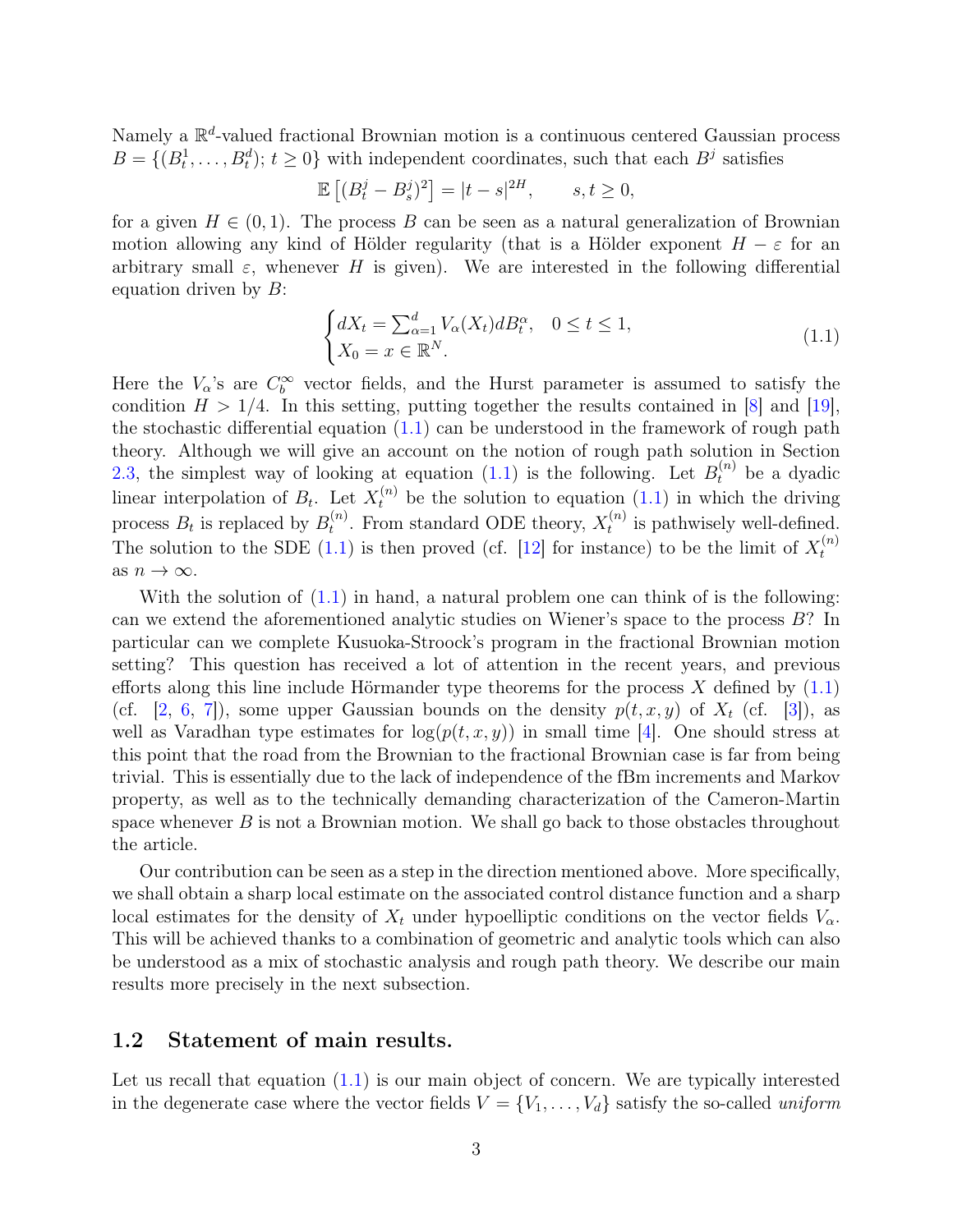hypoellipticity assumption to be defined shortly. This is a standard degenerate setting where one can expect that the solution of the SDE  $(1.1)$  admits a smooth density with respect to the Lebesgue measure. As mentioned in Section [1.1,](#page-1-1) we wish to obtain quantitative information for the density in this context.

We first formulate the uniform hypoellipticity condition which will be assumed throughout the rest of the paper. For  $l \geq 1$ , define  $\mathcal{A}(l)$  to be the set of words over letters  $\{1, \ldots, d\}$ with length at most l (including the empty word), and  $\mathcal{A}_1(l) \triangleq \mathcal{A}(l)\backslash \{\emptyset\}$ . Denote  $\mathcal{A}_1$  as the set of all non-empty words. Given a word  $\alpha \in \mathcal{A}_1$ , we define the vector field  $V_{[\alpha]}$  inductively by  $V_{[i]} \triangleq V_i$  and  $V_{[\alpha]} \triangleq [V_i, V_{[\beta]}]$  for  $\alpha = (i, \beta)$  with i being a letter and  $\beta \in \mathcal{A}_1$ .

Uniform Hypoellipticity Assumption. The vector fields  $(V_1, \ldots, V_d)$  are  $C_b^{\infty}$ , and there exists an integer  $l_0 \geq 1$ , such that

<span id="page-3-0"></span>
$$
\inf_{x \in \mathbb{R}^N} \inf_{\eta \in S^{N-1}} \left\{ \sum_{\alpha \in \mathcal{A}_1(l_0)} \langle V_{[\alpha]}(x), \eta \rangle_{\mathbb{R}^N}^2 \right\} > 0. \tag{1.2}
$$

The smallest such  $l_0$  is called the hypoellipticity constant for the vector fields.

Remark 1.1. The uniform hypoellipticity assumption is a quantitative description of the standard uniform Hörmander condition that the family of vectors  ${V_{[\alpha]}}(x) : \alpha \in \mathcal{A}_1(l_0)$ span the tangent space  $T_x \mathbb{R}^N$  uniformly with respect to  $x \in \mathbb{R}^N$ .

Under condition  $(1.2)$ , it was proved by Cass-Friz  $[6]$  and Cass-Hairer-Litterer-Tindel  $[7]$ that the solution to the SDE [\(1.1\)](#page-2-1) admits a smooth density  $y \mapsto p(t, x, y)$  with respect to the Lebesgue measure on  $\mathbb{R}^N$  for all  $(t, x) \in (0, 1] \times \mathbb{R}^N$ . Our contribution aims at getting quantitative small time estimates for  $p(t, x, y)$ .

In order to describe our bounds on the density  $p(t, x, y)$ , let us recall that the small time behavior of  $p(t, x, y)$  is closely related to the so-called control distance function associated with the vector fields. This fact was already revealed in the Varadhan-type asymptotics result proved by Baudoin-Ouyang-Zhang [\[4\]](#page-74-5):

<span id="page-3-1"></span>
$$
\lim_{t \to 0} t^{2H} \log p(t, x, y) = -\frac{1}{2} d(x, y)^2.
$$
\n(1.3)

The control distance function  $d(x, y)$  in [\(1.3\)](#page-3-1) is defined in the following way. For any continuous path  $h: [0,1] \to \mathbb{R}^d$  with finite q-variation for some  $1 \le q < 2$ , denote  $\Phi_t(x; h)$  as the solution to the ODE

<span id="page-3-2"></span>
$$
\begin{cases} dx_t = \sum_{\alpha=1}^d V_\alpha(x_t) dh_t^\alpha, & 0 \le t \le 1, \\ x_0 = x, & (1.4) \end{cases}
$$

which is well-posed in the sense of Young [\[25\]](#page-75-4) and Lyons [\[18\]](#page-75-1). Let  $\bar{\mathcal{H}}$  be the Cameron-Martin subspace for the fractional Brownian motion with Hurst parameter  $H$ , whose definition will be recalled in Section [2.1.](#page-7-1) According to a variational embedding theorem due to Friz-Victoir [\[12\]](#page-75-3) (cf. Proposition [2.6](#page-10-0) in Section [2.1\)](#page-7-1), every Cameron-Martin path  $h \in \mathcal{H}$  has finite qvariation for some  $1 \leq q < 2$  so that the ODE [\(1.4\)](#page-3-2) can be solved for all such h. With those preliminary considerations in hand, the distance  $d$  in  $(1.3)$  is given in the next definition.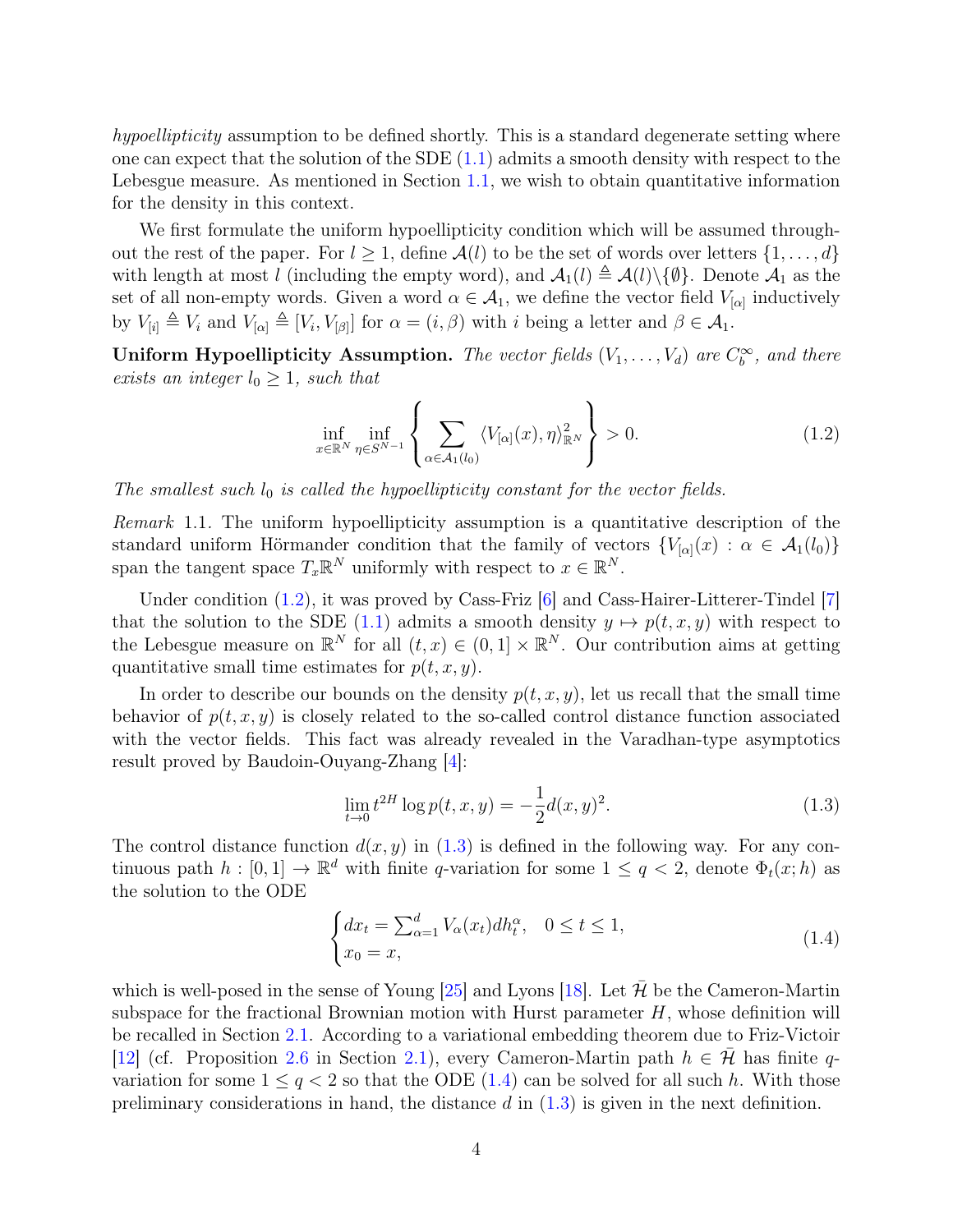<span id="page-4-2"></span>**Definition 1.2.** For  $x, y \in \mathbb{R}^N$  and  $\Phi_t(x; h)$  defined as in [\(1.4\)](#page-3-2), set

<span id="page-4-4"></span>
$$
\Pi_{x,y} \triangleq \{ h \in \bar{\mathcal{H}} : \Phi_1(x; h) = y \}
$$
\n(1.5)

to be the space of Cameron-Martin paths which *join*  $x$  to  $y$  in the sense of differential equations. The control distance function  $d(x, y) = d_H(x, y)$  is defined by

$$
d(x, y) \triangleq \inf \{ ||h||_{\bar{\mathcal{H}}} : h \in \Pi_{x, y} \}, \quad x, y \in \mathbb{R}^N.
$$

According to [\(1.3\)](#page-3-1), one can clearly expect that the Cameron-Martin structure and the control distance function will play an important role in understanding the small time behavior of  $p(t, x, y)$ . However, unlike the diffusion case and due to the complexity of the Cameron-Martin structure, the function  $d(x, y)$  is far from being a metric and its shape is not clear. Our first main result is thus concerned with the local behavior of  $d(x, y)$ . It establishes a comparison between d and the Euclidian distance.

<span id="page-4-0"></span>**Theorem 1.3.** Under the same assumptions as in Theorem [1.4,](#page-4-1) let  $l_0$  be the hypoellipticity constant in assumption [\(1.2\)](#page-3-0) and d be the control distance given in Definition [1.2.](#page-4-2) There exist constants  $C_1, C_2, \delta > 0$ , where  $C_1, C_2$  depend only on H,  $l_0$  and the vector fields, and where  $\delta$  depends only on  $l_0$  and the vector fields, such that

$$
C_1|x - y| \le d(x, y) \le C_2|x - y|^{\frac{1}{l_0}},\tag{1.6}
$$

for all  $x, y \in \mathbb{R}^N$  with  $|x - y| < \delta$ .

We are in fact able to establish a stronger result, namely, the local equivalence of  $d$  to the sub-Riemannian distance induced by the vector fields  ${V_1, ..., V_d}$ . More specifically, let us write the distance given in Definition [1.2](#page-4-2) as  $d_H(x, y)$ , in order to emphasize the dependence on the Hurst parameter H. Our second main result asserts that all the distances  $d_H$  are locally equivalent.

<span id="page-4-1"></span>**Theorem 1.4.** Assume that the vector fields  $(V_1, \ldots, V_d)$  satisfy the uniform hypoellipticity condition [\(1.2\)](#page-3-0). For  $H \in (1/4, 1)$ , consider the distance  $d_H$  given in Definition [1.2.](#page-4-2) Then for any  $H_1, H_2 \in (1/4, 1)$ , there exist constants  $C = C(H_1, H_2, V) > 0$  and  $\delta > 0$  such that

$$
\frac{1}{C}d_{H_1}(x,y) \le d_{H_2}(x,y) \le C d_{H_1}(x,y),\tag{1.7}
$$

for all  $x, y \in \mathbb{R}^N$  with  $|x - y| < \delta$ . In particular, all distances  $d_H$  are locally equivalent to  $d_{BM} \equiv d_{1/2}$ , where  $d_{BM}$  stands for the controlling distance of the system [\(1.4\)](#page-3-2) driven by a Brownian motion, i.e. the sub-Riemannian distance induced by the vector fields  $\{V_1, ..., V_d\}$ .

<span id="page-4-3"></span>Remark 1.5. In the special case when [\(1.1\)](#page-2-1) reads as  $dX_t = X_t \otimes dB_t$ , that is, when  $X_t$  is the truncated signature of B up to order  $l > 0$ , it is proved in [\[1\]](#page-74-6) that all  $d_H(x, y)$  are globally equivalent. The proof crucially depends on the fact that the signature of  $B$  is homogeneous with respect to the dilation operator on  $G^{(l)}(\mathbb{R}^d)$ , the free nilpotent Lip group over  $\mathbb{R}^d$  of order l. In the current general nonlinear case, the local equivalence is much more technically challenging. In addition, we believe that the global equivalence of the distances  $d_H$  does not hold.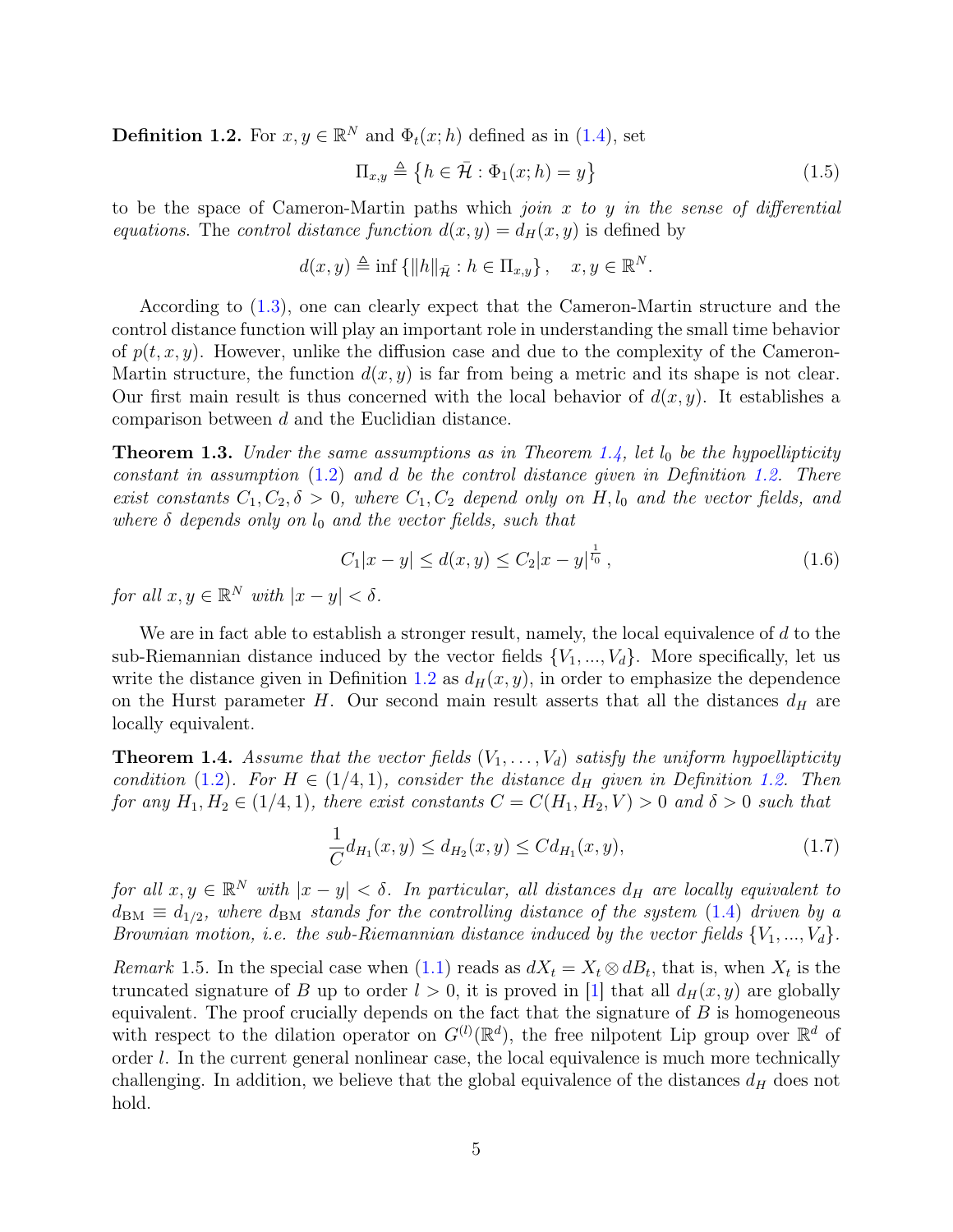Our second main result asserts that the density  $p(t, x, y)$  of  $X_t$  is strictly positive everywhere whenever  $t > 0$ . It generalizes for the first time the result of [\[3,](#page-74-4) Theorem 1.4] to a general hypoelliptic case, by affirming that Hypothesis 1.2 in that theorem is always verified under our assumption  $(1.2)$ . Recall that a *distribution* over a differentiable manifold is a smooth choice of subspace of the tangent space at every point with constant dimension.

<span id="page-5-2"></span>**Theorem 1.6.** Let  $\{V_1, \ldots, V_d\}$  be a family of  $C_b^{\infty}$ -vector fields on  $\mathbb{R}^N$ , which span a distribution over  $\mathbb{R}^N$  and satisfy the uniform hypoellipticity assumption [\(1.2\)](#page-3-0). Let  $X_t^x$  be the solution to the stochastic differential equation  $(1.1)$ , where  $B_t$  is a d-dimensional fractional Brownian motion with Hurst parameter  $H > 1/4$ . Then for each  $t \in (0,1]$ , the density of  $X_t$ is everywhere strictly positive.

As we will see in Section [5.1,](#page-43-0) the proof of the above result is based on finite dimensional geometric arguments such as the classical Sard theorem, as well as a general positivity criteria for densities on the Wiener space. We believe that the positivity result in Theorem [1.6](#page-5-2) is non-trivial and interesting in its own right.

Let us now turn to a description of our third main result. It establishes a sharp local lower estimate for the density function  $p(t, x, y)$  of the solution to the SDE [\(1.1\)](#page-2-1) in small time.

<span id="page-5-1"></span>**Theorem 1.7.** Under the uniform hypoelliptic assumption [\(1.2\)](#page-3-0), let  $p(t, x, y)$  be the density of the random variable  $X_t$  defined by equation [\(1.1\)](#page-2-1). There exist some constants  $C, \tau > 0$ depending only on H,  $l_0$  and the vector fields  $V_\alpha$ , such that

<span id="page-5-3"></span>
$$
p(t, x, y) \ge \frac{C}{|B_d(x, t^H)|},\tag{1.8}
$$

for all  $(t, x, y) \in (0, 1] \times \mathbb{R}^N \times \mathbb{R}^N$  satisfying the following local condition involving the distance d introduced in Definition [1.2:](#page-4-2)

$$
d(x, y) \le t^H, \quad and \quad t < \tau.
$$

In relation [\(1.8\)](#page-5-3),  $B_d(x,t^H) \triangleq \{z \in \mathbb{R}^N : d(x,z) < t^H\}$  denotes the ball with respect to the distance d and  $|\cdot|$  stands for the Lebesgue measure.

The sharpness of Theorem [1.7](#page-5-1) can be seen from the fractional Brownian motion case, i.e. when  $N = d$  and  $V = Id$ . As we will see, the technique we use to prove Theorem [1.3](#page-4-0) will be an essential ingredient for establishing Theorem [1.7.](#page-5-1) Theorem [1.4](#page-4-1) and Theorem [1.6](#page-5-2) will also be proved as byproducts along our path of proving Theorem [1.7.](#page-5-1)

### <span id="page-5-0"></span>1.3 Strategy and outlook.

Let us say a few words about the methodology we have used in order to obtain our main results. Although we will describe our overall strategy with more details in Section [5,](#page-42-0) let us mention here that it is based on the reduction of the problem to a finite dimensional one, plus some geometric type arguments.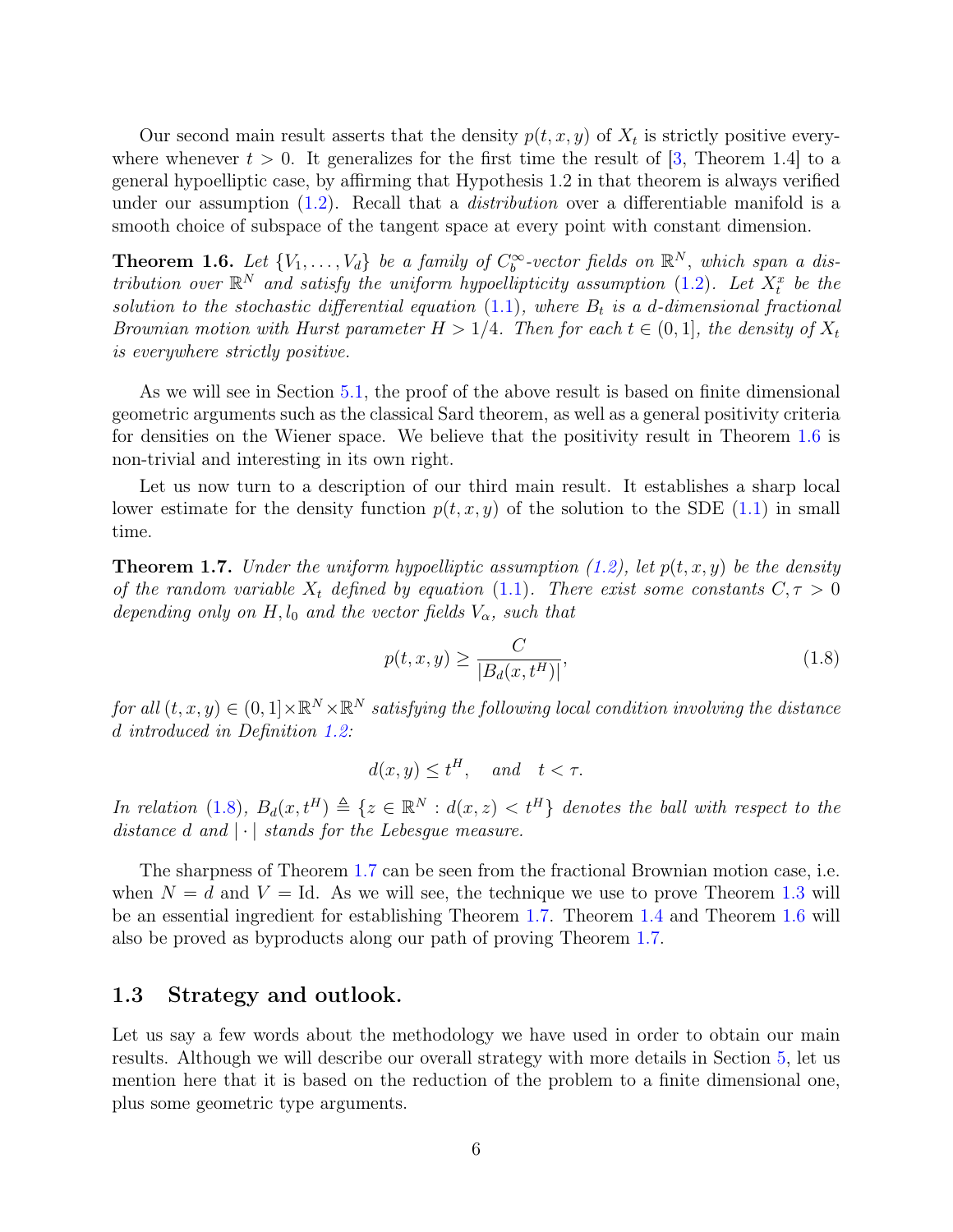More specifically, the key point in our proofs is that the solution  $X_t$  to  $(1.1)$  can be approximated by a simple enough function of the so-called truncated signature of order  $l$  for the fractional Brownian motion B. This object is formally defined, for a given  $l \geq 1$ , as the following  $\oplus_{k=0}^{l} (\mathbb{R}^d)^{\otimes k}$ -valued process:

$$
\Gamma_t = 1 + \sum_{k=1}^l \int_{0 < t_1 < \dots < t_k < t} dB_{t_1} \otimes \dots \otimes dB_{t_k},
$$

and it enjoys some convenient algebraic and analytic properties. The truncated signature is the main building block of the rough path theory (see e.g [\[19\]](#page-75-2)), and was also used in [\[17\]](#page-75-5) in a Malliavin calculus context. Part of our challenge in the current contribution is to combine the properties of the process Γ, together with the Cameron-Martin space structure related to the fractional Brownian motion B, in order to achieve efficient bounds for the density of  $X_t$ .

As mentioned above, the truncated signature gives rise to a  $l$ -th order local approximation of  $X_t$  in a neighborhood of its initial condition x. Namely if we set

<span id="page-6-0"></span>
$$
F_l(\Gamma_t, x) \triangleq \sum_{k=1}^l \sum_{i_1, \dots, i_k=1}^d V_{(i_1, \dots, i_k)}(x) \int_{0 < t_1 < \dots < t_k < t} dB_{t_1}^{i_1} \dots dB_{t_k}^{i_k},\tag{1.9}
$$

then classical rough paths considerations assert that  $F_l(\Gamma_t, x)$  is an approximation of order  $t<sup>Hl</sup>$  of  $X_t$  for small t. In the sequel we will heavily rely on some non degeneracy properties of  $F_l$  derived from the uniform hypoelliptic assumption  $(1.2)$ , in order to get the following information:

 $(i)$  One can construct a path h in the Cameron-Martin space of B which joins x and any point y in a small enough neighborhood of x. This task is carried out thanks to a complex iteration procedure, whose building block is the non-degeneracy of the function  $F_l$ . It is detailed in Section [4.2.](#page-32-0) In this context, observe that the computation of the Cameron-Martin norm of h also requires a substantial effort. This will be the key step in order to prove Theorems [1.4](#page-4-1) and [1.3](#page-4-0) concerning the distance d given in Definition [1.2.](#page-4-2)

 $(ii)$  The proof of the lower bound given in Theorem [1.7](#page-5-1) also hinges heavily on the approximation  $F_l$  given by [\(1.9\)](#page-6-0). Indeed the preliminary results about the density of  $\Gamma_t$  (see Remark [1.5](#page-4-3) above), combined with the non-degeneracy of  $F_l$ , yield good properties for the density of  $F_l(\Gamma_t, x)$ . One is then left with the task of showing that  $F_l(\Gamma_t, x)$  approximates  $X_t$  properly at the density level.

In conclusion, although the steps performed in the remainder of the article might look technically and computationally involved, they rely on a natural combination of analytic and geometric bricks as well as a reduction to a finite dimensional problem. Let us also highlight the fact that our next challenge is to iterate the local estimates presented here in order to get Gaussian type lower bounds for the density  $p(t, x, y)$  of  $X_t$ . This causes some further complications due to the complex (non Markovian) dependence structure for the increments of the fractional Brownian motion  $B$ . We defer this project to a future publication.

Organization of the present paper. In Section [2,](#page-7-0) we present some basic notions from the analysis of fractional Brownian motion and rough path theory. In Section [3,](#page-19-0) we give an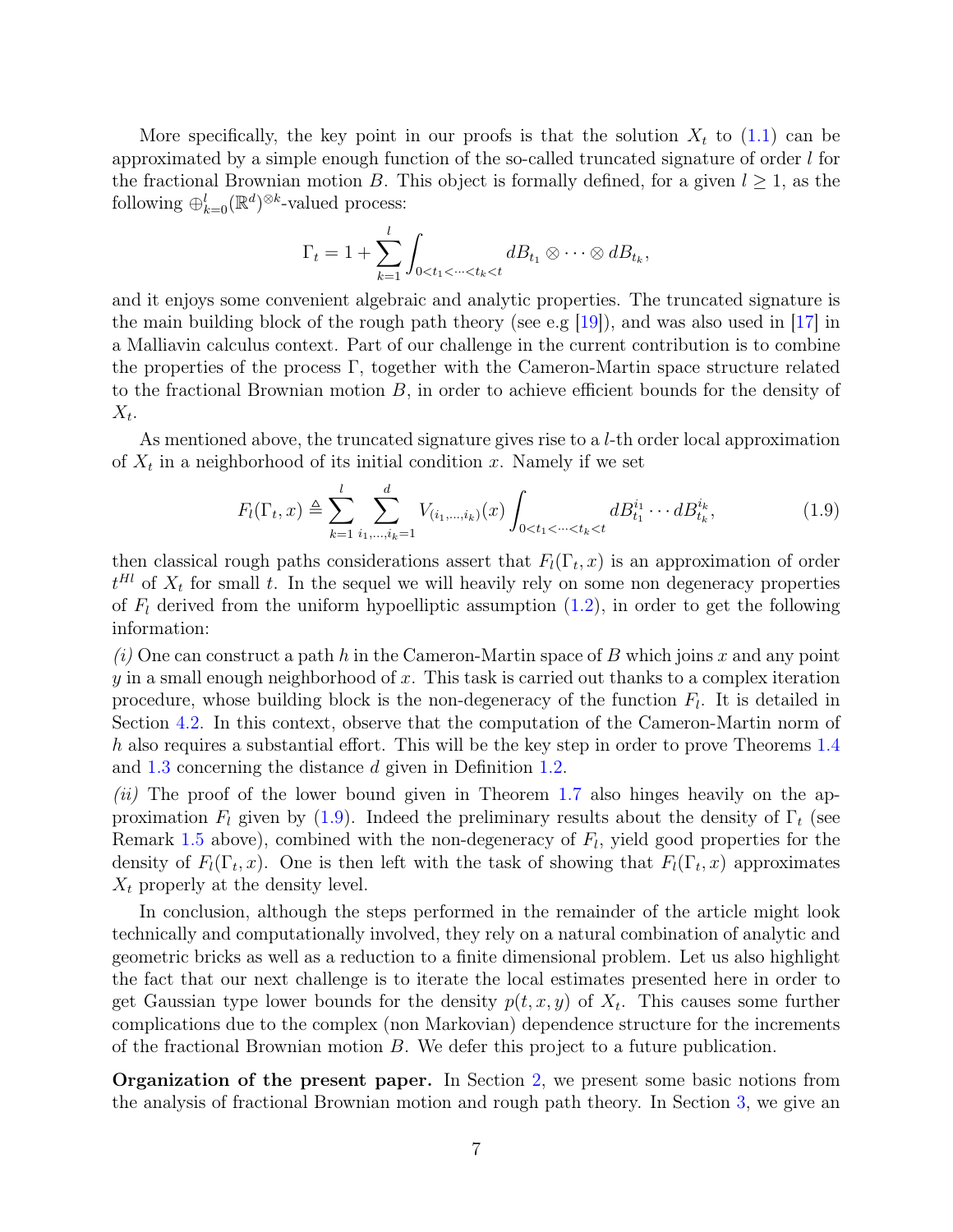independent discussion in the elliptic case in which the analysis is considerably simpler. In Section [4](#page-27-0) and Section [5,](#page-42-0) we develop the proofs of Theorem [1.3](#page-4-0) and Theorem [1.7](#page-5-1) respectively in the hypoelliptic case. Theorem [1.4](#page-4-1) and Theorem [1.6](#page-5-2) are proved in the steps towards proving Theorem [1.7.](#page-5-1)

Notation. Throughout the rest of this paper, we use "Letter<sub>subscript</sub>" to denote constants whose value depend only on objects specified in the "subscript" and may differ from line to line. For instance,  $C_{H, V, l_0}$  denotes a constant depending only on the Hurst parameter H, the vector fields V and the hypoellipticity constant  $l_0$ . Unless otherwise stated, a constant will implicitly depend on  $H, V, l_0$ . We will always omit the dependence on dimension.

# <span id="page-7-0"></span>2 Preliminary results.

This section is devoted to some preliminary results on the Cameron-Martin space related to a fractional Brownian motion. We shall also recall some basic facts about rough paths solutions to noisy equations.

### <span id="page-7-1"></span>2.1 The Cameron-Martin subspace of fractional Brownian motion.

Let us start by recalling the definition of fractional Brownian motion.

<span id="page-7-2"></span>**Definition 2.1.** A d-dimensional fractional Brownian motion with Hurst parameter  $H \in$  $(0, 1)$  is an  $\mathbb{R}^d$ -valued continuous centered Gaussian process  $B_t = (B_t^1, \ldots, B_t^d)$  whose covariance structure is given by

<span id="page-7-4"></span>
$$
\mathbb{E}[B_s^i B_t^j] = \frac{1}{2} \left( s^{2H} + t^{2H} - |s - t|^{2H} \right) \delta_{ij} \triangleq R(s, t) \delta_{ij}.
$$
 (2.1)

This process is defined and analyzed in numerous articles (cf. [\[10,](#page-75-6) [23,](#page-75-7) [24\]](#page-75-8) for instance), to which we refer for further details. In this section, we mostly focus on a proper definition of the Cameron-Martin subspace related to B. We also prove two general lemmas about this space which are needed for our analysis of the density  $p(t, x, y)$ . Notice that we will frequently identify a Hilbert space with its dual in the canonical way without further mentioning.

In order to introduce the Hilbert spaces which will feature in the sequel, consider a one dimensional fractional Brownian motion  $\{B_t : 0 \le t \le 1\}$  with Hurst parameter  $H \in (0, 1)$ . The discussion here can be easily adapted to the multidimensional setting with arbitrary time horizon [0, T]. Denote W as the space of continuous paths  $w : [0, 1] \to \mathbb{R}^1$  with  $w_0 = 0$ . Let P be the probability measure over W under which the coordinate process  $B_t(w) = w_t$ becomes a fractional Brownian motion. Let  $C_1$  be the associated first order Wiener chaos, i.e.  $C_1 \triangleq \overline{\text{Span}\{B_t : 0 \le t \le 1\}}$  in  $L^2(W, \mathbb{P})$ .

<span id="page-7-5"></span>**Definition 2.2.** Let B be a one dimensional fractional Brownian motion as defined in  $(2.1)$ . Define H to be the space of elements  $h \in W$  which can be written as

<span id="page-7-3"></span>
$$
h_t = \mathbb{E}[B_t Z], \quad 0 \le t \le 1,
$$
\n
$$
(2.2)
$$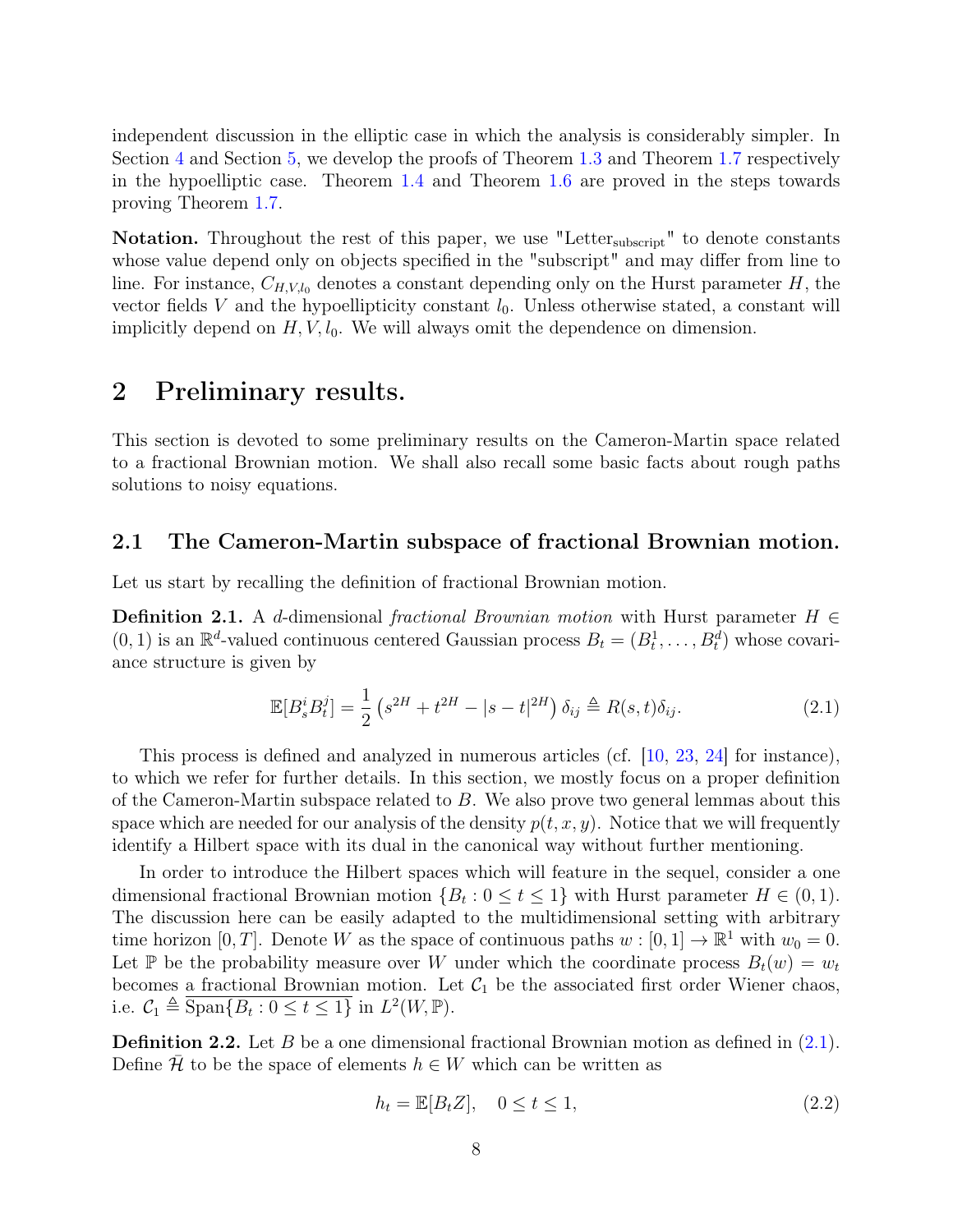where  $Z \in C_1$ . We equip H with an inner product structure given by

$$
\langle h_1, h_2 \rangle_{\bar{\mathcal{H}}} \triangleq \mathbb{E}[Z_1 Z_2], \quad h_1, h_2 \in \bar{\mathcal{H}},
$$

whenever  $h^1, h^2$  are defined by  $(2.2)$  for two random variables  $Z_1, Z_2 \in C_1$ . The Hilbert space  $(\bar{\mathcal{H}}, \langle \cdot, \cdot \rangle_{\bar{\mathcal{H}}})$  is called the *Cameron-Martin subspace* of the fractional Brownian motion.

One of the advantages of working with fractional Brownian motion is that a convenient analytic description of  $\mathcal H$  in terms of fractional calculus is available (cf. [\[10\]](#page-75-6)). Namely recall that given a function f defined on  $[a, b]$ , the right and left fractional integrals of f of order  $\alpha > 0$  are respectively defined by

<span id="page-8-0"></span>
$$
(I_{a+}^{\alpha}f)(t) \triangleq \frac{1}{\Gamma(\alpha)} \int_{a}^{t} f(s)(t-s)^{\alpha-1} ds, \text{ and } (I_{b-}^{\alpha}f)(t) \triangleq \frac{1}{\Gamma(\alpha)} \int_{t}^{b} f(s)(s-t)^{\alpha-1} ds. (2.3)
$$

In the same way the right and left *fractional derivatives* of f of order  $\alpha > 0$  are respectively defined by

<span id="page-8-1"></span>
$$
(D_{a+}^{\alpha}f)(t) \triangleq \left(\frac{d}{dt}\right)^{[\alpha]+1} (I_{a+}^{1-\{\alpha\}}f)(t), \quad \text{and} \quad (D_{b-}^{\alpha}f)(t) \triangleq \left(-\frac{d}{dt}\right)^{[\alpha]+1} (I_{b-}^{1-\{\alpha\}}f)(t), \quad (2.4)
$$

where  $[\alpha]$  is the integer part of  $\alpha$  and  $\{\alpha\} \triangleq \alpha - [\alpha]$  is the fractional part of  $\alpha$ . The following formula for  $D_{a^{+}}^{\alpha}$  will be useful for us:

$$
(D_{a+}^{\alpha}f)(t) = \frac{1}{\Gamma(1-\alpha)} \left( \frac{f(t)}{(t-a)^{\alpha}} + \alpha \int_{a}^{t} \frac{f(t) - f(s)}{(t-s)^{\alpha+1}} ds \right), \quad t \in [a, b]. \tag{2.5}
$$

The fractional integral and derivative operators are inverse to each other. For this and other properties of fractional derivatives, the reader is referred to [\[14\]](#page-75-9).

Let us now go back to the construction of the Cameron-Martin space for B, and proceed as in [\[10\]](#page-75-6). Namely define an isomorphism K between  $L^2([0,1])$  and  $I_{0+}^{H+1/2}(L^2([0,1]))$  in the following way:

<span id="page-8-2"></span>
$$
K\varphi \triangleq \begin{cases} C_H \cdot I_{0^+}^1 \left( t^{H - \frac{1}{2}} \cdot I_{0^+}^{H - \frac{1}{2}} \left( s^{\frac{1}{2} - H} \varphi(s) \right) (t) \right), & H > \frac{1}{2}; \\ C_H \cdot I_{0^+}^{2H} \left( t^{\frac{1}{2} - H} \cdot I_{0^+}^{\frac{1}{2} - H} \left( s^{H - \frac{1}{2}} \varphi(s) \right) (t) \right), & H \le \frac{1}{2}, \end{cases} (2.6)
$$

where  $c_H$  is a universal constant depending only on H. One can easily compute  $K^{-1}$  from the definition of K in terms of fractional derivatives. Moreover, the operator  $K$  admits a kernel representation, i.e. there exits a function  $K(t, s)$  such that

$$
(K\varphi)(t) = \int_0^t K(t,s)\varphi(s)ds, \quad \varphi \in L^2([0,1]).
$$

The kernel  $K(t, s)$  is defined for  $s < t$  (taking zero value otherwise). One can write down  $K(t, s)$  explicitly thanks to the definitions [\(2.3\)](#page-8-0) and [\(2.4\)](#page-8-1), but this expression is not included here since it will not be used later in our analysis. A crucial property for  $K(t, s)$  is that

<span id="page-8-3"></span>
$$
R(t,s) = \int_0^{t \wedge s} K(t,r)K(s,r)dr,
$$
\n(2.7)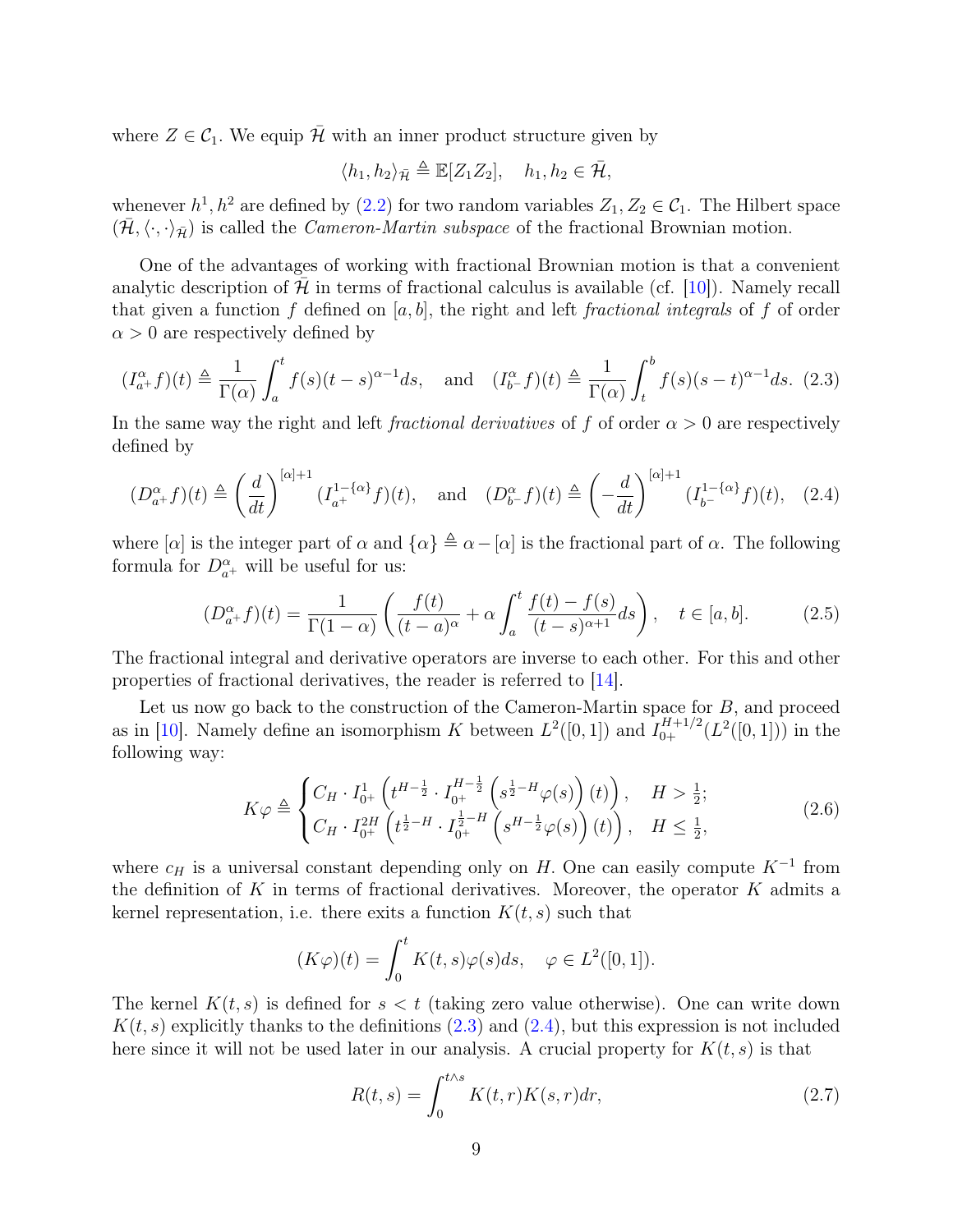where  $R(t, s)$  is the fractional Brownian motion covariance function introduced in  $(2.1)$ . This essential fact enables the following analytic characterization of the Cameron-Martin space in [\[10,](#page-75-6) Theorem 3.1].

<span id="page-9-4"></span>**Theorem 2.3.** Let  $\overline{\mathcal{H}}$  be the space given in Definition [2.2.](#page-7-5) As a vector space we have  $\bar{\mathcal{H}} = I_{0^+}^{H+1/2}(L^2([0,1])),$  and the Cameron-Martin norm is given by

<span id="page-9-6"></span>
$$
||h||_{\bar{\mathcal{H}}} = ||K^{-1}h||_{L^{2}([0,1])}.
$$
\n(2.8)

In order to define Wiener integrals with respect to  $B$ , it is also convenient to look at the Cameron-Martin subspace in terms of the covariance structure. Specifically, we define another space  $\mathcal H$  as the completion of the space of simple step functions with inner product induced by

<span id="page-9-1"></span>
$$
\langle \mathbf{1}_{[0,s]}, \mathbf{1}_{[0,t]} \rangle_{\mathcal{H}} \triangleq R(s,t). \tag{2.9}
$$

The space H is easily related to  $\bar{\mathcal{H}}$ . Namely define the following operator

<span id="page-9-3"></span>
$$
\mathcal{K}^*: \mathcal{H} \to L^2([0,1]), \quad \text{such that} \quad \mathbf{1}_{[0,t]} \mapsto K(t,\cdot). \tag{2.10}
$$

We also set

<span id="page-9-2"></span>
$$
\mathcal{R} \triangleq K \circ \mathcal{K}^* : \mathcal{H} \to \bar{\mathcal{H}},\tag{2.11}
$$

where the operator K is introduced in  $(2.6)$ . Then it can be proved that R is an isometric isomorphism (cf. Lemma [2.7](#page-11-0) below for the surjectivity of  $K^*$ ). In addition, under this identification,  $K^*$  is the adjoint of K, i.e.  $K^* = K^* \circ \mathcal{R}$ . This can be seen by acting on indicator functions and then passing limit. As mentioned above, one advantage about the space  $\mathcal{H}$  is that the fractional Wiener integral operator  $I: \mathcal{H} \to \mathcal{C}_1$  induced by  $\mathbf{1}_{[0,t]} \mapsto B_t$  is an isometric isomorphism. According to relation  $(2.7)$ ,  $B_t$  admits a Wiener integral representation with respect to an underlying Wiener process W:

<span id="page-9-0"></span>
$$
B_t = \int_0^t K(t, s)dW_s.
$$
\n(2.12)

Moreover, the process W in  $(2.12)$  can be expressed as a Wiener integral with respect to B, that is  $W_s = I((\mathcal{K}^*)^{-1} \mathbf{1}_{[0,s]})$  (cf. [\[23,](#page-75-7) relation (5.15)]).

Let us also mention the following useful formula for the natural pairing between  $H$  and  $\bar{\mathcal{H}}$ .

**Lemma 2.4.** Let  $H$  be the space defined as the completion of the indicator functions with respect to the inner product  $(2.9)$ . Also recall that H is introduced in Definition [2.2.](#page-7-5) Then through the isometric isomorphism  $\mathcal R$  defined by [\(2.11\)](#page-9-2), the natural pairing between  $\mathcal H$  and  $H$  is given by

<span id="page-9-5"></span>
$$
\mu \langle f, h \rangle_{\bar{\mathcal{H}}} = \int_0^1 f_s \, dh_s. \tag{2.13}
$$

*Proof.* First of all, let  $h \in \overline{\mathcal{H}}$  and  $g \in \mathcal{H}$  be such that  $\mathcal{R}(g) = h$ . It is easy to see that g can be constructed in the following way. According to Definition [2.2,](#page-7-5) there exists a random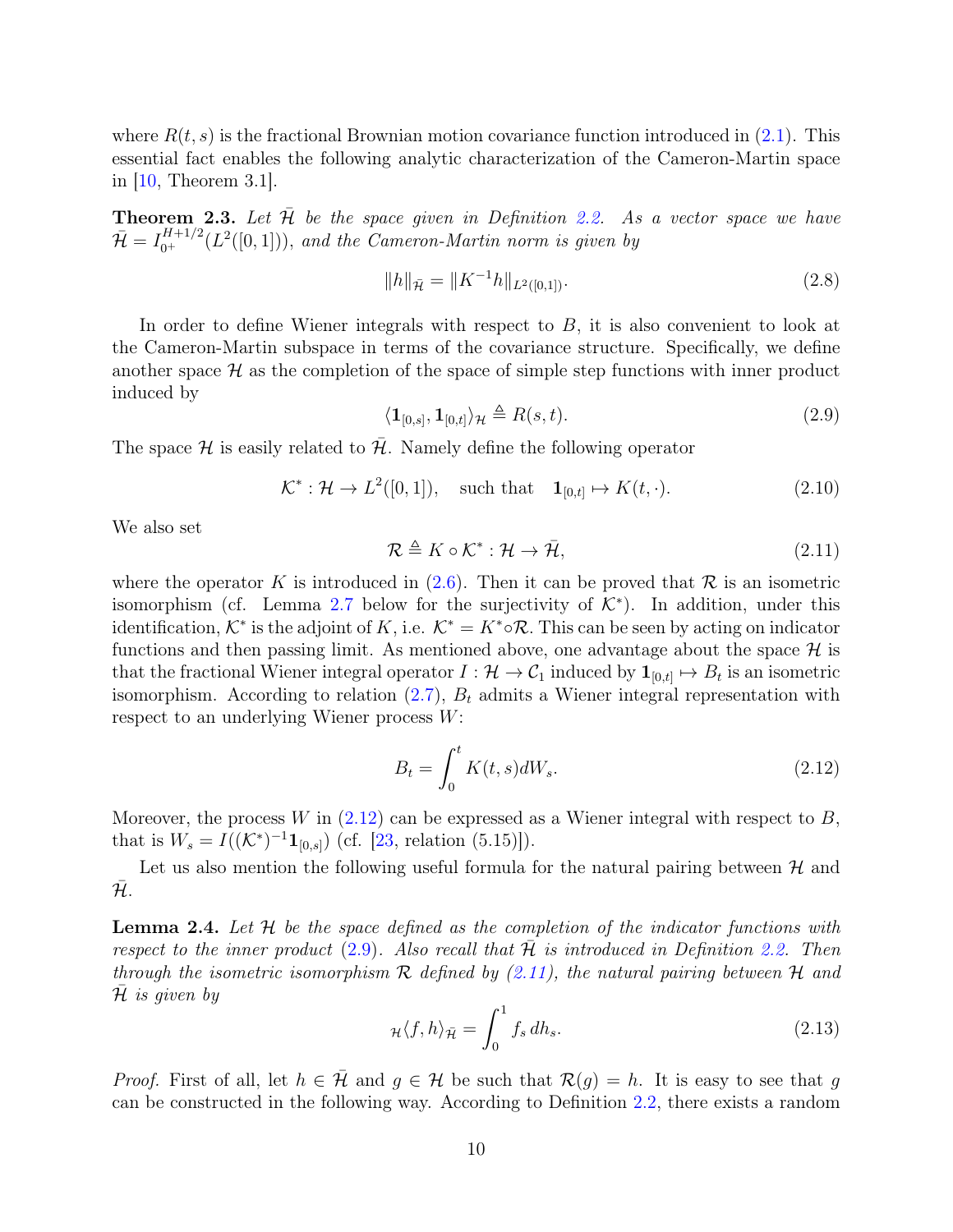variable Z in the first chaos  $\mathcal{C}_1$  such that  $h_t = \mathbb{E}[B_t Z]$ . The element  $g \in \mathcal{H}$  is then given via the Wiener integral isomorphism between  $\mathcal H$  and  $\mathcal C_1$ , that is, the element  $g \in \mathcal H$  such that  $Z = I(g)$ . Also note that we have  $h_t = \mathbb{E}[B_t I(g)]$ .

Now consider  $f \in \mathcal{H}$ . The natural pairing between f and h is thus given by

$$
\mathcal{H}\langle f,h\rangle_{\bar{\mathcal{H}}} = \mathcal{H}\langle f,g\rangle_{\mathcal{H}} = \mathbb{E}[Z\cdot I(f)].
$$

A direct application of Fubini's theorem then yields:

$$
\mu \langle f, h \rangle_{\bar{\mathcal{H}}} = \mathbb{E}[Z \cdot I(f)] = \mathbb{E}\left[Z \cdot \int_0^1 f_s dB_s\right] = \int_0^1 f_s \mathbb{E}[Z dB_s] = \int_0^1 f_s dh_s.
$$

The space H can also be described in terms of fractional calculus (cf. [\[24\]](#page-75-8)), since the operator  $K^*$  defined by  $(2.10)$  can be expressed as

<span id="page-10-3"></span>
$$
(\mathcal{K}^* f)(t) = \begin{cases} C_H \cdot t^{\frac{1}{2}-H} \cdot \left( I_1^{H-\frac{1}{2}} \left( s^{H-\frac{1}{2}} f(s) \right) \right)(t), & H > \frac{1}{2}; \\ C_H \cdot t^{\frac{1}{2}-H} \cdot \left( D_1^{\frac{1}{2}-H} \left( s^{H-\frac{1}{2}} f(s) \right) \right)(t), & H \le \frac{1}{2}. \end{cases}
$$
(2.14)

Starting from this expression, it is readily checked that when  $H > 1/2$  the space H coincides with the following subspace of the Schwartz distributions  $S'$ :

<span id="page-10-1"></span>
$$
\mathcal{H} = \left\{ f \in \mathcal{S}'; \ t^{1/2 - H} \cdot (I_{1^-}^{H-1/2} (s^{H-1/2} f(s)))(t) \text{ is an element of } L^2([0,1]) \right\}. \tag{2.15}
$$

In the case  $H \leq 1/2$ , we simply have

<span id="page-10-2"></span>
$$
\mathcal{H} = I_1^{1/2-H}(L^2([0,1])). \tag{2.16)}
$$

*Remark* 2.5. As the Hurst parameter H increases,  $H$  gets larger (and contains distributions when  $H > 1/2$  while H gets smaller. This fact is apparent from Theorem [2.3](#page-9-4) and relations [\(2.15\)](#page-10-1)-[\(2.16\)](#page-10-2). When  $H = 1/2$ , the process  $B_t$  coincides with the usual Brownian motion. In this case, we have  $\mathcal{H} = L^2([0,1])$  and  $\bar{\mathcal{H}} = W_0^{1,2}$  $_{0}^{1,2}$ , the space of absolutely continuous paths starting at the origin with square integrable derivative.

Next we mention a variational embedding theorem for the Cameron-Martin subspace  $\mathcal H$ which will be used in a crucial way. The case when  $H > 1/2$  is a simple exercise starting from the definition [\(2.2\)](#page-7-3) of  $H$  and invoking the Cauchy-Schwarz inequality. The case when  $H \leq 1/2$  was treated in [\[12\]](#page-75-3). From a pathwise point of view, this allows us to integrate a fractional Brownian path against a Cameron-Martin path or vice versa (cf. [\[25\]](#page-75-4)), and to make sense of ordinary differential equations driven by a Cameron-Martin path (cf. [\[18\]](#page-75-1)).

<span id="page-10-0"></span>**Proposition 2.6.** If  $H > \frac{1}{2}$ , then  $\overline{\mathcal{H}} \subseteq C_0^H([0,1];\mathbb{R}^d)$ , the space of H-Hölder continuous paths. If  $H \leq \frac{1}{2}$  $\frac{1}{2}$ , then for any  $q > (H + 1/2)^{-1}$ , we have  $\overline{\mathcal{H}} \subseteq C_0^{q\text{-var}}$  $\mathcal{O}_0^{q\text{-}\mathrm{var}}([0,1];\mathbb{R}^d)$ , the space of continuous paths with finite q-variation. In addition, the above inclusions are continuous embeddings.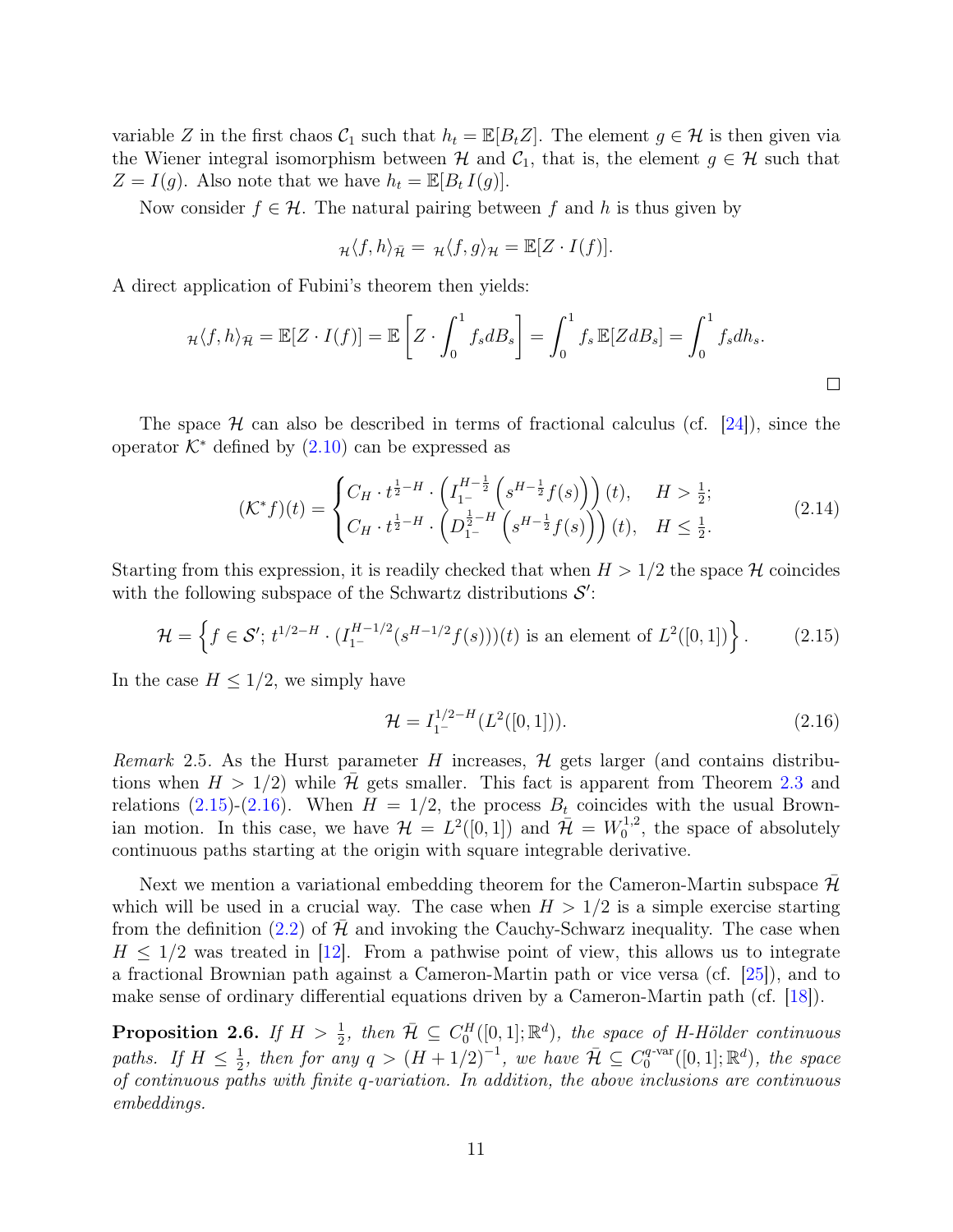Finally, we prove two general lemmas on the Cameron-Martin subspace that are needed later on. These properties do not seem to be contained in the literature and they require some care based on fractional calculus. The first one claims the surjectivity of  $K^*$  on properly defined spaces.

<span id="page-11-0"></span>**Lemma 2.7.** Let  $H \in (0,1)$ , and consider the operator  $\mathcal{K}^* : \mathcal{H} \to L^2([0,1])$  defined by  $(2.10)$ . Then  $K^*$  is surjective.

*Proof.* If  $H > 1/2$ , we know that the image of  $K^*$  contains all indicator functions (cf. [\[23,](#page-75-7) Equation  $(5.14)$ . Therefore,  $K^*$  is surjective.

If  $H < 1/2$ , we first claim that the image of  $K^*$  contains functions of the form  $t^{1/2-H}p(t)$ where  $p(t)$  is a polynomial. Indeed, given an arbitrary  $\beta \geq 0$ , consider the function

$$
f_{\beta}(t) \triangleq t^{\frac{1}{2}-H} (1-t)^{\beta + \frac{1}{2}-H}.
$$

It is readily checked that  $D_{1-}^{\frac{1}{2}-H} f_\beta \in L^2([0,1])$ , and hence  $f_\beta \in I_{1-}^{\frac{1}{2}-H}(L^2([0,1])) = \mathcal{H}$ . Using the analytic expression [\(2.14\)](#page-10-3) for  $\mathcal{K}^*$ , we can compute  $\mathcal{K}^* f_\beta$  explicitly (cf. [\[14,](#page-75-9) Chapter 2, Equation  $(2.45)$ ) as

$$
(\mathcal{K}^* f_\beta)(t) = C_H \frac{\Gamma(\beta + \frac{3}{2} - H)}{\Gamma(\beta + 1)} t^{\frac{1}{2} - H} (1 - t)^\beta.
$$

Since  $\beta$  is arbitrary and  $\mathcal{K}^*$  is linear, the claim follows.

Now it remains to show that the space of functions of the form  $t^{\frac{1}{2}-H}p(t)$  with  $p(t)$  being a polynomial is dense in  $L^2([0,1])$ . To this end, let  $\varphi \in C_c^{\infty}((0,1))$ . Then  $\psi(t) \triangleq$  $t^{-(1/2-H)}\varphi(t) \in C_c^{\infty}((0,1))$ . According to Bernstein's approximation theorem, for any  $\varepsilon > 0$ , there exists a polynomial  $p(t)$  such that

$$
\|\psi - p\|_{\infty} < \varepsilon,
$$

and thus

$$
\sup_{0\leq t\leq 1}|\varphi(t)-t^{\frac{1}{2}-H}p(t)|<\varepsilon.
$$

Therefore, functions in  $C_c^{\infty}((0,1))$  (and thus in  $L^2([0,1])$ ) can be approximated by functions of the desired form.  $\Box$ 

Our second lemma gives some continuous embedding properties for  $\mathcal H$  and  $\mathcal H$  in the irregular case  $H < 1/2$ .

<span id="page-11-2"></span>**Lemma 2.8.** For  $H < 1/2$ , the inclusions  $H \subseteq L^2([0,1])$  and  $W_0^{1,2} \subseteq \overline{\mathcal{H}}$  are continuous embeddings.

*Proof.* For the first assertion, let  $f \in \mathcal{H}$ . We wish to prove that

<span id="page-11-1"></span>
$$
||f||_{L^{2}([0,1])} \leq C_H ||f||_{\mathcal{H}}.\tag{2.17}
$$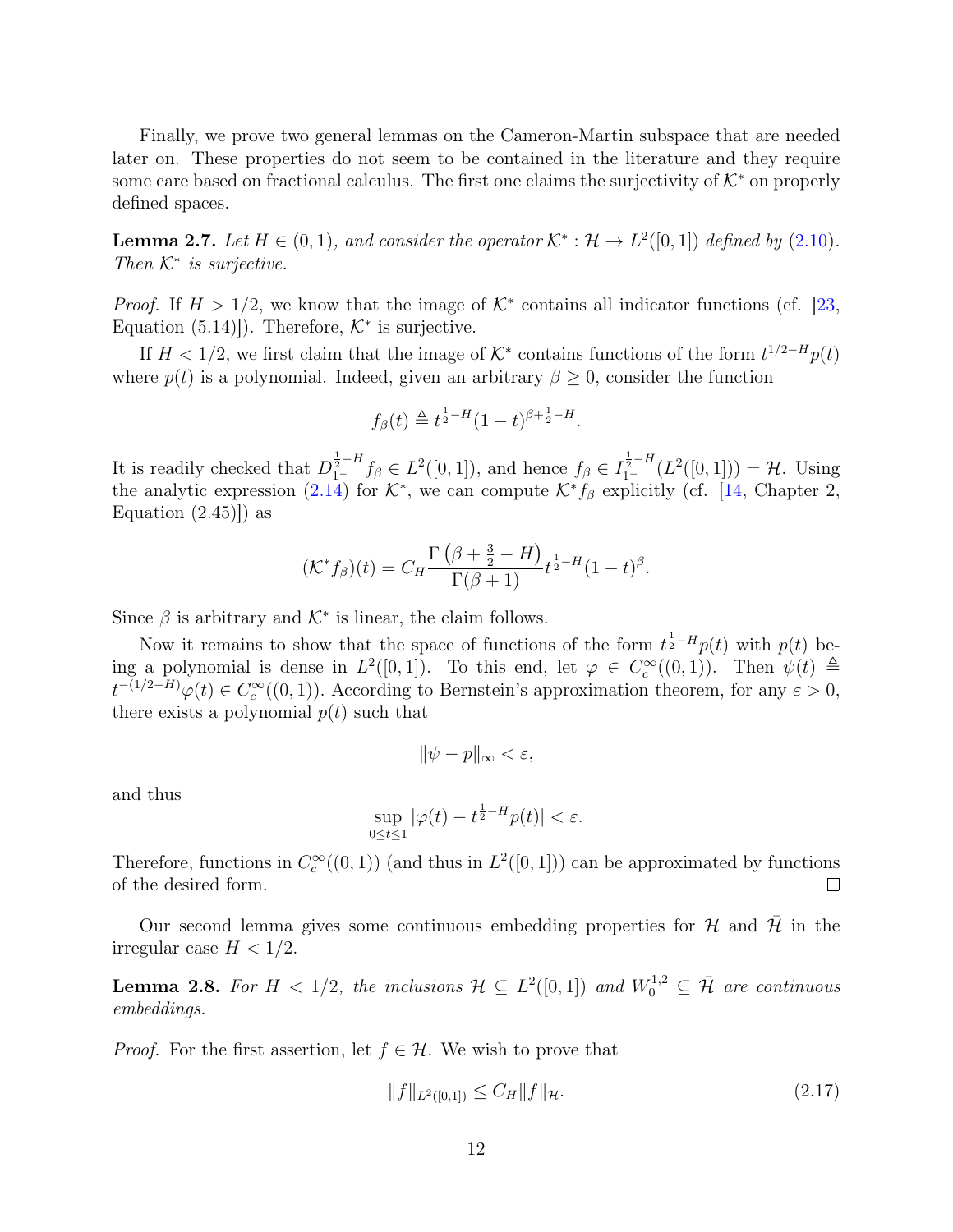Towards this aim, define  $\varphi \triangleq \mathcal{K}^* f$ , where  $\mathcal{K}^*$  is defined by [\(2.10\)](#page-9-3). Observe that  $\mathcal{K}^*$ :  $\mathcal{H} \to L^2([0,1])$  and thus  $f \in L^2([0,1])$ . By solving f in terms of  $\varphi$  using the analytic expression  $(2.14)$  for  $K^*$ , we have

<span id="page-12-0"></span>
$$
f(t) = C_H t^{\frac{1}{2} - H} \left( I_{1-}^{\frac{1}{2} - H} \left( s^{H - \frac{1}{2}} \varphi(s) \right) \right) (t).
$$
 (2.18)

We now bound the right hand side of  $(2.18)$ . Our first step in this direction is to notice that according to the definition [\(2.3\)](#page-8-0) of fractional integral we have

$$
\left| \left( I_{1^-}^{\frac{1}{2}-H} (s^{H-\frac{1}{2}} \varphi(s)) \right) (t) \right| = C_H \left| \int_t^1 (s-t)^{-\frac{1}{2}-H} s^{H-\frac{1}{2}} \varphi(s) ds \right|
$$
  
\n
$$
\leq C_H \int_t^1 (s-t)^{-\frac{1}{2}-H} s^{H-\frac{1}{2}} |\varphi(s)| ds
$$
  
\n
$$
= C_H \int_t^1 (s-t)^{-\frac{1}{4}-\frac{H}{2}} \left( (s-t)^{-\frac{1}{4}-\frac{H}{2}} s^{H-\frac{1}{2}} |\varphi(s)| \right) ds.
$$

Hence a direct application of Cauchy-Schwarz inequality gives

$$
\left| \left( I_{1^-}^{\frac{1}{2}-H} (s^{H-\frac{1}{2}} \varphi(s)) \right) (t) \right| \leq C_H \left( \int_t^1 (s-t)^{-\frac{1}{2}-H} ds \right)^{\frac{1}{2}} \left( \int_t^1 (s-t)^{-\frac{1}{2}-H} s^{2H-1} |\varphi(s)|^2 ds \right)^{\frac{1}{2}}
$$
  
=  $C_H (1-t)^{\frac{1}{2}(\frac{1}{2}-H)} \left( \int_t^1 (s-t)^{-\frac{1}{2}-H} s^{2H-1} |\varphi(s)|^2 ds \right)^{\frac{1}{2}}, \qquad (2.19)$ 

where we recall that  $C_H$  is a positive constant which can change from line to line. Therefore, plugging  $(2.19)$  into  $(2.18)$  we obtain

<span id="page-12-1"></span>
$$
||f||_{L^{2}([0,1])}^{2} \leq C_{H} \int_{0}^{1} t^{1-2H} (1-t)^{\frac{1}{2}-H} \int_{t}^{1} (s-t)^{-\frac{1}{2}-H} s^{2H-1} |\varphi(s)|^{2} ds.
$$

We now bound all the terms of the form  $s^{\beta}$  with  $\beta > 0$  by 1. This gives

$$
||f||_{L^{2}([0,1])}^{2} \leq C_{H} \int_{0}^{1} dt \int_{t}^{1} (s-t)^{-\frac{1}{2}-H} |\varphi(s)|^{2} ds = C_{H} \int_{0}^{1} |\varphi(s)|^{2} ds \int_{0}^{s} (s-t)^{-\frac{1}{2}-H} dt
$$
  
=  $C_{H} \int_{0}^{1} s^{\frac{1}{2}-H} |\varphi(s)|^{2} ds \leq C_{H} ||\varphi||_{L^{2}([0,1])}^{2} = C_{H} ||f||_{\mathcal{H}}^{2},$ 

which is our claim  $(2.17)$ .

For the second assertion about the embedding of  $W_0^{1,2}$  $\bar{u}_0^{1,2}$  in  $\bar{\mathcal{H}}$ , let  $h \in W_0^{1,2}$  $_{0}^{1,2}$ . We thus also have  $h \in \bar{\mathcal{H}}$  and we can write  $h = K\varphi$  for some  $\varphi \in L^2([0,1])$ . We first claim that

<span id="page-12-2"></span>
$$
\int_0^1 f(s)dh(s) = \int_0^1 \mathcal{K}^* f(s)\varphi(s)ds\tag{2.20}
$$

for all  $f \in \mathcal{H}$ . This assertion can be reduced in the following way: since  $\mathcal{H} \hookrightarrow L^2([0,1])$  continuously and  $\mathcal{K}^* : \mathcal{H} \to L^2([0,1])$  is continuous, one can take limits along indicator functions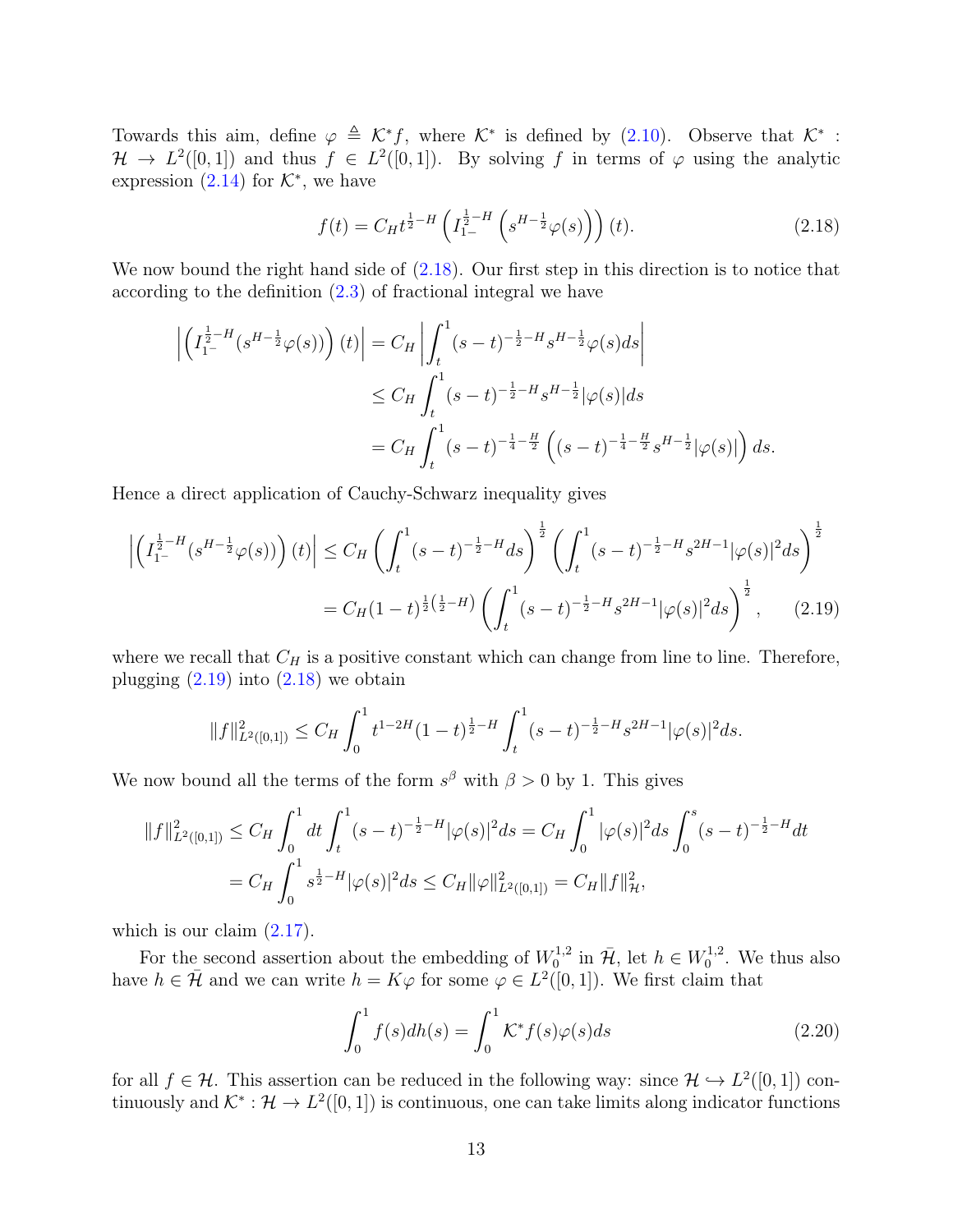in [\(2.20\)](#page-12-2). Thus it is sufficient to consider  $f = \mathbf{1}_{[0,t]}$  in (2.20). In addition, relation (2.20) can be checked easily for  $f = \mathbf{1}_{[0,t]}$ . Namely we have

$$
\int_0^1 \mathbf{1}_{[0,t]}(s) dh(s) = h(t) = \int_0^t K(t,s) \varphi(s) ds = \int_0^1 \left( \mathcal{K}^* \mathbf{1}_{[0,t]} \right)(s) \varphi(s) ds.
$$

Therefore, our claim [\(2.20\)](#page-12-2) holds true. Now from Lemma [2.7,](#page-11-0) if  $\varphi \in L^2([0,1])$  there exists  $f \in \mathcal{H}$  such that  $\varphi = \mathcal{K}^* f$ . For this particular f, invoking relation [\(2.20\)](#page-12-2) we get

<span id="page-13-1"></span>
$$
\int_0^1 f(s)dh(s) = \|\varphi\|_{L^2([0,1])}^2.
$$
\n(2.21)

But we also know that

<span id="page-13-2"></span>
$$
\|\varphi\|_{L^2([0,1])} = \|h\|_{\bar{\mathcal{H}}} = \|f\|_{\mathcal{H}}, \quad \text{and thus} \quad \|\varphi\|_{L^2([0,1])}^2 = \|h\|_{\bar{\mathcal{H}}}\|f\|_{\mathcal{H}}.
$$
 (2.22)

In addition recall that the  $W^{1,2}$  norm can be written as

$$
||h||_{W^{1,2}} = \sup_{\psi \in L^2([0,1])} \frac{\left| \int_0^1 \psi(s) dh(s) \right|}{\|\psi\|_{L^2([0,1])}}
$$

Owing to  $(2.21)$  and  $(2.22)$  we thus get

$$
||h||_{W^{1,2}} \ge \frac{\int_0^1 f(s)dh(s)}{||f||_{L^2([0,1])}} = \frac{||h||_{\bar{\mathcal{H}}}||f||_{\mathcal{H}}}{||f||_{L^2([0,1])}} \ge C_H ||h||_{\bar{\mathcal{H}}},
$$

where the last step stems from [\(2.17\)](#page-11-1). The continuous embedding  $W_0^{1,2} \subseteq \overline{\mathcal{H}}$  follows.  $\Box$ 

# <span id="page-13-0"></span>2.2 Free nilpotent groups.

In this section we introduce some geometrical objects which are of fundamental importance for the definition of equation  $(1.1)$  as well as our study on density estimates.

<span id="page-13-3"></span>**Definition 2.9.** For  $l \in \mathbb{N}$ , the *truncated tensor algebra*  $T^{(l)}$  of order l is defined by

$$
T^{(l)} = \bigoplus_{n=0}^{l} (\mathbb{R}^d)^{\otimes n},
$$

with the convention  $(\mathbb{R}^d)^{\otimes 0} = \mathbb{R}$ . The set  $T^{(l)}$  is equipped with a straightforward vector space structure, plus an operation ⊗ defined by

$$
[g \otimes h]^n = \sum_{k=0}^n g^{n-k} \otimes h^k, \qquad g, h \in T^{(l)},
$$
\n(2.23)

where  $g^n$  designates the projection onto the *n*-th degree component of g for  $n \leq l$ .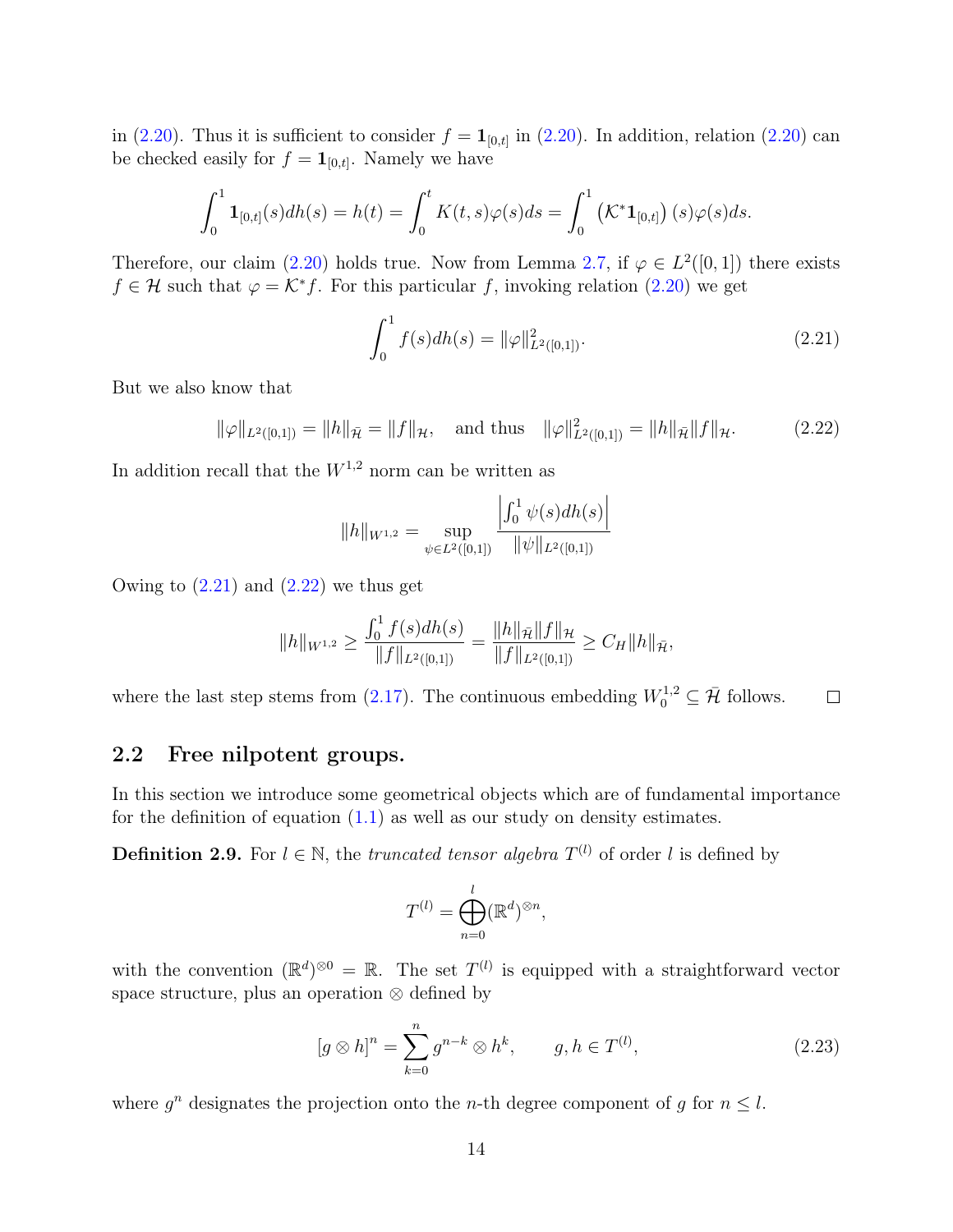Notice that  $T^{(l)}$  should be denoted  $T^{(l)}(\mathbb{R}^d)$ . We have dropped the dependence on  $\mathbb{R}^d$  for notational simplicity. Also observe that with Definition [2.9](#page-13-3) in hand,  $(T^{(l)}, +, \otimes)$  is an associative algebra with unit element  $\mathbf{1} \in (\mathbb{R}^d)^{\otimes 0}$ . The polynomial terms in the expansions which will be considered later on are contained in a subspace of  $T^{(l)}$  that we proceed to define now.

<span id="page-14-0"></span>**Definition 2.10.** The *free nilpotent Lie algebra*  $\mathfrak{g}^{(l)}$  of order l is defined to be the graded sum

$$
\mathfrak{g}^{(l)} \triangleq \bigoplus_{k=1}^l \mathcal{L}_k \subseteq T^{(l)}.
$$

Here  $\mathcal{L}_k$  is the space of homogeneous Lie polynomials of degree k defined inductively by  $\mathcal{L}_1 \triangleq \mathbb{R}^d$  and  $\mathcal{L}_k \triangleq [\mathbb{R}^d, \mathcal{L}_{k-1}]$ , where the Lie bracket is defined to be the commutator of the tensor product.

We now define some groups related to the algebras given in Definitions [2.9](#page-13-3) and [2.10.](#page-14-0) To this aim, introduce the subspace  $T_0^{(l)} \subseteq T^{(l)}$  of tensors whose scalar component is zero and recall that  $\mathbf{1} \triangleq (1, 0, \ldots, 0)$ . For  $u \in T_0^{(l)}$  $\mathbf{0}^{(l)}$ , one can define the inverse  $(1+u)^{-1}$ , the exponential  $\exp(u)$  and the logarithm  $\log(1+u)$  in  $T^{(l)}$  by using the standard Taylor expansion formula with respect to the tensor product. For instance,

<span id="page-14-1"></span>
$$
\exp(a) \triangleq \sum_{k=0}^{\infty} \frac{1}{k!} a^{\otimes k} \in T^{(l)},\tag{2.24}
$$

where the sum is indeed locally finite and hence well-defined. We can now introduce the following group.

**Definition 2.11.** The free nilpotent Lie group  $G^{(l)}$  of order l is defined by

$$
G^{(l)} \triangleq \exp(\mathfrak{g}^{(l)}) \subseteq T^{(l)}.
$$

The exponential function is a diffeomorphism under which  $g^{(l)}$  in Definition [2.10](#page-14-0) is the Lie algebra of  $G^{(l)}$ .

Remark 2.12. One can also include the case of  $l = \infty$  in the definitions of  $T^{(l)}$ ,  $\mathfrak{g}^{(l)}$  and  $G^{(l)}$ . But in this case we need to be careful that the direct sums should all be understood as formal series instead of polynomials. Also all the spaces we have mentioned are defined over the given underlying vector space (which is  $\mathbb{R}^d$  in our case), and recall that we have omitted such dependence in the notation for simplicity.

It will be useful in the sequel to have some basis available for the algebras introduced above. We shall resort to the following families: for each word  $\alpha = (i_1, \ldots, i_r) \in \mathcal{A}_1(l)$ , set

<span id="page-14-2"></span>
$$
e_{(\alpha)} \triangleq e_{i_1} \otimes \cdots \otimes e_{i_r}, \quad \text{and} \quad e_{[\alpha]} \triangleq [e_{i_1}, \cdots [e_{i_{r-2}}, [e_{i_{r-1}}, e_{i_r}]]], \tag{2.25}
$$

where  $\{e_1,\ldots,e_d\}$  denotes the canonical basis of  $\mathbb{R}^d$ . Then it can be shown that  $\{e_{(\alpha)}: \alpha \in$  $\mathcal{A}(l)$  is the canonical basis of  $T^{(l)}$ , and we also have  $\mathfrak{g}^{(l)} = \text{Span}\{e_{[\alpha]} : \alpha \in \mathcal{A}_1(l)\}.$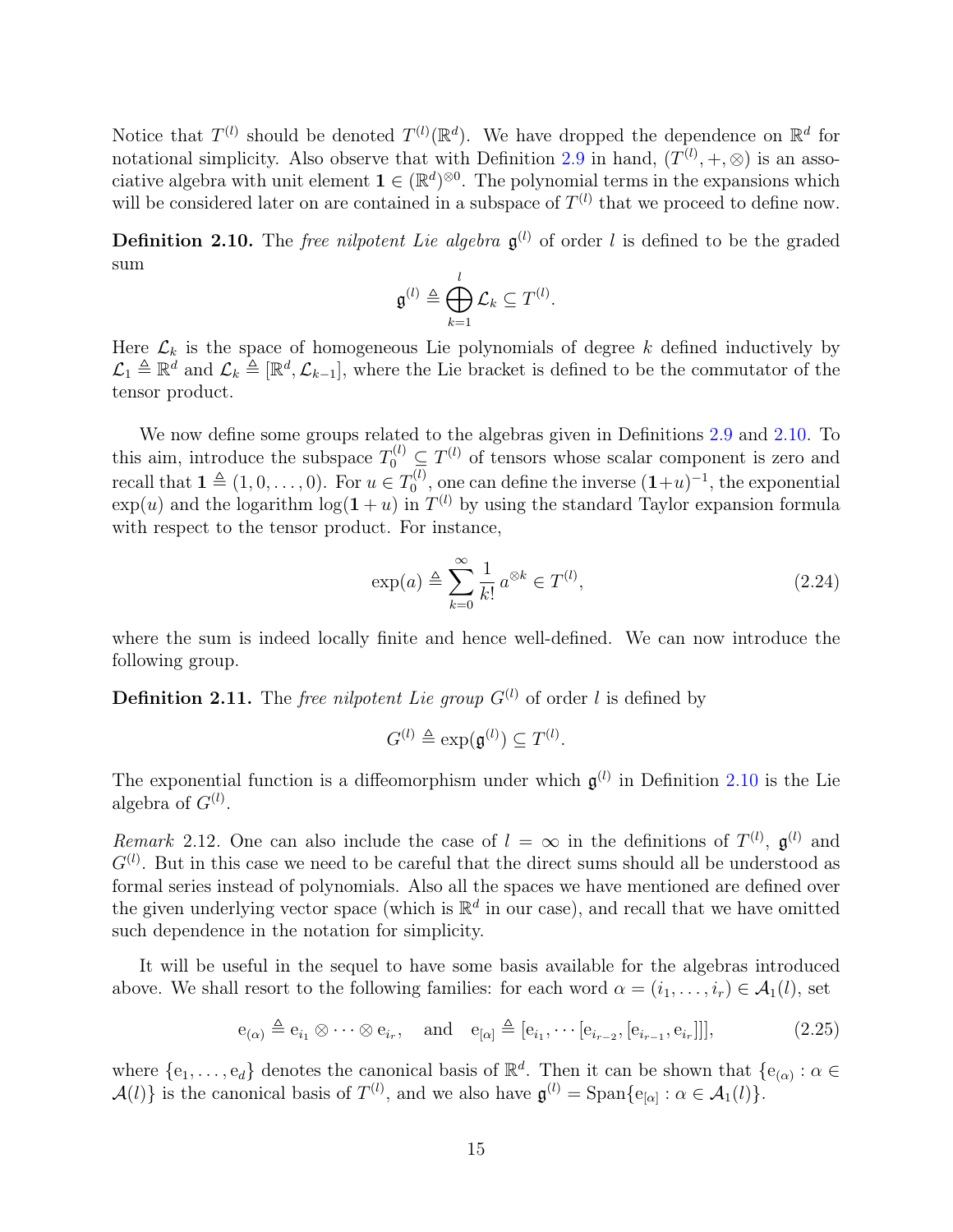As a closed subspace,  $\mathfrak{g}^{(l)}$  induces a canonical Hilbert structure from  $T^{(l)}$  which makes it into a flat Riemannian manifold. The associated volume measure  $du$  (the Lebesgue measure) on  $\mathfrak{g}^{(l)}$  is left invariant with respect to the product induced from the group structure on  $G^{(l)}$ through the exponential diffeomorphism. In addition, for each  $\lambda > 0$ , there is a dilation operation  $\delta_{\lambda}: T^{(l)} \to T^{(l)}$  induced by  $\delta_{\lambda}(a) \triangleq \lambda^k a$  if  $a \in (\mathbb{R}^d)^{\otimes k}$ , which satisfies the relation  $\delta_{\lambda} \circ \exp = \exp \circ \delta_{\lambda}$  when restricted on  $\mathfrak{g}^{(l)}$ . Thanks to the fact that  $\delta_{\lambda}(a) = \lambda^k a$  for any  $a \in (\mathbb{R}^d)^{\otimes k}$ , one can easily show that

$$
du \circ \delta_{\lambda}^{-1} = \lambda^{-\nu} du
$$
, where  $\nu \triangleq \sum_{k=1}^{l} k \dim(\mathcal{L}_k)$ . (2.26)

We always fix the Euclidean norm on  $\mathbb{R}^d$  in the remainder of the paper. As far as the free nilpotent group  $G^{(l)}$  is concerned, there are several useful metric structures. Among them we will use an extrinsic metric  $\rho_{\rm HS}$  which can be defined easily due to the fact that  $G^{(l)}$  is a subspace of  $T^{(l)}$ . Namely for  $g_1, g_2 \in G^{(l)}$  we set:

<span id="page-15-2"></span>
$$
\rho_{\rm HS}(g_1, g_2) \triangleq \|g_2 - g_1\|_{\rm HS}, \quad g_1, g_2 \in G^{(l)}, \tag{2.27}
$$

where the right hand side is induced from the Hilbert-Schmidt norm on  $T^{(l)}$ .

### <span id="page-15-0"></span>2.3 Path signatures and the fractional Brownian rough path.

The stochastic differential equation  $(1.1)$  governed by a fractional Brownian motion B is standardly solved in the rough paths sense. In this section we recall some basic facts about this notion of solution. We will also give some elements of rough paths expansions, which are at the heart of our methodology in order to obtain lower bounds for the density.

The link between free nilpotent groups and noisy equations like  $(1.1)$  is made through the notion of signature. Recall that a continuous map  $\mathbf{x} : \{(s,t) \in [0,1]^2 : s \le t\} \to T^{(l)}$ is called a *multiplicative functional* if for  $s < u < t$  one has  $\mathbf{x}_{s,t} = \mathbf{x}_{s,u} \otimes \mathbf{x}_{u,t}$ . A particular occurrence of this kind of map is given when one considers a path  $w$  with finite variation and sets for  $s \leq t$ ,

<span id="page-15-3"></span>
$$
\mathbf{w}_{s,t}^n = \int_{s < u_1 < \dots < u_n < t} dw_{u_1} \otimes \dots \otimes dw_{u_n}.\tag{2.28}
$$

Then the so-called *truncated signature path* of order  $l$  associated with  $w$  is defined by the following object:

<span id="page-15-1"></span>
$$
S_l(w)_{\cdot,\cdot}: \{(s,t) \in [0,1]^2; \ s \le t\} \to T^{(l)}, \qquad (s,t) \mapsto S_l(w)_{s,t} := 1 + \sum_{n=1}^l \mathbf{w}_{s,t}^n. \tag{2.29}
$$

It can be shown that the functional  $S_l(w)$ , is multiplicative and takes values in the free nilpotent group  $G^{(l)}$ . The truncated signature of order l for w is the tensor element  $S_l(w)_{0,1} \in$  $G^{(l)}$ . It is simply denoted as  $S_l(w)$ .

A rough path can be seen as a generalization of the truncated signature path [\(2.29\)](#page-15-1) to the non-smooth situation. Specifically, the definition of Hölder rough paths can be summarized as follows.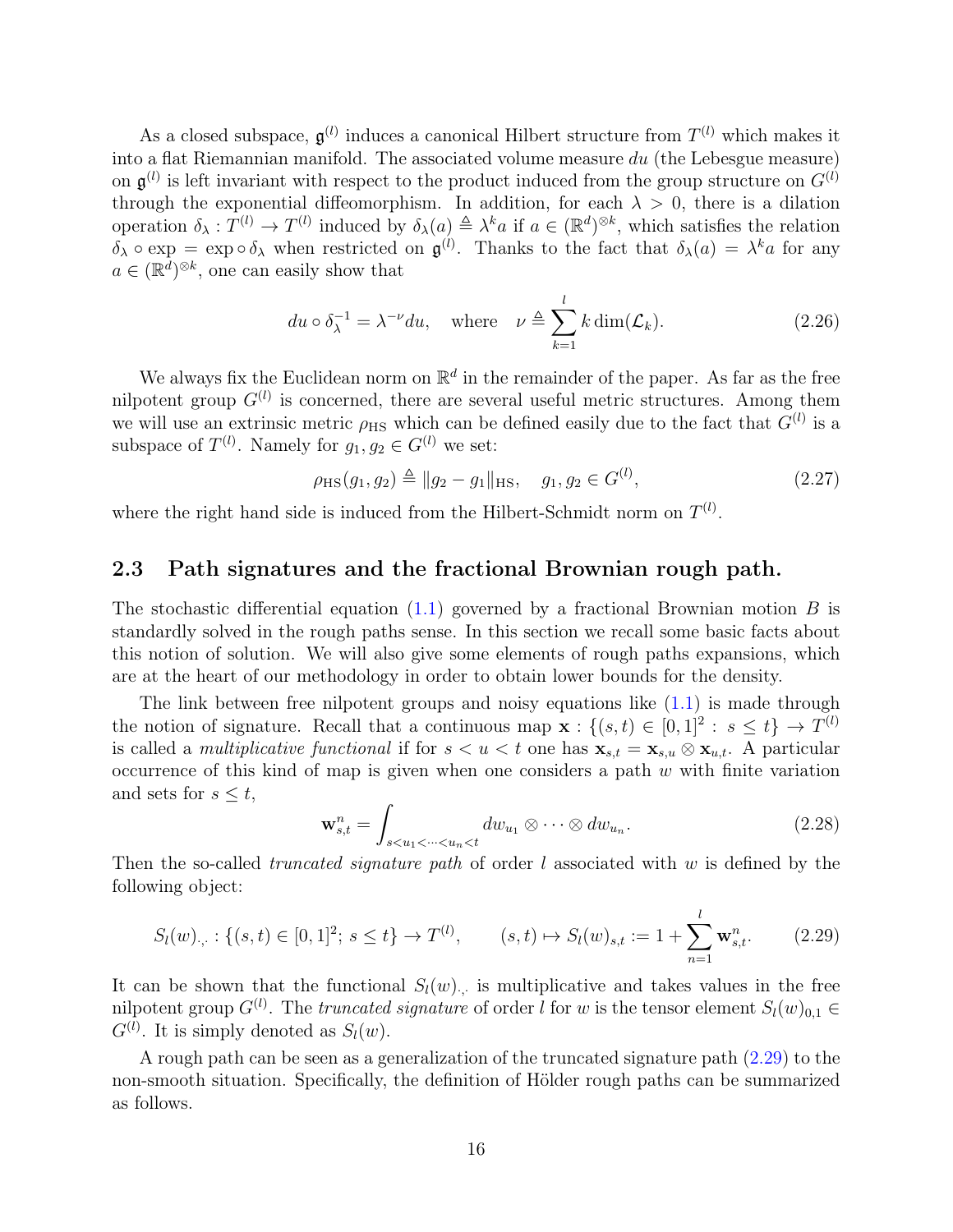**Definition 2.13.** Let  $\gamma \in (0,1)$ . The space of weakly geometric  $\gamma$ -Hölder rough paths is the set of multiplicative paths  $\mathbf{x}: \{(s,t) \in [0,1]^2; s \leq t\} \to G^{[1/\gamma]}$  such that the following norm is finite:

$$
\|\mathbf{x}\|_{\gamma;HS} = \sup_{0 \le s < t \le 1} \frac{\|\mathbf{x}_{s,t}\|_{HS}}{|t - s|^{\gamma}}.
$$
\n(2.30)

An important subclass of weakly geometric  $\gamma$ -Hölder rough paths is the set of *geometric*  $\gamma$ -Hölder rough paths. These are multiplicative paths **x** with values in  $G^{[1/\gamma]}$  such that  $\|\mathbf{x}\|_{\gamma;\text{HS}}$  is finite and such that there exists a sequence  $\{x_{\varepsilon}; \varepsilon > 0\}$  with  $x_{\varepsilon} \in C^{\infty}([0,T]; \mathbb{R}^d)$ satisfying

$$
\lim_{\varepsilon \to 0} \|\mathbf{x} - S_{[1/\gamma]}(x_{\varepsilon})\|_{\gamma; \text{HS}} = 0. \tag{2.31}
$$

The notion of signature allows to define a more intrinsic distance (with respect to the HS-distance given by  $(2.27)$  on the free group  $G^{(l)}$ . This metric is known as the *Carnot*-Caratheodory metric and given by

$$
\rho_{\rm CC}(g_1, g_2) \triangleq ||g_1^{-1} \otimes g_2||_{\rm CC}, \quad g_1, g_2 \in G^{(l)},
$$

where the CC-norm  $\|\cdot\|_{CC}$  is defined by

<span id="page-16-0"></span>
$$
||g||_{\text{CC}} \triangleq \inf \{ ||w||_{1-\text{var}} : w \in C^{1-\text{var}}([0,1]; \mathbb{R}^d) \text{ and } S_l(w) = g \}.
$$
 (2.32)

It can be shown that the infimum in [\(2.32\)](#page-16-0) is attainable.

<span id="page-16-2"></span>Remark 2.14. It is well-known that for any  $g \in G^{(l)}$ , one can find a piecewise linear path w such that  $S_l(w) = g$  (cf. [\[13\]](#page-75-10) for instance). Moreover, one can do better, and find a smooth path w whose derivative is compactly supported such that  $S_l(w) = q$ . Indeed, this could be achieved by (i) reparametrizing the piecewise linear path so that the resulting path is smooth but the trajectory itself is still the same piecewise linear one; and (ii) adding trivial pieces to the beginning and the end of the path. This will not change the truncated signature as it is invariant under reparametrization.

The HS and CC metrics are equivalent as seen from the following so-called *ball-box* estimate.

<span id="page-16-1"></span>**Proposition 2.15.** Let  $\rho_{\text{HS}}$  and  $\rho_{\text{CC}}$  be the distances on  $G^{(l)}$  respectively defined by [\(2.27\)](#page-15-2) and [\(2.32\)](#page-16-0). For each  $l \geq 1$ , there exists a constant  $C = C_l > 0$ , such that

<span id="page-16-3"></span>
$$
\rho_{\rm CC}(g_1, g_2) \le C \max \left\{ \rho_{\rm HS}(g_1, g_2), \rho_{\rm HS}(g_1, g_2)^{\frac{1}{l}} \cdot \max \left\{ 1, \|g_1\|_{\rm CC}^{1-\frac{1}{l}} \right\} \right\} \tag{2.33}
$$

and

$$
\rho_{\text{HS}}(g_1, g_2) \le C \max \{ \rho_{\text{CC}}(g_1, g_2)^l, \rho_{\text{CC}}(g_1, g_2) \cdot \max \{ 1, ||g_1||_{\text{CC}}^{l-1} \} \}
$$

for all  $g_1, g_2 \in G^{(l)}$ . In particular,

$$
||g||_{\text{CC}} \le 1 \implies ||g - \mathbf{1}||_{\text{HS}} \le C||g||_{\text{CC}}
$$

and

$$
||g-1||_{\text{HS}} \le 1 \implies ||g||_{\text{CC}} \le C||g-1||_{\text{HS}}^{\frac{1}{l}}.
$$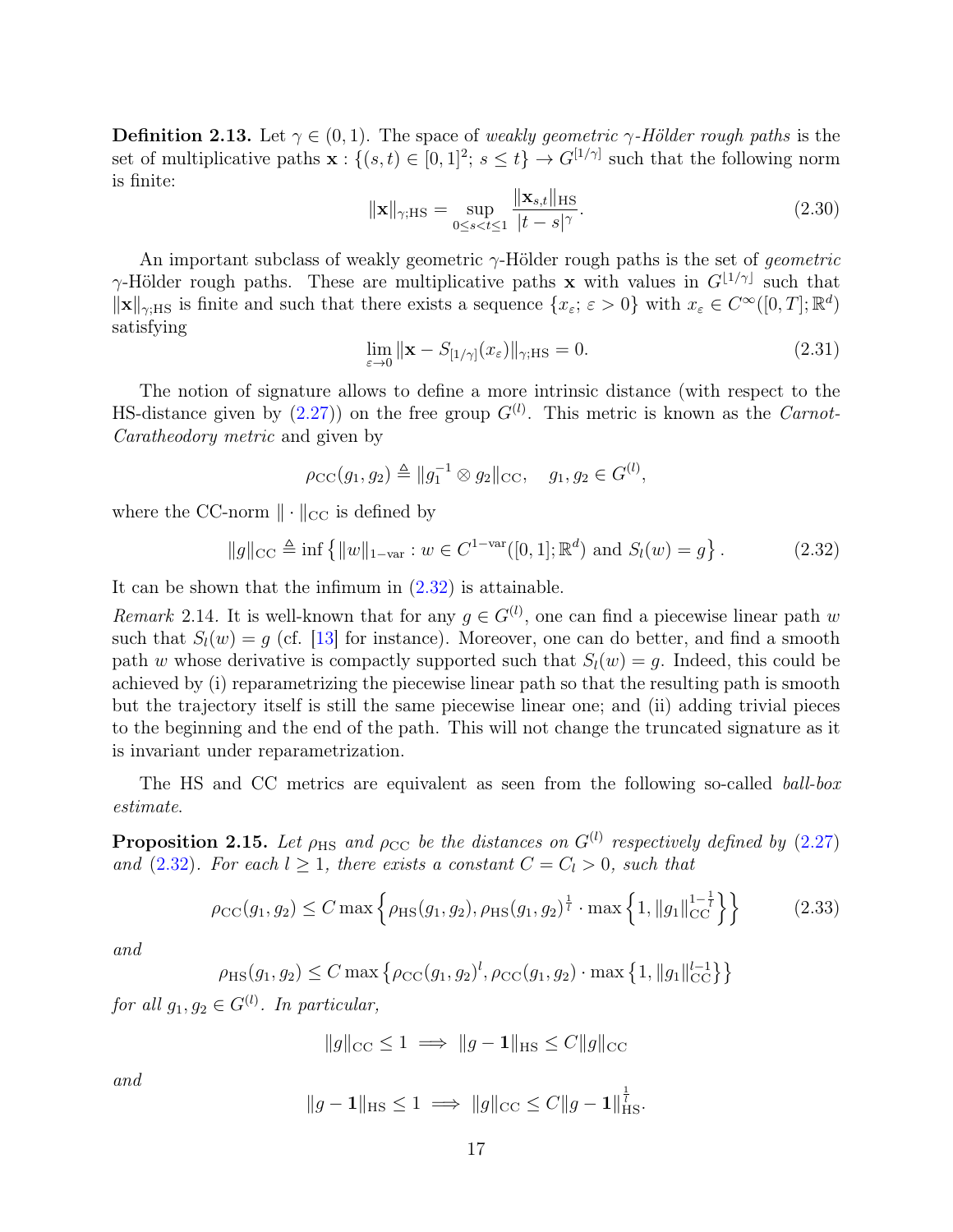One of the main application of the abstract rough path theory is the ability to extend most stochastic calculus tools to a large class of Gaussian processes. The following result, borrowed from [\[8,](#page-74-0) [12\]](#page-75-3), establishes this link for fractional Brownian motion.

<span id="page-17-3"></span>**Proposition 2.16.** Let B be a fractional Brownian motion with Hurst parameter  $H > 1/4$ . Then B admits a lift **B** as a geometric rough path of order  $[1/\gamma]$  for any  $\gamma < H$ .

Let us now turn to the definition of rough differential equations. There are several equivalent ways to introduce this notion, among which we will choose to work with Taylor type expansions, since they are more consistent with our later developments. To this aim, let us first consider a bounded variation path  $w$  and the following ordinary differential equation driven by w:

<span id="page-17-0"></span>
$$
dx_t = \sum_{\alpha=1}^d V_\alpha(x_t) \, dw_t^\alpha,\tag{2.34}
$$

where the  $V_{\alpha}$ 's are  $C_b^{\infty}$  vector fields. For any given word  $\alpha = (i_1, \ldots, i_r)$  over the letters  $\{1,\ldots,d\}$ , we define the vector field  $V_{(\alpha)} \triangleq (V_{i_1} \cdots (V_{i_{r-2}}(V_{i_{r-1}} V_{i_r})))$ , where we have identified a vector field with a differential operator, so that  $V_iV_j$  means differentiating  $V_j$  along direction  $V_i$ . Classically, a *formal Taylor expansion* of the solution  $x_t$  to  $(2.34)$  is then given by

<span id="page-17-2"></span>
$$
x_{s,t} \sim \sum_{k=1}^{\infty} \sum_{i_1,\dots,i_k=1}^{d} V_{(i_1,\dots,i_k)}(x_s) \int_{s < u_1 < \dots < u_k < t} dw_{u_1}^{i_1} \dots dw_{u_k}^{i_k},\tag{2.35}
$$

where we have set  $x_{s,t} = x_t - x_s$ . This expansion can be rephrased in more geometrical terms. Specifically, we define the following Taylor approximation function on  $\mathfrak{g}^{(l)}$ .

<span id="page-17-1"></span>**Definition 2.17.** Let  $\{V_{\alpha}; 1 \leq \alpha \leq d\}$  be a family of  $C_b^{\infty}$  vector fields on  $\mathbb{R}^N$ , and recall that the sets of words  $\mathcal{A}(l), \mathcal{A}_1(l)$  are introduced at the beginning of Section [1.2.](#page-2-0) For each  $l \geq 1$ , we define the *Taylor approximation function*  $F_l : \mathfrak{g}^{(l)} \times \mathbb{R}^N \to \mathbb{R}^N$  of order l associated with the ODE  $(2.34)$  by

$$
F_l(u,x) \triangleq \sum_{\alpha \in \mathcal{A}_1(l)} V_{(\alpha)}(x) \cdot (\exp u)^{\alpha}, \quad (u,x) \in \mathfrak{g}^{(l)} \times \mathbb{R}^N,
$$

where the exponential function is defined on  $T^{(l)}$  by  $(2.24)$  and  $(\exp(u))^{\alpha}$  is the coefficient of exp(u) with respect to the tensor basis element  $e_{(\alpha)}$  (we recall that the notation  $e_{(\alpha)}$ is introduced in [\(2.25\)](#page-14-2)). We also say that  $u \in \mathfrak{g}^{(l)}$  joins x to y in the sense of Taylor approximation if  $y = x + F<sub>l</sub>(u, x)$ .

With Definition [2.17](#page-17-1) in hand, we can recast the formal expansion [\(2.35\)](#page-17-2) (truncated at an arbitrary degree  $l$ ) in the following way:

$$
x_{s,t} \sim F_l(\log(S(w)_{s,t}), x_s), \tag{2.36}
$$

where the function log is the inverse of the exponential map for  $G^{(l)}$  which can also be defined by a truncated Taylor's formula on  $G^{(l)}$  similar to the exponential, and  $S(w)_{s,t}$  is the truncated signature path of  $w$  defined by  $(2.29)$ . In order to define rough differential equations, a natural idea is to extend this approximation scheme to rough paths. We get a definition which is stated below in the fractional Brownian motion case.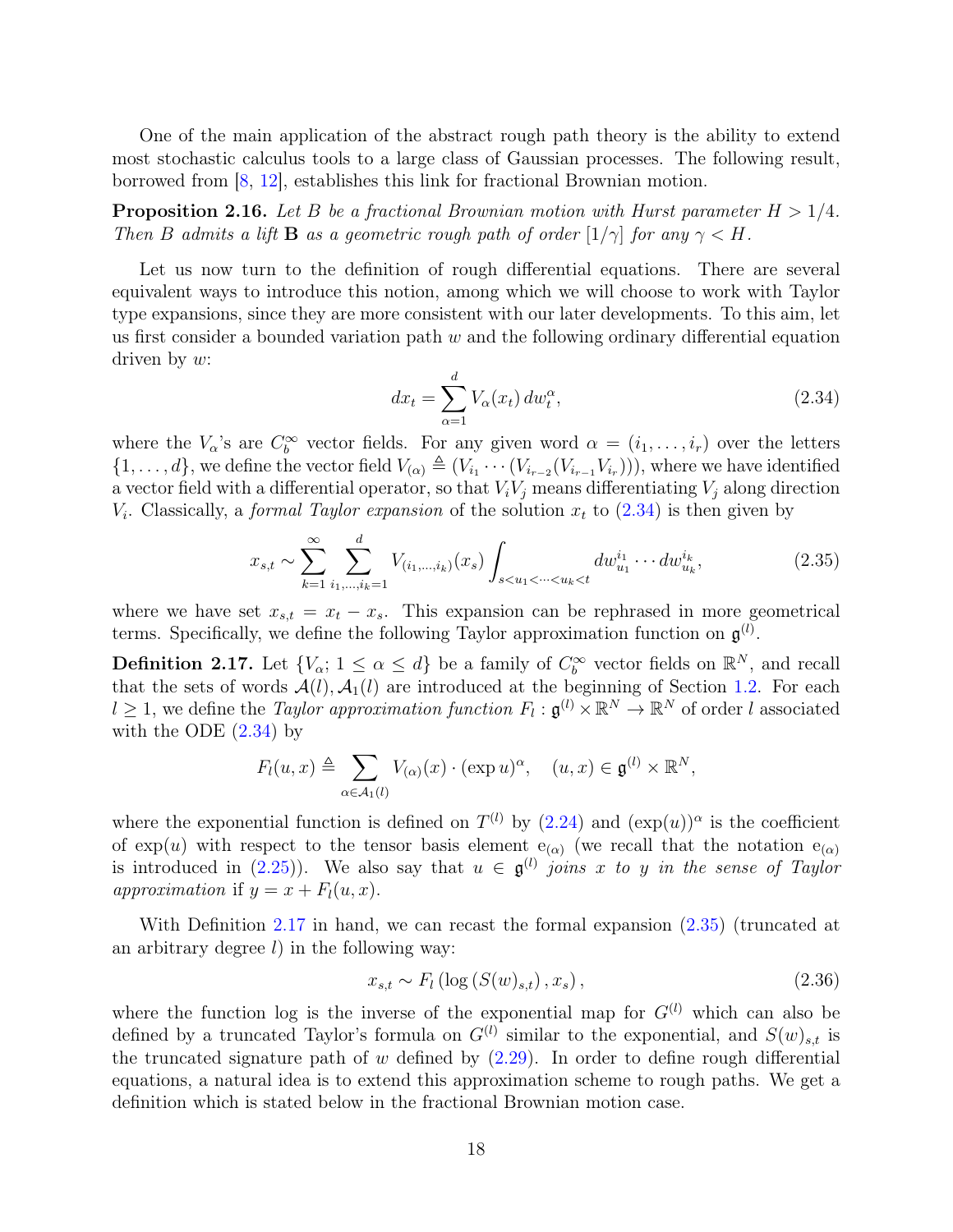<span id="page-18-1"></span>**Definition 2.18.** Let B be a fractional Brownian motion with Hurst parameter  $H > 1/4$ , and consider its rough path lift **B** as in Proposition [2.16.](#page-17-3) Let  $\{V_{\alpha}; 1 \leq \alpha \leq d\}$  be a family of  $C_b^{\infty}$  vector fields on  $\mathbb{R}^N$ . We say that X is a solution to the rough differential equation [\(1.1\)](#page-2-1) if for all  $(s, t) \in [0, 1]^2$  such that  $s < t$  we have

<span id="page-18-2"></span>
$$
X_{s,t} = F_{[1/\gamma]-1} \left( \log \left( S(\mathbf{B})_{s,t} \right), X_s \right) + R_{s,t}, \tag{2.37}
$$

where  $R_{s,t}$  is an  $\mathbb{R}^N$ -valued remainder such that there exists  $\varepsilon > 0$  satisfying

$$
\sup_{0\leq s
$$

Roughly speaking, Definition [2.18](#page-18-1) says that the expansion of the solution X to a rough differential equation should coincide with [\(2.35\)](#page-17-2) up to a remainder with Hölder regularity greater than 1. This approach goes back to Davie [\[9\]](#page-74-7), and it can be shown to coincide with more classical notions of solutions. We close this section by recalling an existence and uniqueness result which is fundamental in rough path theory.

**Proposition 2.19.** Under the same conditions as in Definition [2.18,](#page-18-1) there exists a unique solution to equation  $(1.1)$  considered in the sense of  $(2.37)$ .

### <span id="page-18-0"></span>2.4 Malliavin calculus for fractional Brownian motion.

In this section we review some basic aspects of Malliavin calculus. The reader is referred to [\[23\]](#page-75-7) for further details.

We consider the fractional Brownian motion  $B = (B^1, \ldots, B^d)$  as in Definition  $(2.1)$ , defined on a complete probability space  $(\Omega, \mathcal{F}, \mathbb{P})$ . For sake of simplicity, we assume that  $\mathcal F$ is generated by  $\{B_t; t \in [0,T]\}$ . An F-measurable real valued random variable F is said to be *cylindrical* if it can be written, with some  $m \geq 1$ , as

$$
F = f(B_{t_1},...,B_{t_m}),
$$
 for  $0 \le t_1 < \cdots < t_m \le 1$ ,

where  $f : \mathbb{R}^m \to \mathbb{R}$  is a  $C_b^{\infty}$  function. The set of cylindrical random variables is denoted by  $S$ .

The Malliavin derivative is defined as follows: for  $F \in \mathcal{S}$ , the derivative of F in the direction  $h \in \mathcal{H}$  is given by

$$
\mathbf{D}_h F = \sum_{i=1}^m \frac{\partial f}{\partial x_i} (B_{t_1}, \dots, B_{t_m}) h_{t_i}.
$$

More generally, we can introduce iterated derivatives. Namely, if  $F \in \mathcal{S}$ , we set

$$
\mathbf{D}_{h_1,\ldots,h_k}^k F = \mathbf{D}_{h_1} \ldots \mathbf{D}_{h_k} F.
$$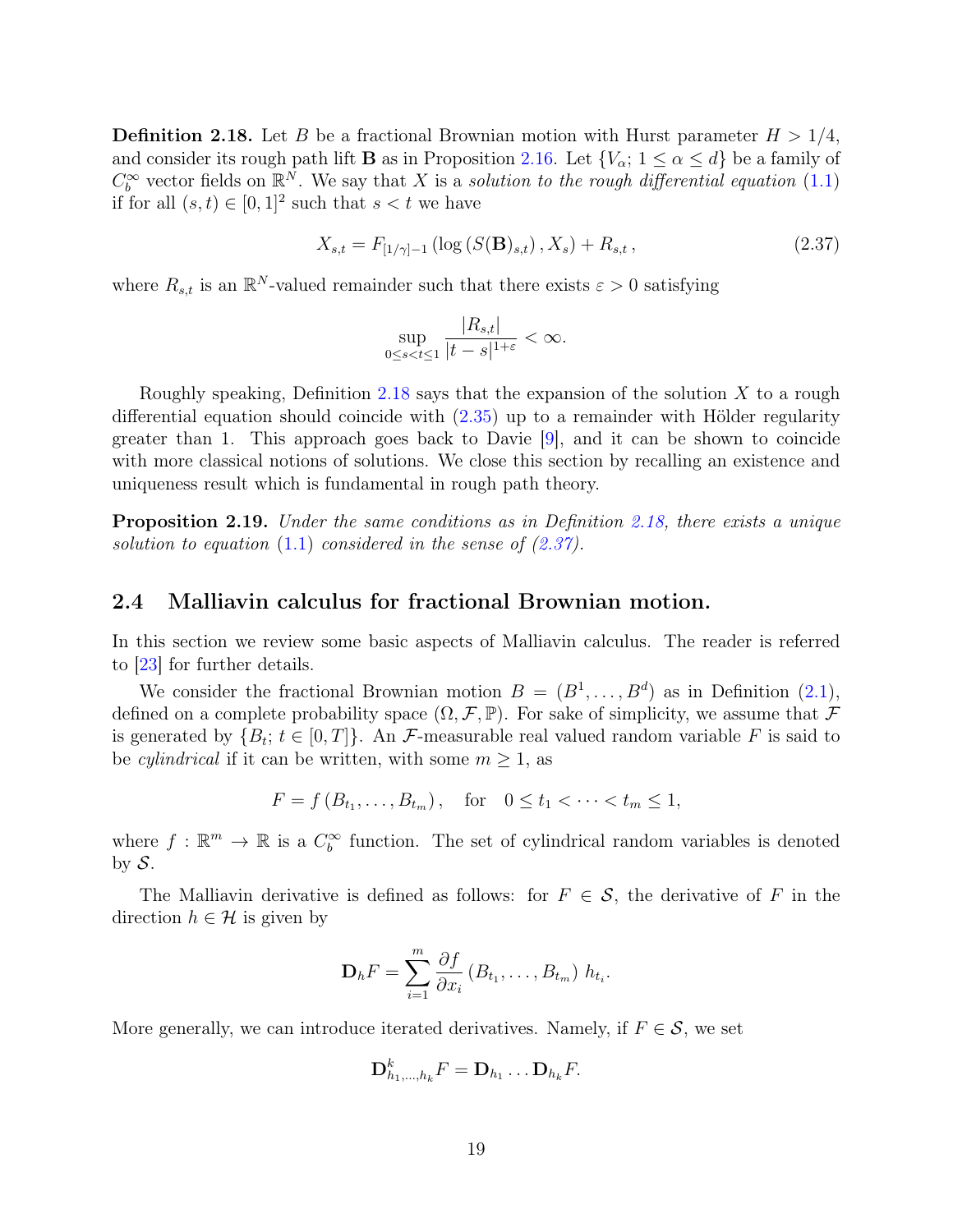For any  $p \geq 1$ , it can be checked that the operator  $\mathbf{D}^k$  is closable from S into  $\mathbf{L}^p(\Omega; \mathcal{H}^{\otimes k})$ . We denote by  $\mathbb{D}^{k,p}(\mathcal{H})$  the closure of the class of cylindrical random variables with respect to the norm

$$
||F||_{k,p} = \left(\mathbb{E} [||F|^p] + \sum_{j=1}^{k} \mathbb{E} [||\mathbf{D}^j F||_{\mathcal{H}^{\otimes j}}^p]\right)^{\frac{1}{p}},
$$
\n(2.38)

and we also set  $\mathbb{D}^{\infty}(\mathcal{H}) = \cap_{p \geq 1} \cap_{k \geq 1} \mathbb{D}^{k,p}(\mathcal{H}).$ 

Estimates of Malliavin derivatives are crucial in order to get information about densities of random variables, and Malliavin covariance matrices as well as non-degenerate random variables will feature importantly in the sequel.

**Definition 2.20.** Let  $F = (F^1, \ldots, F^n)$  be a random vector whose components are in  $\mathbb{D}^{\infty}(\mathcal{H})$ . Define the *Malliavin covariance matrix* of F by

$$
\gamma_F = (\langle \mathbf{D} F^i, \mathbf{D} F^j \rangle_{\mathcal{H}})_{1 \le i,j \le n}.\tag{2.39}
$$

Then F is called non-degenerate if  $\gamma_F$  is invertible a.s. and

$$
(\det \gamma_F)^{-1} \in \cap_{p \ge 1} L^p(\Omega).
$$

It is a classical result that the law of a non-degenerate random vector  $F = (F^1, \ldots, F^n)$ admits a smooth density with respect to the Lebesgue measure on  $\mathbb{R}^n$ .

# <span id="page-19-0"></span>3 The elliptic case.

In this section, for a better understanding of our overall strategy, we first prove Theorem [1.3](#page-4-0) and Theorem [1.7](#page-5-1) in the uniformly elliptic case. The analysis in this case is more explicit and straightforward, and our methodology might be more apparent. More precisely we still consider the SDE [\(1.1\)](#page-2-1), and we assume that the coefficients satisfy the following hypothesis:

**Uniform Ellipticity Assumption.** The  $\mathcal{C}_b^{\infty}$  vector fields  $V = \{V_1, \ldots, V_d\}$  are such that

<span id="page-19-1"></span>
$$
\Lambda_1|\xi|^2 \le \xi^* V(x) V(x)^* \xi \le \Lambda_2 |\xi|^2, \quad \forall x, \xi \in \mathbb{R}^N,
$$
\n(3.1)

with some constants  $\Lambda_1, \Lambda_2 > 0$ , where  $(\cdot)^*$  denotes matrix transpose.

Notice that the condition  $(3.1)$  can be seen as a special case of the uniform hypoellipticity condition [\(1.2\)](#page-3-0), where  $l_0 = 1$ .

One of the major simplifications of the elliptic (vs. hypoelliptic) situation concerns the control distance d. Indeed, recall that for  $x, y \in \mathbb{R}^N$ ,  $\Pi_{x,y}$  is the set of Cameron-Martin paths that join x to y in the sense of differential equation (cf.  $(1.5)$ ). Under our assumption  $(3.1)$ it is easy to construct an  $h \in \bar{\mathcal{H}} \in \Pi_{x,y}$  explicitly, which will ease our computations later on.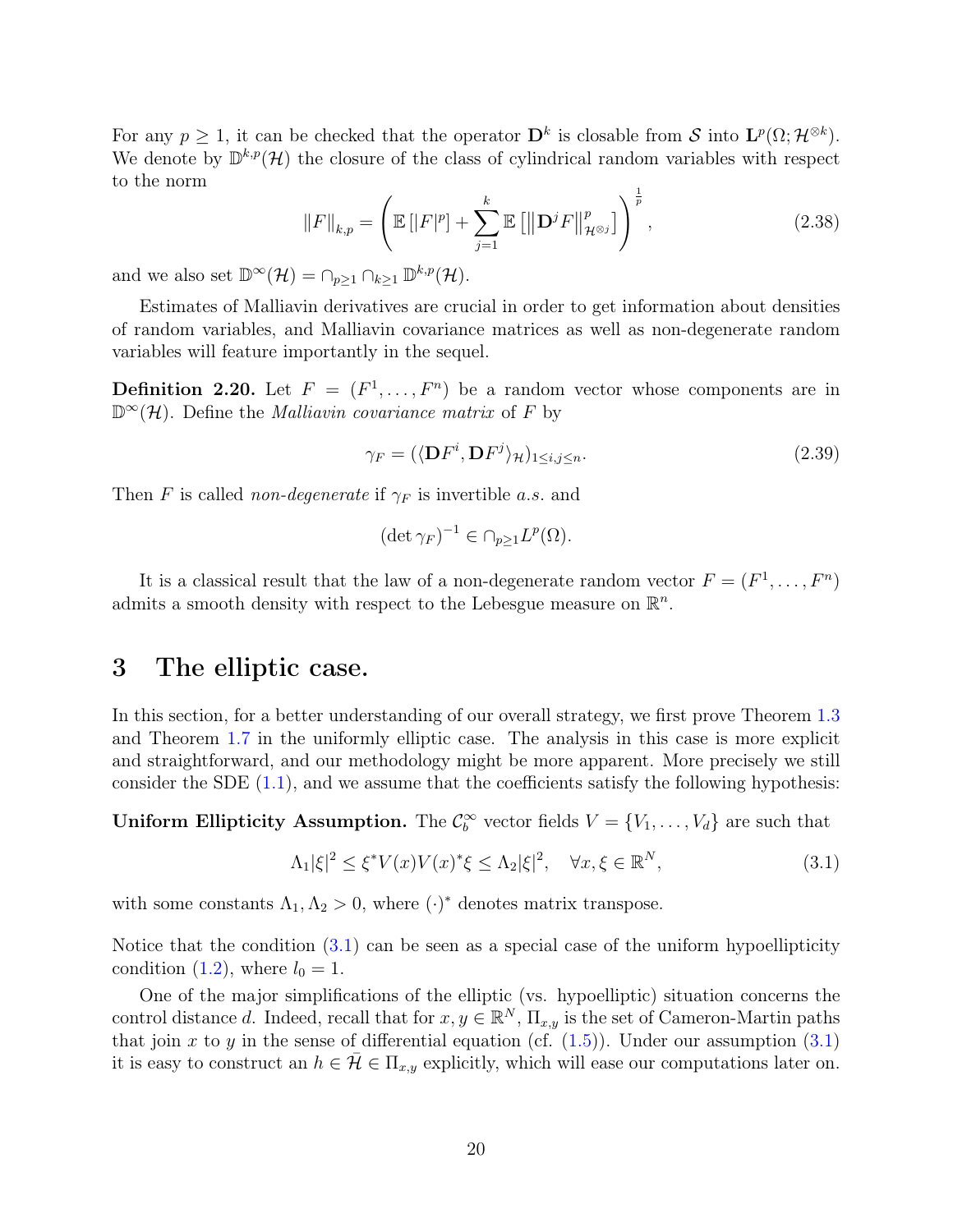<span id="page-20-1"></span>**Lemma 3.1.** Let  $V = \{V_1, \ldots, V_d\}$  be vector fields satisfying the uniform elliptic assump-tion [\(3.1\)](#page-19-1). Given  $x, y \in \mathbb{R}^N$ , define

<span id="page-20-0"></span>
$$
h_t \triangleq \int_0^t V^*(z_s) \cdot (V(z_s)V^*(z_s))^{-1} \cdot (y-x)ds,\tag{3.2}
$$

where  $z_t \triangleq (1-t)x+ty$  is the line segment from x to y. Then  $h \in \Pi_{x,y}$ , where  $\Pi_{x,y}$  is defined by relation  $(1.5)$ .

*Proof.* Since  $\bar{\mathcal{H}} = I_{0^+}^{H+1/2}(L^2([0,1]))$  contains smooth paths, it is obvious that  $h \in \bar{\mathcal{H}}$ . As far as  $z_t$  is concerned, the definition  $z_t = (1-t)x + ty$  clearly implies that  $z_0 = x, z_1 = y$  and  $\dot{z}_t = y - x$ . In addition, since  $VV^*(\xi)$  is invertible for all  $\xi \in \mathbb{R}^N$  under our condition  $(3.1)$ , we get

$$
\dot{z}_t = y - x = (VV^*(VV^*)^{-1})(z_t) \cdot (y - x) = V(z_t)\dot{h}_t,
$$

where the last identity stems from the definition [\(3.2\)](#page-20-0) of h. Therefore  $h \in \Pi_{x,y}$  according to our definition [\(1.5\)](#page-4-4).  $\Box$ 

Remark 3.2. The intuition behind Lemma [3.1](#page-20-1) is very simple. Indeed, given any smooth path  $x_t$  with  $x_0 = x, x_1 = y$ , since the vector fields are elliptic, there exist smooth functions  $\lambda^1(t), \ldots, \lambda^d(t)$ , such that

$$
\dot{x}_t = \sum_{\alpha=1}^d \lambda^{\alpha}(t) V_{\alpha}(x_t), \quad 0 \le t \le 1.
$$

In matrix notation,  $\dot{x}_t = V(x_t) \cdot \lambda(t)$ . A canonical way to construct  $\lambda(t)$  is writing it as  $\lambda(t) = V^*(x_t)\eta(t)$  so that from ellipticity we can solve for  $\eta(t)$  as

$$
\eta(t) = (V(x_t)V^*(x_t))^{-1}\dot{x}_t.
$$

It follows that the path  $h_t \triangleq \int_0^t \lambda(s)ds$  belongs to  $\Pi_{x,y}$ .

Now we can prove the following result which asserts that the control distance function is locally comparable with the Euclidean metric, that is Theorem [1.7](#page-5-1) under elliptic assumptions.

<span id="page-20-3"></span>**Theorem 3.3.** Let  $V = \{V_1, \ldots, V_d\}$  be vector fields satisfying the uniform elliptic assump-tion [\(3.1\)](#page-19-1). Consider the control distance  $d = d_H$  given in Definition [1.2](#page-4-2) for a given  $H > \frac{1}{4}$ . Then there exist constants  $C_1, C_2 > 0$  depending only on H and the vector fields, such that

<span id="page-20-2"></span>
$$
C_1|x - y| \le d(x, y) \le C_2|x - y| \tag{3.3}
$$

for all  $x, y \in \mathbb{R}^N$  with  $|x - y| \leq 1$ .

*Proof.* We first consider the case when  $H \leq 1/2$ , which is simpler due to Lemma [2.8.](#page-11-2) Given  $x, y \in \mathbb{R}^N$ , define  $h \in \Pi_{x,y}$  as in Lemma [3.1.](#page-20-1) According to Lemma [2.8](#page-11-2) and Definition [1.2](#page-4-2) we have

$$
d(x,y)^2 \le ||h||_{{\mathcal{H}}}^2 \le C_H ||h||_{W^{1,2}}^2.
$$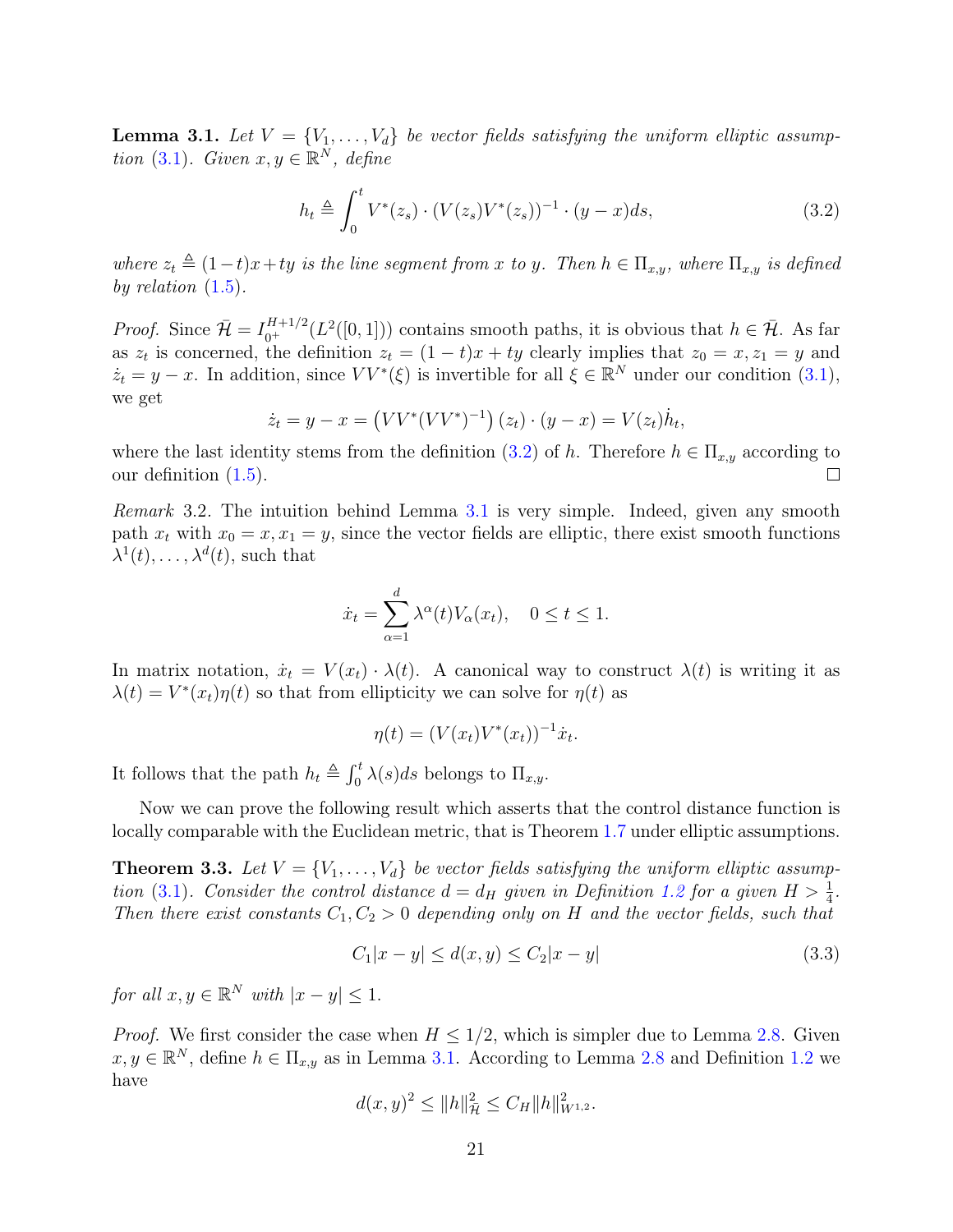Therefore, according to the definition  $(3.2)$  of h, we get

$$
d(x,y)^2 \le C_H \int_0^1 |V^*(z_s)(V(z_s)V^*(z_s))^{-1} \cdot (y-x)|^2 ds \le C_{H,V}|y-x|^2,
$$

where the last inequality stems from the uniform ellipticity assumption [\(3.1\)](#page-19-1) and the fact that  $V^*$  is bounded. This proves the upper bound in  $(3.3)$ .

We now turn to the lower bound in [\(3.3\)](#page-20-2). To this aim, consider  $h \in \Pi_{x,y}$ . We assume (without loss of generality) in the sequel that

<span id="page-21-0"></span>
$$
||h||_{\bar{\mathcal{H}}} \le 2d(x, y) \le 2C_2,\tag{3.4}
$$

where the last inequality is due to the second part of inequality [\(3.3\)](#page-20-2) and the fact that  $|x - y| \leq 1$ . Then recalling the definition  $(1.5)$  of  $\Pi_{x,y}$  we have

$$
y - x = \int_0^1 V(\Phi_t(x; h)) dh_t.
$$

According to Proposition [2.6](#page-10-0) (specifically the embedding  $\bar{\mathcal{H}} \subseteq C_0^{q-var}$  $C_0^{q-var}([0,1];\mathbb{R}^d)$  for  $q >$  $(H + 1/2)^{-1}$  and the pathwise variational estimate given by [\[13,](#page-75-10) Theorem 10.14], we have

<span id="page-21-1"></span>
$$
|y - x| \le C_{H,V} \left( \|h\|_{q - \text{var}} \vee \|h\|_{q - \text{var}}^q \right) \le C_{H,V} \left( \|h\|_{\bar{\mathcal{H}}} \vee \|h\|_{\bar{\mathcal{H}}}^q \right). \tag{3.5}
$$

Since  $q \ge 1$  and owing to  $(3.4)$ , we conclude that

<span id="page-21-2"></span>
$$
|y - x| \leq C_{H,V} ||h||_{\bar{\mathcal{H}}}
$$

for all x, y with  $|y-x| \leq 1$ . Since  $h \in \Pi_{x,y}$  is arbitrary provided [\(3.4\)](#page-21-0) holds true, the lower bound in [\(3.3\)](#page-20-2) follows again by a direct application of Definition [1.2.](#page-4-2)

Next we consider the case when  $H > 1/2$ . The lower bound in  $(3.3)$  can be proved with the same argument as in the case  $H \leq 1/2$ , the only difference being that in [\(3.5\)](#page-21-1) we replace  $\bar{\mathcal{H}} \subseteq C_0^{q - \text{var}}$  $\mathbb{Q}_0^{q-\text{var}}([0,1];\mathbb{R}^d)$  by  $\overline{\mathcal{H}} \subseteq C_0^H([0,1];\mathbb{R}^d)$  and the pathwise variational estimate of [\[13,](#page-75-10) Theorem 10.14] by a Hölder estimate borrowed from [\[11,](#page-75-11) Proposition 8.1].

For the upper bound in [\(3.3\)](#page-20-2), we again take  $h \in \Pi_{x,y}$  as given by Lemma [3.1](#page-20-1) and estimate its Cameron-Martin norm. Note that due to our uniform ellipticity assumption [\(3.1\)](#page-19-1), one can define the function

$$
\gamma_t \equiv \int_0^t (V^*(VV^*)^{-1})(z_s)ds = \int_0^t g((1-s)x + sy)ds,\tag{3.6}
$$

where g is a matrix-valued  $C_b^{\infty}$  function. We will now prove that  $\gamma$  can be written as  $\gamma = K\varphi$ for  $\varphi \in L^2([0,1])$ . Indeed, one can solve for  $\varphi$  in the analytic expression [\(2.6\)](#page-8-2) for  $H > 1/2$ and get

$$
\varphi(t) = C_H t^{H - \frac{1}{2}} \left( D_{0^+}^{H - \frac{1}{2}} \left( s^{\frac{1}{2} - H} \dot{\gamma}_s \right) \right) (t).
$$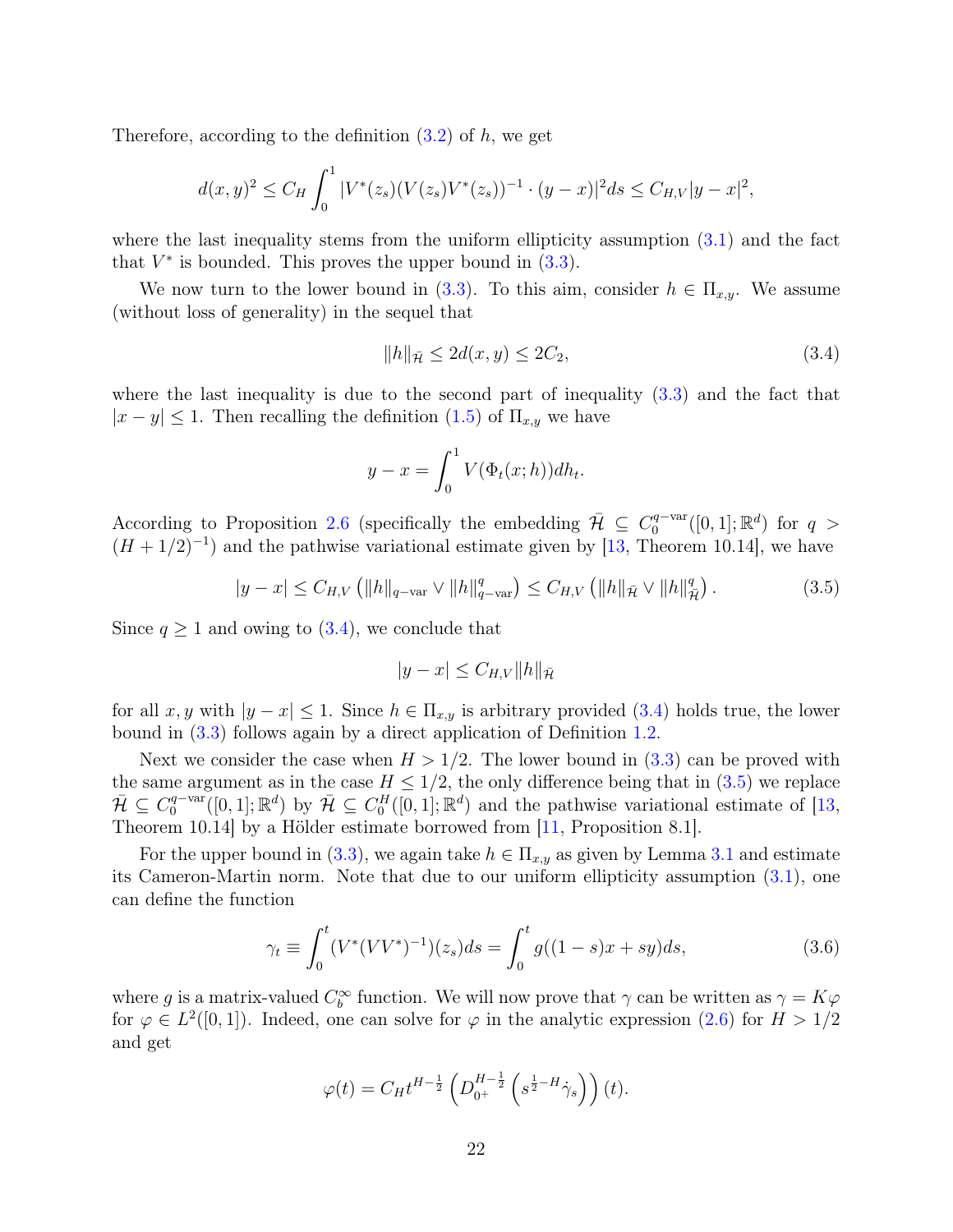We now use the expression [\(2.4\)](#page-8-1) for  $D_{0^+}^{H-1/2}$ , which yield (after an elementary change of variable)

$$
\varphi(t) = C_H t^{H - \frac{1}{2}} \frac{d}{dt} \int_0^t s^{\frac{1}{2} - H} (t - s)^{\frac{1}{2} - H} g((1 - s)x + sy) ds
$$
  
\n
$$
= C_H t^{H - \frac{1}{2}} \frac{d}{dt} \left( t^{2 - 2H} \int_0^1 (u(1 - u))^{\frac{1}{2} - H} g((1 - tu)x + tuy) du \right)
$$
  
\n
$$
= C_H t^{\frac{1}{2} - H} \int_0^1 (u(1 - u))^{\frac{1}{2} - H} g((1 - tu)x + tuy) du
$$
  
\n
$$
+ C_H t^{\frac{3}{2} - H} \int_0^1 (u(1 - u))^{\frac{1}{2} - H} u \nabla g((1 - tu)x + tuy) \cdot (y - x) du.
$$

Hence, thanks to the fact that g and  $\nabla g$  are bounded plus the fact that  $t \leq 1$ , we get

$$
|\varphi(t)| \le C_{H,V}(t^{\frac{1}{2}-H} + |y-x|),
$$

from which  $\varphi$  is clearly an element of  $L^2([0,1])$ . Since  $|y-x| \leq 1$ , we conclude that

$$
\|\gamma\|_{\bar{\mathcal{H}}} = \|\varphi\|_{L^2([0,1])} \leq C_{H,V}.
$$

Therefore, recalling that h is given by  $(3.2)$  and  $\gamma$  is defined by  $(3.6)$ , we end up with

$$
d(x,y) \le ||h||_{\bar{\mathcal{H}}} = \left\| \left( \int_0^{\cdot} (V^*(VV^*)^{-1})(z_s)ds \right) \cdot (y-x) \right\|_{\bar{\mathcal{H}}}
$$
  
=  $||\gamma||_{\bar{\mathcal{H}}}|y-x| \le C_{H,V}|y-x|$ .

This concludes the proof.

From Theorem [3.3,](#page-20-3) we know that  $|B_d(x, t^H)| \approx t^{NH}$  when t is small. Therefore, the elliptic version of Theorem [1.7](#page-5-1) becomes the following result, which is consistent with the intuition that the density  $p(t, x, y)$  of the solution to equation [\(1.1\)](#page-2-1) should behave like the Gaussian kernel

$$
p(t, x, y) \approx \frac{C_1}{t^{NH}} \exp\left(-\frac{C_2|y-x|^2}{t^{2H}}\right).
$$

<span id="page-22-0"></span>**Theorem 3.4.** Let  $p(t, x, y)$  be the density of the solution  $X_t$  to equation [\(1.1\)](#page-2-1). Under the uniform ellipticity assumption [\(3.1\)](#page-19-1), there exist constants  $C_1, C_2, \tau > 0$  depending only on  $H$  and the vector fields  $V$ , such that

$$
p(t, x, y) \ge \frac{C_1}{t^{NH}}\tag{3.7}
$$

for all  $(t, x, y) \in (0, 1] \times \mathbb{R}^N \times \mathbb{R}^N$  satisfying  $|x - y| \leq C_2 t^H$  and  $t < \tau$ .

The main idea behind the proof of Theorem [3.4](#page-22-0) is to translate the small time estimate in [\(3.7\)](#page-22-1) into a large deviation estimate. To this aim, we will first recall some preliminary

<span id="page-22-1"></span> $\Box$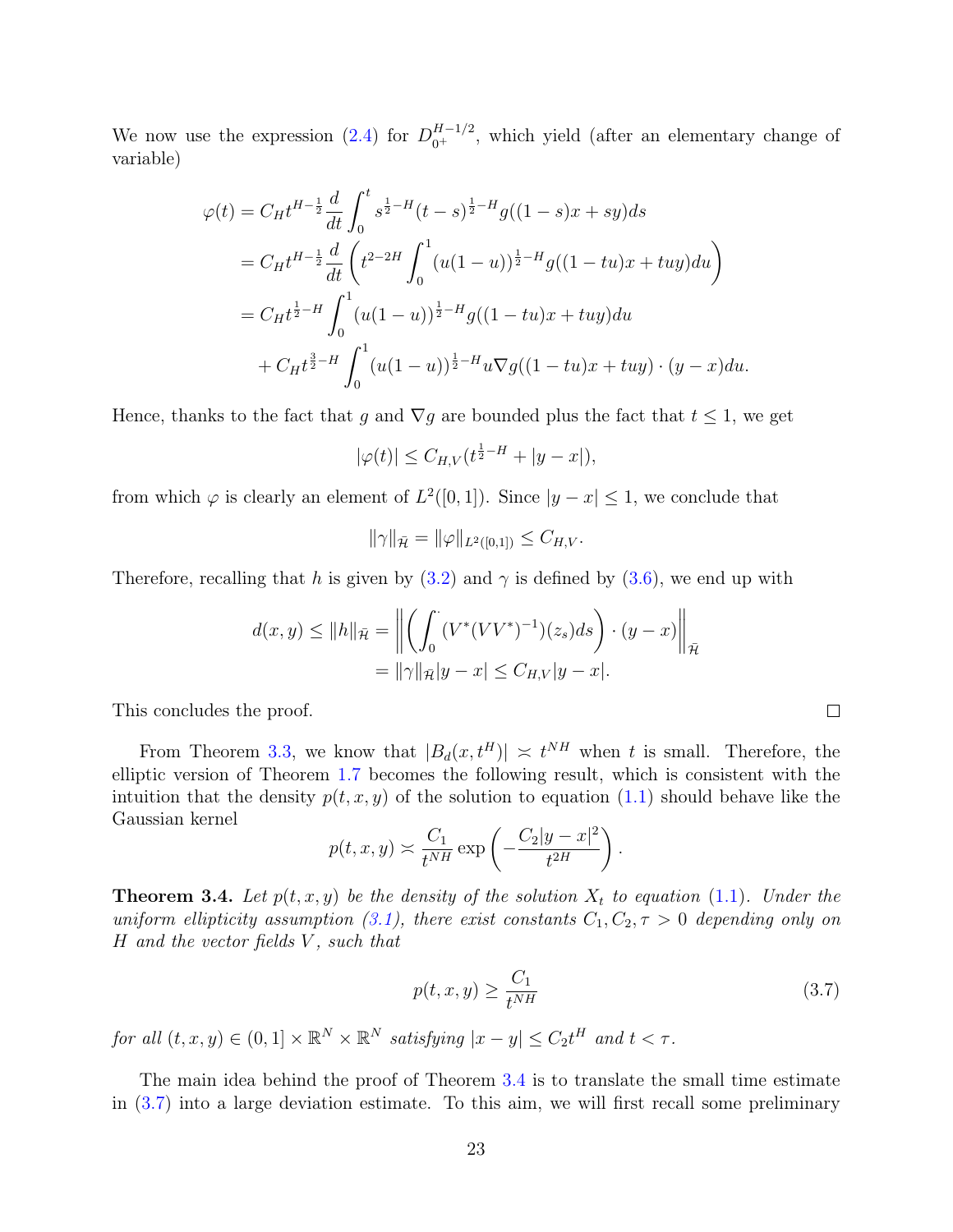notions taken from  $[4]$ . By a slight abuse of notation with respect to  $(1.4)$ , we will call  $w \mapsto \Phi_t(x;w)$  the solution map of the SDE [\(1.1\)](#page-2-1) (or [\(2.37\)](#page-18-2)). From the scaling invariance of fractional Brownian motion, it is not hard to see that

$$
\Phi_t(x;B) \stackrel{\text{law}}{=} \Phi_1(x;\varepsilon B),\tag{3.8}
$$

where  $\varepsilon \triangleq t^H$ . Therefore, since the random variable  $\Phi_t(x;B)$  is nondegenerate under our standing assumption  $(3.1)$ , the density  $p(t, x, y)$  can be written as

<span id="page-23-0"></span>
$$
p(t, x, y) = \mathbb{E} \left[ \delta_y \left( \Phi_1(x; \varepsilon B) \right) \right]. \tag{3.9}
$$

Starting from expression [\(3.9\)](#page-23-0), we now label a proposition which gives a lower bound on  $p(t, x, y)$  in terms of some conveniently chosen shifts on the Wiener space.

<span id="page-23-4"></span>**Proposition 3.5.** In this proposition,  $\Phi_t$  stands for the solution map of equation [\(1.1\)](#page-2-1). The vector fields  $\{V_1, \ldots, V_d\}$  are supposed to satisfy the uniform elliptic assumption [\(3.1\)](#page-19-1). Then the following holds true.

(i) Let  $\Phi_t$  be the solution map of equation [\(1.1\)](#page-2-1),  $h \in \bar{\mathcal{H}}$ , and let

$$
X^{\varepsilon}(h) \triangleq \frac{\Phi_1(x; \varepsilon B + h) - \Phi_1(x; h)}{\varepsilon}.
$$
\n(3.10)

Then  $X^{\varepsilon}(h)$  converges in  $\mathbb{D}^{\infty}$  to  $X(h)$ , where  $X(h)$  is a  $\mathbb{R}^{N}$ -valued centered Gaussian random variable whose covariance matrix will be specified below.

(ii) Let  $\varepsilon > 0$  and consider  $x, y \in \mathbb{R}^N$  such that  $d(x, y) \leq \varepsilon$ , where  $d(\cdot, \cdot)$  is the distance considered in Theorem [3.3.](#page-20-3) Choose  $h \in \Pi_{x,y}$  so that

<span id="page-23-3"></span><span id="page-23-1"></span>
$$
||h||_{\bar{\mathcal{H}}} \le d(x, y) + \varepsilon \le 2\varepsilon. \tag{3.11}
$$

<span id="page-23-2"></span> $\Box$ 

Then we have

$$
\mathbb{E}\left[\delta_y\left(\Phi_1(x;\varepsilon B)\right)\right] \ge C\varepsilon^{-N} \cdot \mathbb{E}\left[\delta_0\left(X^{\varepsilon}(h)\right) e^{-I\left(\frac{h}{\varepsilon}\right)}\right].\tag{3.12}
$$

Proof. The first statement is proved in [\[4\]](#page-74-5). For the second statement, according to the Cameron-Martin theorem, we have

$$
\mathbb{E}\left[\delta_y\left(\Phi_1(x;\varepsilon B)\right)\right] = e^{-\frac{\|h\|_{\mathcal{H}}^2}{2\varepsilon^2}} \mathbb{E}\left[\delta_y\left(\Phi_1(x;\varepsilon B + h)\right)e^{-I\left(\frac{h}{\varepsilon}\right)}\right],
$$

where we have identified  $\bar{\mathcal{H}}$  with  $\mathcal{H}$  through  $\mathcal{R}$  and recall that  $I : \mathcal{H} \to \mathcal{C}_1$  is the Wiener integral operator introduced in Section [2.1.](#page-7-1) Therefore, thanks to inequality [\(3.11\)](#page-23-1), we get

$$
\mathbb{E}\left[\delta_y\left(\Phi_1(x;\varepsilon B)\right)\right] \geq C \cdot \mathbb{E}\left[\delta_y\left(\Phi_1(x;\varepsilon B + h)\right)e^{-I\left(\frac{h}{\varepsilon}\right)}\right].
$$

In addition we have chosen  $h \in \Pi_{x,y}$ , which means that  $\Phi_1(x; h) = y$ . Thanks to the scaling property of the Dirac delta function in  $\mathbb{R}^N$ , we get

$$
p(t, x, y) = \mathbb{E}\left[\delta_y\left(\Phi_1(x; \varepsilon B)\right)\right] \ge C\varepsilon^{-N} \cdot \mathbb{E}\left[\delta_0\left(\frac{\Phi_1(x; \varepsilon B + h) - \Phi_1(x; h)}{\varepsilon}\right) e^{-I\left(\frac{h}{\varepsilon}\right)}\right].
$$

Our claim [\(3.12\)](#page-23-2) thus follows from the definition [\(3.10\)](#page-23-3) of  $X^{\varepsilon}(h)$ .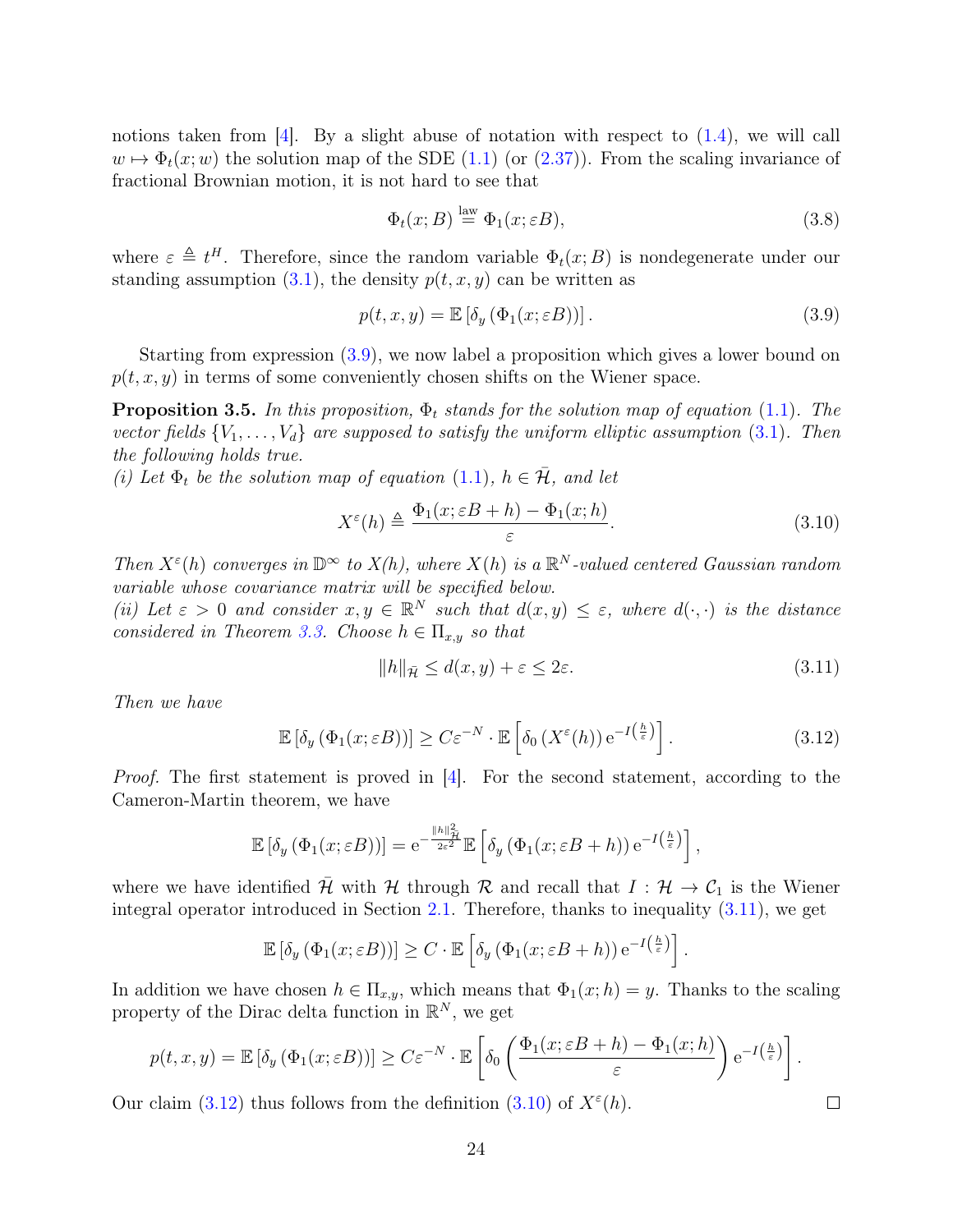Let us now describe the covariance matrix of  $X(h)$  introduced in Proposition [3.5.](#page-23-4) For this, we recall again that  $\Phi$  is the application defined on  $\bar{\mathcal{H}}$  by [\(1.4\)](#page-3-2). The Jacobian of  $\Phi_t(\cdot;h): \mathbb{R}^N \to \mathbb{R}^N$  is denoted by  $J(\cdot;h)$ . Then it is standard (cf. [\[4\]](#page-74-5)) that the deterministic Malliavin differential of  $\Phi$  satisfies

$$
\langle D\Phi_t(x;h),l\rangle_{\bar{\mathcal{H}}} = J_t(x;h) \cdot \int_0^t J_s^{-1}(x;h) \cdot V(\Phi_s(x;h))dl_s, \quad \text{for all } l \in \bar{\mathcal{H}},\tag{3.13}
$$

where  $D$  is the Malliavin derivative operator. According to the pairing  $(2.13)$ , when viewed as an  $H$ -valued functional, we have

$$
(D\Phi_t^i(x;h))_s = \left(J_t(x;h)J_s^{-1}(x;h)V(\Phi_s(x;h))\right)^i \mathbf{1}_{[0,t]}(s), \quad 1 \le i \le N. \tag{3.14}
$$

Then the  $N \times N$  covariance matrix of  $X(h)$  admits the following representation taken from the reference [\[4\]](#page-74-5):

<span id="page-24-1"></span>
$$
Cov(X(h)) \equiv \Gamma_{\Phi_1(x;h)} = \langle D\Phi_1(x;h), D\Phi_1(x;h) \rangle_{\mathcal{H}}.
$$
\n(3.15)

With [\(3.15\)](#page-24-0) in hand, a crucial point for proving Theorem [3.4](#page-22-0) is the fact that  $\Gamma_{\Phi_1(x;h)}$  is uniformly non-degenerate with respect to all  $h$ . This is the content of the following result which is another special feature of ellipticity that fails in the hypoelliptic case. Its proof is an adaptation of the argument in [\[4\]](#page-74-5) to the deterministic context.

<span id="page-24-4"></span>**Lemma 3.6.** Let  $M > 0$  be a localizing constant. Consider the Malliavin covariance matrix  $\Gamma_{\Phi_1(x,h)}$  defined by [\(3.15\)](#page-24-0). Under the uniform ellipticity assumption [\(3.1\)](#page-19-1), there exist  $C_1, C_2 > 0$  depending only on H, M and the vector fields, such that

<span id="page-24-3"></span><span id="page-24-0"></span>
$$
C_1 \le \det \Gamma_{\Phi_1(x;h)} \le C_2 \tag{3.16}
$$

for all  $x \in \mathbb{R}^N$  and  $h \in \overline{\mathcal{H}}$  with  $||h||_{\overline{\mathcal{H}}} \leq M$ .

*Proof.* We consider the cases of  $H > 1/2$  and  $H \leq 1/2$  separately. We only study the lower bound of  $\Gamma_{\Phi_1(x;h)}$  since the upper bound is standard from pathwise estimates by [\(3.14\)](#page-24-1) and [\(3.15\)](#page-24-0), plus the fact that  $||h||_{\mathcal{H}} \leq M$ .

(i) Proof of the lower bound when  $H > 1/2$ . According to relation [\(3.15\)](#page-24-0) and the expression for the inner product in  $\mathcal H$  given by [\[23,](#page-75-7) equation (5.6)], we have

$$
\Gamma_{\Phi_1(x;h)} = C_H \sum_{\alpha=1}^d \int_{[0,1]^2} J_1 J_s^{-1} V_{\alpha}(\Phi_s) V_{\alpha}^*(\Phi_t) (J_t^{-1})^* J_1^* |t-s|^{2H-2} ds dt,
$$

where we have omitted the dependence on x and h for  $\Phi$  and J inside the integral for notational simplicity. It follows that for any  $z \in \mathbb{R}^N$ , we have

<span id="page-24-2"></span>
$$
z^* \Gamma_{\Phi_1(x;h)} z = C_H \int_{[0,1]^2} \langle \xi_s, \xi_t \rangle_{\mathbb{R}^d} |t - s|^{2H-2} ds dt, \tag{3.17}
$$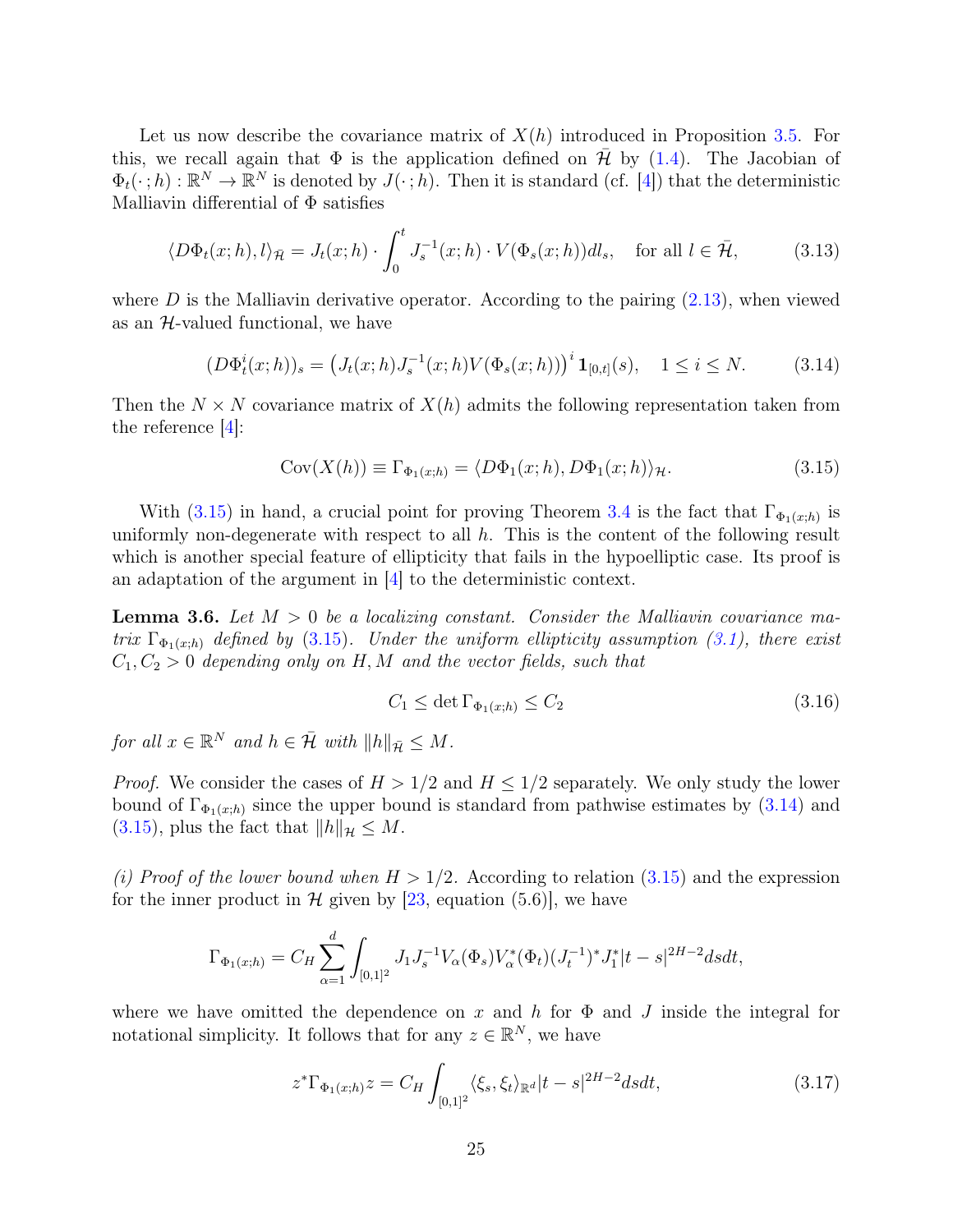where  $\xi$  is the function in  $H$  defined by

<span id="page-25-0"></span>
$$
\xi_t \triangleq V^*(\Phi_t)(J_t^{-1})^* J_1^* z. \tag{3.18}
$$

According to an interpolation inequality proved by Baudoin-Hairer (cf. [\[2,](#page-74-1) Proof of Lemma 4.4]), given  $\gamma > H - 1/2$ , we have

<span id="page-25-1"></span>
$$
\int_{[0,1]^2} \langle f_s, f_t \rangle_{\mathbb{R}^d} |t-s|^{2H-2} ds dt \ge C_\gamma \frac{\left(\int_0^1 v^\gamma (1-v)^\gamma |f_v|^2 dv\right)^2}{\|f\|_\gamma^2} \tag{3.19}
$$

for all  $f \in C^{\gamma}([0,1]; \mathbb{R}^d)$ . Observe that, due to our uniform ellipticity assumption [\(3.1\)](#page-19-1) and the non-degeneracy of  $J_t$ , we have

<span id="page-25-2"></span>
$$
\inf_{0 \le t \le 1} |\xi_t|^2 \ge C_{H,V,M}|z|^2. \tag{3.20}
$$

Furthermore, recall that  $\Phi_t$  is defined in [\(1.4\)](#page-3-2) and is driven by  $h \in \mathcal{H}$ . We have also seen that  $\bar{\mathcal{H}} \hookrightarrow C_0^H$  whenever  $H > 1/2$ . Thus for  $H - 1/2 < \gamma < H$ , we get  $||\Phi_t||_{\gamma} \leq C_{H,V} ||h||_{\gamma}$ ; and the same inequality holds true for the Jacobian  $J$  in  $(3.18)$ . Therefore, going back to equation [\(3.18\)](#page-25-0) again, we have

$$
\|\xi\|_{\gamma}^2 \le C_{H,V,M} \|h\|_{\bar{\mathcal{H}}}|z|^2 \le C_{H,V,M}|z|^2,\tag{3.21}
$$

where the last inequality stems from our assumption  $||h||_{\bar{\mathcal{H}}} \leq M$ . Therefore, taking  $f_t = \xi_t$ in  $(3.19)$ , plugging inequalities  $(3.20)$  and  $(3.21)$  and recalling inequality  $(3.17)$ , we conclude that

<span id="page-25-3"></span>
$$
z^* \Gamma_{\Phi_1(x;h)} z \ge C_{H,V,M} |z|^2
$$

uniformly for  $||h||_{\bar{\mathcal{H}}} \leq M$  and the result follows.

(ii) Proof of the lower bound when  $H \leq 1/2$ . Recall again that  $(3.15)$  yields

$$
z^*\Gamma_{\Phi_1(x;h)}z = ||z^*D\Phi_1(x;h)||_{{\mathcal{H}}}^2.
$$

Then owing to the continuous embedding  $\mathcal{H} \subseteq L^2([0,1])$  proved in Lemma [2.8,](#page-11-2) and expres-sion [\(3.14\)](#page-24-1) for  $D\Phi_t$ , we have for any  $z \in \mathbb{R}^N$ ,

$$
z^*\Gamma_{\Phi_1(x;h)}z \ge C_H ||z^* D\Phi_1(x;h)||^2_{L^2([0,1])}
$$
  
=  $C_H \int_0^1 z^* J_1 J_t^{-1} V(\Phi_t) V^*(\Phi_t) (J_t^{-1})^* J_1^* z dt.$ 

We can now invoke the uniform ellipticity assumption  $(3.1)$  and the non-degeneracy of  $J_t$  in order to obtain

$$
z^*\Gamma_{\Phi_1(x;h)}z \ge C_{H,V,M}|z|^2
$$

uniformly for  $||h||_{\bar{\mathcal{H}}} \leq M$ . Our claim [\(3.16\)](#page-24-3) now follows as in the case  $H > 1/2$ .  $\Box$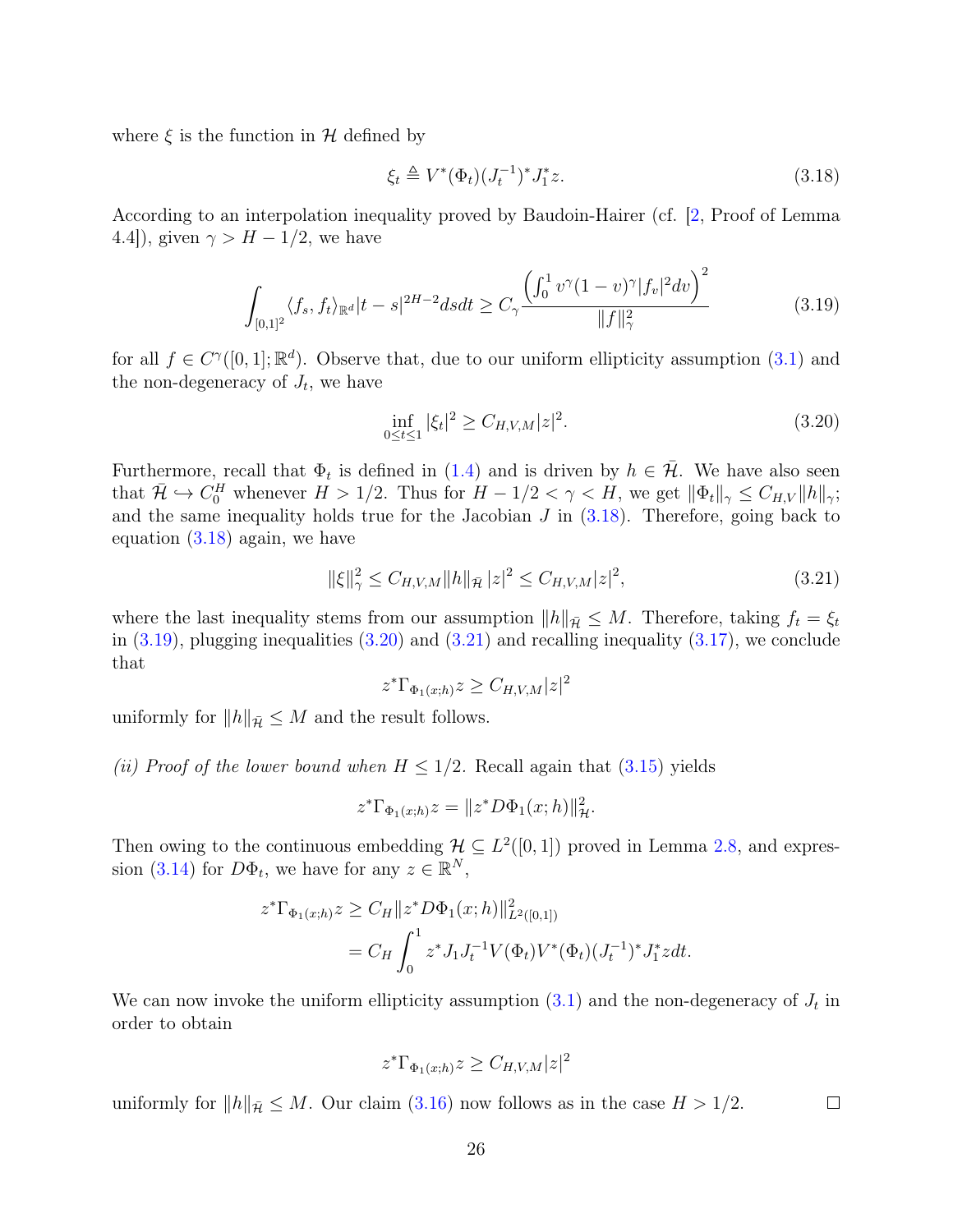With the preliminary results of Proposition [3.5](#page-23-4) and Lemma [3.6](#page-24-4) in hand, we are now able to complete the proof of Theorem [3.4.](#page-22-0)

*Proof of Theorem [3.4.](#page-22-0)* Recall that  $X^{\varepsilon}(h)$  is defined by [\(3.10\)](#page-23-3). According to our preliminary bound [\(3.12\)](#page-23-2), it remains to show that

<span id="page-26-1"></span>
$$
\mathbb{E}\left[\delta_0\left(X^{\varepsilon}(h)\right)e^{-I\left(\frac{h}{\varepsilon}\right)}\right] \ge C_{H,V} \tag{3.22}
$$

uniformly in h for  $||h||_{\bar{\mathcal{H}}} \leq 2\varepsilon$  when  $\varepsilon$  is small enough. The proof of this fact consists of the following two steps:

(i) Prove that  $\mathbb{E}[\delta_0(X(h))e^{-I(h/\varepsilon)}] \geq C_{H,V}$  for all  $\varepsilon > 0$  and  $h \in \bar{\mathcal{H}}$  with  $||h||_{\bar{\mathcal{H}}} \leq 1$ ; (ii) Upper bound the difference

$$
\mathbb{E}\left[\delta_0\left(X^{\varepsilon}(h)\right)e^{-I\left(\frac{h}{\varepsilon}\right)}\right] - \mathbb{E}\left[\delta_0(X(h))e^{-I\left(\frac{h}{\varepsilon}\right)}\right],
$$

and show that it is small uniformly in h for  $||h||_{\bar{\mathcal{H}}} \leq 2\varepsilon$  when  $\varepsilon$  is small. We now treat the above two parts separately.

*Proof of item (i):* Recall that the first chaos  $C_1$  has been defined in Section 2.1. then observe that the random variable  $X(h) = (X^1(h), ..., X^N(h))$  introduced in Proposition [3.5](#page-23-4) sits in  $C_1$ . We decompose the Wiener integral  $I(h/\varepsilon)$  as

$$
I\left( h/\varepsilon\right) =G_{1}^{\varepsilon}+G_{2}^{\varepsilon},
$$

where  $G_1^{\varepsilon}$  and  $G_2^{\varepsilon}$  satisfy

$$
G_1^{\varepsilon} \in \text{Span}\{X^i(h); 1 \le i \le N\}, \quad G_2^{\varepsilon} \in \text{Span}\{X^i(h); 1 \le i \le N\}^{\perp}
$$

where the orthogonal complement is considered in  $C_1$ . With this decomposition in hand, we get

$$
\mathbb{E}\left[\delta_0(X(h))e^{-I(\frac{h}{\varepsilon})}\right] = \mathbb{E}\left[\delta_0(X(h))e^{-G_1^{\varepsilon}}\right] \cdot \mathbb{E}\left[e^{-G_2^{\varepsilon}}\right]
$$

Furthermore,  $\mathbb{E}[e^G] \geq 1$  for any centered Gaussian random variable G. Thus

$$
\mathbb{E}\left[\delta_0(X(h))e^{-I\left(\frac{h}{\varepsilon}\right)}\right] \ge \mathbb{E}\left[\delta_0(X(h))e^{-G_1^{\varepsilon}}\right].\tag{3.23}
$$

<span id="page-26-0"></span>.

Next we approximate  $\delta_0$  above by a sequence of function  $\{\psi_n; n \geq 1\}$  compactly supported in  $B(0, 1/n) \subset \mathbb{R}^N$ . Taking limits in the right hand-side of  $(3.23)$  and recalling that  $G_1^{\varepsilon} \in$ Span $\{X^i(h); 1 \leq i \leq N\}$ , we get

$$
\mathbb{E}\left[\delta_0(X(h))e^{-I\left(\frac{h}{\varepsilon}\right)}\right] \geq \mathbb{E}[\delta_0(X(h))].
$$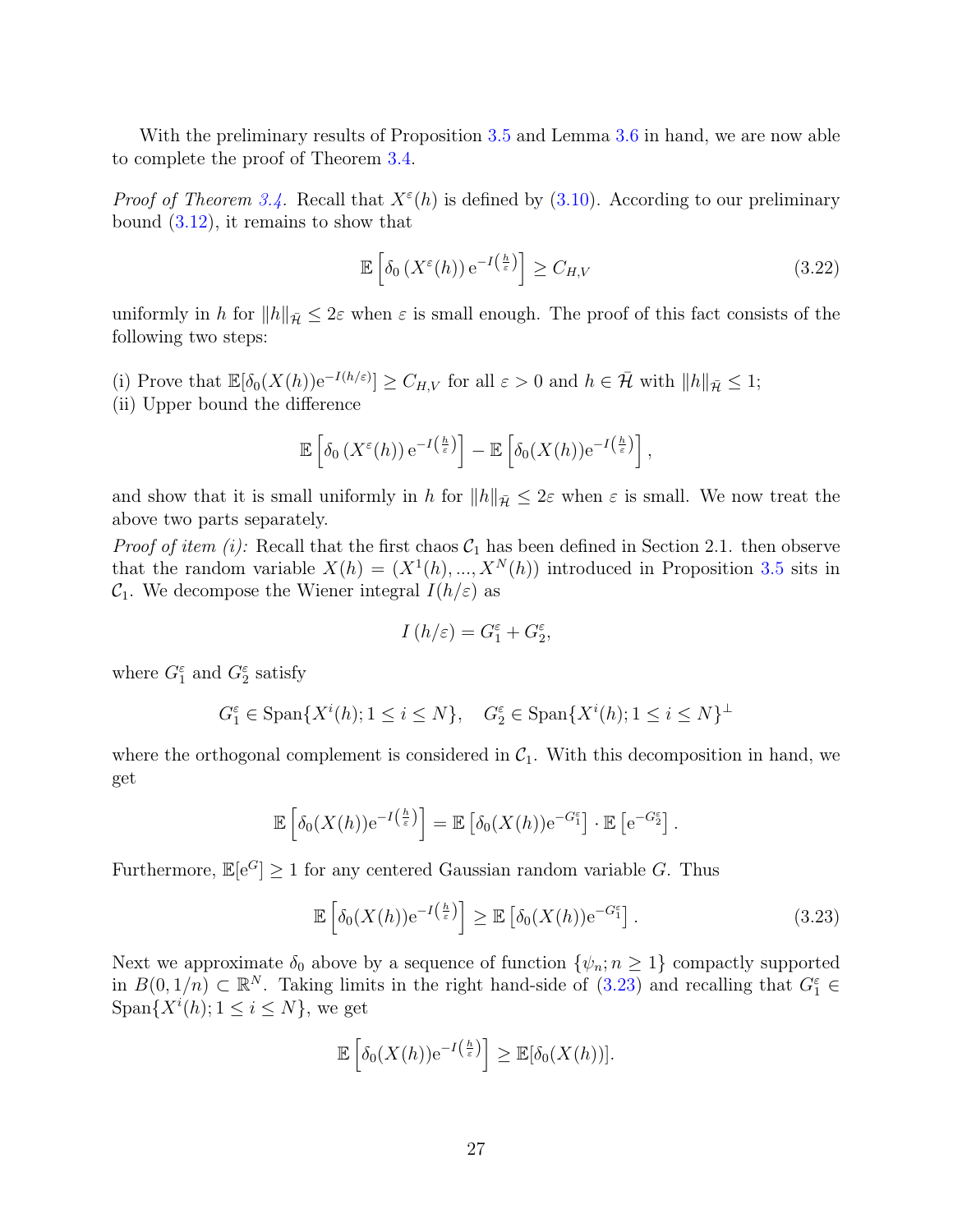We now resort to the fact that  $X(h)$  is a Gaussian random variable with covariance matrix  $\Gamma_{\Phi_1(x;h)}$  by [\(3.15\)](#page-24-0), which satisfies relation [\(3.16\)](#page-24-3). This yields

$$
\mathbb{E}\left[\delta_0(X(h))e^{-I\left(\frac{h}{\varepsilon}\right)}\right] \geq \frac{1}{(2\pi)^{\frac{N}{2}}\sqrt{\det\Gamma_{\Phi_1(x,h)}}} \geq C_{H,V},
$$

uniformly for  $||h||_{\overline{\mathcal{H}}} \leq 1$ . This ends the proof of item (i).

*Proof of item (ii):* By using the integration by parts formula in Malliavin's calculus, the expectation  $\mathbb{E}[\delta_0(X^{\varepsilon}(h))e^{-I(h/\varepsilon)}]$  can be expressed in terms of the Malliavin derivatives of  $I(h/\varepsilon)$ ,  $X^{\varepsilon}(h)$  and the inverse Malliavin covariance matrix  $M_{X^{\varepsilon}(h)}$  of  $X^{\varepsilon}(h)$ , and similarly for  $\mathbb{E}[\delta_0(X(h))e^{-I(h/\varepsilon)}]$ . In addition, from standard argument (cf. [\[4,](#page-74-5) Lemma 3.4]), one can show that det  $M_{X^{\varepsilon}(h)}$  has negative moments of all orders uniformly for all  $\varepsilon \in (0,1)$  and bounded  $h \in \bar{\mathcal{H}}$ . Together with the convergence  $\mathbb{D}$ -lim<sub> $\epsilon \to 0$ </sub>  $X^{\epsilon}(h) = X(h)$  in Proposition [3.5,](#page-23-4) we conclude that

$$
\det M_{X^{\varepsilon}(h)}^{-1} \xrightarrow{L^p} \det M_{\Phi_1(x;h)}^{-1}, \quad \text{as } \varepsilon \to 0
$$

uniformly for  $||h||_{\bar{\mathcal{H}}} \leq 1$  for each  $p \geq 1$ . Therefore, the assertion of item (ii) holds.

Once item (i) and (ii) are proved, it is easy to obtain [\(3.22\)](#page-26-1) and the details are omitted. This finishes te proof of Theorem [3.4.](#page-22-0)  $\Box$ 

# <span id="page-27-0"></span>4 Hypoelliptic case: local estimate for the control distance function.

In this section, we prove Theorem [1.3](#page-4-0) in the hypoelliptic case. In contrast to the elliptic case, it should be noticed that one cannot explicitly construct a Cameron-Martin path joining two points in the sense of Definition [1.2](#page-4-2) in any easy way (i.e. no simple analogue of Lemma [3.1](#page-20-1) is possible). The analysis of Cameron-Martin norms also becomes more involved. We detail those steps below, starting with some technical lemmas.

### <span id="page-27-1"></span>4.1 Preliminary results.

As we mentioned above, it is quite difficult to explicitly construct a Cameron-Martin path joining x to y in the sense of differential equation in the hypoelliptic case. However, it is possible to find some  $u \in \mathfrak{g}^{(l)}$  joining x to y in the sense of Taylor approximation, i.e.  $y = x + F<sub>l</sub>(u, x)$  as introduced in Definition [2.17.](#page-17-1) This is the content of the following fundamental lemma proved in [\[17\]](#page-75-5), which will be crucial for us in the proofs of both Theorem [1.3](#page-4-0) and Theorem [1.7.](#page-5-1) Recall that  $l_0$  is the hypoellipticity constant in the assumption [\(1.2\)](#page-3-0).

<span id="page-27-2"></span>**Lemma 4.1.** For each  $l \geq l_0$ , there exist constants  $r, A > 0$  depending only on l and the vector fields, and a  $C_b^{\infty}$ -function

$$
\Psi_l: \left\{ u \in \mathfrak{g}^{(l)} : ||u||_{\text{HS}} < r \right\} \times \mathbb{R}^N \times \left\{ \eta \in \mathbb{R}^N : |\eta| < r \right\} \to \mathfrak{g}^{(l)},
$$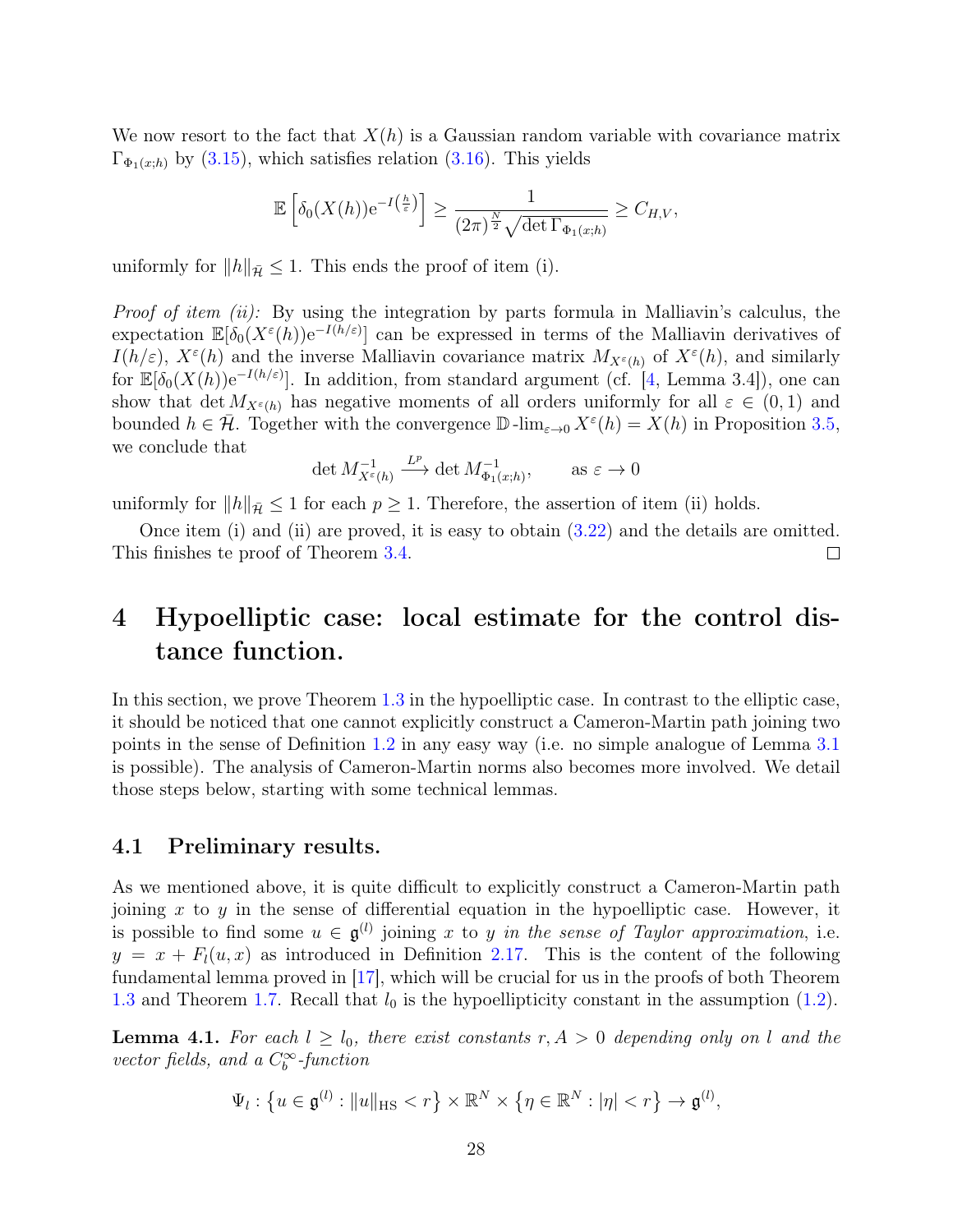such that for all  $u, x, \eta$  in the domain of  $\Psi_l$ , we have: (i)  $\Psi_l(u, x, 0) = u;$ (ii)  $\|\Psi_l(u, x, \eta) - u\|_{\text{HS}} \leq A|\eta|;$ (iii)  $F_l(\Psi_l(u, x, \eta), x) = F_l(u, x) + \eta.$ 

The intuition behind the function  $\Psi_l$  is the following. Let  $y \triangleq x + F_l(u, x)$  so that u joins x to y in the sense of Taylor approximation. Then  $v \triangleq \Psi_l(u, x, \eta)$  joins x to  $y + \eta$ , i.e.  $x+F<sub>l</sub>(v, x) = y+\eta$ . In particular,  $\Psi<sub>l</sub>(0, x, y-x)$  gives an element in  $\mathfrak{g}^{(l)}$  which joins x to y in the sense of Taylor approximation, provided  $|y-x| < r$ . The proof of this lemma, for which we refer again to [\[17\]](#page-75-5), is based on a non-degeneracy property of  $F_l$  stated in Lemma [5.7](#page-49-2) due to hypoellipticity, as well as a parametrized version of the classical inverse function theorem.

We begin with some easy preliminary steps toward the proof of Theorem [1.3,](#page-4-0) namely the lower bound on  $d(\cdot, \cdot)$  and the upper bound for the case  $H < 1/2$ .

<span id="page-28-1"></span>**Lemma 4.2.** Assume that the vector fields in equation  $(1.1)$  satisfy the uniform hypoellip-ticity assumption [\(1.2\)](#page-3-0) with constant  $l_0$ . Let  $d = d_H$  be the control distance introduced in Definition [1.2.](#page-4-2) Then the following bounds hold true.

(i) For all  $H \in (1/4, 1)$  and  $x, y$  such that  $|x - y| \leq 1$ , we have

$$
d(x, y) \ge C_1 |x - y|.
$$

(ii) Whenever  $H \in (1/4, 1/2)$  we have

$$
d(x, y) \le C_2 |x - y|^{\frac{1}{l_0}}.
$$

Proof. Claim (i) follows from the exact same argument as in the proof of Theorem [3.3.](#page-20-3) Claim (ii) stems from the fact that when  $H < 1/2$ ,

$$
d(x, y) \le C_H d_{BM}(x, y) \tag{4.1}
$$

where  $d_{BM}$  stands for the distance for the Brownian motion case. Note that  $(4.1)$  can be easily justified by the fact that, according to Lemma [2.8,](#page-11-2)

$$
d(x, y) \le ||h||_{\bar{\mathcal{H}}} \le C_H ||h||_{W^{1,2}},
$$

for any  $h \in \Pi_{x,y}$ . Then, with [\(4.1\)](#page-28-0) in hand, our claim (ii) follows from the Brownian hypoelliptic analysis [\[17\]](#page-75-5).

<span id="page-28-0"></span> $\Box$ 

In the remainder of the section, we focus on the case  $H > 1/2$ . It is not surprising that this is the hardest case since the Cameron-Martin subspace  $\mathcal H$  gets smaller as H increases. First, we need to make use of the following scaling property of Cameron-Martin norm. Namely denote  $\mathcal{H}([0,T])$  (respectively,  $d_T(x, y)$ ) as the Cameron-Martin subspace (respectively, the control distance function) associated with fractional Brownian motion over  $[0, T]$ . Then the following property holds true.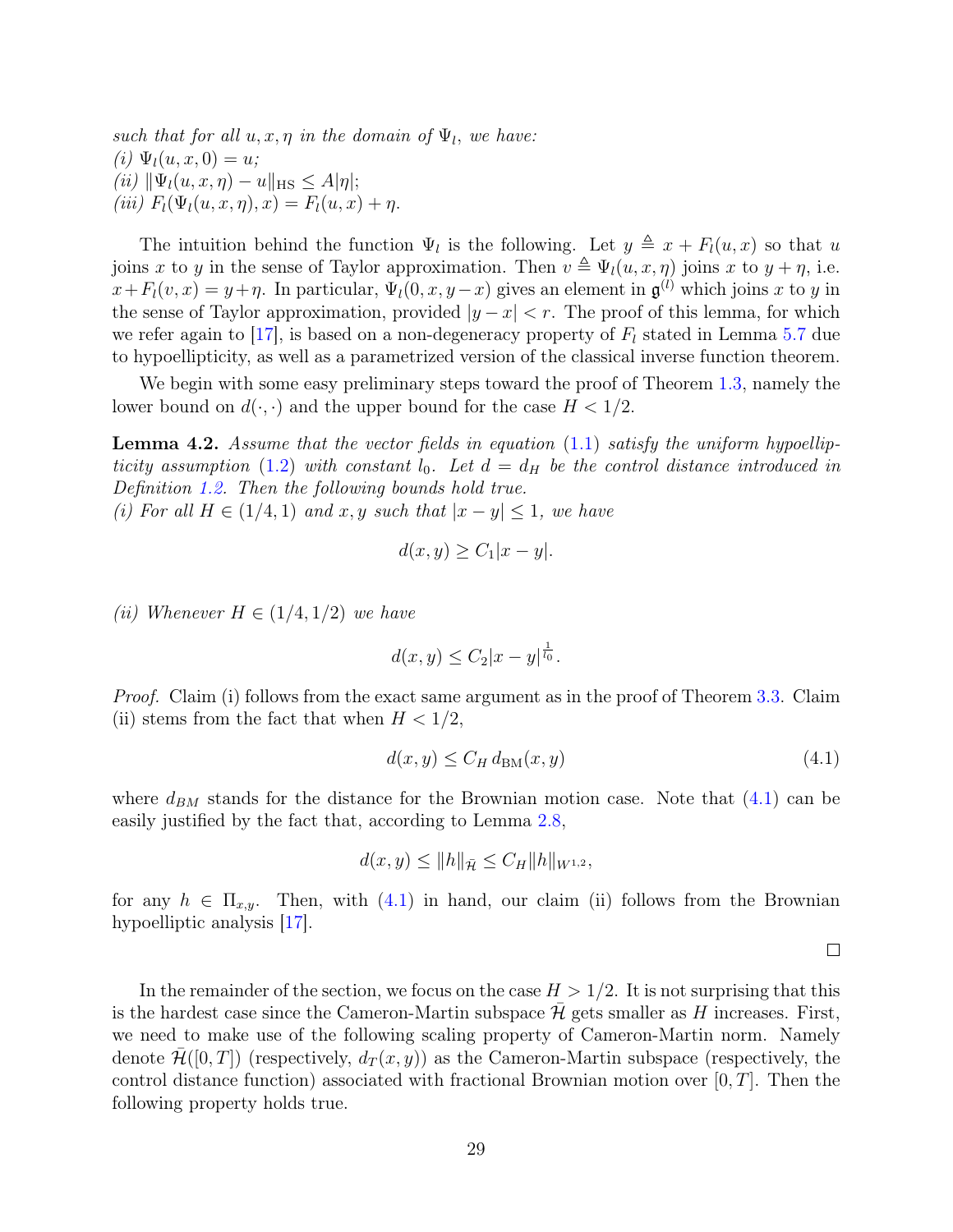<span id="page-29-4"></span>**Lemma 4.3.** Let  $0 < T_1 < T_2$ , and consider  $H > 1/2$ . Given  $h \in \mathcal{H}([0, T_1])$ , define  $\tilde{h}_t \triangleq h_{T_1t/T_2}$  for  $0 \le t \le T_2$ . Then  $\tilde{h} \in \bar{\mathcal{H}}[0,T_2]$ , and

$$
\|\tilde{h}\|_{\bar{\mathcal{H}}([0,T_2])} = \left(\frac{T_1}{T_2}\right)^H \|h\|_{\bar{\mathcal{H}}([0,T_1])}.
$$
\n(4.2)

In particular, let  $d_T$  be the distance introduced in Definition [1.2](#page-4-2) associated with a fractional Brownian motion over  $[0, T]$ . Then we have

$$
d_1(x, y) = T^H d_T(x, y), \quad \forall T > 0, \ x, y \in \mathbb{R}^N.
$$
 (4.3)

Proof. Recall that, thanks to relation [\(2.8\)](#page-9-6), we have

$$
\|\tilde{h}\|_{\bar{\mathcal{H}}([0,T_2])} = \|K^{-1}\tilde{h}\|_{L^2([0,T_2])}.
$$
\n(4.4)

<span id="page-29-6"></span><span id="page-29-3"></span><span id="page-29-2"></span><span id="page-29-1"></span><span id="page-29-0"></span> $\Box$ 

Moreover, invoking relation  $(2.6)$  for  $H > 1/2$ , we get

$$
(K^{-1}h)_t = C_H \cdot t^{H - \frac{1}{2}} D_{0^+}^{H - \frac{1}{2}} \left( s^{\frac{1}{2} - H} h_s \right)(t). \tag{4.5}
$$

Plugging [\(4.5\)](#page-29-0) into [\(4.4\)](#page-29-1) and performing an elementary change of variables, one ends up with

$$
\|\tilde{h}\|_{\tilde{\mathcal{H}}([0,T_2])} = \|K^{-1}\tilde{h}\|_{L^2([0,T_2])} = \left(\frac{T_1}{T_2}\right)^H \|K^{-1}h\|_{L^2([0,T_1])} = \left(\frac{T_1}{T_2}\right)^H \|h\|_{\tilde{\mathcal{H}}([0,T_1])},
$$

and the assertion  $(4.2)$  follows. The second claim  $(4.3)$  is now easily deduced.

*Remark* 4.4. In fact Lemma [4.3](#page-29-4) also holds true for  $H \leq 1/2$ . However, it will only be invoked for the case  $H > 1/2$ .

We also need the following lemma about the free nilpotent group  $G^{(l)}$  which allows us to choose a "regular" path  $\gamma$  with  $S_l(\gamma) = u$  for all  $u \in G^{(l)}$ .

<span id="page-29-7"></span>**Lemma 4.5.** Let  $l \geq 1$ . For each  $M > 0$ , there exists a constant  $C = C_{l,M} > 0$ , such that for every  $u \in G^{(l)}$  with  $||u||_{CC} \leq M$ , one can find a smooth path  $\gamma : [0,1] \to \mathbb{R}^d$  which satisfies:

(i)  $S_l(\gamma) = u;$ (ii)  $\dot{\gamma}$  is supported on [1/3, 2/3];  $(iii)$   $\|\ddot{\gamma}\|_{\infty;[0,1]} \leq C.$ 

*Proof.* We first prove the claim for a generic element  $u \in \exp(\mathcal{L}_k)$ , seen as an element of  $G^{(k)}$ . Let  $\{a_1,\ldots,a_{d_k}\}$  be a basis of  $\mathcal{L}_k$  where  $d_k \triangleq \dim \mathcal{L}_k$ . Given  $u \in \exp(\mathcal{L}_k)$ , we can write  $u = \exp(a)$  with

$$
a = \lambda_1 a_1 + \dots + \lambda_{d_k} a_{d_k} \in \mathcal{L}_k
$$
\n
$$
(4.6)
$$

for some  $\lambda_1, \ldots, \lambda_{d_k} \in \mathbb{R}$ . Since we assume that  $||u||_{CC} \leq M$ , according to the ball-box estimate (cf. Proposition [2.15\)](#page-16-1) and the fact that  $a \in \mathcal{L}_k$ , we have

<span id="page-29-5"></span>
$$
||a||_{\text{HS}} = ||u - 1||_{\text{HS}} \le C_{1,l,M}.
$$
\n(4.7)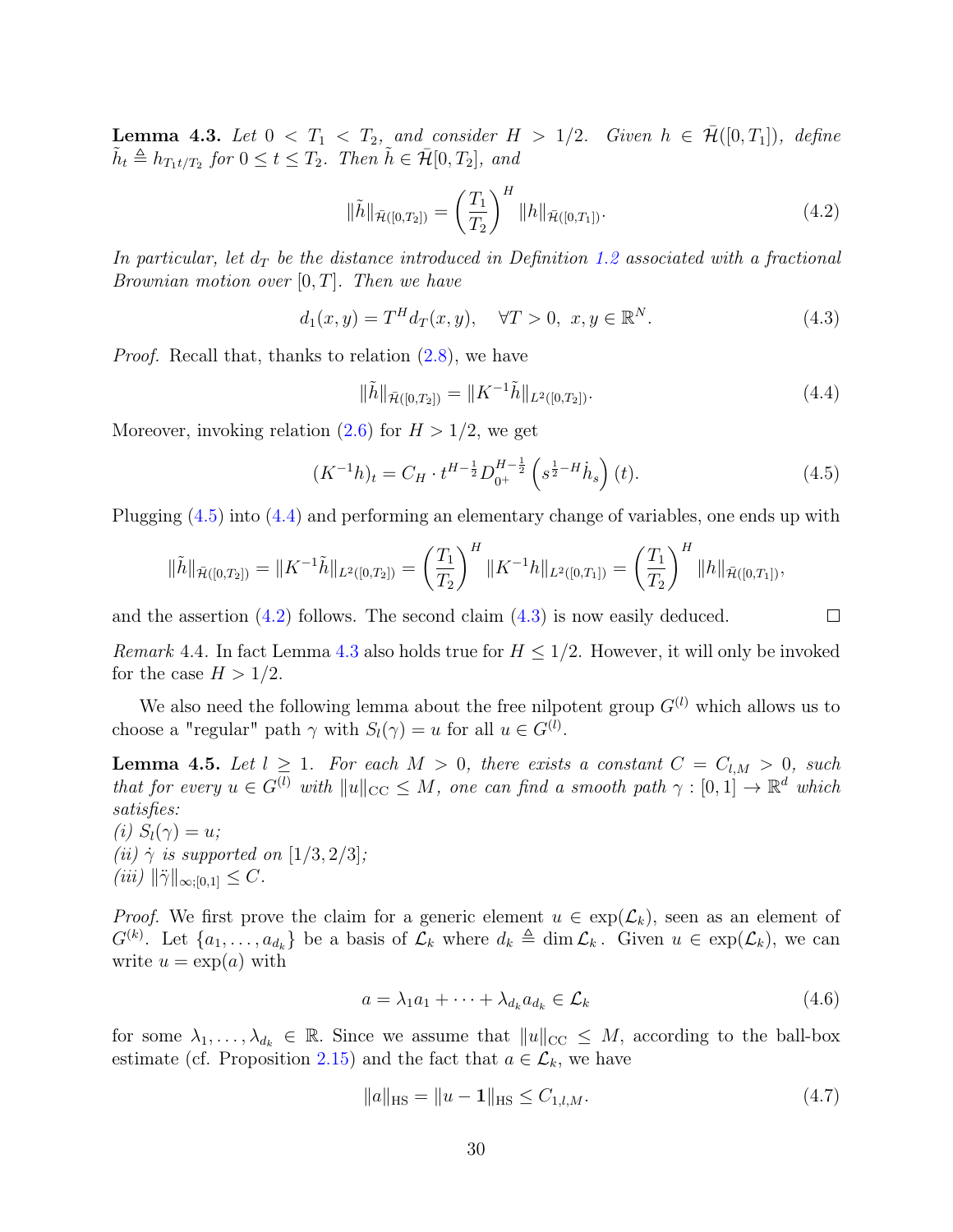Moreover,  $\mathcal{L}_k$  is a finite dimensional vector space, on which all norms are equivalent. Thus relation [\(4.7\)](#page-29-5) yields

<span id="page-30-1"></span><span id="page-30-0"></span>
$$
\max_{1 \le i \le d_k} |\lambda_i| \le C_{2,l,M}.\tag{4.8}
$$

Now recall from Remark [2.14](#page-16-2) that for each  $a_i$  in  $(4.6)$  one can choose a smooth path  $\alpha_i : [0,1] \to \mathbb{R}^d$  such that  $S_k(\alpha_i) = \exp(a_i)$  and  $\dot{\alpha}_i$  is supported on [1/3, 2/3]. Set

$$
R_k \triangleq \max \left\{ ||\ddot{\alpha}_i||_{\infty;[0,1]} : 1 \leq i \leq d_k \right\}.
$$

Note that  $R_k$  is a constant depending only on k. We construct a smooth path  $\gamma : [0, d_k] \to \mathbb{R}^d$ by

$$
\gamma \triangleq \left( |\lambda_1|^{\frac{1}{k}} \alpha_1^{\text{sgn}(\lambda_1)} \right) \sqcup \cdots \sqcup \left( |\lambda_{d_k}|^{\frac{1}{k}} \alpha_{d_k}^{\text{sgn}(\lambda_{d_k})} \right), \tag{4.9}
$$

where  $\alpha_i^{-1}$  denotes the reverse of  $\alpha_i$ , and  $\sqcup$  denotes path concatenation. Then  $\dot{\gamma}$  is obviously compactly supported, and we also claim that  $S_k(\gamma) = u$ . Indeed, it follows from [\(4.9\)](#page-30-0) that

$$
S_k(\gamma) = S_k \left( |\lambda_1|^{\frac{1}{k}} \alpha_1^{\text{sgn}(\lambda_1)} \right) \otimes \cdots \otimes S_k \left( |\lambda_{d_k}|^{\frac{1}{k}} \alpha_{d_k}^{\text{sgn}(\lambda_{d_k})} \right)
$$
  
\n
$$
= \delta_{|\lambda_1|^{\frac{1}{k}}} \left( S_k \left( \alpha_1^{\text{sgn}(\lambda_1)} \right) \right) \otimes \cdots \otimes \delta_{|\lambda_{d_k}|^{\frac{1}{k}}} \left( S_k \left( \alpha_{d_k}^{\text{sgn}(\lambda_{d_k})} \right) \right)
$$
  
\n
$$
= \delta_{|\lambda_1|^{\frac{1}{k}}} \left( \exp(\text{sgn}(\lambda_1) a_1) \right) \otimes \cdots \otimes \delta_{|\lambda_{d_k}|^{\frac{1}{k}}} \left( \exp(\text{sgn}(\lambda_{d_k}) a_{d_k}) \right), \tag{4.10}
$$

where we have used the properties of the dilation, recalled in Section [2.2,](#page-13-0) and the relation between signatures and  $G^{(l)}$  given in  $(2.28) - (2.29)$  $(2.28) - (2.29)$  $(2.28) - (2.29)$ . In addition, since each element  $\exp(\lambda_i a_i)$ above sits in  $\exp(\mathcal{L}_k)$ , the tensor product in  $G^{(k)}$  is reduced to

<span id="page-30-2"></span>
$$
S_k(\gamma) = \exp(\lambda_1 a_1) \otimes \cdots \otimes \exp(\lambda_{d_k} a_{d_k}) = \exp(a) = u.
$$
 (4.11)

We have thus found a path  $\gamma$  with compactly supported derivative such that  $S_k(\gamma) = u$ . In addition, from the definition of  $R_k$  and  $(4.8)$ , we have

$$
\|\ddot{\gamma}\|_{\infty;[0,d_k]} \leq R_k \cdot \left(\max_{1 \leq i \leq d_k} |\lambda_i|\right)^{\frac{1}{k}} \leq C_{3,l,M}.
$$

By suitable rescaling and adding trivial pieces on both ends if necessary, we may assume that  $\gamma$  is defined on [0, 1] and  $\dot{\gamma}$  is supported on [1/3, 2/3]. In this way, we have

$$
\|\ddot{\gamma}\|_{\infty;[0,1]}\leq C_k\cdot C_{3,k,M}\triangleq C_{4,k,M},
$$

where  $C_k$  is the constant coming from the rescaling. Therefore, our assertion (i)–(iii) holds for u which are elements of  $\exp(\mathcal{L}_k)$ .

With the help of the previous special case, we now prove the lemma by induction on l. The case when  $l = 1$  is obvious, as we can simply choose  $\gamma$  to be a straight line segment. Suppose now that the claim is true on  $G^{(l-1)}$ . We let  $M > 0$  and  $u \in G^{(l)}$  with  $||u||_{CC} \leq M$ .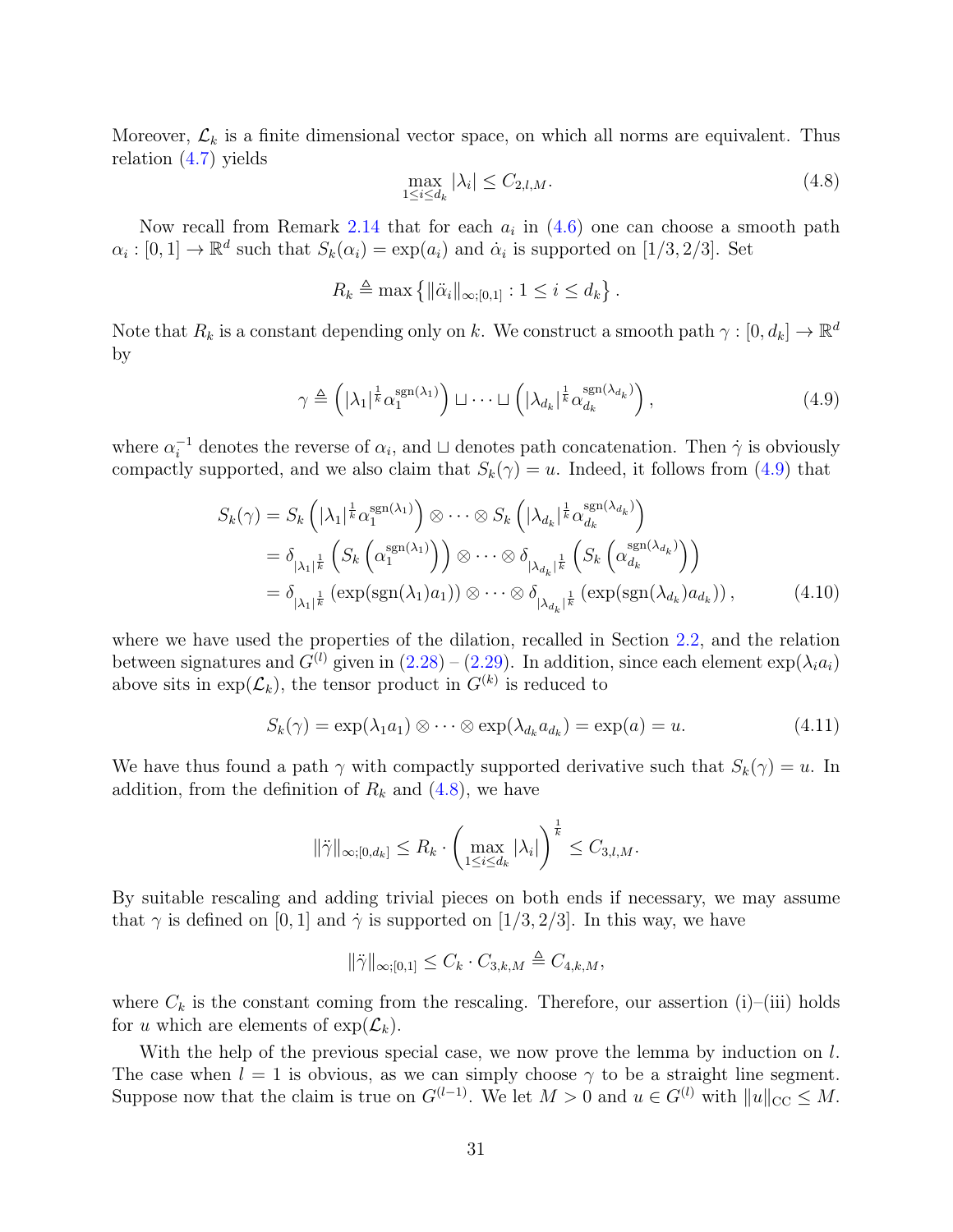Define  $v \triangleq \pi^{(l-1)}(u)$  where  $\pi^{(l-1)}$ :  $G^{(l)} \to G^{(l-1)}$  is the canonical projection. We obviously have

$$
||v||_{\text{CC}} \le ||u||_{\text{CC}} \le M,
$$

where the CC-norm of v is taken on the group  $G^{(l-1)}$ . According to the induction hypothesis, there exists a constant  $C_{l-1,M}$ , such that we can find a smooth path  $\alpha : [0,1] \to \mathbb{R}^d$  which satisfies (i)–(iii) in the assertion of Lemma [4.5,](#page-29-7) for  $v = S_{l-1}(\alpha)$  and constant  $C_{l-1,M}$ . Define

<span id="page-31-1"></span>
$$
w \triangleq (S_l(\alpha))^{-1} \otimes u,\tag{4.12}
$$

where the tensor product is defined on  $G^{(l)}$ . Then note that owing to the fact that  $||u||_{CC} \le$ M, we have

$$
||w||_{\text{CC}} \leq ||S_l(\alpha)||_{\text{CC}} + ||u||_{\text{CC}} \leq ||\alpha||_{1-\text{var};[0,1]} + ||u||_{\text{CC}} \leq \frac{1}{2} ||\ddot{\alpha}||_{\infty;[0,1]} + M.
$$

Therefore, thanks to the induction procedure applied to  $v = S_{l-1}(\alpha)$ , we get

<span id="page-31-0"></span>
$$
||w||_{\text{CC}} \leq \frac{1}{2}C_{l-1,M} + M \triangleq C_{5,l,M}.
$$

We claim that  $w \in \exp(\mathcal{L}_l)$ . This can be proved in the following way.

(i) Write  $u = \exp(l_0 + l_h)$ , where  $l_0 \in \mathfrak{g}^{(l-1)}$  and  $l_h \in \mathcal{L}_l$ . Recall  $v \triangleq \pi^{(l-1)}(u)$ . We argue that  $v = \exp(l_0) \in G^{(l-1)}$  as follows: since  $l_h \in \mathcal{L}_l$ , any product of the form  $l_h^p \otimes l_0^q = 0$  whenever  $p, q > 0$ . Taking into account the definition  $(2.24)$  of the exponential function, we get that

$$
u = \exp(l_0 + l_h) \implies v = \exp(l_0) \in G^{(l-1)}.
$$
\n(4.13)

(ii) Recall that our induction hypothesis asserts that  $v = S_{l-1}(\alpha)$ , thus according to [\(4.13\)](#page-31-0) we have  $S_{l-1}(\alpha) = \exp(l_0)$ . Thanks to the same kind of argument as in (i), we get  $S_l(\alpha) =$  $\exp(l_0 + l'_h) \in G^{(l)}$  for some  $l'_h \in \mathcal{L}_l$ .

(iii) In order to conclude that  $w \in \exp(\mathcal{L}_l)$ , we go back to relation [\(4.12\)](#page-31-1), which can now be read as

$$
w = (\exp(l_0 + l'_h))^{-1} \otimes \exp(l_0 + l_h).
$$

According to Campbell-Baker-Hausdorff formula and taking into account the fact that

$$
[l_0, l_0] = [l_0, l_h] = [l_0, l'_h] = [l_h, l'_h] = 0 \in \mathfrak{g}^{(l)},
$$

we conclude that  $w = \exp(l_h - l'_h)$  and thus  $w \in \exp(\mathcal{L}_l)$ .

We are now ready to summarize our information and conclude our induction procedure. Namely, for  $u \in G^{(l)}$ , we can recast relation  $(4.12)$  as

<span id="page-31-2"></span>
$$
u = S_l(\alpha) \otimes w,\tag{4.14}
$$

and we have just proved that  $w \in \exp(\mathcal{L}_l)$ . Hence relation [\(4.11\)](#page-30-2) asserts that w can be written as  $w = S_l(\beta)$ , where  $\beta : [0,1] \to \mathbb{R}^d$  satisfying relation (i)-(iii) in Lemma [4.5](#page-29-7) with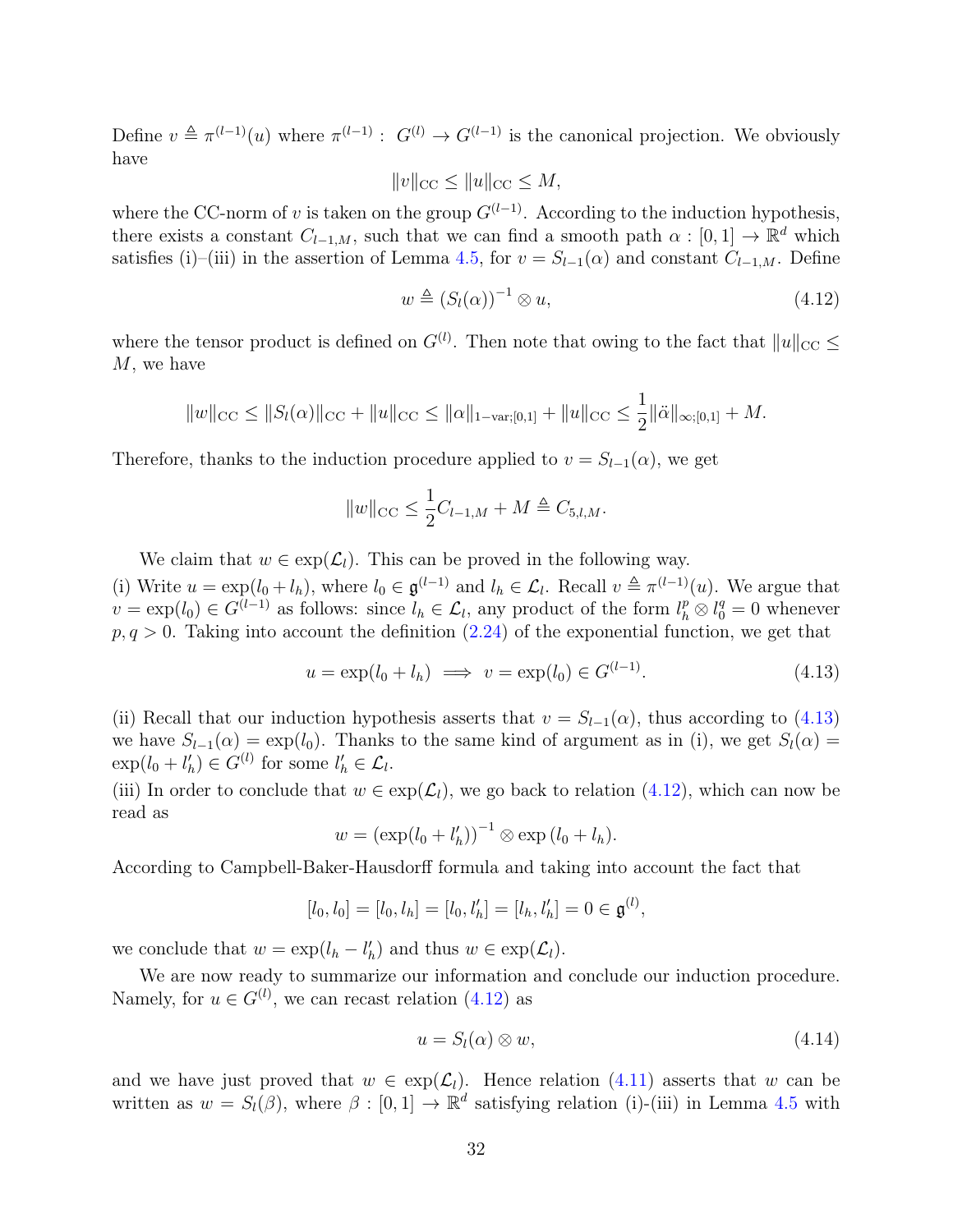$C = C_{6,l,M}$ . Now set  $\gamma \triangleq \alpha \sqcup \beta$  and rescale it so that it is defined on [0, 1] and its derivative path is supported on  $[1/3, 2/3]$ . Then, recalling our decomposition  $(4.14)$ , we have

$$
S_l(\gamma) = S_l(\alpha) \otimes S_l(\beta) = S_l(\alpha) \otimes w = u,
$$

and, moreover, the following upper bound holds true

$$
\|\ddot{\gamma}\|_{\infty;[0,1]}\leq 36 \max\left\{\|\ddot{\alpha}\|_{\infty;[0,1]},\|\ddot{\beta}\|_{\infty;[0,1]}\right\}\leq C_{7,l,M}.
$$

Therefore our induction procedure is established, which finishes the proof.

 $\Box$ 

We conclude this subsection by stating a convention on the group  $G^{(l)}$  which will ease notation in our future computations.

<span id="page-32-1"></span>**Convention 4.6.** Since  $\mathfrak{g}^{(l)}$  is a finite dimensional vector space on which differential calculus is easier to manage, we will frequently identify  $G^{(l)}$  with  $\mathfrak{g}^{(l)}$  through the exponential diffeomorphism without further mention. This is not too beneficial when proving Theorem [1.3](#page-4-0) but will be very convenient when proving Theorem [1.7.](#page-5-1) In this way, for instance,  $S_l(w) = u$ means  $S_l(w) = \exp(u)$  if  $u \in \mathfrak{g}^{(l)}$ . The same convention will apply to other similar relations when the meaning is clear from context. For norms on  $\mathfrak{g}^{(l)}$ , we denote  $||u||_{\text{CC}} \triangleq ||\exp(u)||_{\text{CC}}$ . As for the HS-norm, note that

$$
C_{1,l}||u||_{\text{HS}} \le ||\exp(u) - \mathbf{1}||_{\text{HS}} \le C_{2,l}||u||_{\text{HS}}
$$

for all  $u \in \mathfrak{g}^{(l)}$  satisfying  $|| \exp(u) - 1||_{\text{HS}} \wedge ||u||_{\text{HS}} \leq 1$ . Therefore, up to a constant depending only on l, the notation  $||u||_{HS}$  can either mean the HS-norm of u or  $exp(u)-1$ . This will not matter because we are only concerned with local estimates. The same convention applies to the distance functions  $\rho_{\rm CC}$  and  $\rho_{\rm HS}$ .

#### <span id="page-32-0"></span>4.2 Proof of Theorem [1.3.](#page-4-0)

In this section we give the details in order to complete the proof of Theorem [1.3.](#page-4-0) Notice that thanks to our preliminary Lemma [4.2,](#page-28-1) we only focus on the upper bound on the distance d for  $H > 1/2$ .

Recall that  $\Psi_l(u, x, \eta)$  is the function given by Lemma [4.1.](#page-27-2) This function allows us to construct elements in  $\mathfrak{g}^{(l)}$  joining two points in the sense of Taylor approximation locally. In the following, we take  $l = l_0$  (where  $l_0$  stands for the hypoellipticity constant) and we will omit the subscript l for simplicity (e.g.,  $F = F_l$  and  $\Psi = \Psi_l$ ). We will also identify  $G^{(l)}$ with  $\mathfrak{g}^{(l)}$  in the way mentioned in Convention [4.6.](#page-32-1) We now divide our proof in several steps.

Step 1: Construction of an approximating sequence. Let  $\delta < r$  be a constant to be chosen later on, where r is the constant appearing in the domain of  $\Psi$  in Lemma [4.1.](#page-27-2) Consider  $x, y \in \mathbb{R}^N$  with  $|x - y| < \delta$ .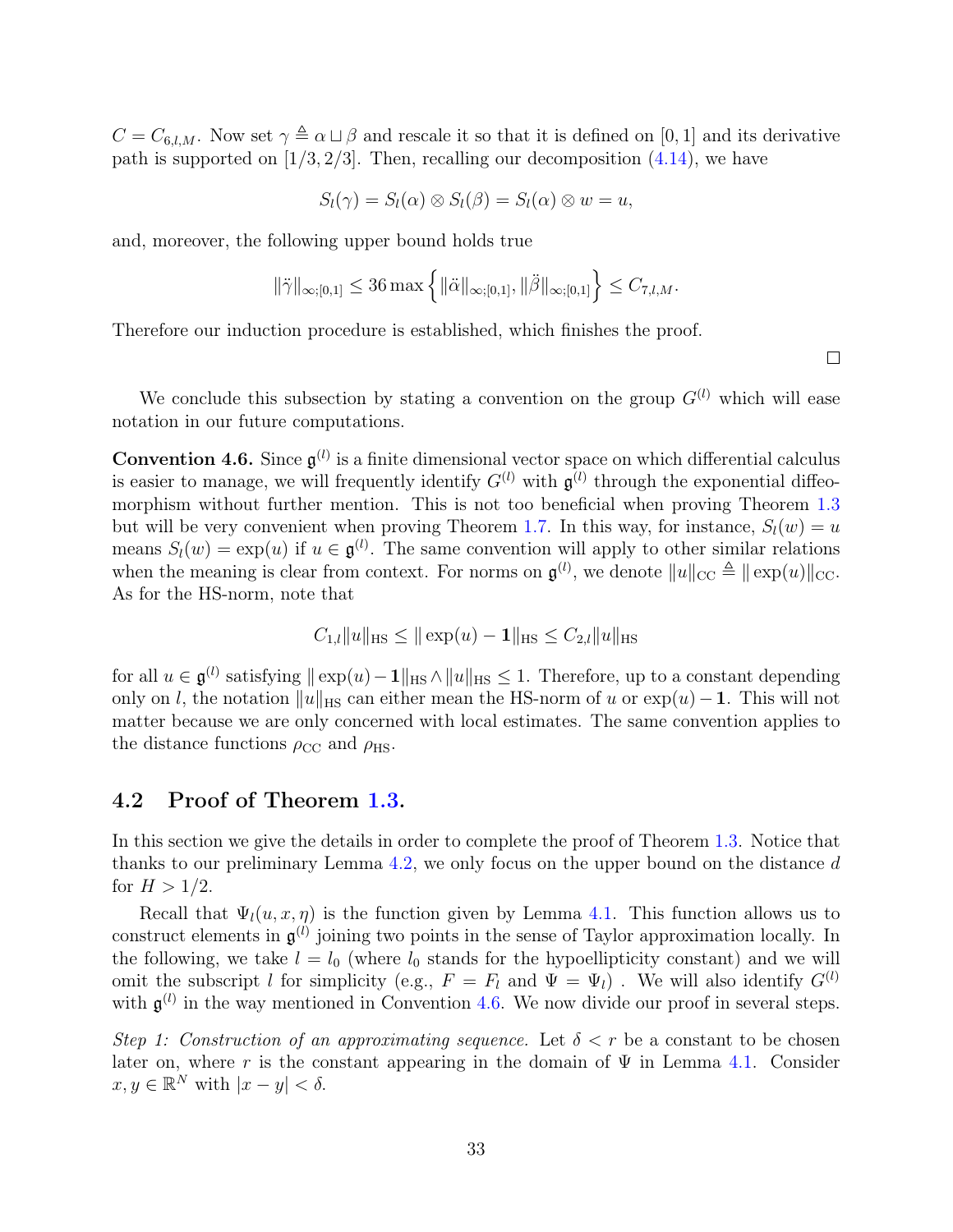We are going to construct three sequences  $\{x_m\} \subseteq \mathbb{R}^N$ ,  $\{u_m\} \subseteq \mathfrak{g}^{(l_0)}$ ,  $\{h_m\} \subseteq C^{\infty}([0,1];\mathbb{R}^d)$ inductively. We start with  $x_1 \triangleq x$  and define the rest of them by the following general procedure in the order

$$
u_1 \to h_1 \to x_2 \to u_2 \to h_2 \to x_3 \to \cdots.
$$

To this aim, suppose we have already defined  $x_m$ . Set

$$
u_m \triangleq \Psi(0, x_m, y - x_m), \quad \text{and} \quad \bar{u}_m \triangleq \delta_{\|u_m\|_{\text{CC}}^{-1}} u_m. \tag{4.15}
$$

By Lemma [4.1,](#page-27-2) the first condition in [\(4.15\)](#page-33-0) states that  $u_m$  is an element of  $\mathfrak{g}^{(l_0)}$  such that

<span id="page-33-2"></span><span id="page-33-0"></span>
$$
x_m + F(u_m, x_m) = y,\t\t(4.16)
$$

while the second condition in [\(4.15\)](#page-33-0) ensures that  $\|\bar{u}_m\|_{\text{CC}} = 1$ . Once  $u_m$  is defined, we construct  $h_m$  in the following way: let  $\bar{h}_m : [0,1] \to \mathbb{R}^d$  be the smooth path given by Lemma [4.5](#page-29-7) such that  $S_{l_0}(\bar{h}_m) = \bar{u}_m$ ,  $\dot{\bar{h}}_m$  is supported on  $[1/3, 2/3]$ , and  $\|\ddot{\bar{h}}_m\|_{\infty;[0,1]} \leq C_{l_0}$ . Define

<span id="page-33-5"></span>
$$
h_m \triangleq ||u_m||_{\text{CC}}\bar{h}_m,\tag{4.17}
$$

so that the truncated signature of  $h_m$  is exactly  $u_m$  (here recall the Convention [4.6\)](#page-32-1). More specifically, we have:

$$
S_{l_0}(h_m) = S_{l_0}(\|u_m\|_{\text{CC}} \cdot \bar{h}_m) = \delta_{\|u_m\|_{\text{CC}}}(S_{l_0}(\bar{h}_m)) = \delta_{\|u_m\|_{\text{CC}}}(\overline{u}_m) = u_m.
$$

Taking into account the definition [\(2.32\)](#page-16-0) of the CC-norm, it is immediate that

<span id="page-33-4"></span>
$$
||u_m||_{\text{CC}} \le ||h_m||_{1\text{-var};[0,1]} \le ||u_m||_{\text{CC}} ||\bar{h}_m||_{1\text{-var};[0,1]} \le C_{l_0} ||u_m||_{\text{CC}},\tag{4.18}
$$

where the last inequality stems from the fact that  $\bar{h}_m$  has a bounded second derivative. Eventually we define

<span id="page-33-3"></span>
$$
x_{m+1} \triangleq \Phi_1(x_m; h_m), \tag{4.19}
$$

where recall that  $\Phi_t(x; h)$  is the solution flow of the ODE [\(2.34\)](#page-17-0) driven by h over [0, 1].

Step 2: Checking the condition  $|y - x_m| < r$ . Recall that in Lemma [4.1](#page-27-2) we have to impose  $||u||_{\text{HS}} < r$  and  $|\eta| < r$  in order to apply Ψ. In the context of [\(4.15\)](#page-33-0) it means that we should make sure that

<span id="page-33-1"></span>
$$
|y - x_m| < r, \quad \text{for all } m. \tag{4.20}
$$

We will now choose  $\delta_1$  small enough such that if  $|y - x| < \delta_1$ , then  $(4.20)$  is satisfied. This will guarantee that  $u_m$  is well-defined by Lemma [4.1](#page-27-2) and we will also be able to write down several useful estimates for  $x_m$  and  $u_m$ . Our first condition on  $\delta_1$  is that  $\delta_1 \leq r$ , so that if  $|x - y| < \delta_1$ , we can define  $u_1$  by a direct application of Lemma [4.1.](#page-27-2) We will now prove by induction that if  $\delta_1$  is chosen small enough, then condition  $(4.20)$  is satisfied. To this aim,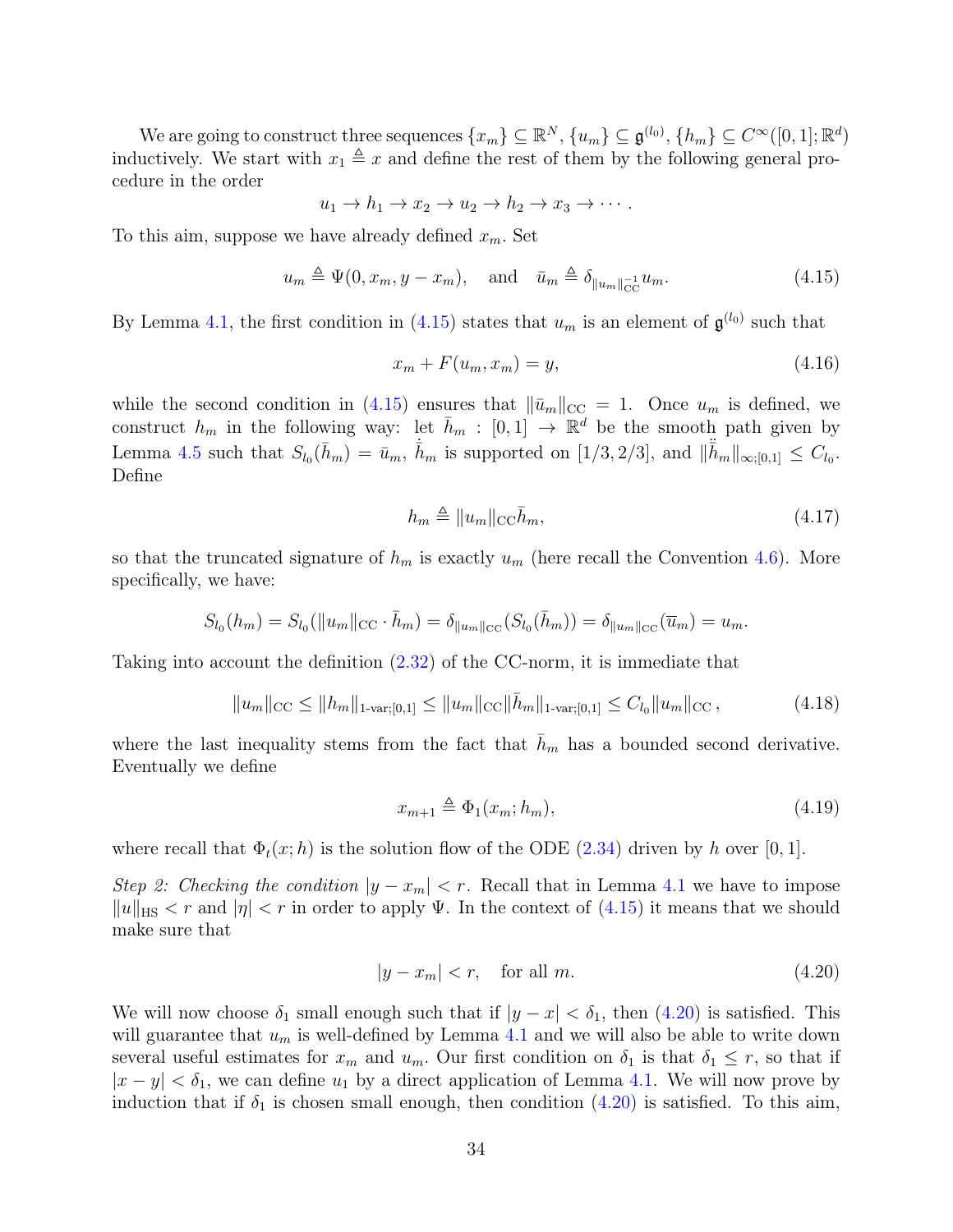assume that  $|x_m - y| < \delta_1$ . Then one can apply Lemma [4.1](#page-27-2) in order to define  $u_m, h_m$  and  $x_{m+1}$ . We also get the following estimate:

<span id="page-34-2"></span>
$$
||u_m||_{\text{HS}} \le A|x_m - y| < A\delta_1,\tag{4.21}
$$

where A is the constant appearing in Lemma [4.1.](#page-27-2) In addition, let us require  $\delta_1 \leq 1/A$  so that  $||u_m||_{\text{HS}} \leq 1$ . Recalling relations [\(4.16\)](#page-33-2) and [\(4.19\)](#page-33-3) we get

$$
|x_{m+1} - y| = |\Phi_1(x_m, h_m) - x_m - F(S_{l_0}(h_m), x_m)|.
$$

Thus applying successively the Taylor type estimate of [\[13,](#page-75-10) Proposition 10.3] and relation [\(4.18\)](#page-33-4) we end up with

$$
|x_{m+1} - y| \leq C_{V,l_0} ||h_m||_{1-\text{var};[0,1]}^{1+l_0} \leq C_{V,l_0} ||u_m||_{\text{CC}}^{1+l_0}.
$$

The quantity  $||u_m||_{\text{CC}}$  above can be bounded thanks to the ball-box estimate of Proposi-tion [2.15,](#page-16-1) for which we observe that the dominating term in  $(2.33)$  is  $\rho_{\text{HS}}(g_1, g_2)^{1/l_0}$  since our element  $u_m$  is bounded by one in HS-norm. We get

$$
|x_{m+1} - y| \leq C_{V,l_0} \|u_m\|_{\mathrm{CC}}^{1+l_0} \leq C_{V,l_0} \|u_m\|_{\mathrm{HS}}^{1+\frac{1}{l_0}} \leq C_{V,l_0} A^{1+\frac{1}{l_0}} |x_m - y|^{1+\frac{1}{l_0}}.
$$

Summarizing our considerations so far, we have obtained the estimate

<span id="page-34-1"></span>
$$
|x_{m+1} - y| \le C_{1, V, l_0} \|u_m\|_{CC}^{1+l_0} \le C_{2, V, l_0} |x_m - y|^{1 + \frac{1}{l_0}}.
$$
\n(4.22)

On top of the inequalities  $\delta_1 < r$  and  $\delta_1 \leq 1/A$  imposed previously, we will also assume that  $C_{2,V,l_0}\delta_1^{1/l_0} \leq 1/2$ , which easily yields the relation

<span id="page-34-0"></span>
$$
|x_{m+1} - y| \le \frac{1}{2}|x_m - y| < \frac{1}{2}\delta_1 < \delta_1. \tag{4.23}
$$

For our future computations we will thus set

$$
\delta_1 \triangleq r \wedge A^{-1} \wedge (2C_{2,V,l_0})^{-l_0}.
$$

According to our bound [\(4.23\)](#page-34-0), we can guarantee that if  $|x-y| < \delta_1$ , then  $|x_m - y| < \delta_1 < r$ for all m. In addition, an easy induction procedure performed on inequality  $(4.23)$  leads to the following relation, valid for all  $m \geq 1$ :

$$
|x_m - y| \le 2^{-(m-1)}|x - y|.
$$
\n(4.24)

Together with the second inequality of [\(4.22\)](#page-34-1), we obtain that

<span id="page-34-3"></span>
$$
||u_m||_{\text{CC}} \le C_{3,V,l_0} 2^{-\frac{m}{l_0}} |x-y|^{\frac{1}{l_0}}, \quad \forall m \ge 1.
$$
 (4.25)

We will now choose a constant  $\delta_2 \leq \delta_1$  such that the sequence  $\{\|u_m\|_{\text{CC}}; m \geq 1\}$  is decreasing with m when  $|x-y| < \delta_2$ . This property will be useful for our future considerations. Towards this aim, observe that applying successively  $(2.33)$ ,  $(4.21)$  and  $(4.22)$  we get

$$
||u_{m+1}||_{\text{CC}} \leq C_{l_0}||u_{m+1}||_{\text{HS}}^{\frac{1}{l_0}} \leq C_{4,V,l_0}||u_m||_{\text{CC}}^{1+\frac{1}{l_0}}.
$$
\n(4.26)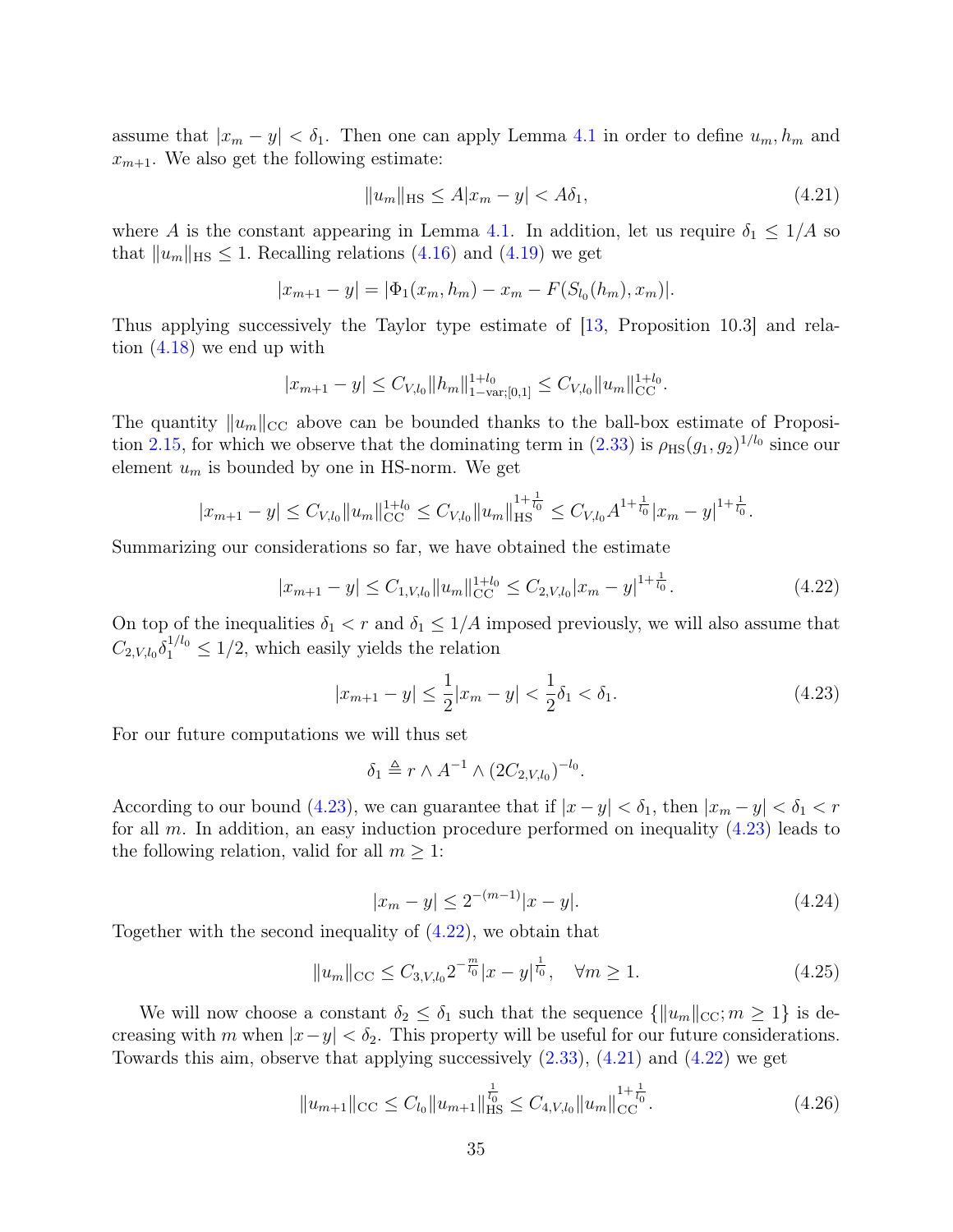Hence involving the second inequality in [\(4.22\)](#page-34-1) we have

<span id="page-35-0"></span>
$$
||u_{m+1}||_{\text{CC}} \le C_{5,V,l_0}|x-y|^{\frac{1}{l_0}^2}||u_m||_{\text{CC}}.\tag{4.27}
$$

Therefore, let us consider a new constant  $\delta_2 > 0$  such that

$$
C_{5,V,l_0}\delta_2^{\frac{1}{l_0^2}}<1.
$$

If we choose  $|x - y| < \delta$  with  $\delta \triangleq \delta_1 \wedge \delta_2$ , equation [\(4.27\)](#page-35-0) can be recast as

$$
||u_{m+1}||_{\text{CC}} \le ||u_m||_{\text{CC}}.\tag{4.28}
$$

Note that  $\delta = \delta_1 \wedge \delta_2$  depends only on  $l_0$  and the vector fields, but not on the Hurst parameter H. We have thus shown that the application of Lemma [4.1](#page-27-2) is valid in our context.

Step 3: Construction of a path joining x and y in the sense of differential equation. Our next aim is to obtain a path h joining x and y along the flow of equation  $(2.34)$ . Our first step in this direction is to rescale  $h_m$  in a suitable way. Namely, set  $a_1 \triangleq 0$ , and for  $m \geq 1$ , define recursively the following sequence:

$$
a_{m+1} \triangleq \sum_{k=1}^{m} ||u_m||_{\text{CC}}, \quad I_m \triangleq [a_m, a_{m+1}], \quad I \triangleq \overline{\bigcup_{m=1}^{\infty} I_m}.
$$

It is clear that  $|I_m| = ||u_m||_{\text{CC}}$ , and I is a compact interval since the sequence  $\{||u_m||_{\text{CC}}; m \geq \}$ 1} is summable according to [\(4.25\)](#page-34-3). We also define a family of function  $\{h_m, m \geq 1\}$  by

<span id="page-35-1"></span>
$$
\tilde{h}_m(t) \triangleq h_m \left( \frac{t - a_m}{a_{m+1} - a_m} \right), \quad t \in I_m,
$$
\n(4.29)

and the concatenation of the first  $h_m$ 's is

$$
\tilde{h}^{(m)} \triangleq \tilde{h}_1 \sqcup \cdots \sqcup \tilde{h}_m : [0, a_{m+1}] \to \mathbb{R}^d.
$$
\n(4.30)

We will now bound the derivative of  $h_m$ . Specifically, we first use equation [\(4.29\)](#page-35-1) to get

$$
\sup_{m\geq 1} \|\dot{\tilde{h}}^{(m)}\|_{\infty;[0,a_{m+1}]} = \sup_{m\geq 1} \|\dot{\tilde{h}}_m\|_{\infty;I_m} = \sup_{m\geq 1} \frac{1}{|I_m|} \cdot \|\dot{h}_m\|_{\infty;[0,1]}.
$$

Then resort to relation [\(4.17\)](#page-33-5), which yields

$$
\sup_{m\geq 1} \|\dot{\tilde{h}}^{(m)}\|_{\infty;[0,a_{m+1}]} = \sup_{m\geq 1} \left\{ \frac{\|u_m\|_{\rm CC}}{|I_m|} \cdot \|\dot{\bar{h}}_m\|_{\infty;[0,1]} \right\}.
$$

Since  $||u_m||_{\text{CC}} = |I_m|$  we end up with

$$
\sup_{m\geq 1} \|\dot{\tilde{h}}^{(m)}\|_{\infty;[0,a_{m+1}]} = \sup_{m\geq 1} \left\{ \|\dot{\bar{h}}_{m}\|_{\infty;[0,1]} \right\} \leq C_{l_{0}},\tag{4.31}
$$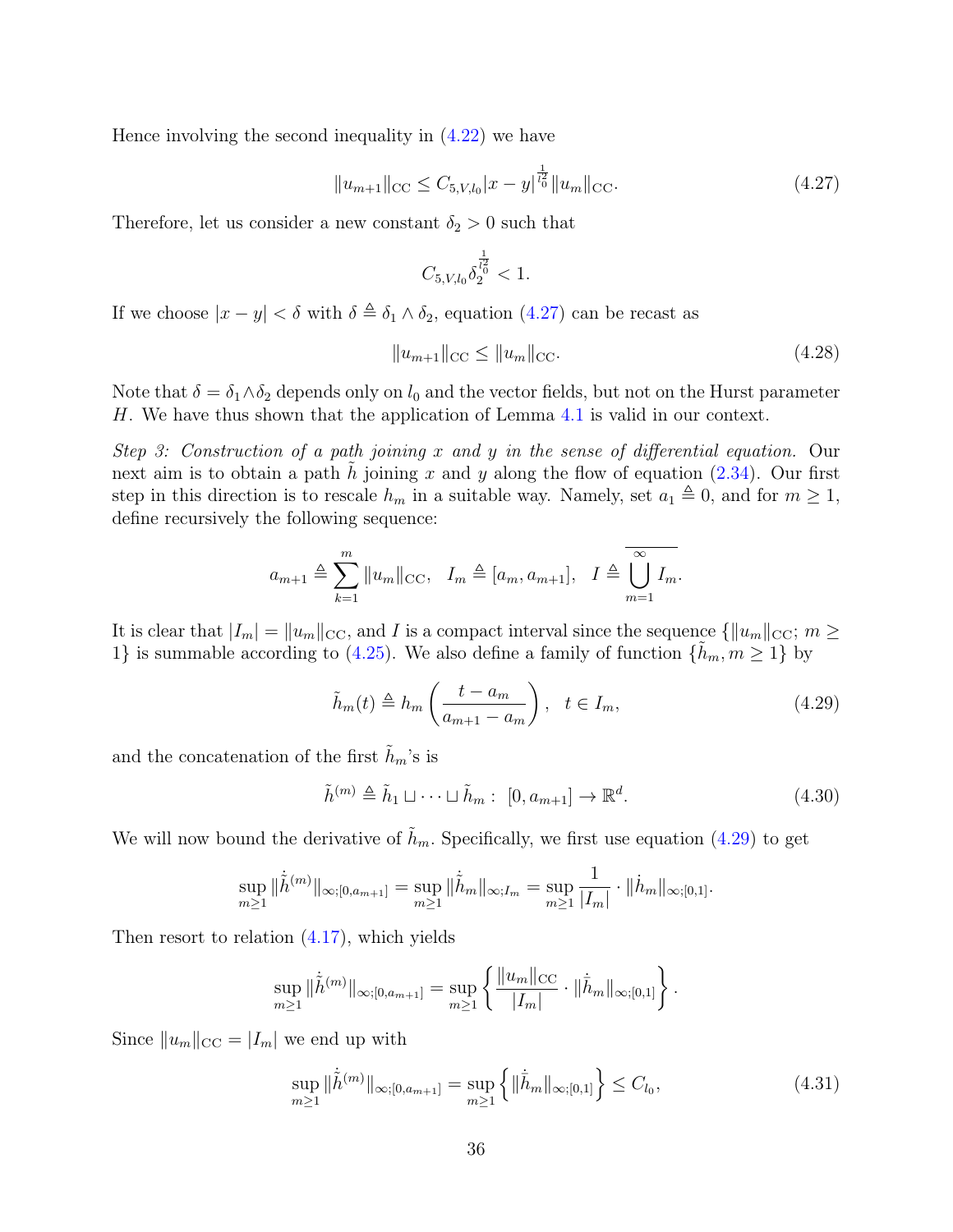where the last inequality stems from the fact that  $\|\ddot{\bar{h}}_m\|_{\infty;[0,1]} \leq C_{l_0}$ .

We can now proceed to the construction of the announced path joining  $x$  and  $y$ . Namely, set

<span id="page-36-0"></span>
$$
\tilde{h} \triangleq \sqcup_{m=1}^{\infty} \tilde{h}_m : I \to \mathbb{R}^d. \tag{4.32}
$$

Then according to [\(4.31\)](#page-35-0) we have that  $\tilde{h}$  is a smooth function from I to  $\mathbb{R}^d$ . We also claim that  $\Phi_1(x;\tilde{h}) = y$ , where  $\Phi$  has to be understood in the sense of equation [\(1.4\)](#page-3-0). Indeed, set

<span id="page-36-1"></span>
$$
z_t = \Phi_t(x; \tilde{h}), \quad t \in I.
$$

From the construction of  $x_m$  in [\(4.19\)](#page-33-0) and the fact that  $\tilde{h}|_{[0,a_{m+1}]} = \tilde{h}^{(m)}$  asserted in [\(4.32\)](#page-36-0), we have

$$
x_{m+1} = x + \sum_{\alpha=1}^{d} \int_{0}^{a_{m+1}} V_{\alpha}(z_t) d\tilde{h}_t^{\alpha}.
$$
 (4.33)

Since  $x_{m+1} \to y$  as  $m \to \infty$ , which can be easily seen from [\(4.24\)](#page-34-0), one can take limits in [\(4.33\)](#page-36-1) and we conclude that

<span id="page-36-2"></span>
$$
y = x + \sum_{\alpha=1}^d \int_0^{|I|} V_\alpha(z_t) d\tilde{h}_t^\alpha.
$$

We have thus proved that  $\tilde{h}$  is a smooth path joining x and y in the sense of differential equations.

Step 4: Strategy for the upper bound. Let us recall that the family of distances  $\{d_T : T > 0\}$ has been introduced in Lemma [4.3,](#page-29-0) and that they satisfy the scaling property  $(4.3)$ . Therefore we get

$$
d(x,y) = |I|^H d_{|I|}(x,y) \le |I|^H ||\tilde{h}||_{\bar{\mathcal{H}}([0,|I|])}
$$
  
= 
$$
\lim_{m \to \infty} \left( \left( \sum_{k=1}^m |I_k| \right)^H ||\tilde{h}^{(m)}||_{\bar{\mathcal{H}}([0,a_{m+1}])} \right),
$$
 (4.34)

where the last relation stems from the definition  $(4.32)$  of  $\tilde{h}$ .

In order to estimate the right hand-side of  $(4.34)$ , we use the definition  $(2.8)$  of the Cameron-Martin norm to get

$$
\|\tilde{h}^{(m)}\|_{\tilde{\mathcal{H}}([0,a_{m+1}])}^2 = \|K^{-1}\tilde{h}^{(m)}\|_{L^2([0,a_{m+1}];dt)}^2.
$$

We now invoke the formula  $(2.6)$  for K, from which a formula for  $K^{-1}$  is easily deduced. We end up with

$$
\|\tilde{h}^{(m)}\|_{\bar{\mathcal{H}}([0,a_{m+1}])}^2 = C_H \int_0^{a_{m+1}} \left| t^{H-\frac{1}{2}} D_{0+}^{H-\frac{1}{2}}(s^{\frac{1}{2}-H} \dot{\tilde{h}}^{(m)}(s))(t) \right|^2 dt.
$$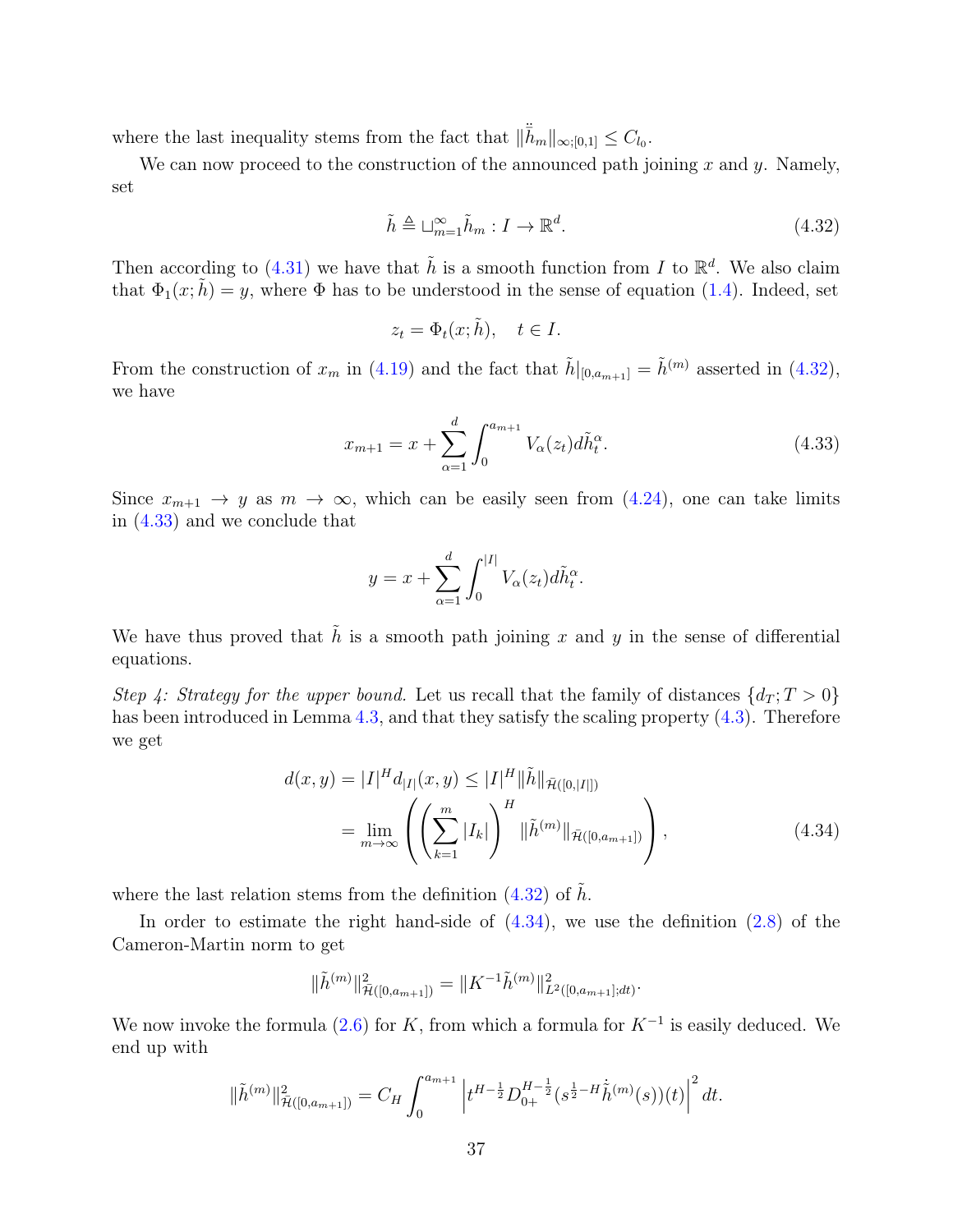Taking into account formula  $(2.5)$  for the fractional derivative, this yields

$$
\|\tilde{h}^{(m)}\|_{\tilde{\mathcal{H}}([0,a_{m+1}])}^2 = C_H \cdot \int_0^{a_{m+1}} \left| t^{H-\frac{1}{2}} \left( t^{1-2H} \dot{\tilde{h}}^{(m)}(t) + \left( H - \frac{1}{2} \right) \int_0^t \frac{t^{\frac{1}{2}-H} \dot{\tilde{h}}^{(m)}(t) - s^{\frac{1}{2}-H} \dot{\tilde{h}}^{(m)}(s)}{(t-s)^{H+\frac{1}{2}}} ds \right) \right|^2 dt.
$$

We now split the interval  $[0, a_{m+1}]$  as  $[0, a_{m+1}] = \bigcup_{k=0}^{m} I_k$  and use the elementary inequality  $(a+b+c)^2 \leq 3(a^2+b^2+c^2)$  in order to get

<span id="page-37-3"></span><span id="page-37-2"></span><span id="page-37-0"></span>
$$
\|\tilde{h}^{(m)}\|_{\tilde{\mathcal{H}}([0,a_{m+1}])}^2 \le Q_1 + Q_2 + Q_3,\tag{4.35}
$$

with

$$
Q_1 \triangleq \sum_{k=1}^{m} \int_{I_k} \left| t^{H-\frac{1}{2}} \left( t^{1-2H} \dot{\tilde{h}}_k(t) \right) \right|^2 dt \triangleq \sum_{k=1}^{m} Q_{1,k}, \tag{4.36}
$$

$$
Q_2 \triangleq \sum_{k=1}^m \int_{I_k} \left| t^{H-\frac{1}{2}} \sum_{l=1}^{k-1} \int_{I_l} \frac{t^{\frac{1}{2}-H} \dot{\tilde{h}}_k(t) - s^{\frac{1}{2}-H} \dot{\tilde{h}}_l(s)}{(t-s)^{H+\frac{1}{2}}} ds \right|^2 dt \triangleq \sum_{k=1}^m Q_{2,k}, \tag{4.37}
$$

$$
Q_3 \triangleq \sum_{k=1}^m \int_{I_k} \left| t^{H-\frac{1}{2}} \int_{a_k}^t \frac{t^{\frac{1}{2}-H} \dot{\tilde{h}}_k(t) - s^{\frac{1}{2}-H} \dot{\tilde{h}}_k(s)}{(t-s)^{H+\frac{1}{2}}} ds \right|^2 dt \triangleq \sum_{k=1}^m Q_{3,k}.
$$
 (4.38)

We now bound the above three terms separately.

Step 5: Bound for  $Q_1$ . In order to bound each  $Q_{1,k}$  in the definition [\(4.36\)](#page-37-0) of  $Q_1$ , we just resort to  $(4.29)$  which allows to write

$$
Q_{1,k} = \int_{I_k} t^{1-2H} \left| \dot{\tilde{h}}_k(t) \right|^2 dt = \int_{I_k} t^{1-2H} \left| \frac{1}{|I_k|} \dot{h}_k \left( \frac{t-a_k}{a_{k+1}-a_k} \right) \right|^2 dt.
$$

Then the elementary change of variable

$$
v = (t - a_k)/(a_{k+1} - a_k)
$$

yields

$$
Q_{1,k} = \frac{1}{|I_k|} \int_0^1 (a_k + v|I_k|)^{1-2H} \left| \dot{h}_k(v) \right|^2 dv.
$$

We now wish to express  $Q_1$  in terms of  $\bar{h}_m$ . To this aim, recall from [\(4.17\)](#page-33-1) that we have

$$
Q_{1,k} = \frac{||u_k||_{CC}^2}{|I_k|} \int_0^1 |\varphi_k(v)|^2 dv,
$$

where we have set

<span id="page-37-1"></span>
$$
\varphi_k(v) = (a_k + v|I_k|)^{\frac{1}{2} - H} \dot{\bar{h}}_k(v).
$$
\n(4.39)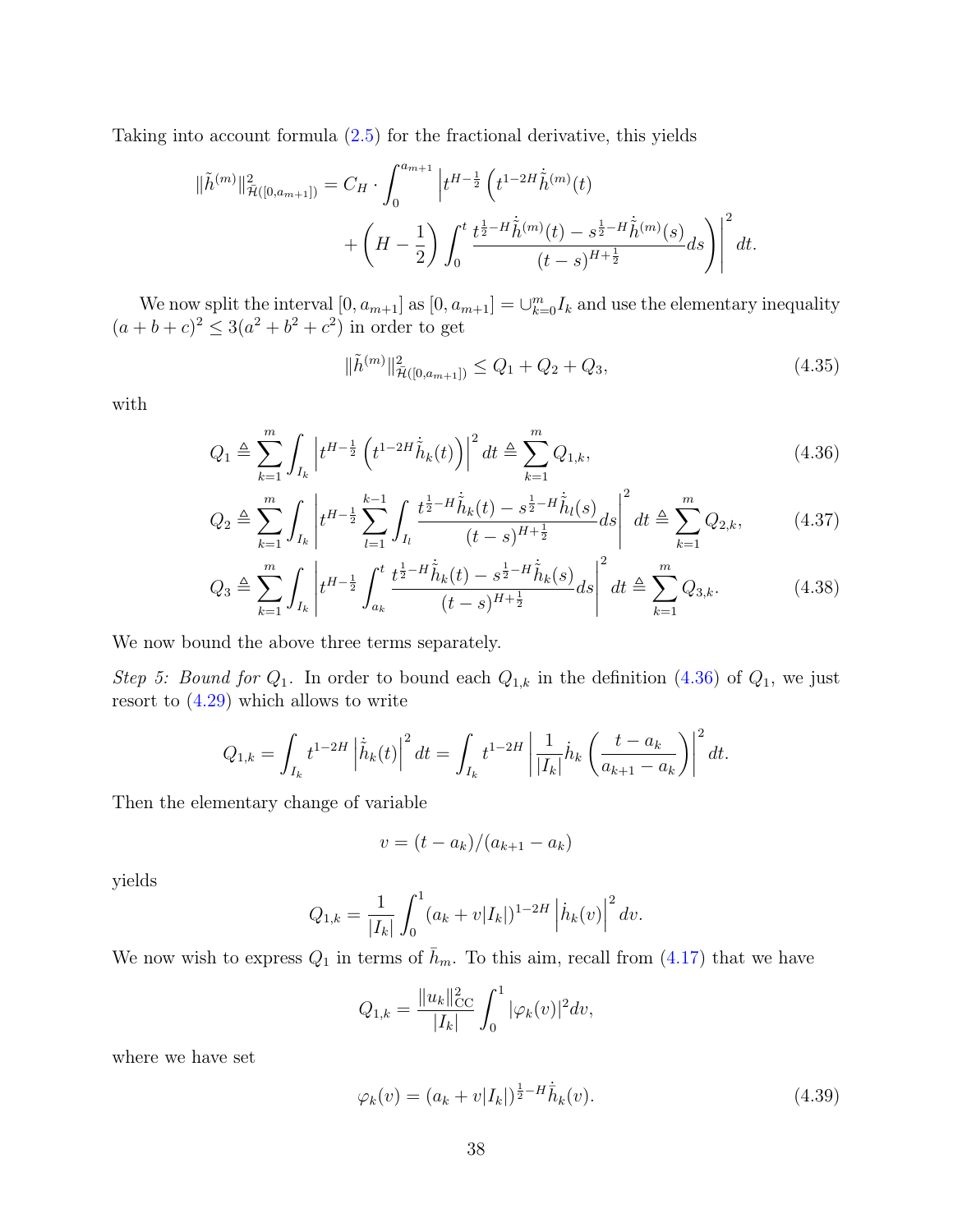We also recall that each  $\bar{h}_k$  has bounded second derivative and is supported in [1/3, 2/3]. In addition, we have seen previously that  $||u_k||_{\text{CC}} = |I_k|$ . Thus we have

<span id="page-38-3"></span><span id="page-38-0"></span>
$$
Q_{1,k} = |I_k| \int_{1/3}^{2/3} |\varphi_k(v)|^2 dv
$$

We now bound the terms  $a_k + v|I_k|$  in the definition of  $\varphi_k(v)$  uniformly by  $\sum_{j=1}^k |I_j|$ . We obtain

$$
Q_{1,k} \le C_H |I_k| \left(\sum_{j=1}^k |I_k|\right)^{1-2H} \|\dot{\bar{h}}_k\|_{\infty;[0,1]}^2 \le C_{H,l_0} \frac{|I_k|}{\left(\sum_{j=1}^m |I_k|\right)^{2H-1}},\tag{4.40}
$$

where in the last step we have used the fact that  $\dot{h}_k$  is bounded. Therefore, summing relation [\(4.40\)](#page-38-0) over k and recalling that  $Q_1 = \sum_{k=1}^{m} Q_{1,k}$  we get

$$
Q_1 \leq C_{H,l_0} \frac{\sum_{k=1}^m |I_k|}{\left(\sum_{j=1}^m |I_k|\right)^{2H-1}} \leq C_{H,l_0} \sum_{k=1}^m |I_k|^{2(1-H)} \leq C_{H,l_0} \left(\sum_{k=1}^m |I_k|\right)^{2(1-H)},\tag{4.41}
$$

where we use the relation  $2(1 - H) < 1$  for the last step. This concludes our estimate for the term  $Q_1$ .

Step 6: Bound for  $Q_3$ . As in the previous step, we first upper bound each term  $Q_{3,k}$ separately. To this aim, we perform the same elementary change of variable as for  $Q_{1,k}$ above, which allow to express  $Q_{3,k}$  in terms of  $\bar{h}_k$  instead of  $\tilde{h}_k$ . We let the patient reader check that we have

$$
Q_{3,k} = |I_k|^{2(1-H)} \int_0^1 \left| (a_k + v_1 |I_k|)^{H - \frac{1}{2}} \cdot \int_0^{v_1} \frac{\varphi_k(v_1) - \varphi_k(v_2)}{(v_1 - v_2)^{H + \frac{1}{2}}} dv_2 \right|^2 dv_1,
$$
 (4.42)

where we recall that the function  $\varphi_k$  has been introduced in [\(4.39\)](#page-37-1).

Next we express the derivative of each  $\varphi_k$  in the following way,

$$
\frac{d\varphi_k}{du} = \frac{\ddot{\bar{h}}_k(u)}{(a_k + u|I_k|)^{H - \frac{1}{2}}} + \left(\frac{1}{2} - H\right) \cdot \frac{|I_k|\dot{\bar{h}}_k(u)}{(a_k + u|I_k|)^{H + \frac{1}{2}}}.
$$
\n(4.43)

Hence, since  $\bar{h}_k$  is supported on  $[1/3, 2/3]$  and  $\|\dot{\bar{h}}_k\|_{\infty;[0,1]} \leq C_{l_0}$ , it is readily checked from  $(4.43)$  that

<span id="page-38-2"></span><span id="page-38-1"></span>
$$
\left|\frac{d\varphi_k}{du}\right| \le \frac{C_{H,l_0}}{(\sum_{j=1}^k |I_j|)^{H-\frac{1}{2}}}.
$$

 $\sum_{j=1}^k |I_j|$ , we end up with Plugging this information into [\(4.42\)](#page-38-2) and bounding all the terms  $a_k + v|I_k|$  uniformly by

$$
Q_{3,k} \leq C_{H,l_0} |I_k|^{2(1-H)} \int_0^1 \left( \sum_{j=1}^k |I_j| \right)^{2H-1} \cdot \left| \int_0^{v_1} \frac{dv_2}{\left( \sum_{j=1}^k |I_j| \right)^{H-\frac{1}{2}} (v_1 - v_2)^{H-\frac{1}{2}}} \right|^2 dv_1
$$
  
  $\leq C_{H,l_0} |I_k|^{2(1-H)}.$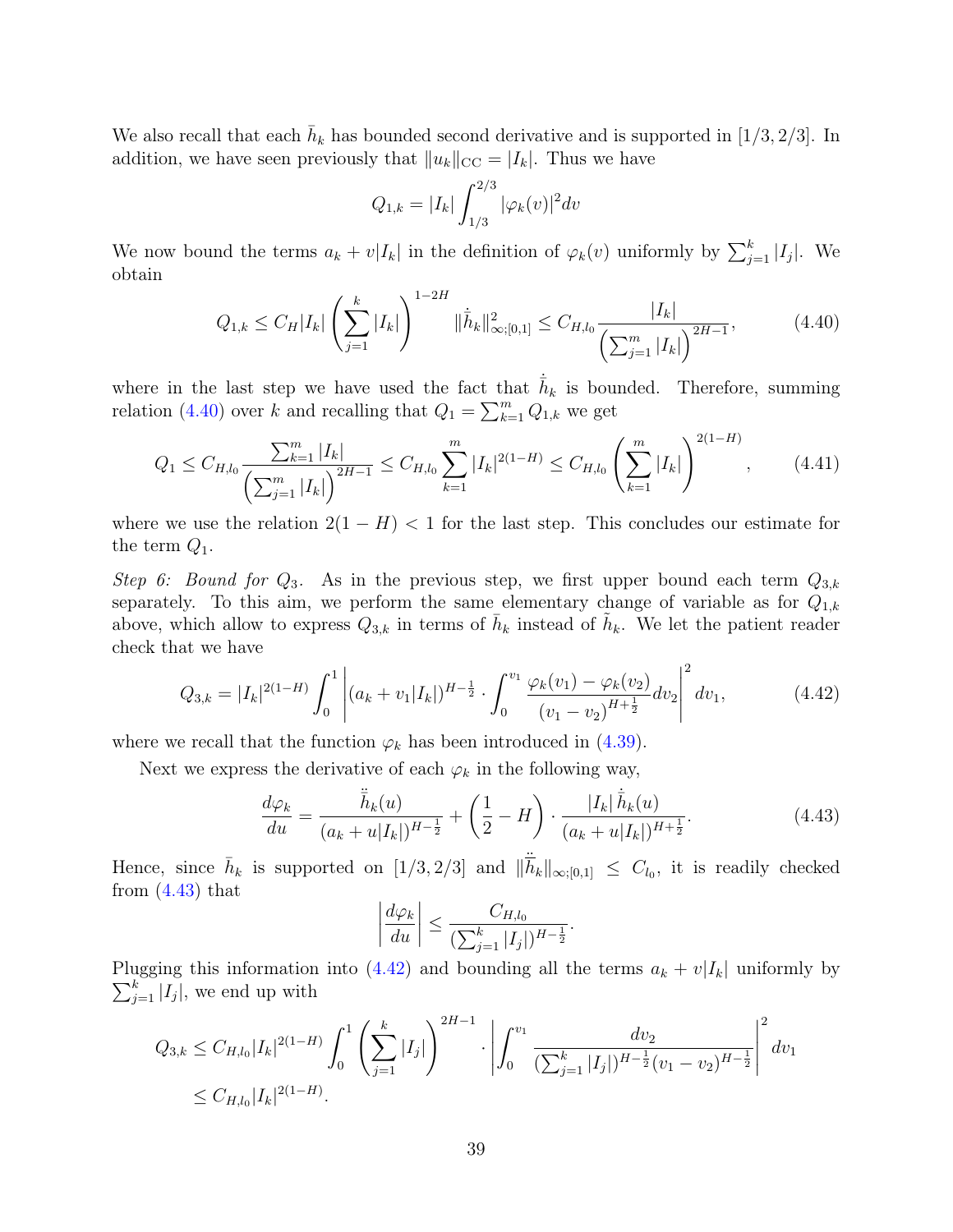As for relation  $(4.41)$ , we can now sum the previous bounds over k, which yields the following estimate for  $Q_3$ ,

<span id="page-39-2"></span>
$$
Q_3 \le C_{H, l_0} \sum_{k=1}^{m} |I_k|^{2(1-H)}.
$$
\n(4.44)

Step 7: Bound for  $Q_2$ . We now turn to the estimation of  $Q_2$ , which is more involved than  $Q_1$  and  $Q_3$ . We adopt the same strategy as in the previous steps, that is, we handle each  $Q_{2,k}$  in  $(4.37)$  separately and we resort to the elementary change of variables

$$
u \triangleq \frac{t - a_k}{a_{k+1} - a_k}
$$
, and  $v \triangleq \frac{s - a_l}{a_{l+1} - a_l}$ .

We also express the terms  $\dot{h}_k$  in [\(4.37\)](#page-37-2) in terms of  $\dot{h}_k$ . Thanks to some easy algebraic manipulations, we get

$$
Q_{2,k} = \int_0^1 \left| \sum_{l=1}^{k-1} \int_0^1 \frac{\frac{\dot{h}_k(u)}{|I_k|} - \left(\frac{a_k + u|I_k|}{a_l + v|I_l|}\right)^{H - \frac{1}{2}} \cdot \frac{\dot{h}_l(v)}{|I_l|}}{(a_k + u|I_k| - a_l - v|I_l|)^{H + \frac{1}{2}}} |I_l| dv \right|^2 |I_k| du.
$$
 (4.45)

In the expression above, notice that for  $l \leq k-1$  we have

$$
a_k + u|I_k| - a_l - v|I_l| = q_{k,l}(u,v),
$$

where

<span id="page-39-1"></span>
$$
q_{k,l}(u,v) = (1-v)|I_l| + |I_{l+1}| + \dots + |I_{k-1}| + u|I_k|.
$$
\n(4.46)

Therefore, invoking the trivial bounds  $a_k + u|I_k| \leq \sum_{j_1=1}^k |I_{j_1}|$  and  $a_l + v|I_l| \geq \sum_{j_2=1}^{l-1} |I_{j_2}|$ , and bounding trivially the differences by sums, we obtain

$$
Q_{2,k} \leq C_H \int_0^1 \left| \sum_{l=1}^{k-1} \int_0^1 \frac{\left| \dot{\bar{h}}_k(u) \right| + \left( \frac{\sum_{j_1=1}^k |I_{j_1}|}{\sum_{j_2=1}^{l-1} |I_{j_2}|} \right)^{H-\frac{1}{2}}}{|q_{k,l}(u,v)|^{H+\frac{1}{2}}} \cdot \left| \dot{\bar{h}}_l(v) \right| \right| |I_k| du. \tag{4.47}
$$

In order to obtain a sharp estimate in [\(4.47\)](#page-39-0), we want to take advantage of the fact that  $\bar{h}_l$ is supported on  $[1/3, 2/3]$  and therefore avoids the singularities in u, v close to 0 and 1. We thus introduce the intervals

$$
J_1 \triangleq [0, 1/3], J_2 \triangleq [1/3, 2/3], J_3 \triangleq [2/3, 1]
$$

and decompose the expression [\(4.47\)](#page-39-0) as follows,

<span id="page-39-0"></span>
$$
Q_{2,k} \leq C_H \sum_{p,q=1}^{3} L_{k,p,q},
$$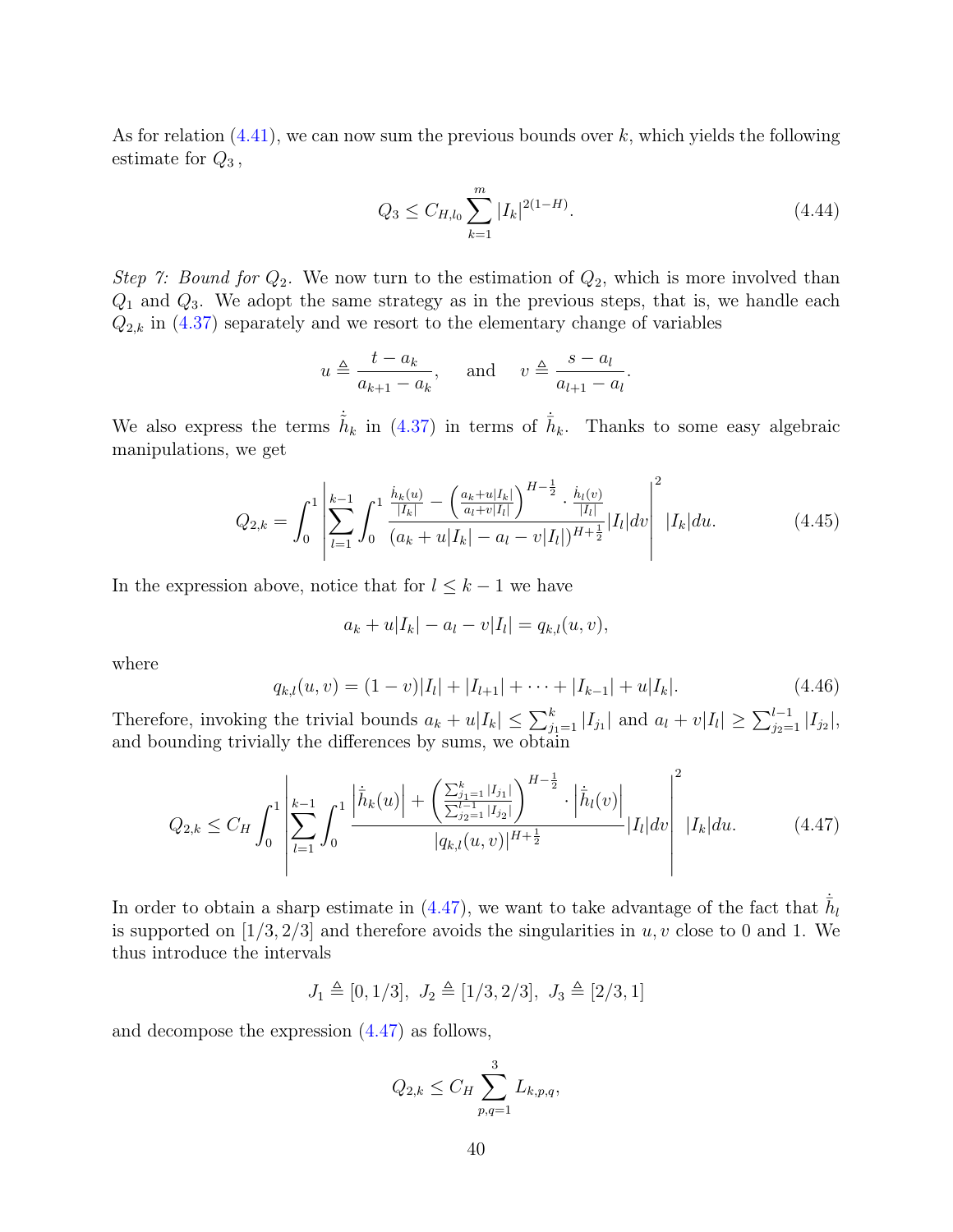where the quantity  $L_{k,p,q}$  is defined by

$$
L_{k,p,q} \triangleq \int_{J_p} \left| \sum_{l=1}^{k-1} \int_{J_q} \frac{\left| \dot{\bar{h}}_k(u) \right| + \left( \frac{|I_1| + \dots + |I_k|}{|I_1| + \dots + |I_{l-1}|} \right)^{H - \frac{1}{2}} \cdot \left| \dot{\bar{h}}_l(v) \right|}{|q_{k,l}(u,v)|^{H + \frac{1}{2}}} |I_l| dv \right|^2 |I_k| du, \tag{4.48}
$$

for all  $p, q = 1, 2, 3$ . Notice again that since all the  $\bar{h}_k$  are supported on [1/3, 2/3], the only non-vanishing  $L_{k,p,q}$ 's are those for which  $p = 2$  or  $q = 2$ . Let us show how to handle the terms  $L_{k,p,q}$  given by [\(4.48\)](#page-40-0), according to  $q=1,2$  and  $q=3$ .

Whenever  $q = 1$  or  $q = 2$ , regardless of the value of p, it is easily seen from  $(4.46)$  that we can bound  $q_{k,l}(u, v)$  from below uniformly by  $C \sum_{j=l}^{k-1} |I_j|$ . Thanks again to the fact that  $\bar{h}_k$  is uniformly bounded for all k, we obtain

<span id="page-40-0"></span>
$$
\frac{\left|\dot{h}_k(u)\right| + \left(\frac{|I_1| + \dots + |I_k|}{|I_1| + \dots + |I_{l-1}|}\right)^{H - \frac{1}{2}} \cdot \left|\dot{h}_l(v)\right|}{q_{k,l}(u,v)^{H + \frac{1}{2}}} \le \frac{C_{H,l_0}}{(|I_l| + \dots + |I_{k-1}|)^{H + \frac{1}{2}}} \cdot \left(\frac{|I_1| + \dots + |I_k|}{|I_1| + \dots + |I_{l-1}|}\right)^{H - \frac{1}{2}}.
$$

Summing the above quantity over l and integrating over  $[0, 1]$ , we end up with

$$
L_{k,p,q} \leq C_{H,l_0}|I_k| \cdot \left(\sum_{l=1}^{k-1} \frac{|I_l|}{(|I_l| + \cdots + |I_{k-1}|)^{H+\frac{1}{2}}} \cdot \left(\frac{|I_1| + \cdots + |I_k|}{|I_1| + \cdots + |I_{l-1}|}\right)^{H-\frac{1}{2}}\right)^2.
$$

By lower bounding the quantity  $|I_1| + \cdots + |I_{l-1}|$  above uniformly by  $|I_1|$ , we get

$$
L_{k,p,q} \leq C_{H,l_0}|I_k| \cdot \left(\frac{\sum_{j=1}^k |I_j|}{|I_1|}\right)^{2H-1} \cdot \left(\sum_{l=1}^{k-1} |I_l|^{\frac{1}{2}-H}\right)^2. \tag{4.49}
$$

Recall that we have shown in [\(4.28\)](#page-35-2) that  $m \mapsto ||u_m||_{CC}$  is a decreasing sequence. Since  $||u_m||_{\text{CC}} = |I_m|$  we can bound uniformly  $\sum_{l=1}^{k-1} |I_l|^{1/2-H}$  by  $k|I_1|^{1/2-H}$  and  $|I_1|^{-1} \sum_{j=1}^{k} |I_j|$  by k. Plugging this information into  $(4.49)$  we obtain,

<span id="page-40-3"></span><span id="page-40-2"></span><span id="page-40-1"></span>
$$
L_{k,p,q} \le C_{H,l_0} k^{2H+1} |I_k|^{2(1-H)},\tag{4.50}
$$

which is our bound for  $L_{k,p,q}$  when  $q \in \{1,2\}.$ 

Let us now bound  $L_{k,p,q}$  for  $q=3$  and  $p=2$ . In this case, going back to the defini-tion [\(4.48\)](#page-40-0) of  $L_{k,p,q}$ , we have that  $\bar{h}_l(v) = 0$  for  $v \in J_q$ . Thus we get

$$
L_{k,2,3} = \int_{J_2} \left| \sum_{l=1}^{k-1} \int_{J_3} \frac{\left| \dot{h}_k(u) \right| |I_l| dv}{((1-v)|I_l| + |I_{l+1}| + \dots + |I_{k-1}| + u|I_k|)^{H + \frac{1}{2}}} \right|^2 |I_k| du
$$
  
 
$$
\leq C_{H,l_0} \left| \sum_{l=1}^{k-1} \int_{J_3} \frac{|I_l| dv}{((1-v)|I_l| + |I_{l+1}| + \dots + |I_k|)^{H + \frac{1}{2}}} \right|^2 \cdot |I_k|, \tag{4.51}
$$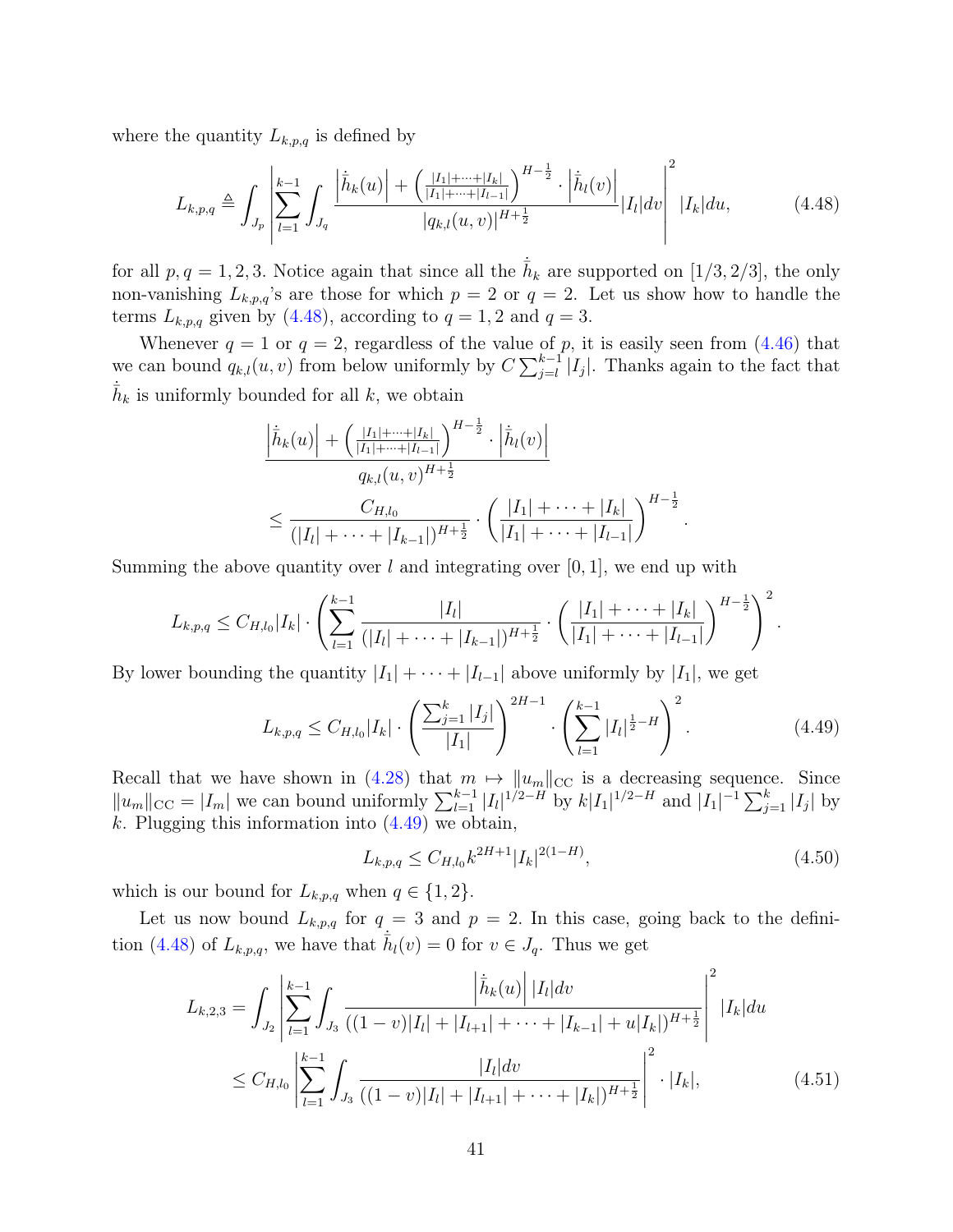where we have used the boundedness of  $\overline{h}_k$  for the second inequality. We can now evaluate the above  $v$ -integral explicitly, which yields

$$
\int_{J_3} \frac{|I_l| dv}{((1-v)|I_l|+|I_{l+1}|+\cdots+|I_k|)^{H+\frac{1}{2}}} \n= \frac{1}{(H-\frac{1}{2})} \left( \frac{1}{(|I_{l+1}|+\cdots+|I_k|)^{H-\frac{1}{2}}} - \frac{1}{(\frac{1}{3}|I_l|+|I_{l+1}|+\cdots+|I_k|)^{H-\frac{1}{2}}} \right) \le \frac{C_H}{|I_k|^{H-\frac{1}{2}}},
$$

where the second inequality is obtained by lower bounding trivially  $|I_{l+1} + \cdots + |I_k|$  by  $|I_k|$ . Summing this inequality over  $l$  and plugging this information into  $(4.51)$ , we get

$$
L_{k,2,3} \le C_{H,l_0}|I_k| \left(\frac{k}{|I_k|^{H-\frac{1}{2}}}\right)^2 \le C_{H,l_0} k^{2H+1} |I_k|^{2(1-H)}.\tag{4.52}
$$

Summarizing our considerations in this step, we have handled the cases  $q = 1, 2$  and  $(q, p) =$  $(3, 2)$  in  $(4.50)$  and  $(4.52)$  respectively. Therefore, we obtain

<span id="page-41-1"></span><span id="page-41-0"></span>
$$
Q_2 \le \sum_{k=1}^m k^{2H+1} |I_k|^{2(1-H)}.\tag{4.53}
$$

Step 8: Conclusion. Let us go back to the decomposition  $(4.35)$  and plug our bounds  $(4.41)$ ,  $(4.53)$  and  $(4.44)$  on  $Q_1, Q_2$  and  $Q_3$ . We get

$$
\|\tilde{h}^{(m)}\|_{\bar{\mathcal{H}}([0,a_{m+1}])}^2 \leq C_H(Q_1+Q_2+Q_3) \leq C_{H,l_0} \sum_{k=1}^m k^{2H+1} |I_k|^{2(1-H)}.
$$

In addition, we have  $|I_k| = ||u_k||_{\text{CC}}$  and relation [\(4.25\)](#page-34-1) asserts that  $k \mapsto ||u_k||_{\text{CC}}$  decays exponentially. Thus we get

<span id="page-41-2"></span>
$$
\left(\sum_{k=1}^{m} |I_k|\right)^{2H} \|\tilde{h}^{(m)}\|_{\tilde{\mathcal{H}}([0,a_{m+1}])}^2 \leq C_{H,l_0} \left(\sum_{k=1}^{m} |I_k|\right)^{2H} \left(\sum_{k=1}^{m} k^{2H+1} |I_k|^{2(1-H)}\right)
$$
  
\n
$$
\leq C_{H,V,l_0} \left(\sum_{k=1}^{m} 2^{-\frac{k}{l_0}}\right)^{2H} \cdot \left(\sum_{k=1}^{m} k^{2H+1} 2^{-\frac{2(1-H)}{l_0}k}\right) \cdot |x-y|^{\frac{2}{l_0}} \qquad (4.54)
$$
  
\n
$$
\leq C_{H,V,l_0} |x-y|^{\frac{2}{l_0}},
$$

where we have trivially bounded the partial geometric series for the last step. Hence the left hand-side of [\(4.54\)](#page-41-2) converges to a quantity which is lower bounded by  $d^2(x, y)$  as  $m \to \infty$ , thanks to [\(4.34\)](#page-36-2). Therefore, letting  $m \to \infty$  in [\(4.54\)](#page-41-2) we have obtained

<span id="page-41-3"></span>
$$
d(x,y)^{2} \leq C_{H,V,l_{0}}|x-y|^{\frac{2}{l_{0}}}, \qquad (4.55)
$$

which concludes our proof of Theorem [1.3.](#page-4-0)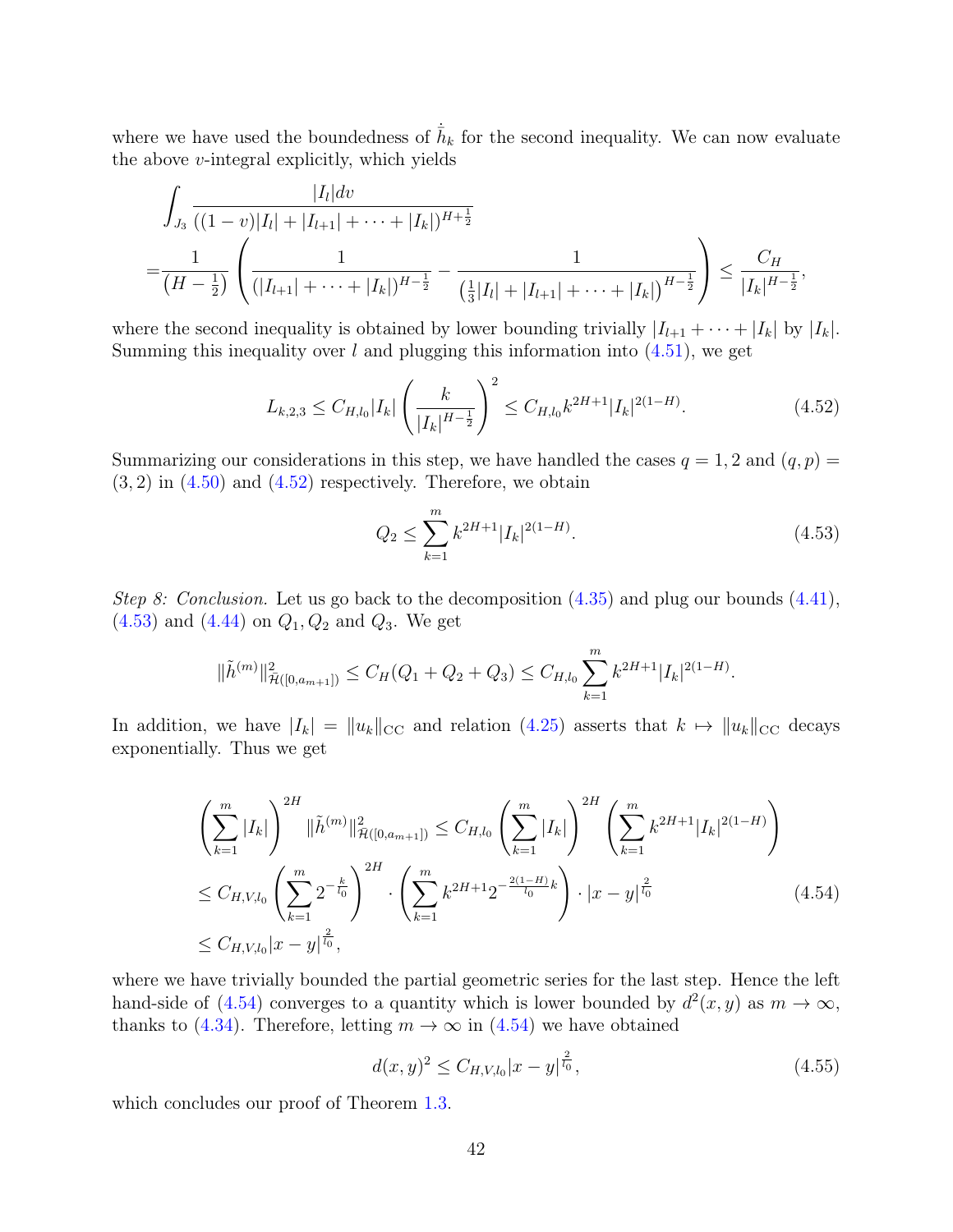# 5 Hypoelliptic case: local lower estimate for the density of solution.

In this section, we develop the proof of Theorem [1.7](#page-5-0) under the uniform hypoellipticity assumption [\(1.2\)](#page-3-1). As in Section [4,](#page-27-0) one faces a much more complex situation than in the elliptic case. More specifically, the deterministic Malliavin covariance matrix of  $X_t^x$  will not be uniformly non-degenerate (i.e. Lemma [3.6](#page-24-0) is no longer true). Without this key ingredient, the whole elliptic argument will break down and one needs new approaches. Our strategy follows the main philosophy of Kusuoka-Stroock [\[17\]](#page-75-0) in the diffusion case. However, as we will see when we develop the analysis, there are several non-trivial challenges in several key steps for the fractional Brownian setting, which require new ideas and methods. In particular, we shall see how to marry Kusuoka-Stroock's approach and the rough paths formalism.

To increase readability, we first summarize the main strategy of the proof. Our analysis starts from the existence of the truncated signature of order  $l$  for the fractional Brownian motion, as asserted in Proposition [2.16.](#page-17-0) Specifically, with our notation [\(2.29\)](#page-15-0) in mind, we will write  $\Gamma_t \equiv S_l(B)_{0,t} \in G^{(l)}$  as

$$
\Gamma_t = S_l(B)_{0,t} = 1 + \sum_{i=1}^l \int_{0 < t_1 < \dots < t_i < t} dB_{t_1} \otimes \dots \otimes dB_{t_i}.\tag{5.1}
$$

In the sequel we will also use the truncated  $\mathfrak{g}^{(l)}$ -valued *log-signature* of B, defined by

<span id="page-42-2"></span><span id="page-42-1"></span>
$$
U_t^{(l)} \triangleq \log S_l(B)_{0,t}.\tag{5.2}
$$

Notice that  $U_t^{(l)}$  $t_t^{(l)}$  features in relation [\(2.35\)](#page-17-1), and more precisely the process

<span id="page-42-0"></span>
$$
X_l(t,x) \triangleq x + F_l(U_t^{(l)},x) \tag{5.3}
$$

is the Taylor approximation of order  $l$  for the solution of the rough equation  $(1.1)$  in small time (cf. relation  $(2.36)$ ).

With those preliminary notation in hand, we decompose the strategy towards the proof of Theorem [1.7](#page-5-0) into three major steps.

Step One. According to the scaling property of fractional Brownian motion, a precise local lower estimate on the density of  $U_t^{(l)}$  $t_t^{(l)}$  can be easily obtained from a general positivity property. Step Two. When  $l \geq l_0$ , the hypoellipticity of the vector fields allows us to obtain a precise local lower estimate on the density of the process  $X_l(t, x)$  defined by [\(5.3\)](#page-42-0) from the estimate on  $U_t^{(l)}$  derived in step one.

Step Three. When t is small, the density of  $X<sub>l</sub>(t, x)$  is close to the density of the actual solution in a reasonable sense, and the latter inherits the lower estimate obtained in step two.

The above philosophy was first proposed by Kusuoka-Stroock [\[17\]](#page-75-0) in the diffusion case. However, in the fractional Brownian setting, there are several difficulties when implementing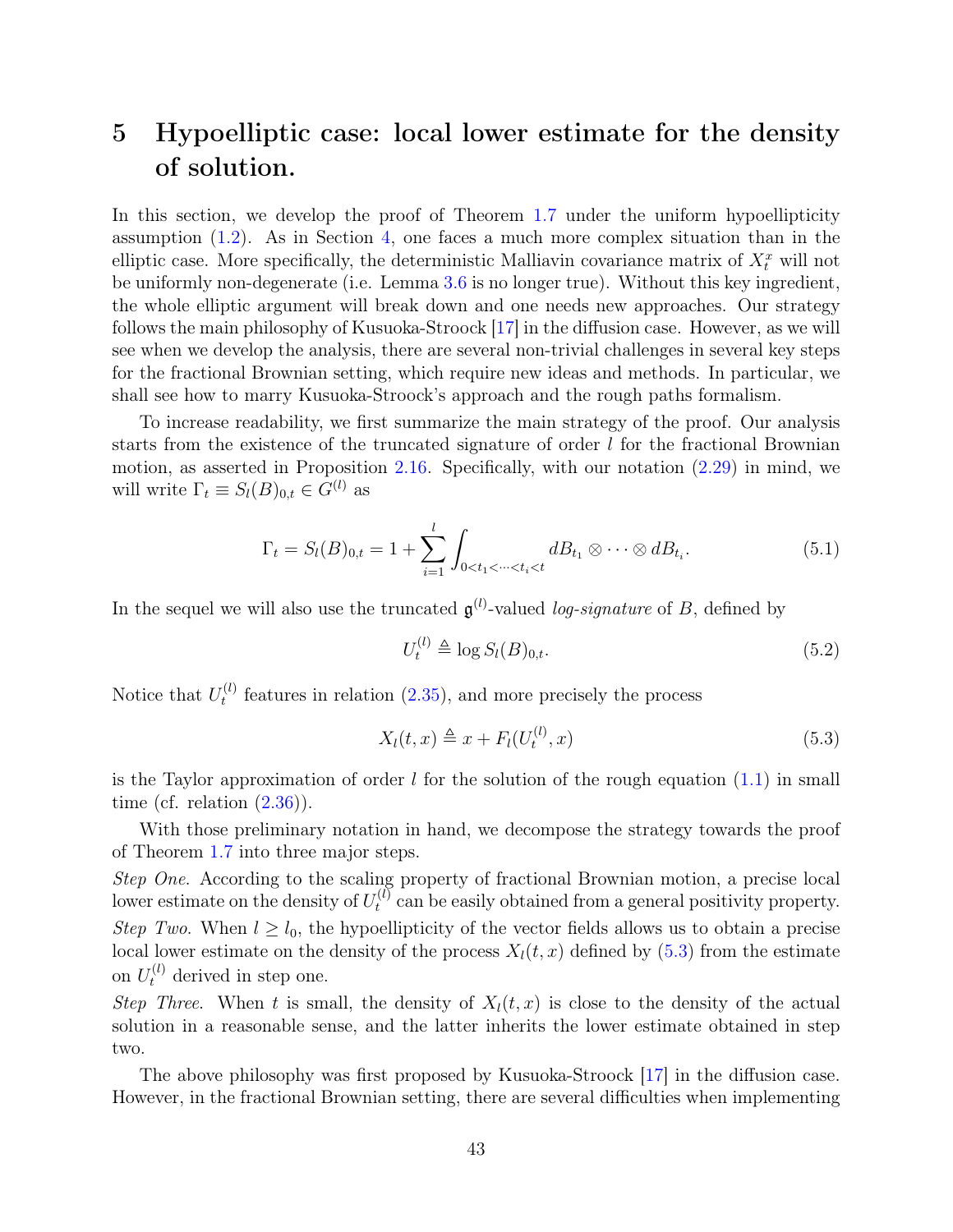these steps precisely. Conceptually the main challenge arises from the need of respecting the fractional Brownian scaling and the Cameron-Martin structure in each step in order to obtain sharp estimates. More specifically, for Step 1 we need a new idea to prove the positivity for the density of  $U_t^{(l)}$  when the Markov property is not available. For Step 2 we rely on the technique we used for proving Theorem [1.3](#page-4-0) in Section [4,](#page-27-0) which yields sharp estimates for the density of  $X<sub>l</sub>(t, x)$ . In Step 3, a new ingredient is needed to prove uniformity for an upper estimate for the density of  $X<sub>l</sub>(t, x)$  with respect to the degree l of expansion. In the following, we develop the above three steps mathematically.

## 5.1 Step one: local lower estimate for the signature density of fractional Brownian motion.

We fix  $l \geq 1$ . Recall that the truncated signature  $\Gamma$  is defined by [\(5.1\)](#page-42-1). We will now write  $\Gamma$ as the solution of a simple enough rough differential equation. To this aim, let  $\{e_1, \ldots, e_d\}$ be the standard basis of  $\mathbb{R}^d$ . By viewing this family as vectors in  $\mathfrak{g}^{(l)} \cong T_1 G^{(l)}$ , we denote the associated left invariant vector fields on  $G^{(l)}$  by  $\{\tilde{W}_1,\ldots,\tilde{W}_d\}$ . It is standard (cf. [\[13,](#page-75-1) Remark 7.43]) that  $\Gamma_t$  satisfies the following intrinsic stochastic differential equation on  $G^{(l)}$ :

<span id="page-43-0"></span>
$$
\begin{cases} d\Gamma_t = \sum_{\alpha=1}^d \tilde{W}_{\alpha}(\Gamma_t) dB_t^{\alpha}, \\ \Gamma_0 = \mathbf{1}. \end{cases} \tag{5.4}
$$

Let  $U_t \triangleq \log \Gamma_t \in \mathfrak{g}^{(l)}$  be the truncated log-signature path, as defined in [\(5.2\)](#page-42-2). Since  $\{\tilde{W}_1,\ldots,\tilde{W}_d\}$  satisfies Hörmander's condition by the definition of  $\mathfrak{g}^{(l)}$ , we know that  $U_t$ admits a smooth density with respect to the Lebesgue measure du on  $\mathfrak{g}^{(l)}$ . Denote this density by  $\rho_t(u)$ .

Next we show that the density function  $\rho_t$  is everywhere strictly positive. This fact will be important for us. In the Brownian case, this was proved in [\[17\]](#page-75-0) using support theorem and the semigroup property (or the Markov property). In the fractional Brownian setting, the argument breaks down although general support theorems for Gaussian rough paths are still available. It turns out that there is a simple neat proof based on Sard's theorem and a general positivity criteria of Baudoin-Nualart-Ouyang-Tindel [\[3\]](#page-74-0). We mention that Baudoin-Feng-Ouyang [\[1\]](#page-74-1) also has an independent proof of this fact.

We first recall the classical Sard's theorem, and we refer the reader to  $|22|$  for a beautiful presentation. Let  $f : M \to N$  be a smooth map between two finite dimensional differentiable manifolds M and N. A point  $x \in M$  is said to be a *critical point* of f if the differential  $df_x: T_xM \to T_{f(x)}N$  is not surjective. A *critical value* of f in N is the image of a critical point in M. Also recall that a subset  $E \subseteq N$  is a Lebesgue null set if its intersection with any coordinate chart has zero Lebesgue measure in the corresponding coordinate space.

<span id="page-43-1"></span>**Theorem 5.1** (Sard's theorem). Let  $f : M \rightarrow N$  be a smooth map between two finite dimensional differentiable manifolds. Then the set of critical values of f is a Lebesgue null set in N.

We now prove the positivity result announced above, which will be important for our future considerations.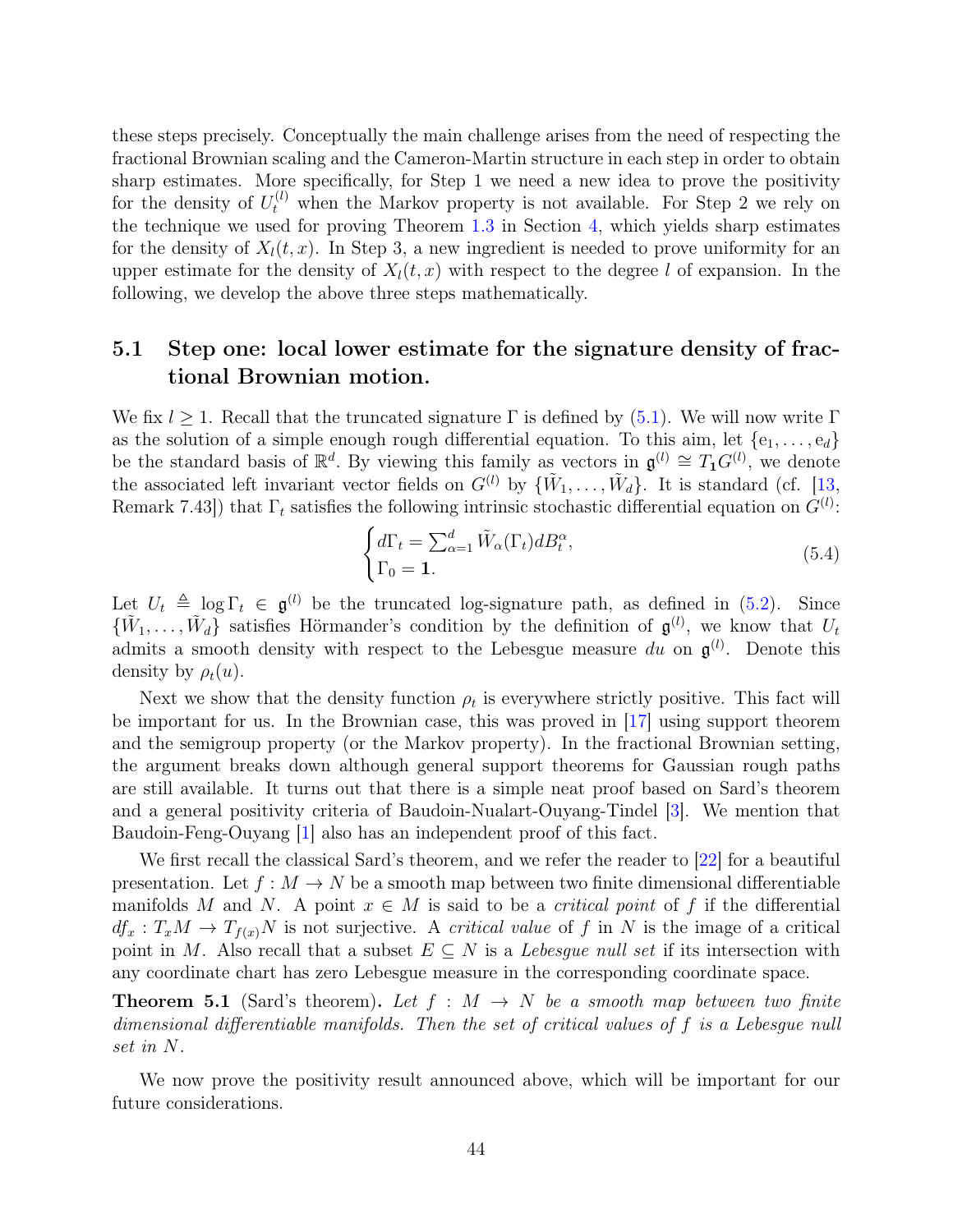<span id="page-44-1"></span>**Lemma 5.2.** For each  $t > 0$ , the density  $\rho_t$  of the truncated signature path  $U_t$  is everywhere strictly positive.

*Proof.* We only consider the case when  $t = 1$ . The general case follows from the scaling property [\(5.15\)](#page-49-0) below. Our strategy relies on the fact that  $\Gamma_t = \exp(U_t)$  solves equation [\(5.4\)](#page-43-0). In addition, recall our Convention [4.6](#page-32-0) about the identification of  $\mathfrak{g}^{(l)}$  and  $G^{(l)}$ . Therefore we can get the desired positivity by applying [\[3,](#page-74-0) Theorem 1.4]. To this aim, recall that the standing assumptions in  $\vert 3$ , Theorem 1.4 are the following:

(i) The Malliavin covariance matrix of  $U_t$  is invertible with inverse in  $L^p(\Omega)$  for all  $p > 1$ ; (ii) The skeleton of equation  $(5.4)$ , defined similarly to  $(1.4)$ , generates a submersion. More specifically, we need to show that for any  $u \in \mathfrak{g}^{(l)}$ , there exists  $h \in \bar{\mathcal{H}}$  such that  $\log S_l(h) = u$ and

<span id="page-44-0"></span> $(d \log S_l)_h : \bar{\mathcal{H}} \to \mathfrak{g}^{(l)}$  is surjective, (5.5)

where  $S_l(h) \triangleq S_l(h)_{0,1}$  is the truncated map.

Notice that item (i) is proved in  $[1]$ . We will thus focus on condition (ii) in the remainder of the proof.

In order to prove relation  $(5.5)$  in item (ii) above, let us introduce some additional notation. First we shall write  $G \triangleq G^{(l)}$  for the sake of simplicity. Then for all  $n \geq 1$  we introduce a linear map  $H_n : (\mathbb{R}^d)^n \to \overline{\mathcal{H}}$  in the following way. Given  $y = (y_1, \ldots, y_n)$ , the function  $H_n(y)$  is defined to be the piecewise linear path obtained by concatenating the vectors  $y_1, \ldots, y_n$  successively. We also define a set  $\overline{\mathcal{H}}_0$  of piecewise linear paths by

$$
\bar{\mathcal{H}}_0 \triangleq \bigcup_{n=1}^{\infty} H_n\left( (\mathbb{R}^d)^n \right) \subseteq \bar{\mathcal{H}}.
$$

Note that  $\bar{\mathcal{H}}_0$  is closed under concatenation, and  $S_l(\bar{\mathcal{H}}_0) = G$  by the Chow-Rashevskii theorem (cf. Remark [2.14\)](#page-16-0). Now we claim that:

(P) For any  $g \in G$ , there exists  $h \in \bar{\mathcal{H}}_0$  such that  $S_l(h) = g$  and the differential  $(dS_l)_h|_{\bar{\mathcal{H}}_0}$ :  $\overline{\mathcal{H}}_0 \to T_g G$  is surjective.

Note that the property  $(P)$  is clearly stronger than the original desired claim  $(5.5)$ . To prove  $(P)$ , let P be the set of elements in G which satisfy  $(P)$ . We first show that P is either  $\emptyset$  or G. The main idea behind our strategy is that if there exists  $g_0 \in \mathcal{P}$ , such that  $(dS_l)_{h_0}$  is a submersion for some  $h_0 \in \bar{\mathcal{H}}_0$  satisfying  $S_l(h_0) = g_0$ , then one can obtain every point  $g \in G$  by a left translation  $L_a$ , since  $dL_a$  is an isomorphism. To be more precise, suppose that  $g_0 \in G$  is an element satisfying (P). By definition, there exists a path  $h_0 \in \overline{\mathcal{H}}_0$ such that  $S_l(h_0) = g_0$  and  $(dS_l)_{h_0}|_{\bar{H}_0}$  is surjective. Now pick a generic element  $a \in G$  and choose a path  $\alpha \in \tilde{\mathcal{H}}_0$  so that  $S_l(\alpha) = a$ . Then  $S_l(\alpha \sqcup h_0) = a \otimes g_0$ . We want to show that  $(dS_l)_{\alpha\sqcup h_0}: \bar{\mathcal{H}}_0 \to T_{a\otimes g_0}G$  is surjective. For this purpose, let  $\xi \in T_{a\otimes g_0}G$  and set

$$
\xi_0 \triangleq dL_{a^{-1}}(\xi) \in T_{g_0}G.
$$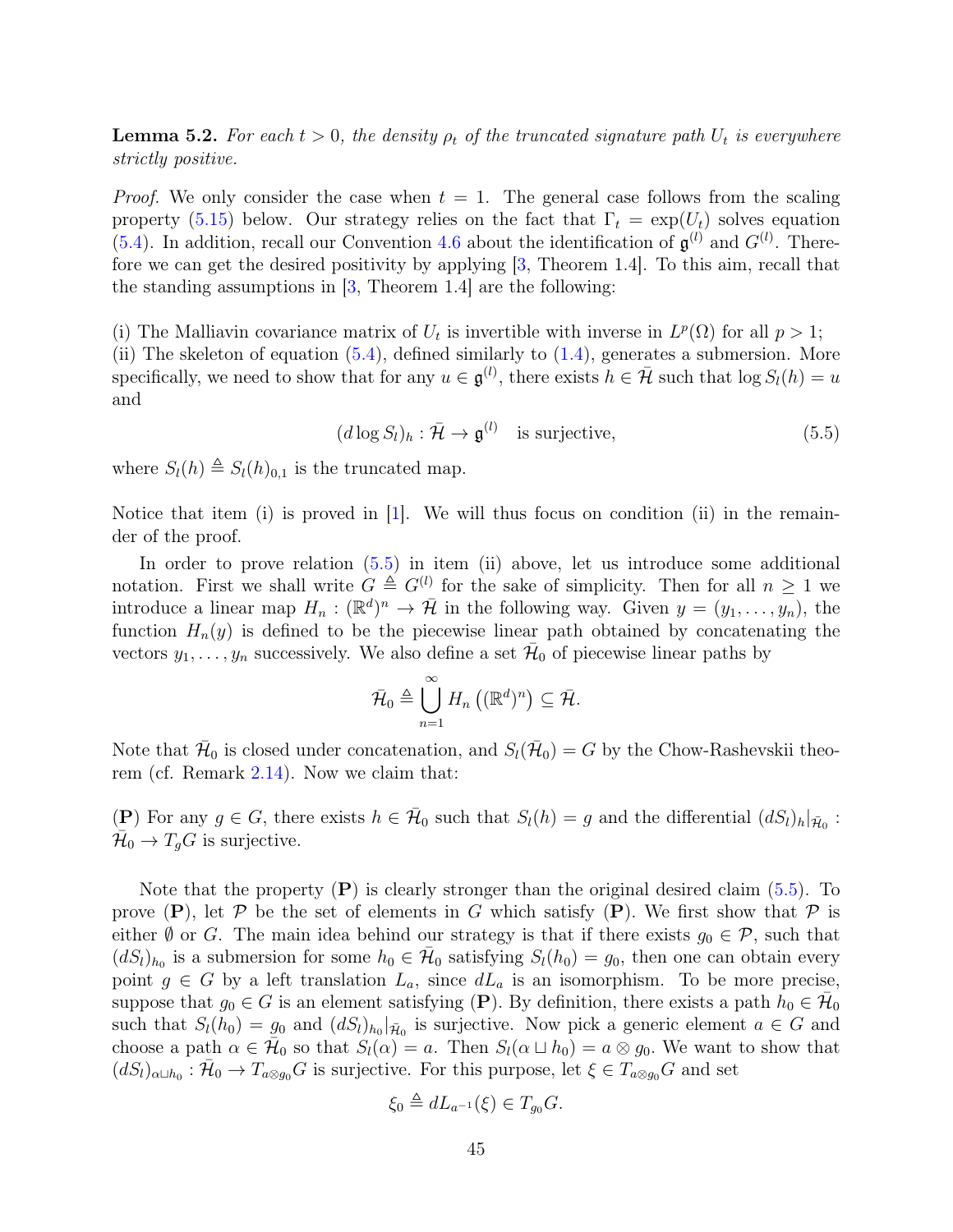By the surjectivity of  $(dS_l)_{h_0}|_{\bar{\mathcal{H}}_0}$ , there exists  $\gamma \in \bar{\mathcal{H}}_0$  such that  $(dS_l)_{h_0}(\gamma) = \xi_0$ . It follows that, for  $\varepsilon > 0$  we have

$$
S_l(\alpha \sqcup (h_0 + \varepsilon \cdot \gamma)) = a \otimes S_l(h_0 + \varepsilon \cdot \gamma).
$$

By differentiation with respect to  $\varepsilon$  at  $\varepsilon = 0$ , we obtain that

$$
(dS_l)_{\alpha \sqcup h_0}(0 \sqcup \gamma) = (dL_a)_{S_l(h_0)} \circ (dS_l)_{h_0}(\gamma) = (dL_a)_{g_0}(\xi_0) = \xi.
$$

Therefore,  $(dS_l)_{\alpha\sqcup h_0}|_{\bar{\mathcal{H}}_0}$  is surjective. Since a is arbitrary, we conclude that if  $\mathcal P$  is non-empty, then  $\mathcal{P} = G$ .

To complete the proof, it remains to show that  $P \neq \emptyset$ . This will be a simple consequence of Sard's theorem. Indeed, for each  $n \geq 1$ , define

$$
f_n \triangleq S_l \circ H_n : (\mathbb{R}^d)^n \to G,
$$
\n
$$
(5.6)
$$

where we recall that  $H_n(y)$  is the piecewise linear path obtained by concatenating  $y_1, ..., y_n$ . The map  $f_n$  is simply given by

$$
f_n(y_1,\ldots,y_n)=\exp(y_1)\otimes\cdots\otimes\exp(y_n),
$$

where we recall that the exponential maps is defined by  $(2.24)$ . It is readily checked that  $f_n$ is a smooth map. According to Sard's theorem (cf. Theorem [5.1\)](#page-43-1), the set of critical values of  $f_n$ , denoted as  $E_n$ , is a Lebesgue null set in G. It follows that  $E \triangleq \bigcup_{n=1}^{\infty} E_n$  is also a Lebesgue null set in  $G$ . We have thus obtained that,

$$
G \backslash E = \left( \bigcup_{n=1}^{\infty} f_n((\mathbb{R}^d)^n) \right) \backslash E \neq \emptyset,
$$

where the first equality is due to the fact that  $S_l(\bar{\mathcal{H}}_0) = G$  by the Chow-Rashevskii theorem. Pick any element  $g \in G \backslash E$ . Then for some  $n \geq 1$ , we have  $g \in f_n((\mathbb{R}^d)^n) \backslash E_n$ . In particular, there exists  $y \in (\mathbb{R}^d)^n$  such that  $f_n(y) = g$  and  $(df_n)_y$  is surjective. We claim that  $g \in \mathcal{P}$ with  $h \triangleq H_n(y) \in \mathcal{H}_0$  being the associated path. Indeed, it is apparent that  $S_l(h) = g$ . In addition, let  $\xi \in T_gG$  and  $w \in (\mathbb{R}^d)^n$  be such that  $(df_n)_y(w) = \xi$ . The existence of w follows from the surjectivity of  $(df_n)_y$ . Since  $H_n$  is linear, we obtain that

$$
(dS_l)_h(H_n(w)) = \frac{d}{d\varepsilon}\Big|_{\varepsilon=0} S_l(H_n(y) + \varepsilon \cdot H_n(w)) = \frac{d}{d\varepsilon}\Big|_{\varepsilon=0} S_l(H_n(y + \varepsilon \cdot w))
$$

$$
= \frac{d}{d\varepsilon}\Big|_{\varepsilon=0} f_n(y + \varepsilon \cdot w) = (df_n)_y(w) = \xi.
$$

Therefore, the pair  $(h, q)$  satisfies property  $(P)$  and thus  $P$  is non-empty.

Remark 5.3. Some mild technical care is needed in the above proof which we have postponed until now so not to distract the reader from getting the key idea in the proof. One point is that, Theorem 1.4 in [\[3\]](#page-74-0) was stated for SDEs in which the vector fields are of class  $C_b^{\infty}$ . Nevertheless, that theorem relies on properties of the skeleton of a non-degenerate random variable F, which are clearly satisfied for the truncated signature path  $\Gamma_t$  defined by [\(5.1\)](#page-42-1).

 $\Box$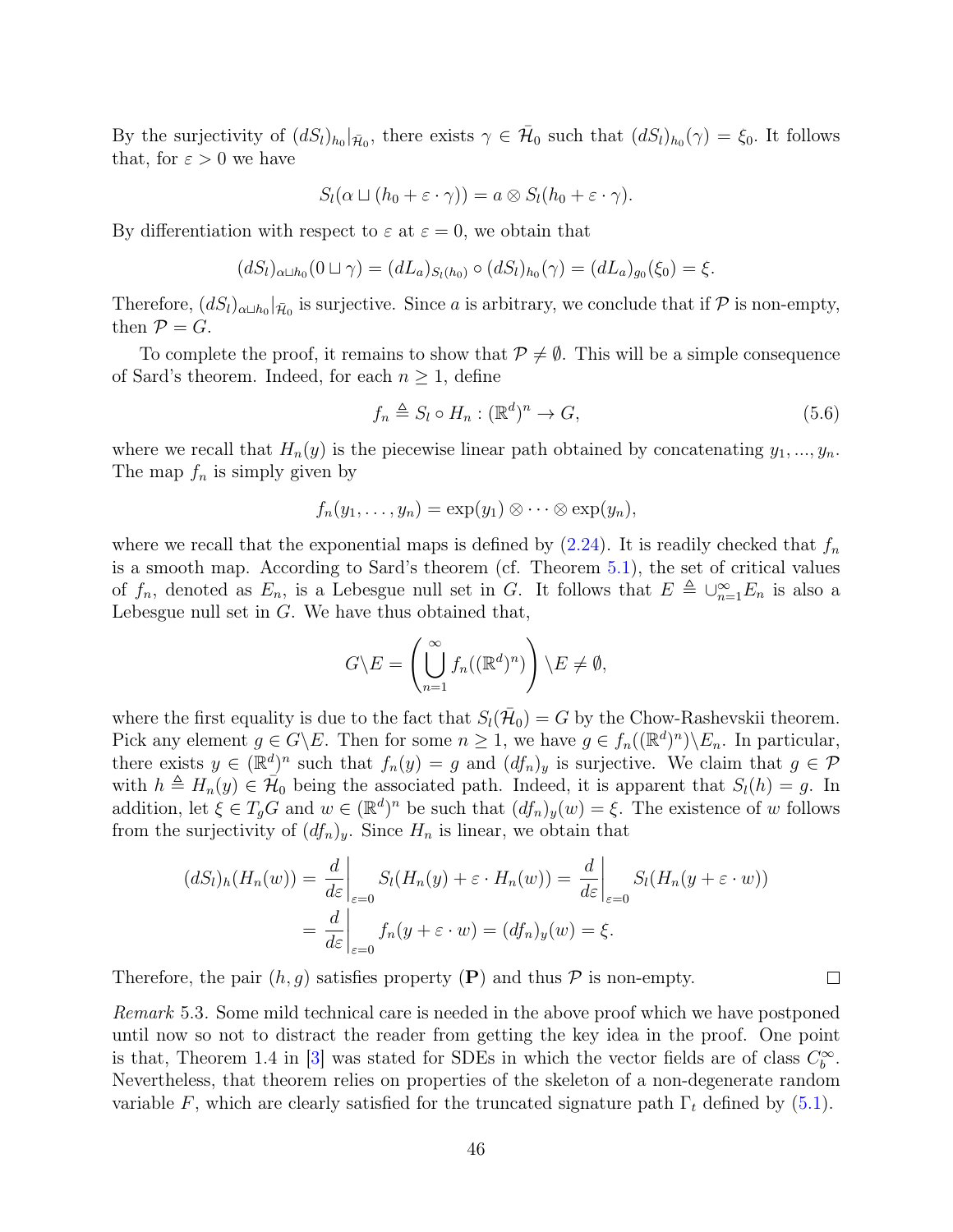Remark 5.4. Another point is that, when  $H > 1/2$  it is not clear whether H contains the space of piecewise linear paths. It is though obvious from  $\bar{\mathcal{H}} = I_{0+}^{H+1/2}(L^2([0,1]))$  that it contains all smooth paths. One simple way to fix this issue is to reparametrize the piecewise linear path  $y_1 \sqcup \cdots \sqcup y_n$  in a way depending only on n, so that the resulting path is smooth but the trajectory remains unchanged. This will not change the truncated signature as it is invariant under reparametrization. For instance, one can define  $H_n(y)$  in a way that on  $[(i-1)/n, i/n]$  it is given by

$$
H_n(y)_t = y_1 + \cdots y_{i-1} + \left(\int_0^t \eta_i(s)ds\right)y_i,
$$

where  $\eta_i$  is a positive smooth function supported on  $\left[\frac{i-1}{n} + \frac{1}{3n}\right]$  $\frac{1}{3n}, \frac{i}{n} - \frac{1}{3n}$  $\frac{1}{3n}$  with  $\int_{\frac{i-1}{n}}^{\frac{i}{n}} \eta_i(t)dt = 1$ . See also [\[1\]](#page-74-1) for a direct strategy.

Essentially the same amount of effort allows us to adapt the argument in the proof of Lemma [5.2](#page-44-1) to establish the general positivity result for hypoelliptic SDEs as stated in Theorem [1.6](#page-5-1) which is of independent interest. This complements the result of [\[3,](#page-74-0) Theorem 1.4] by affirming that Hypothesis 1.2 in that theorem is always verified under hypoellipticity.

*Proof of Theorem [1.6.](#page-5-1)* Without loss of generality we only consider  $t = 1$ . Continuing to denote by  $\Phi_t(x;h)$  the skeleton of equation [\(1.1\)](#page-2-0), defined by [\(1.4\)](#page-3-0), let  $F: \overline{\mathcal{H}} \to \mathbb{R}^N$  be the end point map defined by  $F(h) \triangleq \Phi_1(x; h)$ . As in the proof of Lemma [5.2,](#page-44-1) we wish to check the assumptions of [\[3,](#page-74-0) Theorem 1.4]. Recall that this means that we should prove that the Malliavin covariance matrix of  $X_1$  admits an inverse in  $L^p(\Omega)$ , and that  $(5.5)$  holds for the map  $F$ . Furthermore, under our standing assumptions, the fact that the Malliavin covariance matrix of  $X_1$  is in  $L^p(\Omega)$  is already proved in [\[7\]](#page-74-2). We will thus focus on an equivalent of condition [\(5.5\)](#page-44-0) in the remainder of the proof. Summarizing our considerations so far, we wish to prove that for any  $y \in \mathbb{R}^N$  there exists  $h \in \bar{\mathcal{H}}$  such that

$$
F(h) = y, \quad \text{and} \quad (dF)_h : \bar{\mathcal{H}} \to \mathbb{R}^N \text{ is surjective.} \tag{5.7}
$$

Along the same lines as in the proof of Lemma [5.2,](#page-44-1) we define  $P$  to be the set of points  $y \in \mathbb{R}^N$  satisfying [\(5.7\)](#page-46-0) for some  $h \in \bar{\mathcal{H}}$ . We first show that  $\mathcal P$  is non-empty which then implies  $P = \mathbb{R}^N$  again by a translation argument.

To show that P is non-empty, we first define  $H_n : (\mathbb{R}^d)^n \to \overline{\mathcal{H}}$  and  $\overline{\mathcal{H}}_0 \subseteq \overline{\mathcal{H}}$  in the same way as in the proof of Lemma [5.2.](#page-44-1) Also define a map  $F_n$  by

<span id="page-46-0"></span>
$$
F_n \triangleq F \circ H_n : (\mathbb{R}^d)^n \to \mathbb{R}^N.
$$

According to Sard's theorem, the set of critical values of  $F_n$ , again denoted as  $E_n$ , is a Lebesgue null set in  $\mathbb{R}^N$ , and so is  $E \triangleq \bigcup_n E_n$ .

Next consider a given  $q \in \mathbb{R}^N$ . Thanks to the hypoellipticity assumption [\(1.2\)](#page-3-1), we can equip a neighborhood  $U_q$  of q with a sub-Riemannian metric, by requiring that a certain subset of  $\{V_1, ..., V_d\}$  is an orthonormal frame near q. Then according to the Chow-Rashevskii theorem (cf. [\[21\]](#page-75-3), Theorem 2.1.2), every point in  $U_q$  is reachable from q by a horizontal path.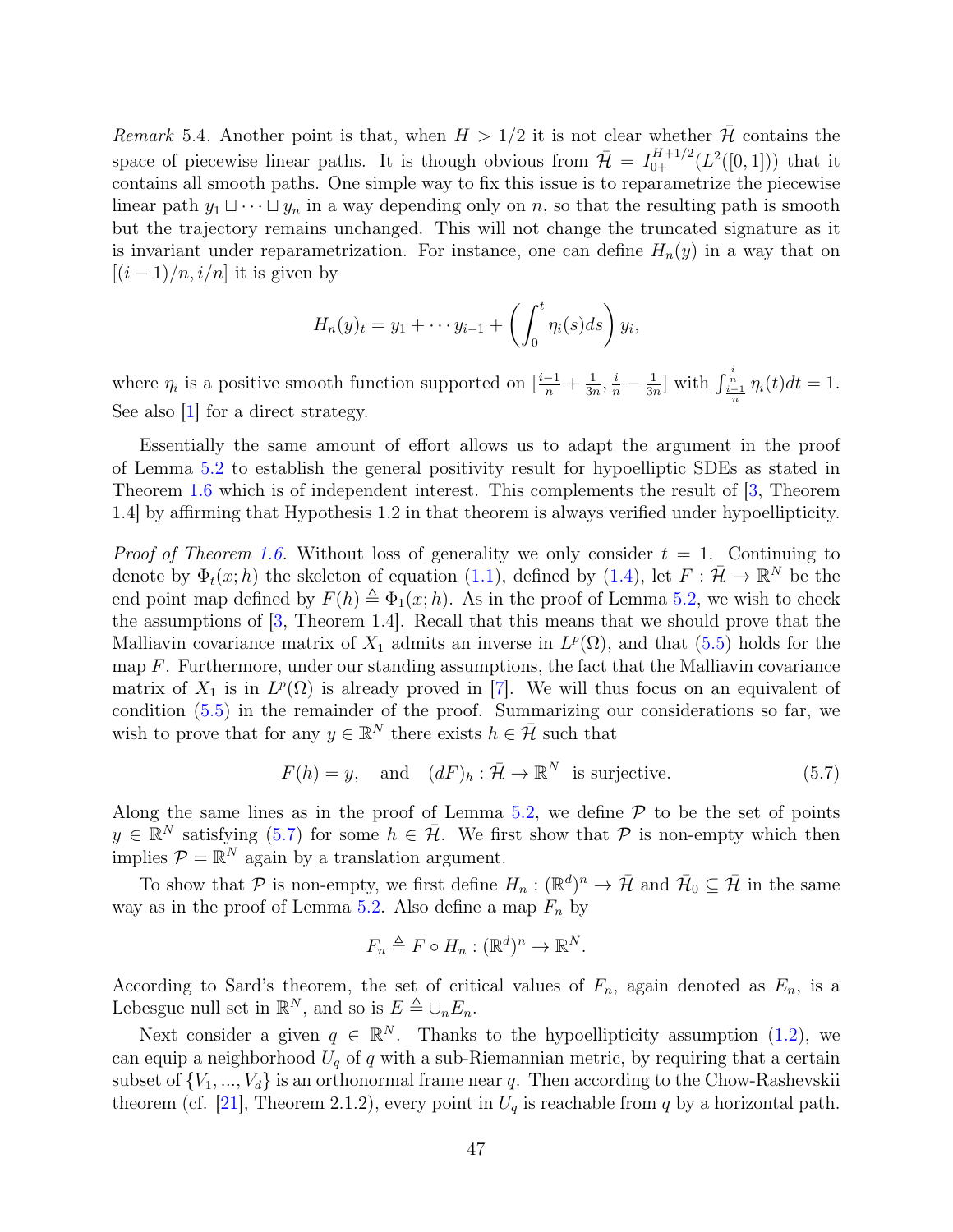And if one examines the proof of the theorem in Section 2.4 of [\[21\]](#page-75-3) carefully, this horizontal path is controlled by a piecewise linear path in  $\mathbb{R}^d$ , i.e.  $U_q \subseteq \bigcup_n \Phi_1(q; H_n((\mathbb{R}^d)^n))$ . Now for given  $y \in \mathbb{R}^N$ , choose an arbitrary continuous path  $\gamma$  joining x to y. By compactness, we can cover the image of  $\gamma$  by finitely many open sets of the form  $U_{q_i}$  such that  $U_{q_i} \cap U_{q_{i+1}} \neq \emptyset$ for all i where  $q_i \in \text{Im}(\gamma)$ . It follows that y can be reached from x by a horizontal path controlled by a piecewise linear path in  $\mathbb{R}^d$ . In other words, we have  $y \in F_n((\mathbb{R}^d)^n)$  for some *n*. This establishes the property that  $\mathbb{R}^N = \bigcup_n F_n((\mathbb{R}^d)^n)$ .

Now the same argument as in the proof of Lemma [5.2](#page-44-1) allows us to conclude that

$$
\mathbb{R}^N \backslash E = \bigcup_{n=1}^{\infty} F_n((\mathbb{R}^d)^n) \backslash E \subseteq \mathcal{P},
$$

showing that  $P$  is non-empty since E is a Lebesgue null set.

Finally, we show that  $\mathcal{P} = \mathbb{R}^N$ . To this aim, first note that, for any  $h_0, \gamma, \alpha \in \bar{\mathcal{H}}$  and  $\varepsilon > 0$ , we have

$$
\Phi_1(x; (h_0 + \varepsilon \cdot \gamma) \sqcup \alpha) = \Phi_1(\Phi_1(x; h_0 + \varepsilon \cdot \gamma); \alpha),
$$

where paths are always assumed to be parametrized on [0, 1]. Therefore, by differentiating with respect to  $\varepsilon$  at  $\varepsilon = 0$ , we obtain that

$$
(dF)_{h_0\sqcup\alpha}(\gamma\sqcup 0)=J_1(F(h_0);\alpha)\circ (dF)_{h_0}(\gamma),
$$

where recall that  $J_t(\cdot; \cdot)$  is the Jacobian of the flow  $\Phi_t$ . This shows that

<span id="page-47-0"></span>
$$
(dF)_{h_0 \sqcup \alpha} = J_1(F(h_0); \alpha) \circ (dF)_{h_0}.
$$
\n(5.8)

Now pick any fixed  $y_0 \in \mathcal{P}$  with an associated  $h_0 \in \bar{\mathcal{H}}$  satisfying [\(5.7\)](#page-46-0). For any  $\eta \in$  $\mathbb{R}^N$ , choose  $\alpha \in \bar{\mathcal{H}}$  such that  $F(\alpha) = \eta$ . Then  $F(h_0 \sqcup \alpha) = y + \eta$  and the surjectivity of  $(dF)_{h_0\perp\alpha}$  follows from [\(5.8\)](#page-47-0), the surjectivity of  $(dF)_{h_0}$  and the invertibility of the Jacobian. In particular,  $y + \eta \in \mathcal{P}$ . Since  $\eta$  is arbitrary, we conclude that  $\mathcal{P} = \mathbb{R}^N$ .

 $\Box$ 

Remark 5.5. A general support theorem for hypoelliptic SDEs allows one to show that the support of the density  $p_t(x, y)$  is dense. In the diffusion case, together with the semigroup property

$$
p(s+t, x, y) = \int_{\mathbb{R}^N} p(s, x, z) p(t, z, y) dz
$$

one immediately sees that  $p(t, x, y)$  is everywhere strictly positive. This argument clearly breaks down in the fractional Brownian setting.

Finally, we present the main result in this part which gives a precise local lower estimate for the density  $\rho_t(u)$ . In order to get this estimate a first idea wold be to use the stochastic differential equation for  $U_t$ , which is obtained by taking logarithm in relation [\(5.4\)](#page-43-0). Instead of following this strategy, we will resort to some more elementary scaling properties, which stems from the left invariance of the vector fields  $\tilde{W}_{\alpha}$  in [\(5.4\)](#page-43-0). This is why dealing with  $U_t$ is considerably easier than studying the solution to the general SDE  $(1.1)$ .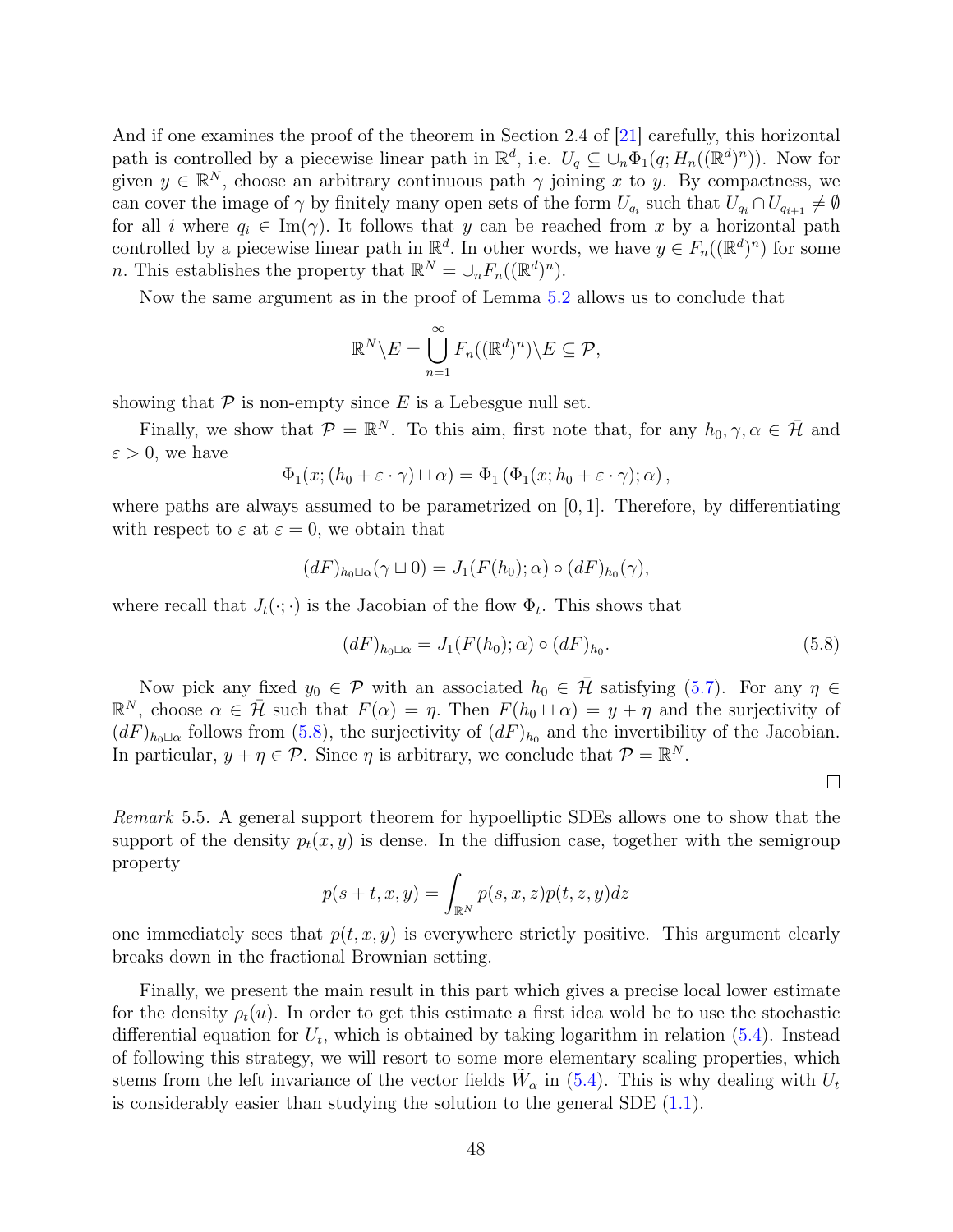<span id="page-48-4"></span>**Proposition 5.6.** For each  $M > 0$ , define  $\beta_M \triangleq \inf \{\rho_1(u) : ||u||_{CC} \leq M\}$ . Then  $\beta_M$  is strictly positive and for all  $(u,t) \in \mathfrak{g}^{(l)} \times (0,1)$  with  $||u||_{\text{CC}} \leq Mt^H$ , we have

<span id="page-48-3"></span>
$$
\rho_t(u) \ge \beta_M t^{-H\nu},\tag{5.9}
$$

where the constant  $\nu$  is given by  $\nu \triangleq \sum_{k=1}^{l} k \dim \mathcal{L}_k$ , and  $\mathcal{L}_k$  is introduced in Definition [2.10.](#page-14-1)

*Proof.* First observe that the strict positivity of  $\beta_M$  is an easy consequence of Lemma [5.2](#page-44-1) plus the fact that the set  $\{u \in \mathfrak{g}^{(l)}; ||u||_{\text{CC}} \leq M\}$  is compact. Next recall that if  $\tilde{W}$  is a left invariant vector field on  $G^{(l)}$ , the push-forward of  $\tilde{W}$  by  $\delta_{\lambda}$  (denoted by  $(\delta_{\lambda})_*\tilde{W}$ ) is defined by

$$
\left[ (\delta_{\lambda})_* \tilde{W} \right] (\delta_{\lambda} u) = \left. \frac{d}{d\varepsilon} \right|_{\varepsilon=0} \delta_{\lambda} (u \otimes \exp(\varepsilon \cdot \tilde{W}(1))).
$$

Using this definition, it is readily checked that

<span id="page-48-2"></span><span id="page-48-0"></span>
$$
(\delta_{\lambda})_{*}\tilde{W} = \lambda \cdot \tilde{W}.
$$
\n(5.10)

Therefore, applying a change of variable formula to [\(5.4\)](#page-43-0) with  $f(\Gamma_t) = \delta_\lambda \Gamma_t$  and resorting to  $(5.10)$  we obtain

$$
d(\delta_{\lambda}\Gamma_t) = \sum_{\alpha=1}^d \left( (\delta_{\lambda})_* \tilde{W}_{\alpha} \right) (\delta_{\lambda}\Gamma_t) dB_t^{\alpha} = \lambda \sum_{\alpha=1}^d \tilde{W}_{\alpha} (\delta_{\lambda}\Gamma_t) dB_t^{\alpha}.
$$
 (5.11)

On the other hand, for  $\lambda > 0$  set  $\Gamma_t^{\lambda} \triangleq \Gamma_{\lambda^{1/H}t}$ . Then we have the following series of identities:

$$
d\Gamma_t^{\lambda} = \lambda^{1/H} d\Gamma_{\lambda^{1/H} t} = \lambda^{1/H} \sum_{\alpha=1}^d \tilde{W}_{\alpha}(\Gamma_t^{\lambda}) dB_{\lambda^{1/H} t}^{\alpha}.
$$

Therefore, setting  $B_t^{\alpha,\lambda} = B_{\lambda^{1/H}t}^{\alpha}$ , we get

$$
d\Gamma_t^{\lambda} = \sum_{\alpha=1}^d \tilde{W}_{\alpha}(\Gamma_t^{\lambda}) d(B_t^{\alpha,\lambda}) = \lambda \sum_{\alpha=1}^d \tilde{W}_{\alpha}(\Gamma_t^{\lambda}) d\left(\lambda^{-1} B_t^{\alpha,\lambda}\right)_t.
$$
 (5.12)

Now observe that the usual scaling for the fractional Brownian motion yields

$$
\{\lambda^{-1}B_t^{\lambda}; t \ge 0\} \stackrel{d}{=} \{B_t; t \ge 0\}.
$$

We have thus obtained that  $\Gamma^{\lambda} \stackrel{d}{=} \hat{\Gamma}^{\lambda}$ , where  $\hat{\Gamma}^{\lambda}$  solves the system

<span id="page-48-1"></span>
$$
d\hat{\Gamma}_t^{\lambda} = \lambda \sum_{\alpha=1}^d \tilde{W}_{\alpha}(\Gamma_t^{\lambda}) dB_t^{\alpha}.
$$
 (5.13)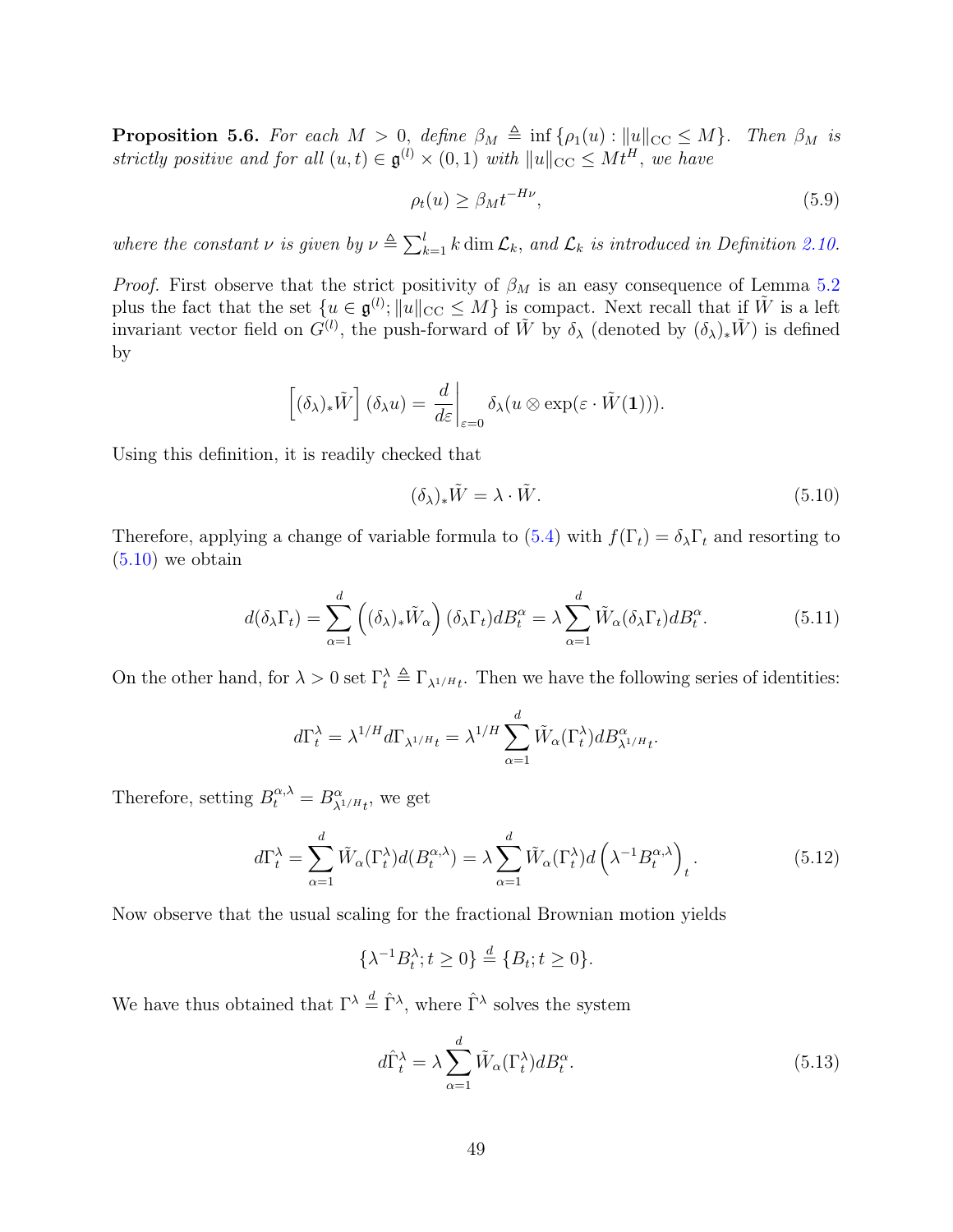Comparing [\(5.13\)](#page-48-1) and [\(5.11\)](#page-48-2), we conclude that  $\delta_{\lambda} \Gamma \stackrel{\text{law}}{=} \Gamma_{\lambda \stackrel{1}{H}}$ . If we define  $Q_t$  to be the law of  $U_t$  on  $\mathfrak{g}^{(l)}$ , it follows that  $Q_s \circ \delta_{\lambda}^{-1} = Q_{\lambda \frac{1}{H}s}$  for all  $s > 0$ . In particular, by setting  $s = 1$ and  $\lambda = t^H$ , we obtain that

<span id="page-49-2"></span>
$$
Q_t = Q_1 \circ \delta_{t^H}^{-1}.
$$
\n(5.14)

 $\Box$ 

Now suppose that  $\rho_t(u)$  is the density of  $Q_t$  with respect to the Lebesgue measure du on  $\mathfrak{g}^{(l)}$ . Then for any  $f \in C_b^{\infty}(\mathfrak{g}^{(l)})$ , we have

$$
\int_{\mathfrak{g}^{(l)}} f(u)\rho_t(u)du = \int_{\mathfrak{g}^{(l)}} f(u)Q_t(du) = \int_{\mathfrak{g}^{(l)}} f(\delta_t \circ u)Q_1(du)
$$
  
= 
$$
\int_{\mathfrak{g}^{(l)}} f(\delta_t \circ u)\rho_1(u)du = \int_{\mathfrak{g}^{(l)}} t^{-H\nu} f(u)\rho_1(\delta_{t} \circ u)du,
$$

where the equality follows from the change of variables  $u \leftrightarrow \delta_{t-H} u$  and the fact that  $du \circ \delta_{t}^{-1} =$  $t^{-H\nu}du$  (cf. relation [\(2.26\)](#page-15-1)). Therefore, we conclude that

<span id="page-49-0"></span>
$$
\rho_t(u) = t^{-H\nu} \rho_1(\delta_{t^H}^{-1} u), \text{ for all } (u, t) \in \mathfrak{g}^{(l)} \times (0, 1), \tag{5.15}
$$

from which our result [\(5.9\)](#page-48-3) follows.

### 5.2 Step two: local lower estimate for the density of the Taylor approximation process.

Recall that according to our definition [\(2.37\)](#page-18-0),  $X_l(t, x) = x + F_l(U_t^{(l)})$  $t^{(t)}(x)$  is the Taylor approximation process of order  $l$  for the actual solution of the SDE  $(1.1)$ . Due to hypoellipticity, it is natural to expect that when  $l \geq l_0$ ,  $F_l$  is "non-degenerate" in certain sense. In addition,  $X_l(t, x)$  should have a density, and a precise local lower estimate for the density should follow from Proposition [5.6](#page-48-4) in Step One, combined with the "non-degeneracy" of  $F_l$ . Here the main subtlety and challenge lies in finding a way of respecting the fractional Brownian scaling and Cameron-Martin structure so that the estimate we obtain on  $X<sub>l</sub>(t, x)$  is sharp. In this part, we always fix  $l \geq l_0$ .

#### I. Non-degeneracy of  $F_l$  and a disintegration formula.

We first review a basic result in  $[17]$  on the (local) non-degeneracy of  $F_l$ , which then allows us to obtain a formula for the (localized) density of  $X<sub>l</sub>(t, x)$  by disintegration. This part is purely analytic and does not rely on the structure of the underlying process.

Let  $JF_l(u,x)$ :  $\mathfrak{g}^{(l)} \to \mathbb{R}^N$  be the Jacobian of  $F_l$  with respect to u. Since  $\mathfrak{g}^{(l)}$  has a canonical Hilbert structure induced from  $T^{(l)}(\mathbb{R}^d)$ , we can also consider the adjoint map  $JF_l(u, x)^* : \mathbb{R}^N \to \mathfrak{g}^{(l)}$ . The non-degeneracy of  $JF_l$  is summarized in the following lemma.

<span id="page-49-1"></span>**Lemma 5.7.** Let  $F_l$  be the approximation map given in Definition [2.17](#page-17-3) and Let  $JF_l(u, x)$ :  $\mathfrak{g}^{(l)} \to \mathbb{R}^N$  be its Jacobian. Then there exists a constant  $c > 0$  depending only on  $l_0$  and the vector fields, such that

$$
JF_l(0, x) \cdot JF_l(0, x)^* \geq c \cdot \mathrm{Id}_{\mathbb{R}^N}
$$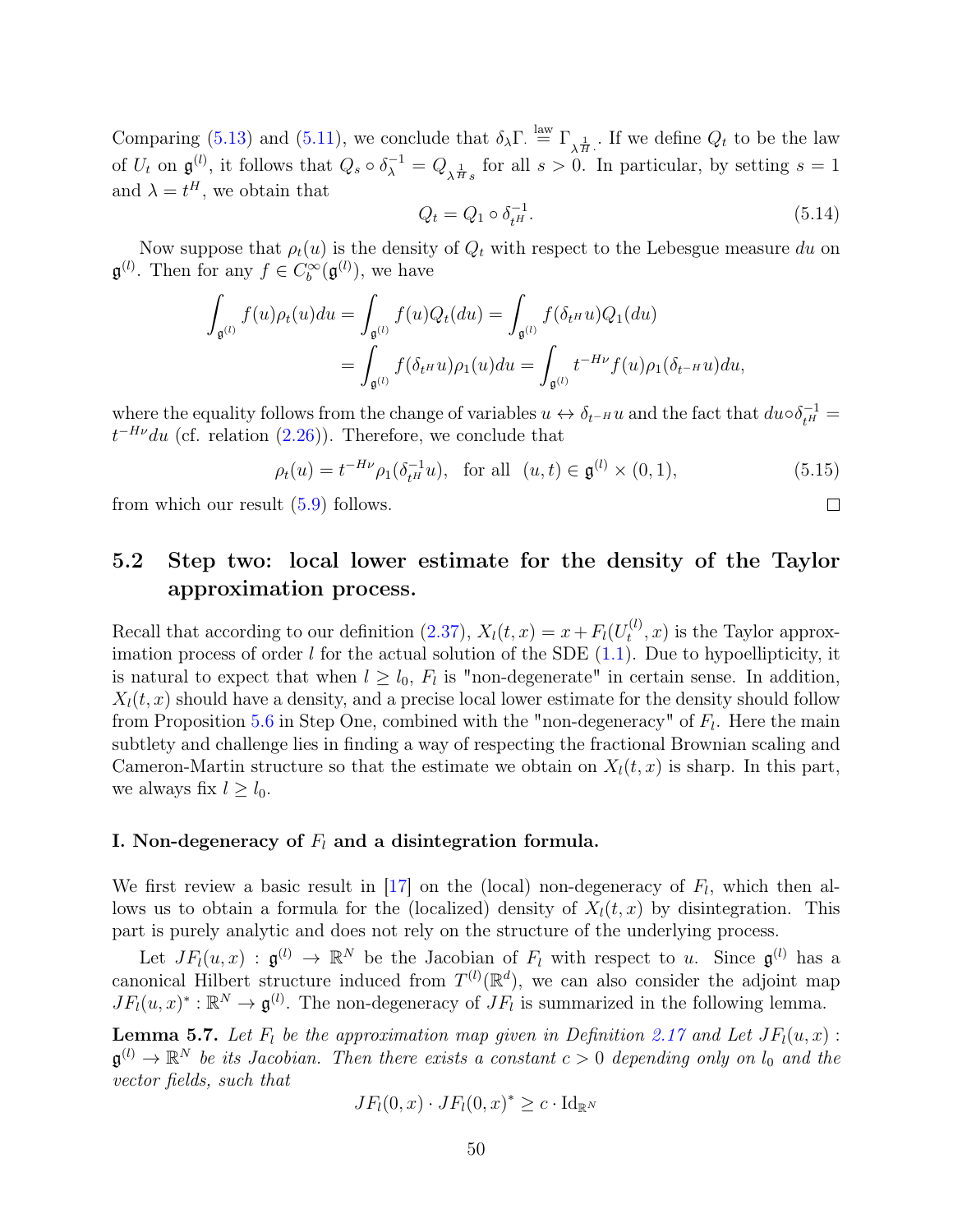for all  $l \geq l_0$  and  $x \in \mathbb{R}^N$ .

Sketch of proof. This is Lemma 3.13 of  $[17]$ . Because of its importance, we outline the idea of the proof so that one may see how the hypoellipticity property comes into play. Recall the definitions of  $e_{(\alpha)}, e_{[\alpha]}, V_{(\alpha)}$  from equation [\(2.25\)](#page-14-2) and  $V_{[\alpha]}$  from Section [1.2.](#page-2-1) Define a linear  $\text{map } \Xi: T_0^{(l)} \to C_b^{\infty}(\mathbb{R}^N;\mathbb{R}^N)$  by setting  $\Xi(\mathbf{e}_{(\alpha)}) \triangleq V_{(\alpha)}$  for each  $\alpha \in \mathcal{A}_1(l)$ . A crucial property is that Ξ respects Lie brackets, i.e.

<span id="page-50-0"></span>
$$
\Xi(\mathbf{e}_{[\alpha]}) = V_{[\alpha]}, \quad \forall \alpha \in \mathcal{A}_1(l). \tag{5.16}
$$

Now let  $\{u_\mu : 1 \leq \mu \leq m_l\}$  be an orthonormal basis of  $\mathfrak{g}^{(l)}$ , where  $m_l \triangleq \dim \mathfrak{g}^{(l)}$ , and set  $V_{\mu} = \Xi(u_{\mu})$ . Based on [\(5.16\)](#page-50-0), it is not hard to show that

$$
\mathrm{Span}\{V_{[\alpha]}(x):\alpha\in\mathcal{A}_1(l)\}=\mathrm{Span}\{V_{\mu}(x):1\leq\mu\leq m_l\},\
$$

for each  $x \in \mathbb{R}^N$ . Let us now relate these notions to the non-degeneracy of  $JF_l$ . To this aim, taking Definition [2.17](#page-17-3) into account, it is easily seen that

$$
JF_l(0,x)(u) = \sum_{\alpha \in \mathcal{A}_1(l)} V_{(\alpha)}(x)u^{\alpha}.
$$

In particular we have  $JF_l(0, x)(e_{(\alpha)}) = V_{(\alpha)}(x)$ . Hence invoking relation [\(5.16\)](#page-50-0) we end up with

$$
JF_l(0, x)(e_{[\alpha]}) = V_{[\alpha]}(x).
$$

By definition of our orthonormal basis  $\{u_{\mu}; 1 \leq \mu \leq m_{l}\}\)$  we thus get

$$
JF_l(0, x) \cdot JF_l(0, x)^* = \sum_{\mu=1}^{m_l} V_{\mu}(x) \otimes V_{\mu}(x).
$$

Therefore, the non-degeneracy of  $JF<sub>l</sub>(0, x)$  follows from the hypoellipticity assumption [\(1.2\)](#page-3-1) of the vector fields  $V_{\alpha}$ .  $\Box$ 

An immediate corollary of Lemma [5.7](#page-49-1) is the following.

<span id="page-50-1"></span>**Corollary 5.8.** Given  $l \geq l_0$ , there exists  $r > 0$  depending on l and the vector fields, such that  $\det(JF_l(u,x) \cdot JF_l(u,x)^*)$  is uniformly positive on  $\{u \in \mathfrak{g}^{(l)} : ||u||_{\text{HS}} < r\} \times \mathbb{R}^N$ . In particular, the map

$$
\{u \in \mathfrak{g}^{(l)} : \|u\|_{\text{HS}} < r\} \to \mathbb{R}^N, \qquad u \mapsto x + F_l(u, x),
$$

is a submersion in the sense of differential geometry.

<span id="page-50-2"></span>Remark 5.9. Note that the map  $F_l$  and the constant r in Corollary [5.8](#page-50-1) depend on l. For technical reasons, we will assume that  $r$  is chosen (still depending on  $l$ ) so that for all  $l_0\leq l'\leq l$ , the map  $J F_{l'}(\pi^{(l')}(u),x)$  has full rank whenever  $(u,x)\in\mathfrak{g}^{(\tilde{l})}\times\mathbb{R}^{N'}$  with  $\|u\|_{\text{HS}}< r,$ where  $\pi^{(l')} : \mathfrak{g}^{(l)} \to \mathfrak{g}^{(l')}$  is the canonical projection. This property will be used in the proof of Lemma [5.21](#page-64-0) in Step Three below.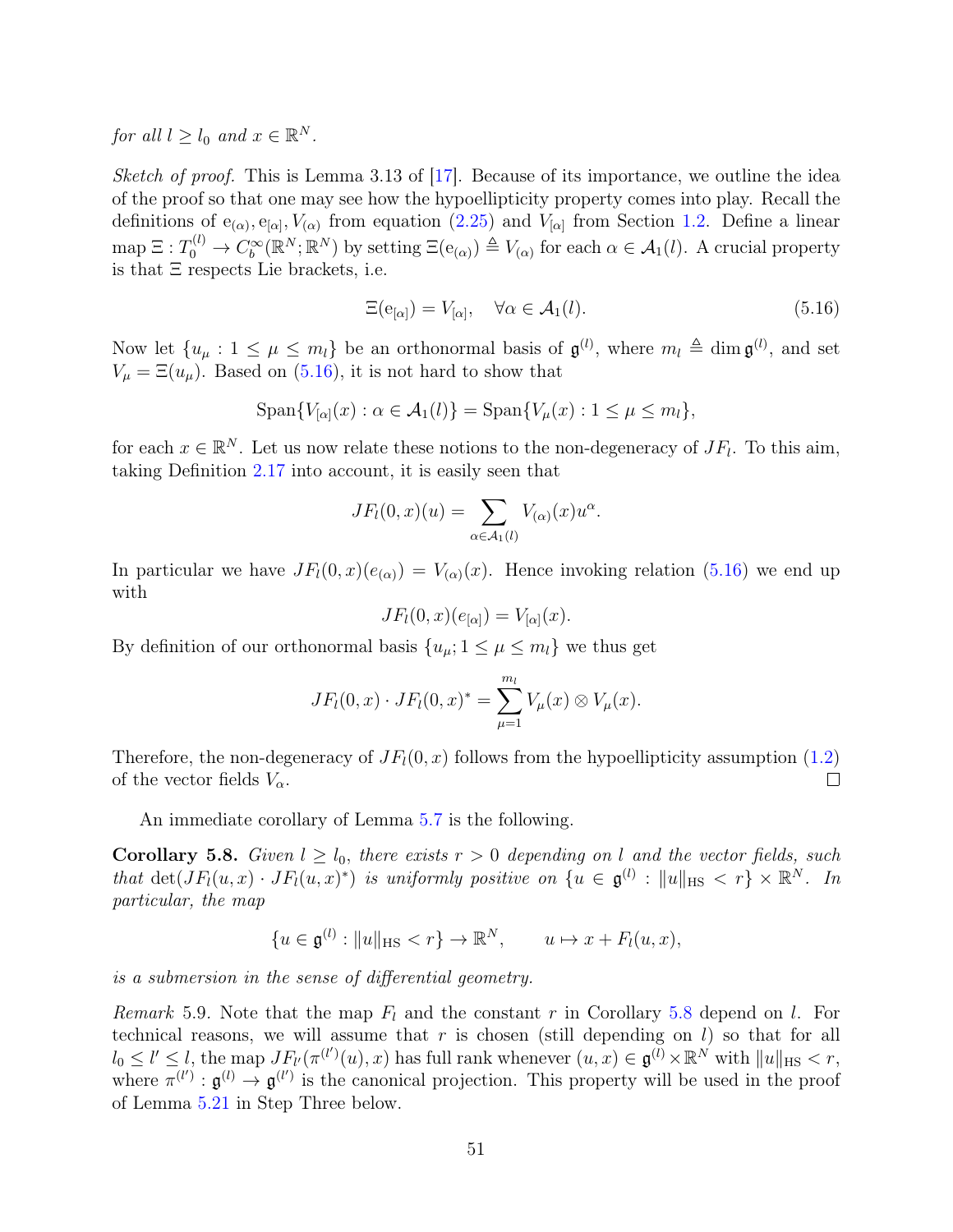Now let  $r$  be the constant given in Remark  $5.9$ . It is standard from differential geometry that for each  $x \in \mathbb{R}^N$  and  $y \in \{x + F_l(u, x) : ||u||_{\text{HS}} < r\}$ , the "bridge space"

<span id="page-51-4"></span>
$$
M_{x,y} \triangleq \{ u \in \mathfrak{g}^{(l)} : ||u||_{\text{HS}} < r \text{ and } x + F_l(u,x) = y \}
$$
(5.17)

is a submanifold of  $\{u \in \mathfrak{g}^{(l)} : ||u||_{\text{HS}} < r\}$  with dimension dim  $\mathfrak{g}^{(l)} - N$ . In addition, since both of  $\mathfrak{g}^{(l)}$  and  $\mathbb{R}^N$  are oriented Riemannian manifolds, we know from differential topology that  $M_{x,y}$  carries a natural orientation and hence a volume form which we denote as  $m_{x,y}$ . The following result is the standard disintegration formula in Riemannian geometry (cf. Appendix for a proof).

<span id="page-51-1"></span>**Proposition 5.10.** For any  $\varphi \in C_c^{\infty}(\{u \in \mathfrak{g}^{(l)} : ||u||_{\text{HS}} < r\})$ , we have

<span id="page-51-0"></span>
$$
\int_{\mathfrak{g}^{(l)}} \varphi(u) du = \int_{\mathbb{R}^N} dy \int_{M_{x,y}} K(u,x) \varphi(u) m_{x,y}(du), \tag{5.18}
$$

where the kernel  $K$  is given by

<span id="page-51-2"></span>
$$
K(u, x) \triangleq (\det(JF_l(u, x) \cdot JF_l(u, x)^*))^{-\frac{1}{2}}, \qquad (5.19)
$$

and we define  $m_{x,y} \triangleq 0$  if  $M_{x,y} = \emptyset$ .

The disintegration formula [\(5.18\)](#page-51-0) immediately leads to a formula for the (localized) density of the Taylor approximation process  $X<sub>l</sub>(t, x)$ . We summarize this fact in the folloiwng proposition.

<span id="page-51-5"></span>**Proposition 5.11.** Let  $\eta \in C_c^{\infty}(\{u \in \mathfrak{g}^{(l)} : ||u||_{\text{HS}} < r\})$  be a bump function so that  $0 \leq \eta \leq 1$ and  $\eta = 1$  when  $||u||_{HS} < r/2$ , where r is the constant featuring in Proposition [5.10.](#page-51-1) Define  $\mathbb{P}^\eta$  $\int_l^{\eta}(t,x,\cdot)$  to be the measure

$$
\mathbb{P}_l^{\eta}(t,x,A) \triangleq \mathbb{E}\left[\eta(U_t)\mathbf{1}_{\{X_l(t,x)\in A\}}\right], \quad A \in \mathcal{B}(\mathbb{R}^N),
$$

where  $U_t = \log \Gamma_t$ ,  $\Gamma_t$  is defined by [\(5.4\)](#page-43-0) and  $X_l(t,x) = x + F_l(U_t,x)$  is the approximation given by  $(2.37)$ . The measure  $\mathbb{P}^{\eta}_l$  $\mathcal{L}_l^{\eta}(t,x,\cdot)$  is absolutely continuous with respect to the Lebesgue measure, and its density is given by

<span id="page-51-3"></span>
$$
p_l^{\eta}(t, x, y) \triangleq \int_{M_{x,y}} \eta(u) K(u, x) \rho_t(u) m_{x,y}(du).
$$
 (5.20)

where  $\rho_t$  is the density of  $U_t$  alluded to in Lemma [5.2](#page-44-1) and K is given by [\(5.19\)](#page-51-2).

*Proof.* Since  $X_l((t, x) = F_l(U_t, x)$ , we have

$$
\mathbb{P}_l^{\eta}(t,x,A)=\mathbb{E}\left[\eta(U_t)\mathbf{1}_{\{F_l(U_t,x)\in A\}}\right],
$$

and one can recast this expression in terms of the density of  $U_t$ , namely

$$
\mathbb{P}_l^{\eta}(t,x,A) = \int_{\mathfrak{g}^{(l)}} \eta(u) \mathbf{1}_{\{F_l(u,x) \in A\}} \rho_t(u) du.
$$

Then our conclusion  $(5.20)$  stems from a direct application of  $(5.18)$ .

52

 $\Box$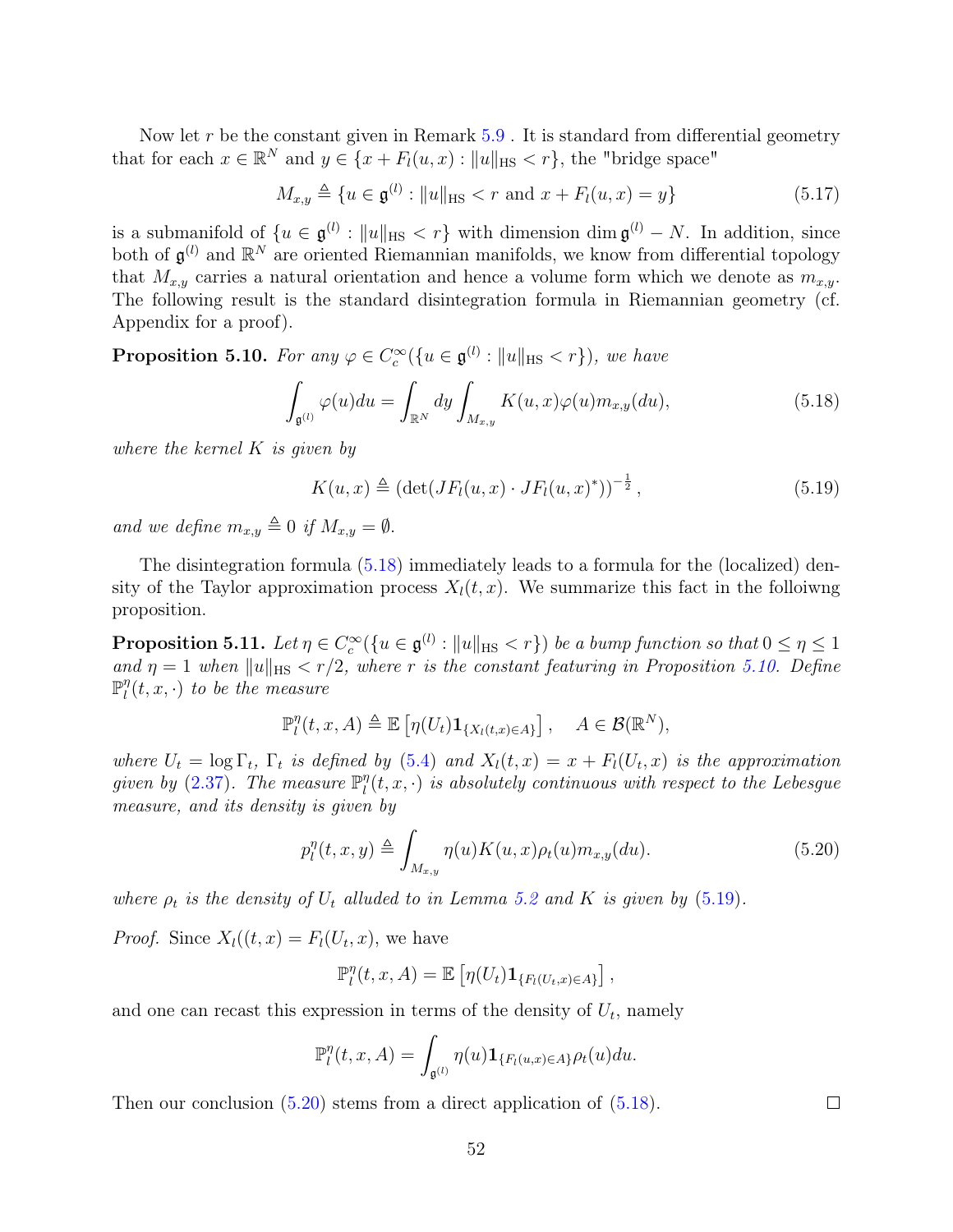#### II. Estimating the volume form  $m_{x,y}$ .

To obtain a sharp lower estimate on  $p_l^n$  $\eta_l^{\eta}(t, x, y)$  from formula [\(5.20\)](#page-51-3) and the lower estimate of  $\rho_t(u)$  given by [\(5.9\)](#page-48-3), one needs to estimate the volume form  $m_{x,y}$  precisely. For this purpose, we apply a change of variables  $S_{x,y}: M_{x,y} \to M_{x,x}$  introduced in [\[17\]](#page-75-0). In contrast to the Brownian motion case, our main challenge lies in respecting the Cameron-Martin structure in order to obtain sharp estimates. In this section, we will use the technique implemented in the proof of Theorem [1.3](#page-4-0) and pathwise estimates for Cameron-Martin paths to achieve this.

The construction of the function  $S_{x,y}$  alluded to above is based on the simple idea that in order to transform a loop  $\alpha$  from x to x into a path from x to y, we just concatenate a generic path from x to y to the loop  $\alpha$ . However, we are looking at this construction from the Taylor approximation point of view. More specifically, we define the operation  $\times$  to be the multiplication induced from  $G^{(l)}$  through the exponential map, namely

<span id="page-52-0"></span>
$$
v \times u \triangleq \log(\exp(v) \otimes \exp(u)), \quad v, u \in \mathfrak{g}^{(l)}.
$$
 (5.21)

As mentioned above, we would ideally like the operation  $\times$  to transform elements  $v \in M_{x,x}$ into elements  $v \times u \in M_{x,y}$  where  $u \in M_{x,y}$  is fixed. However, due to the fact that  $F_l$  is only an approximation of the flow  $\Phi$ , this property will in general not be fulfilled. Nevertheless, if  $||u||_{\text{HS}}$  and  $||v||_{\text{HS}}$  are small enough the product  $v \times u$  is close to an element of  $M_{x,y}$ , so that the function  $\Psi_l$  of Lemma [4.1](#page-27-1) can be applied. We summarize those heuristic considerations in the following lemma (cf. [\[17,](#page-75-0) Lemma 3.23]), which gives the precise construction of the change of variables  $S_{x,y}: M_{x,y} \to M_{x,x}.$ 

<span id="page-52-1"></span>**Lemma 5.12.** For  $x \in \mathbb{R}^N$  and  $h \in \overline{\mathcal{H}}$ , we set  $y = \Phi_1(x; h)$  where recall that  $\Phi$  is the flow defined by [\(1.4\)](#page-3-0). Let r be the constant arising in Lemma [4.1.](#page-27-1) For  $u \in M_{x,y}$  and  $v \in M_{x,x}$ , recall that  $v \times u$  is defined by [\(5.21\)](#page-52-0). Then the following holds true:

(i) There exist  $\varepsilon, \rho_1 > 0$  and  $\rho_2 \in (0, r)$ , such that for any given  $x \in \mathbb{R}^N$  and  $h \in \overline{\mathcal{H}}$  with  $\|h\|_{\bar{\mathcal{H}}} < \rho_1$ , the map

$$
\tilde{\Psi}_{x,h}(v) \triangleq \Psi_l(v \times u, x, y - x - F_l(v \times u, x) + F_l(v, x))
$$

defines a diffeomorphism from an open neighbourhood  $V_{x,h} \subset \mathfrak{g}^{(l)}$  of 0 containing the ball  $\{v \in \mathfrak{g}^{(l)} : ||v||_{\text{HS}} < \varepsilon\}$  onto  $W \triangleq \{w \in \mathfrak{g}^{(l)} : ||w||_{\text{HS}} < \rho_2\}$ , where recall that the function  $\Psi_l$ is defined in Lemma  $\angle 4.1$ . In addition,

$$
v \in V_{x,h} \cap M_{x,x} \qquad \text{iff} \qquad w \triangleq \tilde{\Psi}_{x,h}(v) \in W \cap M_{x,y}.
$$

(ii) Recall that  $d(x, y)$  is the control distance function associated with the SDE [\(1.1\)](#page-2-0) and that the set  $\Pi_{x,y}$  is defined by [\(1.5\)](#page-4-1). Given  $x, y \in \mathbb{R}^N$  with  $d(x,y) < \rho_1/2$ , choose  $h \in \Pi_{x,y}$ satisfying

<span id="page-52-3"></span><span id="page-52-2"></span>
$$
d(x, y) \le ||h||_{\bar{\mathcal{H}}} \le 2d(x, y) < \rho_1,\tag{5.22}
$$

and define

$$
S_{x,y} \triangleq \tilde{\Psi}_{x,h}^{-1} \Big|_{W \cap M_{x,y}} : W \cap M_{x,y} \to V_{x,h} \cap M_{x,x}.
$$
 (5.23)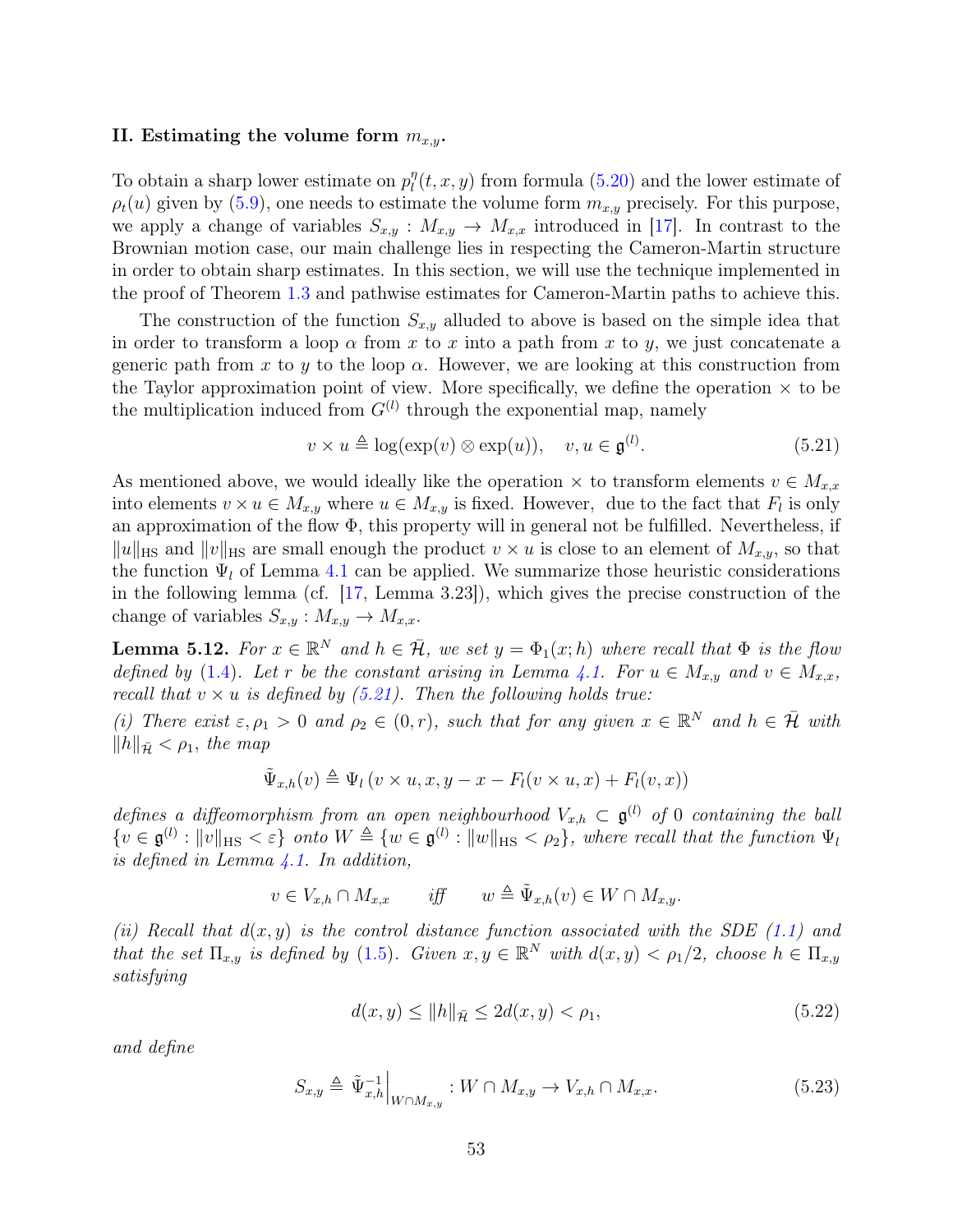Then there exist a constant  $C > 0$ , such that

<span id="page-53-6"></span>
$$
\frac{1}{C} \cdot m_{x,x}(\cdot) \le m_{x,y} \circ S_{x,y}^{-1}(\cdot) \le C \cdot m_{x,x}(\cdot)
$$
\n(5.24)

on  $V_{x,h} \cap M_{x,x}$ .

The previous lemma sets the stage for a useful change of variable in [\(5.20\)](#page-51-3). Our next step is to provide some useful bounds for the integral in [\(5.20\)](#page-51-3). We first need the following crucial lemma.

<span id="page-53-5"></span>**Lemma 5.13.** There exist constants  $C, \kappa > 0$  such that for any  $u \in \mathfrak{g}^{(l)}$  with  $||u||_{\text{HS}} < \kappa$ , we have

<span id="page-53-4"></span>
$$
d(x, x + F_l(u, x)) \le C \|u\|_{\text{CC}}.\tag{5.25}
$$

*Proof.* We only consider the case when  $H > 1/2$ , as the other case follows from Lemma [2.8](#page-11-0) and the result for the diffusion case proved in [\[17\]](#page-75-0). When  $H > 1/2$ , the argument is an adaptation of the proof of Theorem [1.3.](#page-4-0) We use the same notation as in that proof, except for the fact that  $l_0$  is replaced by a general  $l \geq l_0$  exclusively.

We set up an inductive procedure as in the proof of Theorem [1.3.](#page-4-0) Namely, denote  $u_1 \triangleq u$ ,  $x_1 \triangleq x$ , and  $y \triangleq x + F_l(u, x)$ . Choose  $\kappa_1 > 0$  so that

<span id="page-53-3"></span>
$$
||u||_{\text{CC}} < \kappa_1 \implies |y - x| < \delta,\tag{5.26}
$$

where  $\delta$  is again the constant arising in the proof of Theorem [1.3.](#page-4-0) By constructing successively elements  $u_m \in \mathfrak{g}^{(l)}$  and intervals  $I_m$ , we obtain exactly as in [\(4.26\)](#page-34-2) that

<span id="page-53-1"></span>
$$
|I_m| = ||u_m||_{\text{CC}} \le C_{V,l} ||u_{m-1}||^{1+\frac{1}{l}} = C_{V,l} |I_{m-1}|^{1+\frac{1}{l}}.
$$
\n(5.27)

In addition, along the same lines as  $(4.54)$  and  $(4.55)$ , we have

$$
d(x, x + F_l(u, x))^2 \le C_{H,l} \lim_{m \to \infty} \left( \sum_{k=1}^m |I_k| \right)^{2H} \left( \sum_{k=1}^m k^{2H+1} |I_k|^{2(1-H)} \right).
$$
 (5.28)

We will now bound the right hand side of  $(5.28)$ .

Let us set  $\alpha \triangleq 1 + 1/l$ . By iterating [\(5.27\)](#page-53-1), we obtain that

<span id="page-53-2"></span><span id="page-53-0"></span>
$$
|I_m| \le (C_{V,l}|I_1|)^{\alpha^{m-1}}, \quad \forall m \ge 1.
$$

Therefore, we can bound the two terms on the right hand-side of [\(5.28\)](#page-53-0) as follows:

$$
\sum_{k=1}^{m} |I_k| \le C_{V,l} |I_1| \cdot \left( \sum_{k=1}^{m} (C_{V,l} |I_1|)^{\alpha^{k-1}-1} \right) \tag{5.29}
$$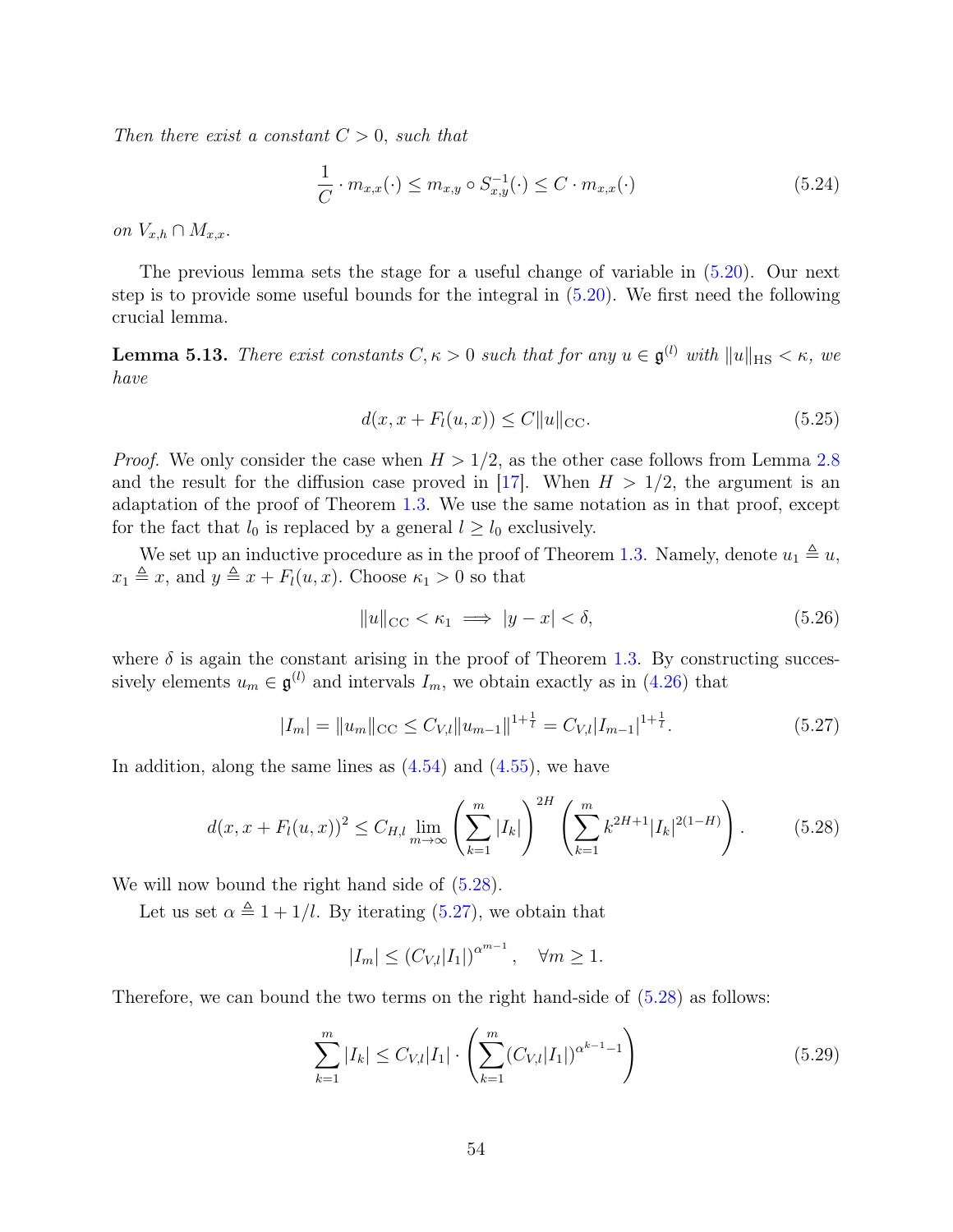and

$$
\sum_{k=1}^{m} k^{2H+1} |I_k|^{2(1-H)} \le (C_{V,l}|I_1|)^{2(1-H)} \cdot \left(\sum_{k=1}^{m} k^{2H+1} (C_{V,l}|I_1|)^{2(1-H)(\alpha^{k-1}-1)}\right). \tag{5.30}
$$

Let us now bound the term  $|I_1|$  in [\(5.29\)](#page-53-2) and [\(5.30\)](#page-54-0). To this aim, recall that we have chosen  $u_1 = u$ . Therefore one can choose  $\kappa_2 > 0$  so that

$$
||u||_{\text{CC}} < \kappa_2 \implies C_{V,l}|I_1| = C_{V,l}||u_1||_{\text{CC}} \le \frac{1}{2}.
$$
\n(5.31)

We will assume that both  $(5.26)$  and  $(5.31)$  are satisfied in the sequel, under the condition that  $||u||_{\text{CC}} < \kappa$  with  $\kappa = \kappa_1 \wedge \kappa_2$ . In order to bound [\(5.29\)](#page-53-2) and [\(5.30\)](#page-54-0) above, also observe that the series

$$
\sum_{m=1}^{\infty} \left(\frac{1}{2}\right)^{\alpha^{m-1}-1}, \quad \text{and} \quad \sum_{m=1}^{\infty} m^{2H+1} \left(\frac{1}{2}\right)^{2(1-H)(\alpha^{m-1}-1)} \tag{5.32}
$$

<span id="page-54-4"></span><span id="page-54-2"></span><span id="page-54-1"></span><span id="page-54-0"></span> $\Box$ 

are convergent. Therefore plugging  $(5.32)$  and  $(5.31)$ , and then  $(5.29)$  and  $(5.30)$  into  $(5.28)$ , we get that for  $||u||_{\text{CC}} < \kappa$  we have

$$
d(x, x + F_l(u, x))^2 \leq C_{H, V, l} |I_1|^{2H} \cdot |I_1|^{2(1-H)} = C_{H, V, l} |I_1|^2 = C_{H, V, l} ||u||_{\text{CC}}^2.
$$

Therefore, our result [\(5.25\)](#page-53-4) follows.

Lemma [5.13](#page-53-5) yields the following two-sided estimate on the transformation  $S_{x,y}$ .

<span id="page-54-5"></span>**Lemma 5.14.** Keeping the same notation as in Lemma [5.12,](#page-52-1) let  $x, y \in \mathbb{R}^N$  be such that  $d(x,y) < \rho_1/2$  and let  $h \in \Pi_{x,y}$  fulfilling condition [\(5.22\)](#page-52-2). Then the function  $S_{x,y}$  defined by [\(5.23\)](#page-52-3) satisfies the following inequality for all  $v \in V_{x,h} \cap M_{x,x}$ ,

<span id="page-54-3"></span>
$$
\frac{1}{\Lambda} \cdot (\|v\|_{\text{CC}} + d(x, y)) \le \|S_{x, y}^{-1}(v)\|_{\text{CC}} \le \Lambda \cdot (\|v\|_{\text{CC}} + d(x, y)) \tag{5.33}
$$

for some constant  $\Lambda > 0$ .

*Proof.* We prove the two inequalities in our claim separately.

Step 1: proof of the upper bound in [\(5.33\)](#page-54-3). To this aim, we set  $w \triangleq S_{x,y}^{-1}(v)$  and  $u \triangleq \log S_l(h)$ . Note that according to the definition of  $S_{x,y}$  given in Lemma [5.12](#page-52-1) we have  $w = \tilde{\Psi}_{x,h}(v)$ . We wish to upper bound  $||w||_{\text{CC}}$  in order to get the second part of [\(5.33\)](#page-54-3).

According to Lemma [5.12,](#page-52-1)  $||w||_{\text{CC}}$  is close to  $||v \times u||_{\text{CC}}$ . Specifically, Proposition [2.15](#page-16-1) entails 1

$$
|||w||_{\text{CC}} - ||v \times u||_{\text{CC}}| \le \rho_{\text{CC}}(w, v \times u) \le C_1 ||w - v \times u||_{\text{HS}}^{\frac{1}{l}}.
$$

Let  $\gamma \in C^{1-\text{var}}([0,1]; \mathbb{R}^d)$  be such that  $v = \log(S_l(\gamma))$  and  $||v||_{CC} = ||\gamma||_{1-\text{var}}$ . By the definition of  $\tilde{\Psi}_{x,h}$ , the fact that  $w = \tilde{\Psi}_{x,h}(v)$  and Lemma [4.1](#page-27-1) (ii), we have

$$
||w - v \times u||_{\text{HS}}\leq A|y - x - Fl(v \times u, x)|\leq A (|y - \Phi1(x; \gamma \sqcup h)| + |\Phi1(x; \gamma \sqcup h) - x - Fl(v \times u, x)|) \stackrel{\Delta}{=} A(Q1 + Q2). (5.34)
$$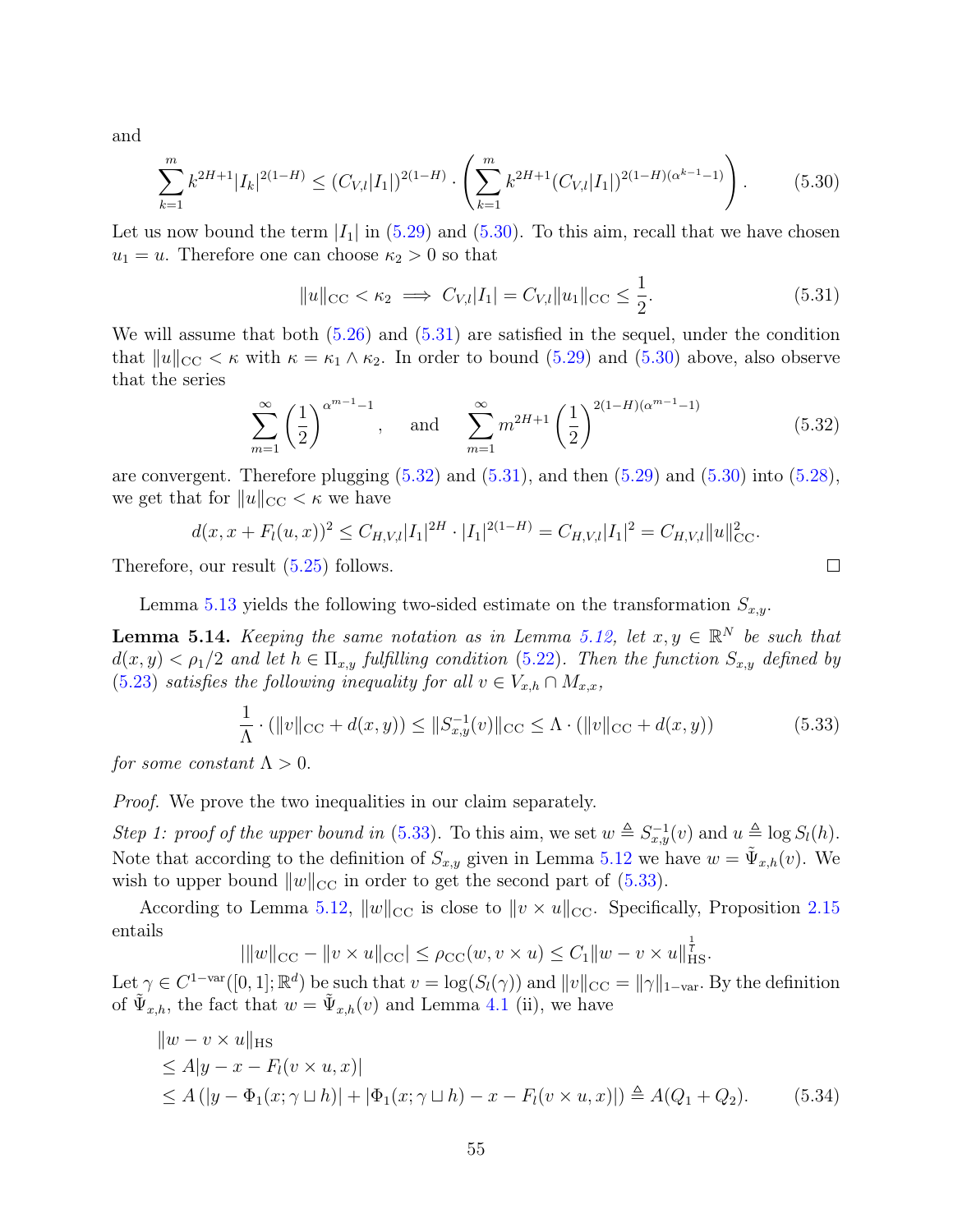We will now bound the terms  $Q_1$  and  $Q_2$  respectively.

In order to estimate the term  $Q_1$  in [\(5.34\)](#page-54-4), let us recall that  $y = \Phi_1(x; h)$ . Therefore using the flow property of  $\Phi$  we get

$$
Q_1 = |\Phi_1(x; h) - \Phi_1(\Phi_1(x, \gamma); h)|.
$$

We can now use some standard estimate on the flow of differential equations (cf. [\[13,](#page-75-1) Theorem 10.26]) plus the fact that  $||h||_{\overline{\mathcal{H}}}$  is bounded by  $\rho_1$  (cf. condition [\(5.22\)](#page-52-2)) in order to get

$$
Q_1 \le C_2 |\Phi_1(x; \gamma) - x|.
$$

In addition, v is assumed to be an element of  $M_{x,x}$ . According to  $(5.17)$ , this means in particular that  $F_l(v, x) = 0$ . Hence we obtain

$$
Q_1 \le C_2 |\Phi_1(x; \gamma) - x - F_l(v, x)|.
$$

Thanks to the Euler estimate of [\[13,](#page-75-1) Corollary 10.15], and the fact that  $v = \log(S_l(\gamma))$ , we end up with

$$
Q_1 \le C_2 C_{V,l} ||\gamma||_{1-\text{var}}^{\bar{l}} = C_2 C_{V,l} ||v||_{\text{CC}}^{\bar{l}},
$$
\n(5.35)

where  $\overline{l}$  is any given number in  $(l, l + 1)$ .

In order to handle the term  $Q_2$  in [\(5.34\)](#page-54-4), let us observe that whenever  $H > 1/4$ , Propo-sition [2.6](#page-10-0) entails that  $h \in C^{q-var}$  for  $q \in [1,2)$ , for all  $h \in \overline{\mathcal{H}}$ . Moreover, the following inequality holds true,

<span id="page-55-1"></span><span id="page-55-0"></span>
$$
||h||_{q-\text{var}} \le C_H ||h||_{\bar{\mathcal{H}}}.\tag{5.36}
$$

Therefore, since  $v \times u = \log(S_l(\gamma \sqcup h))$ , the rough path estimates in [\[13,](#page-75-1) Corollary 10.15] yield

$$
Q_2 \leq C_{V,l} \|\gamma \sqcup h\|_{q-\text{var}}^{\bar{l}} \leq C_{V,l} 2^{\bar{l}-\frac{\bar{l}}{q}} \left(\|\gamma\|_{1-\text{var}} + \|h\|_{q-\text{var}}\right)^{\bar{l}},
$$

where the last inequality stems from the simple relation

 $\|\gamma \sqcup h\|_{q-\text{var}} \leq 2^{1-\frac{1}{q}} (\|\gamma\|_{q-\text{var}} + \|h\|_{q-\text{var}}), \text{ and } \|\gamma\|_{q-\text{var}} \leq \|\gamma\|_{1-\text{var}}.$ 

Furthermore, since we have chosen v such that  $v = \log(S_l(\gamma))$  and  $||v||_{CC} = ||\gamma||_{1-\text{var}}$ , we get

<span id="page-55-2"></span>
$$
Q_2 \le C_{H,V,l} (\|v\|_{\text{CC}} + \|h\|_{\bar{\mathcal{H}}})^{\bar{l}},\tag{5.37}
$$

where we have also invoked [\(5.36\)](#page-55-0) in order to upper bound  $||h||_{q-\text{var}}$ .

Summarizing our considerations so far, if we plug our estimate  $(5.35)$  on  $Q_1$  and our bound  $(5.37)$  on  $Q_2$  into relation  $(5.34)$ , we obtain the following inequality

<span id="page-55-3"></span>
$$
|\|w\|_{\text{CC}} - \|v \times u\|_{\text{CC}}| \le C_3 \left( \|v\|_{\text{CC}} + \|h\|_{\bar{\mathcal{H}}} \right)^{1 + \frac{\bar{l} - l}{l}}.
$$
\n(5.38)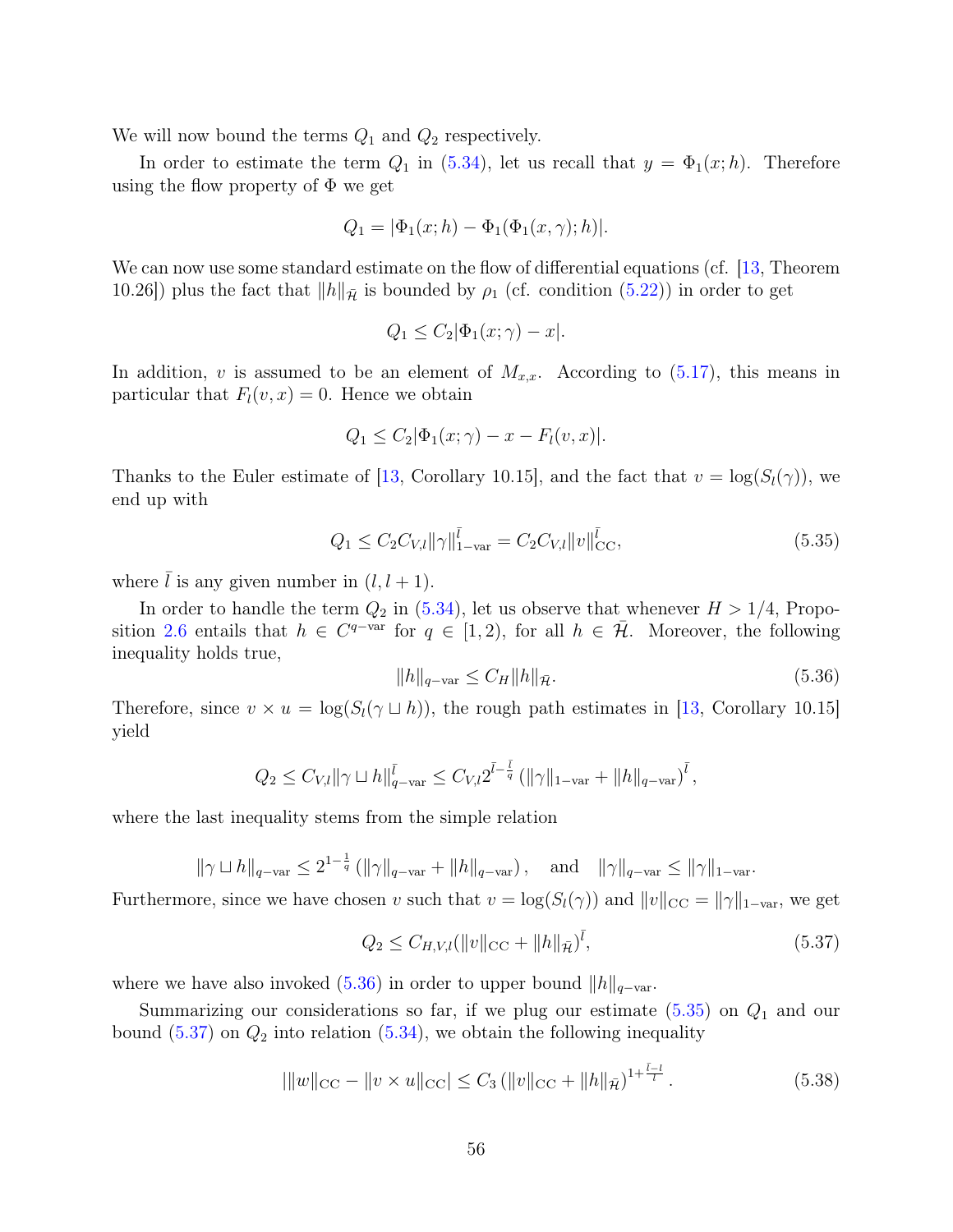Next, we claim that  $||u||_{\text{CC}} \leq C_{H,l} ||h||_{\overline{\mathcal{H}}}$ . Indeed, recall that  $u = \log(S_l(h))$  and set  $S_l(h) = g$ . This means that  $g = \exp(u)$ . Since  $h \in C^{q-var}$  with  $q \in [1, 2)$ , Lyons' extension theorem (cf. [\[19,](#page-75-4) Theorem 2.2.1]) implies that for all  $i = 1, ..., l$  we have

<span id="page-56-0"></span>
$$
||g_i||_{\text{HS}} \leq C_{H,l} ||h||_{q-\text{var}}^i \,,
$$

where  $g_i$  is the *i*-th component of g. If we define the homogeneous norm  $\|\cdot\|$  on  $G^{(l)}$  by

$$
\|\xi\| \triangleq \max_{1 \le i \le l} \|\xi_i\|_{\text{HS}}^{\frac{1}{i}}, \quad \xi \in G^{(l)},
$$

we get the following estimate:

$$
\|g\| \le C_{H,l} \|h\|_{q-\text{var}}, \quad \text{and} \quad \|u\|_{\text{CC}} \le C_{H,l} \|g\|,\tag{5.39}
$$

where the second inequality stems from the equivalence of homogeneous norms in  $G^{(l)}$  (cf. [\[13,](#page-75-1) Theorem 7.44]). Now combining the two inequalities in [\(5.39\)](#page-56-0) and relation [\(5.36\)](#page-55-0), we end up with

<span id="page-56-1"></span>
$$
||u||_{\text{CC}} \le C_{H,l} ||h||_{q-\text{var}} \le C_{H,l} ||h||_{\bar{\mathcal{H}}}.
$$
\n(5.40)

Let us now go back to  $(5.38)$ , from which we easily deduce

$$
||w||_{\text{CC}} \le ||v \times u||_{\text{CC}} + C_3 (||v||_{\text{CC}} + ||h||_{\bar{\mathcal{H}}})^{1 + \frac{\bar{l}-l}{l}}
$$
  

$$
\le ||v||_{\text{CC}} + ||u||_{\text{CC}} + C_3 (||v||_{\text{CC}} + ||h||_{\bar{\mathcal{H}}})^{1 + \frac{\bar{l}-l}{l}}
$$

Plugging [\(5.40\)](#page-56-1) into this inequality and resorting to the fact that  $v \in V_{x,h}$  and h satisfies  $(5.22)$ , we end up with

$$
||w||_{\text{CC}} \le ||v||_{\text{CC}} + C_{H,l}||h||_{\bar{\mathcal{H}}} + C_3 (||v||_{\text{CC}} + ||h||_{\bar{\mathcal{H}}})^{1 + \frac{\bar{l}-l}{l}}
$$
  
\n
$$
\le C_4 (||v||_{\text{CC}} + ||h||_{\bar{\mathcal{H}}})
$$
  
\n
$$
\le C_4 (||v||_{\text{CC}} + 2d(x, y)).
$$

Recalling that we have set  $w = S_{xy}^{-1}(v)$ , this proves the upper bound in [\(5.33\)](#page-54-3). Step 2: proof of the lower bound in  $(5.33)$ . We start from inequality  $(5.38)$ , which yields

$$
||w||_{\text{CC}} \ge ||v \times u||_{\text{CC}} - C_3 (||v||_{\text{CC}} + ||h||_{\tilde{\mathcal{H}}})^{1 + \frac{\bar{l}-l}{l}}
$$
  
 
$$
\ge ||v||_{\text{CC}} - ||u||_{\text{CC}} - C_3 (||v||_{\text{CC}} + ||h||_{\tilde{\mathcal{H}}})^{1 + \frac{\bar{l}-l}{l}}
$$

Furthermore, thanks to [\(5.40\)](#page-56-1) we obtain

$$
||w||_{\text{CC}} \ge ||v||_{\text{CC}} - C_{H,l}||h||_{\bar{\mathcal{H}}} - C_3 \left( ||v||_{\text{CC}} + ||h||_{\bar{\mathcal{H}}} \right)^{1 + \frac{\bar{l}-l}{l}}.
$$
\n(5.41)

We now invoke the fact that  $||v||_{\text{HS}} < r$  and  $||h||_{\bar{\mathcal{H}}} < \rho_1$ , thus by possibly shrinking r and  $\rho_1$ , we may assume that

<span id="page-56-2"></span>
$$
C_3 \left( \|v\|_{\rm CC} + \|h\|_{\bar{\mathcal{H}}}\right)^{\frac{\bar{l}-l}{l}} < \frac{1}{2}.
$$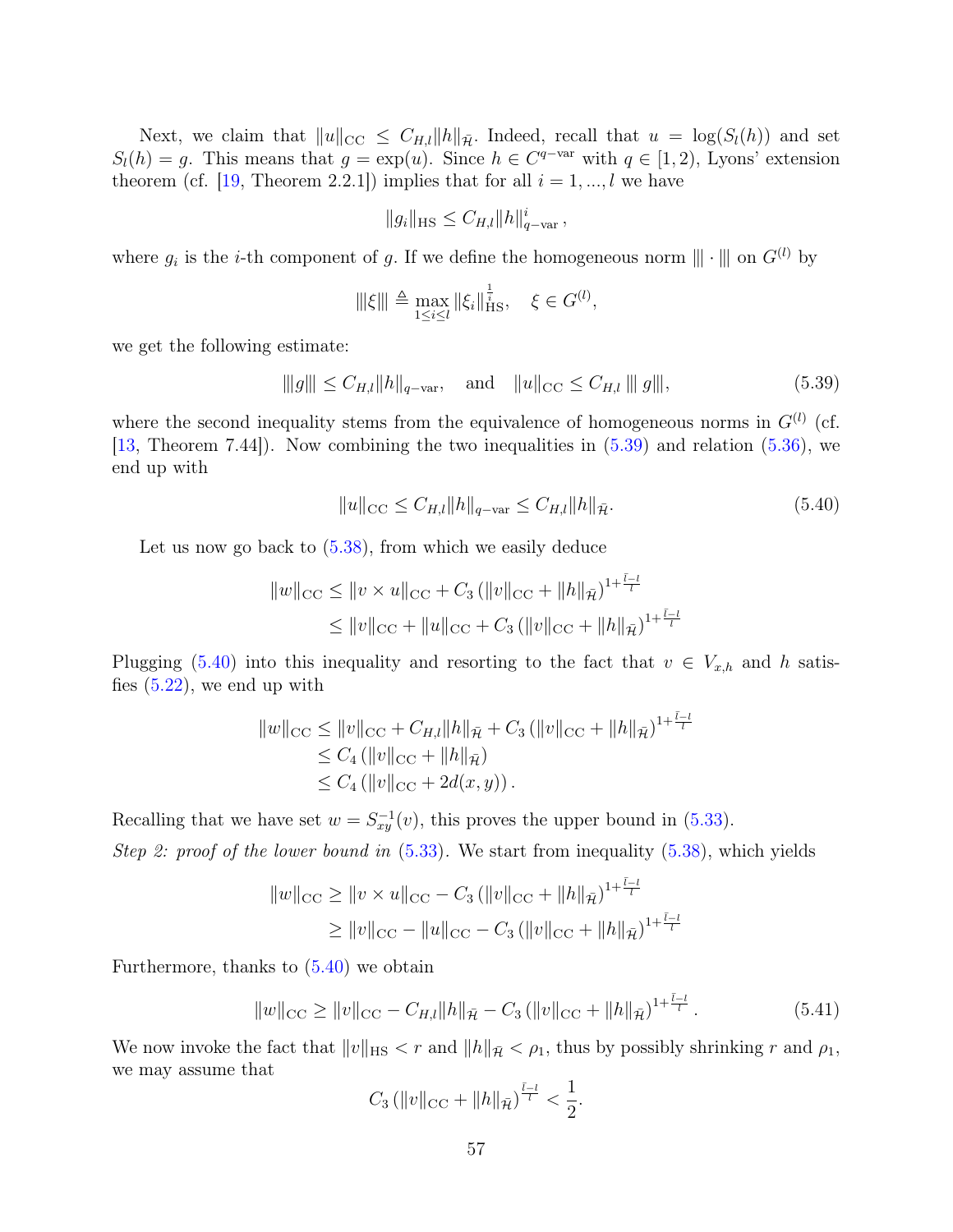Putting this information into [\(5.41\)](#page-56-2), we thus obtain

$$
||w||_{\text{CC}} \ge \frac{1}{2} ||v||_{\text{CC}} - \left(\frac{1}{2} + C_{H,l}\right) ||h||_{\tilde{\mathcal{H}}} \ge \frac{1}{2} ||v||_{\text{CC}} - (1 + 2C_{H,l})d(x, y). \tag{5.42}
$$

On the other hand, according to Lemma [5.13](#page-53-5) (one may further shrink r so that  $||w||_{\text{CC}} < \kappa$ , where  $\kappa$  is the constant featuring in Lemma [5.13\)](#page-53-5), we have

<span id="page-57-1"></span><span id="page-57-0"></span>
$$
d(x, y) = d(x, x + Fl(w, x)) \le C ||w||_{\text{CC}}.
$$
\n(5.43)

Putting together inequalities  $(5.42)$  and  $(5.43)$ , we easily get the lower bound in  $(5.33)$ , which finishes our proof.  $\Box$ 

Before proceeding to analyze the density  $p_l^n$  $\int_l^{\eta}(t, x, y)$ , with all the preparations above we take a short detour to prove the local equivalence of controlling distances claimed in Theorem [1.4.](#page-4-2)

*Proof of Theorem [1.4.](#page-4-2)* For each fixed  $x \in \mathbb{R}^N$ , define a function on  $\mathbb{R}^N$  by

$$
g(x, y) = \inf\{\|u\|_{\text{CC}} : u \in \mathfrak{g}^{(l)} \text{ and } x + F_l(u, x) = y\}.
$$

Observe that  $g(x, y)$  is an intrinsic quantity that does not depend on H. In order to prove Theorem [1.4,](#page-4-2) it suffices to show that  $d(x, y)$  is equivalent to  $g(x, y)$  in a Euclidean neighborhood of x.

To this aim, first note that by Corollary [5.8](#page-50-1) the map  $G(\cdot) : u \mapsto x + F_l(u, x)$  is a submersion in a neighborhood of  $0 \in \mathfrak{g}^{(l)}$ . Recall that the set  $W \cap M_{x,y}$  is introduced in Lemma [5.12.](#page-52-1) We can thus choose a small enough  $\delta > 0$  such that  $\{G^{-1}(y) : |x - y| \leq \delta\} \subset W \cap M_{x,y}$  and that both Lemma [5.13](#page-53-5) and Lemma [5.14](#page-54-5) can be applied.

Now we fix such a choice of  $\delta$ . For any  $y \in \mathbb{R}^N$  with  $|x - y| \leq \delta$ , we can first apply Lemma [5.13](#page-53-5) to conclude that

$$
d(x, y) \leq Cg(x, y).
$$

Next, we use the second inequality in Lemma  $5.14$  for  $v = 0$  to conclude that

$$
g(x, y) \le \Lambda d(x, y).
$$

The proof is thus completed.

Now we come back to the main goal of this part. Namely starting from Proposition [5.11,](#page-51-5) we will apply a change of variables involving  $S_{x,y}$  and express the density  $p_l^n$  $\int_l^{\eta}$  in terms of the measure  $m_{x,x}$  not depending on y.

<span id="page-57-3"></span>Lemma 5.15. Let  $p_l^{\eta}$  $\mathcal{L}^\eta_l(t,x,y)$  be the density defined by [\(5.20\)](#page-51-3), and recall that the exponent  $\nu$ is defined by  $\nu \triangleq \sum_{k=1}^{l} k \dim \mathcal{L}_k$ . Then there exist constants  $C, \tau > 0$ , such that for all  $x, y, t$ with  $d(x, y) \leq t^H$  and  $0 < t < \tau$ , we have

<span id="page-57-2"></span>
$$
p_l^{\eta}(t, x, y) \ge Ct^{-H\nu} m_{xx} \left( \{ v \in M_{x,x} : ||v||_{\text{CC}} \le t^H \} \right), \tag{5.44}
$$

where  $m_{x,x}$ , is the volume form on  $M_{x,x}$  given by [\(5.17\)](#page-51-4)

 $\Box$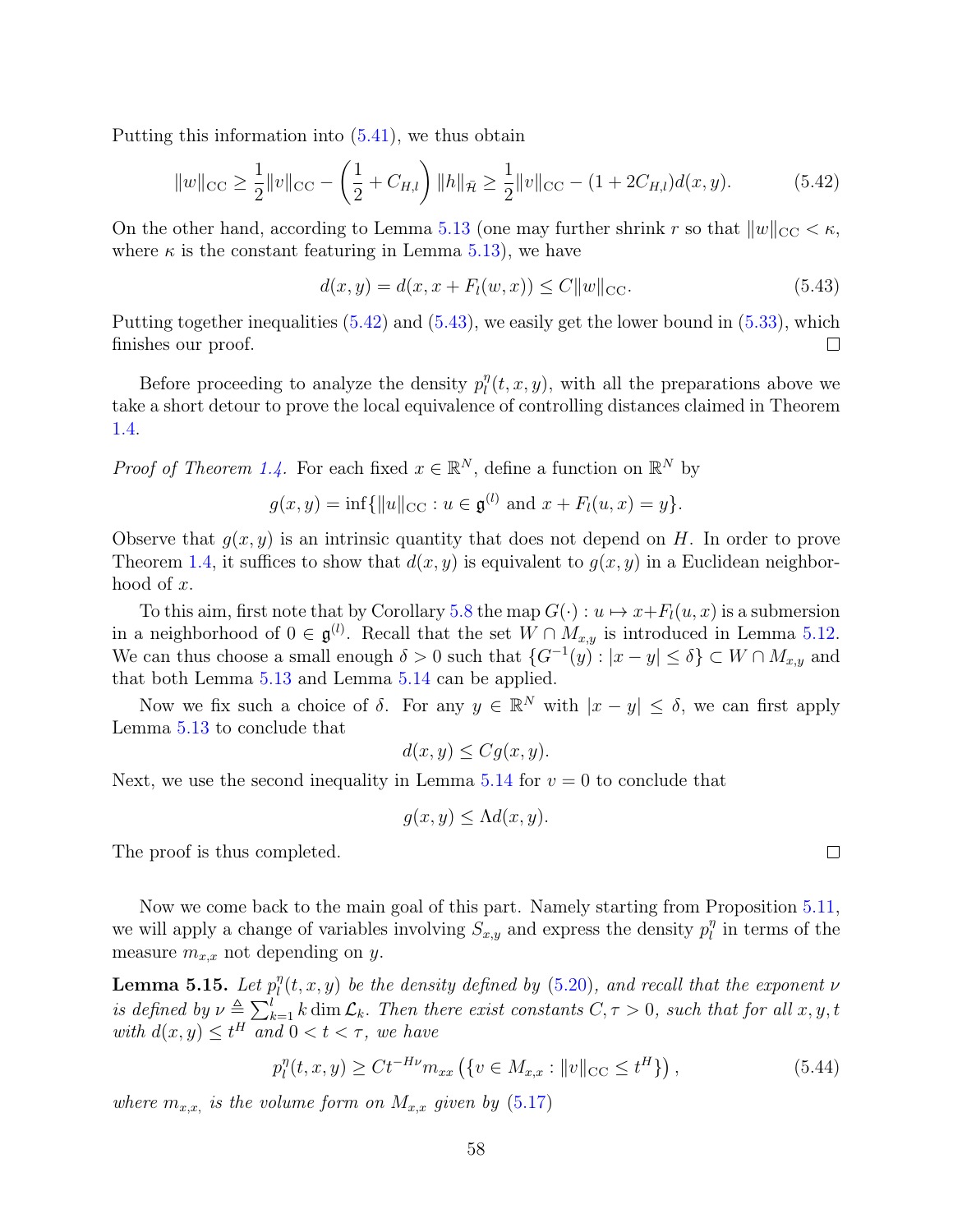*Proof.* Lemma [5.12](#page-52-1) asserts that there exists  $\rho_1 > 0$ , such that if  $d(x, y) < \rho_1/2$ , then  $S_{x,y}$ given by [\(5.23\)](#page-52-3) defines a change of variables (i.e. a diffeomorphism) for [\(5.20\)](#page-51-3). Specifically we have

$$
p_l^{\eta}(t, x, y) \ge \int_{M_{x,y} \cap W} \eta(u) K(u, x) \rho_t(u) m_{x,y}(du)
$$
  
= 
$$
\int_{M_{x,x} \cap V_{x,h}} \eta(S_{x,y}^{-1}v) K(S_{x,y}^{-1}v, x) \rho_t(S_{x,y}^{-1}v) m_{x,y} \circ S_{x,y}^{-1}(dv).
$$

In addition, since  $V_{x,h}$  contains the ball  $\{v \in \mathfrak{g}^{(l)} : ||v||_{\text{HS}} < \varepsilon\}$ , owing to relation [\(5.24\)](#page-53-6) and thanks to the fact that K defined by  $(5.19)$  is bounded below, we obtain

$$
p_l^{\eta}(t, x, y) \ge C_{H, V, l} \int_{M_{x, x} \cap \{v \in \mathfrak{g}^{(l)} : ||v||_{\text{HS}} < \varepsilon\}} \rho_t(S_{x, y}^{-1} v) \, m_{x, x}(dv).
$$

Now choose  $\tau < (\rho_1/2)^{\frac{1}{H}}$  to be such that

$$
0 < t < \tau \implies \{v \in \mathfrak{g}^{(l)} : ||v||_{\text{CC}} \le t^H\} \subseteq \{v \in \mathfrak{g}^{(l)} : ||v||_{\text{HS}} < \varepsilon\}.
$$

We will thus lower bound  $p_l^{\eta}$  $\int_l^{\eta}(t, x, y)$  as follows

$$
p_l^{\eta}(t, x, y) \ge C_{H, V, l} \int_{M_{x, x} \cap \{v \in \mathfrak{g}^{(l)} : ||v||_{\text{CC}} < t^H\}} \rho_t(S_{x, y}^{-1} v) m_{x, x}(dv). \tag{5.45}
$$

<span id="page-58-0"></span> $\Box$ 

Next, according to the second inequality of  $(5.33)$ , if  $d(x, y) \le t^H$  and  $t < \tau$  (so that  $d(x, y) < \rho_1/2$ , then

$$
||S_{x,y}^{-1}v||_{\text{CC}} \leq 2Ct^H,
$$

provided that  $v \in M_{x,x}$  with  $||v||_{\text{CC}} \leq t^H$ . For such  $x, y, t, v$ , by Proposition [5.6](#page-48-4) we have

$$
\rho_t(S_{x,y}^{-1}v) \ge \beta_{2C} t^{-H\nu}.
$$

Plugging this inequality into [\(5.45\)](#page-58-0), we arrive at

$$
p_l^{\eta}(t, x, y) \ge C_{H, V, l} \beta_{2C} t^{-H\nu} m_{x, x} (\{v \in M_{x, x} : ||v||_{\text{CC}} \le t^H \}),
$$

which is our claim  $(5.44)$ .

The next result tells us that the right hand side of [\(5.44\)](#page-57-2) is comparable with the inverse volume of  $B_d(x, t^H)$ . This seems to be surprising as the first quantity does not capture the Gaussian structure at all while the second quantity relies crucially on the Cameron-Martin structure. The key reason behind this lies in the precise two-sided estimate [\(5.33\)](#page-54-3) of  $S_{x,y}$  in terms of  $d(x, y)$ , which is also the key point leading to the local equivalence of all the control distance functions as we just proved.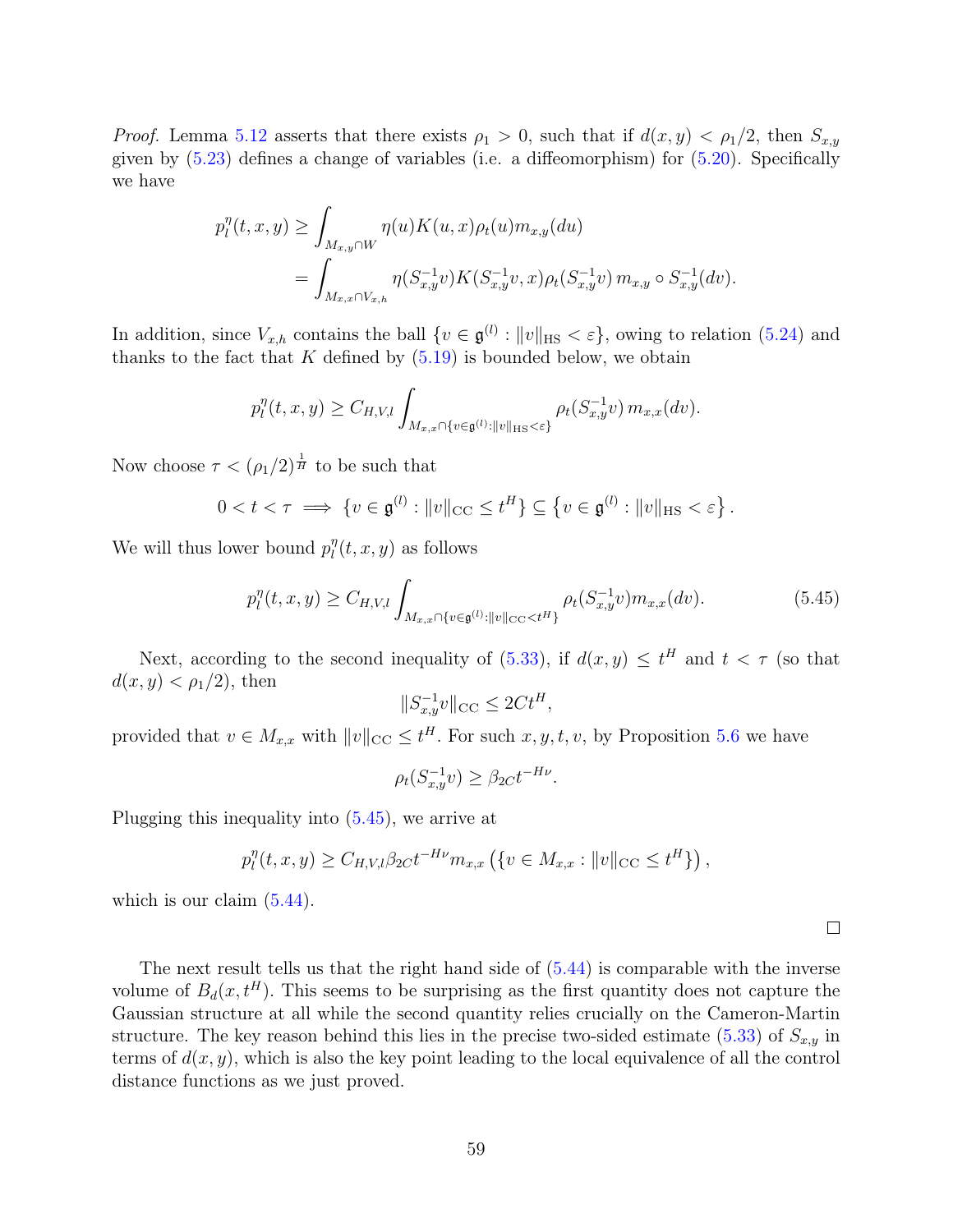<span id="page-59-1"></span>**Lemma 5.16.** Let  $M_{x,x}$  be the set defined by [\(5.17\)](#page-51-4) and recall that  $m_{x,x}$  is the volume measure on  $M_{x,x}$ . There exist constants  $C, \tau > 0$ , such that

<span id="page-59-0"></span>
$$
\frac{1}{C|B_d(x, t^H)|} \le t^{-H\nu} m_{x,x} \left( \{ v \in M_{x,x} : ||v||_{\text{CC}} \le t^H \} \right) \le \frac{C}{|B_d(x, t^H)|} \tag{5.46}
$$

for all  $x \in \mathbb{R}^N$  and  $0 < t < \tau$ .

*Proof.* The upper and lower bounds in  $(5.46)$  follow the same pattern, therefore we focus on the proof of the lower bound. To this aim, let  $\psi \in C_c^{\infty}((-1,1);\mathbb{R}^1)$  be such that  $0 \leq \psi \leq 1$ and  $\psi(\xi) = 1$  when  $|\xi| \leq 1/2$ . We further localize the measure  $P_l^{\eta}$  $\ell_l^{\eta}$  defined in Proposition [5.11](#page-51-5) by considering the following measure

$$
P_l^{\eta,\psi}(t,x,\Gamma) \triangleq \mathbb{E}\left[\eta(U_t)\psi\left(\frac{\Lambda\|U_t\|_{\text{CC}}}{t^H}\right)\mathbf{1}_{\{X_l(t,x)\in\Gamma\}}\right], \quad \Gamma \in \mathcal{B}(\mathbb{R}^N),
$$

where  $\Lambda$  is the constant appearing in Lemma [5.14.](#page-54-5) Along the same lines as for the disinte-gration formula [\(5.18\)](#page-51-0), the measure  $P_l^{\eta,\psi}$  $\mathcal{U}^{\eta,\psi}(t,x,\cdot)$  has a density given by

$$
p_l^{\eta,\psi}(t,x,y) = \int_{M_{x,y}} \eta(u)\psi\left(\frac{\Lambda \|u\|_{\text{CC}}}{t^H}\right) K(u,x)\rho_t(u)m_{x,y}(du)
$$
  
= 
$$
\int_{M_{x,y}\cap W} \eta(u)\psi\left(\frac{\Lambda \|u\|_{\text{CC}}}{t^H}\right) K(u,x)\rho_t(u)m_{x,y}(du),
$$

where the kernel K is given by  $(5.19)$  and provided that  $\tau$  further satisfies

$$
0 < t < \tau \implies \left\{ u \in \mathfrak{g}^{(l)} : \Lambda \| u \|_{\text{CC}} \le t^H \right\} \subseteq W.
$$

As in the proof of Lemma [5.15,](#page-57-3) we now apply the change of variables  $S_{x,y}u = v$  and the fact that  $\psi(\xi = 0)$  if  $|\xi| \geq 1$  in order to get

$$
p_l^{\eta,\psi}(t,x,y) = \int_{V_{x,h} \cap \{v \in M_{x,x} : \Lambda \|S_{x,y}^{-1}v\|_{\text{CC}} \le t^H\}} \eta(S_{x,y}^{-1}v) \psi\left(\frac{\Lambda \|S_{x,y}^{-1}v\|_{\text{CC}}}{t^H}\right) \times K(S_{x,y}^{-1}v, x) \rho_t(S_{x,y}^{-1}v) m_{x,y} \circ S_{x,y}^{-1}(dv).
$$

Furthermore, due to the fact that  $\psi$  is supported on  $(-1, 1)$ , K is bounded owing to  $(5.19)$ and according to the upper bound in  $(5.24)$ , we get

$$
p_l^{\eta,\psi}(t,x,y) \leq C_{H,V,l} \int_{V_{x,h} \cap \left\{v \in M_{x,x}:\Lambda \|S_{x,y}^{-1}v\|_{\text{CC}} \leq t^H\right\}} \rho_t(S_{x,y}^{-1}v) \, m_{x,x}(dv).
$$

Therefore identity [\(5.15\)](#page-49-0) yields

$$
p_l^{\eta,\psi}(t,x,y) \le C_{H,V,l} t^{-H\nu} m_{x,x} \left( \{ v \in M_{x,x} : \Lambda \| S_{x,y}^{-1} v \|_{\text{CC}} \le t^H \} \right).
$$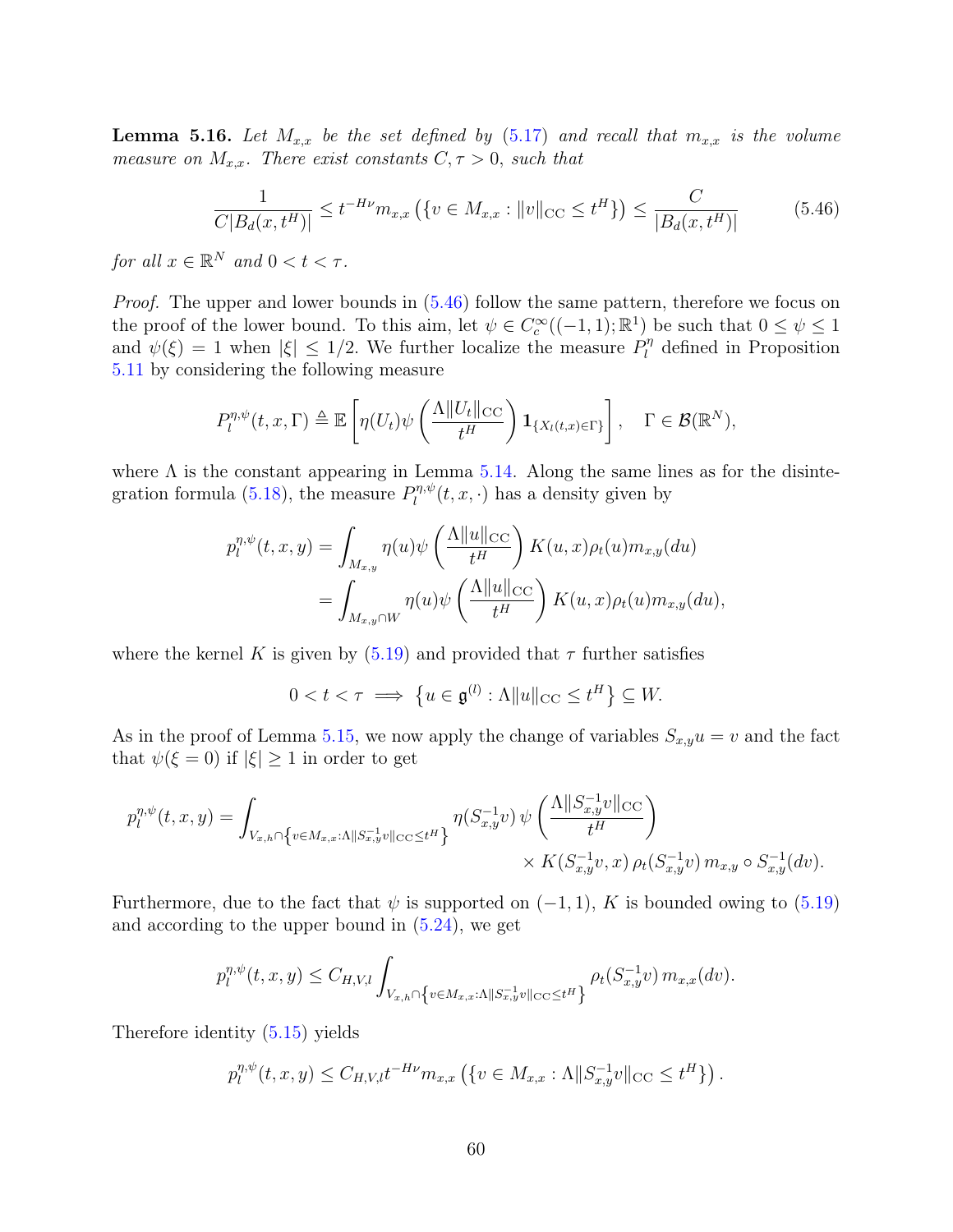Finally the lower bound on  $||S_{x,y}^{-1}(v)||_{\text{CC}}$  in [\(5.33\)](#page-54-3) implies that whenever  $d(x,y) \leq t^H$  and  $0 < t < \tau$  we have

<span id="page-60-2"></span><span id="page-60-1"></span>
$$
p_l^{\eta,\psi}(t,x,y) \le C_{H,V,l} t^{-H\nu} m_{x,x} \left( \{ v \in M_{x,x} : ||v||_{\text{CC}} \le t^H \} \right). \tag{5.47}
$$

We now lower bound the density  $p_l^{\eta,\psi}$  $\eta, \psi$  on the ball  $B_d(x, t^H)$ . To this aim we first write

$$
\int_{B_d(x,t^H)} p_l^{\eta,\psi}(t,x,y) dy
$$
\n
$$
= \mathbb{E}\left[\eta(U_t)\psi\left(\frac{\Lambda \|U_t\|_{\text{CC}}}{t^H}\right) \mathbf{1}_{\{d(x,x+F(U_t,x)) < t^H\}}\right]
$$
\n
$$
\geq \mathbb{P}\left(d(x,x+F(U_t,x)) < t^H, \|U_t\|_{\text{CC}} \leq \frac{t^H}{2\Lambda}, \|U_t\|_{\text{HS}} < \kappa \wedge \frac{r}{2}\right),\tag{5.48}
$$

where the second inequality stems from the fact that in Proposition [5.11](#page-51-5) we have assumed that  $\eta = 1$  where  $||u||_{\text{HS}} < r/2$  and we also have  $\psi(r) = 1$  if  $|r| \leq 1/2$ . Next we resort to Lemma [5.13,](#page-53-5) which can be rephrased as follows: there exist  $C, \kappa, \tau > 0$  such that if  $t < \tau$ and  $||u||_{\text{CC}} < \gamma t^H$  with  $\gamma \triangleq (\max\{C, 2\Lambda\})^{-1}$ , then we have

$$
\|u\|_{\text{CC}} \le \gamma t^H \implies d(x, x + F_l(u, x)) < t^H, \ \|u\|_{\text{CC}} \le \frac{t^H}{2\Lambda}, \ \|u\|_{\text{HS}} < \kappa \wedge \frac{r}{2}.\tag{5.49}
$$

Plugging [\(5.49\)](#page-60-0) into [\(5.48\)](#page-60-1), we thus get that for  $t < \tau$  we have

$$
\int_{B_d(x,t^H)} p_l^{\eta,\psi}(t,x,y) dy \geq \mathbb{P}\left( ||U_t||_{\text{CC}} \leq \gamma t^H \right) = \mathbb{P}\left( ||\delta_{t^H}^{-1} U_t||_{\text{CC}} \leq \gamma \right).
$$

Eventually, owing to the scaling property of  $U_t$  alluded to in  $(5.14)$ , we end up with

<span id="page-60-0"></span>
$$
\int_{B_d(x,t^H)} p_l^{\eta,\psi}(t,x,y) dy \ge \int_{\{u \in \mathfrak{g}^{(l)} : ||u||_{\mathcal{CC}} \le \gamma\}} \rho_1(u) du \triangleq C_{\gamma,l}.
$$
\n(5.50)

Now the lower bound in [\(5.46\)](#page-59-0) follows from integrating both sides of [\(5.47\)](#page-60-2) over  $B_d(x, t^H)$  $\Box$ and [\(5.50\)](#page-60-3).

Summarizing the content of Lemma [5.15](#page-57-3) and Lemma [5.16,](#page-59-1) we have obtained the following lower bound on  $p_l^{\eta}$  $\eta_l^n(t, x, y)$ , which finishes the second step of the main strategy.

Corollary 5.17. Let  $p_l^{\eta}$  $\mathcal{C}_l^{\eta}(t,x,y)$  be the density given by  $(5.20)$ , and recall the notations of Lemma [5.15.](#page-57-3) Then there exist constants  $C, \tau > 0$  depending only on H,l and the vector fields, such that

<span id="page-60-4"></span><span id="page-60-3"></span>
$$
p_l^{\eta}(t, x, y) \ge \frac{C}{|B_d(x, t^H)|} \tag{5.51}
$$

for all  $x, y, t$  satisfying  $d(x, y) \leq t^H$  and  $0 < t < \tau$ .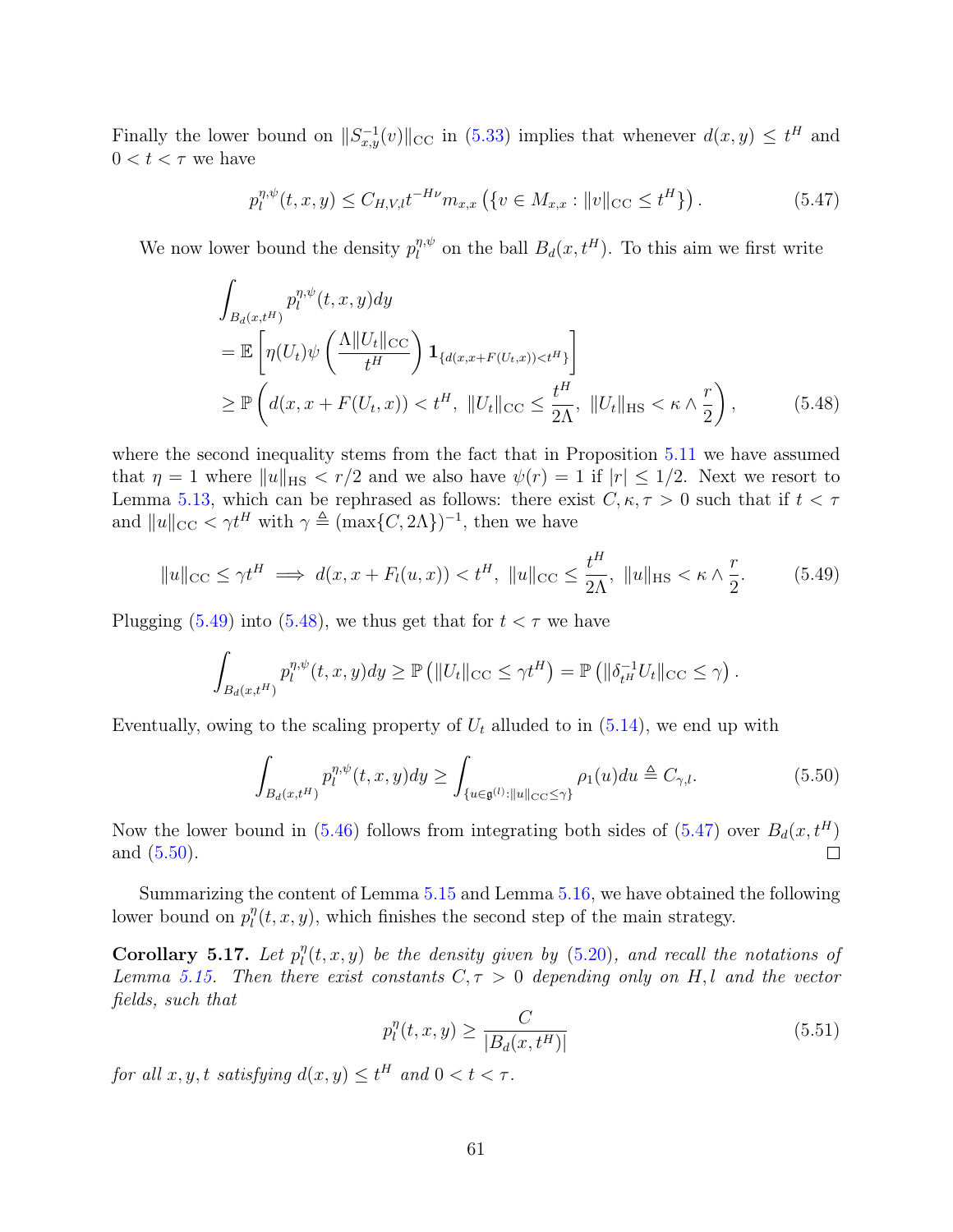#### 5.3 Step three: comparing approximating and actual densities.

The last step towards the proof of Theorem [1.7](#page-5-0) will be to show that the approximating density  $p_l^{\eta}$  $\eta(t, x, y)$  and the actual density  $p(t, x, y)$  of  $X_t^x$  are close to each other when t is small. For this part, we combine the Fourier transform approach developed in [\[17\]](#page-75-0) with general estimates for Gaussian rough differential equations. As we will see, there is a quite subtle point related to the uniformity in  $l$  (the degree of approximation) when obtaining upper bound of  $p_l^{\eta}$  $\eta_l(t, x, y)$  which is the main challenge for this part. In our modest opinion, we believe that there is a gap in the argument in [\[17\]](#page-75-0) for the diffusion case, and we therefore propose an alternative proof in the fractional Brownian setting which also covers the diffusion result. As before, we assume that  $l \geq l_0$ .

Recall that the Fourier transform of a function  $f(y)$  on  $\mathbb{R}^N$  is defined by

$$
\mathcal{F}f(\xi) = \hat{f}(\xi) \triangleq \int_{\mathbb{R}^N} f(y) e^{2\pi i \langle \xi, y \rangle} dy, \quad \xi \in \mathbb{R}^N,
$$

where we highlight the fact that  $\mathcal{F}f$  and  $\hat{f}$  are used indistinctly to designate our Fourier transform. In the sequel we will consider the Fourier transform  $\hat{p}(t, x, \xi)$  (respectively,  $\hat{p}_l^{\eta}$  $\eta_l^{\eta}(t,x,\xi))$ of the density  $p(t, x, y)$  (respectively,  $p_l^{\eta}$  $\eta_l^{(t)}(t, x, y)$  with respect to the y-variable. We will invoke the following trivial bound on  $p - p_l$  in terms of  $\hat{p}$  and  $\hat{p}_l^{\eta}$  $\frac{\eta}{l}$ :

<span id="page-61-0"></span>
$$
|p(t, x, y) - p_l^{\eta}(t, x, y)| \le \int_{\mathbb{R}^N} |\hat{p}(t, x, \xi) - \hat{p}_l^{\eta}(t, x, \xi)| d\xi.
$$
 (5.52)

Therefore our aim in this section will be to estimate the right hand side of [\(5.52\)](#page-61-0) by considering two regions  $\{|\xi| \leq R\}$  and  $\{|\xi| > R\}$  separately in the integral, where R is some large number to be chosen later on.

#### I. Integrating relation [\(5.52\)](#page-61-0) in a neighborhood of the origin.

We first integrate our Fourier variable  $\xi$  in [\(5.52\)](#page-61-0) over the region  $\{|\xi| \leq R\}$ . In this case, we make use of a tail estimate for the error of the Taylor approximation of  $X_t^x$  which is provided below.

<span id="page-61-3"></span>**Lemma 5.18.** Let  $X_t^x$  be the solution to the SDE  $(1.1)$  and consider its approximation  $X_l(t, x)$  of order  $l \geq l_0$ , as given in [\(5.3\)](#page-42-0). Fix  $l \in (l, l + 1)$  and assume that the vector fields  $V_{\alpha}$  are  $C_b^{\infty}$ . There exist constants  $C_1, C_2$  depending only on H, l and the vector fields, such that for all  $t \in (0,1]$  and  $x, y \in \mathbb{R}^N$  we have

$$
\mathbb{P}\left(|X_t^x - X_l(t,x)| \ge \lambda\right) \le C_1 \exp\left(-\frac{C_2 \lambda^{\frac{2}{l}}}{t^{2H}}\right), \quad \text{for all } \lambda > 0. \tag{5.53}
$$

Proof. According to [\[13,](#page-75-1) Corollary 10.15], we have the following almost sure pathwise estimate

<span id="page-61-2"></span><span id="page-61-1"></span>
$$
|X(t,x) - X_l(t,x)| \le C \cdot ||\mathbf{B}||_{p-\text{var};[0,t]}^{\bar{l}},\tag{5.54}
$$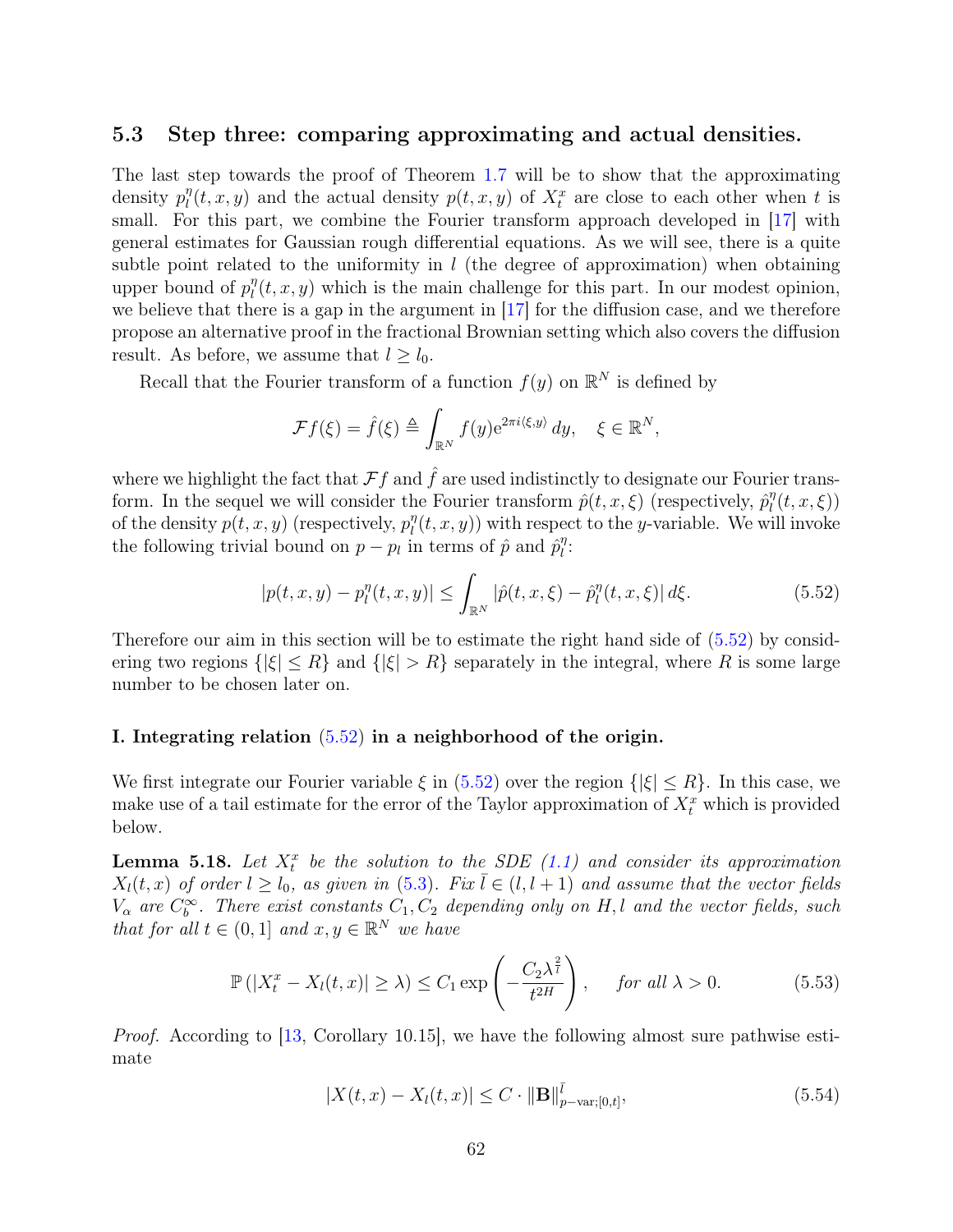with  $C = C_{H,V,l} > 0$ , and where **B** is the rough path lifting of B alluded to in Proposition [2.16.](#page-17-0) In equation [\(5.54\)](#page-61-1), the parameter p is any number greater that  $1/H$  and the p-variation norm is defined with respect to the CC-norm. It follows from  $(5.54)$  that for any  $\lambda > 0$  and  $\eta > 0$ , we have

$$
\mathbb{P}\left(|X_t^x - X_l(t,x)| \geq \lambda\right) \leq \mathbb{P}\left(\|\mathbf{B}\|_{p-\text{var};[0,t]}^{\overline{l}} \geq \lambda/C\right).
$$

In addition, the fBm signature satisfies the identity in law

$$
(\mathbf{B}_s)_{0 \leq s \leq t} \stackrel{d}{=} \left( \delta_{t^H} \circ \mathbf{B}_{\frac{s}{t}} \right)_{0 \leq s \leq t}
$$

Owing to the scaling properties of the CC-norm, we thus get that for an arbitrary  $\zeta > 0$  we have

$$
\mathbb{P}(|X_t^x - X_l(t, x) \ge \lambda) \le \mathbb{P}\left(\|\mathbf{B}\|_{p-\text{var};[0,1]} \ge \frac{(\lambda/C)^{\frac{1}{t}}}{t^H}\right)
$$
  

$$
\le \exp\left(-\frac{\zeta(\lambda/C)^{\frac{2}{t}}}{t^{2H}}\right) \cdot \mathbb{E}\left[e^{\zeta\|\mathbf{B}\|_{p-\text{var};[0,1]}^2}\right],
$$
 (5.55)

.

where we have simply involved Markov's inequality for the last inequality. Now notice that a Fernique type estimate holds for the fractional Brownian rough path (cf. [\[13,](#page-75-1) Theorem 15.33]), namely there exists  $\zeta = \zeta_H > 0$  such that

$$
\mathbb{E}\left[e^{\zeta\|\mathbf{B}\|_{p-var;[0,1]}^2}\right]<\infty.
$$

Plugging this inequality into [\(5.55\)](#page-62-0), our conclusion [\(5.53\)](#page-61-2) is easily obtained.

We are now ready to derive a Fourier transform estimate for small values of  $\xi$ .

<span id="page-62-3"></span>Lemma 5.19. Keep the same notation and hypothesis as in Lemma [5.18,](#page-61-3) and also assume that the uniform hypoellipticity condition  $(1.2)$  is fulfilled. Let  $p(t, x, y)$  be the density of the random variable  $X_t^x$  and denote by  $p_l^n$  $\eta$ <sup>n</sup> the approximating density defined by [\(5.20\)](#page-51-3). Then the Fourier transforms  $\hat{p} = \mathcal{F}p$  and  $\hat{p}_l^{\eta} = \mathcal{F}p_l^{\eta}$  $\frac{\eta}{l}$  satisfy the following inequality over the region  $\{|\xi|\leq R\},\$ 

$$
|\hat{p}(t, x, \xi) - \hat{p}_l^{\eta}(t, x, \xi)| \le C_{H, V, l} (1 + |\xi|) t^{H\bar{l}},
$$
\n(5.56)

<span id="page-62-2"></span><span id="page-62-0"></span> $\Box$ 

provided that  $t < \tau_1$  for some constant  $\tau_1$  depending on H, l and the vector fields.

*Proof.* Notice that according to our definition [\(5.20\)](#page-51-3) of  $p_l^n$  $\eta$ , we have

$$
\hat{p}(t,x,\xi) = \mathbb{E}\left[e^{2\pi i\langle\xi,X_t^x\rangle}\right], \text{ and } \hat{p}_l^{\eta}(t,x,\xi) = \mathbb{E}\left[\eta(U_t)e^{2\pi i\langle\xi,X_l(t,x)\rangle}\right].
$$

Hence it is easily seen that

<span id="page-62-1"></span>
$$
|\hat{p}(t, x, \xi) - \hat{p}_l^{\eta}(t, x, \xi)| \leq \mathbb{E}\left[|e^{-2\pi i \langle \xi, X_t^x \rangle} - e^{-2\pi i \langle \xi, X_l(t, x) \rangle}|\right] + \mathbb{E}[1 - \eta(U_t)]
$$
  
 
$$
\leq 2\pi |\xi| \cdot \mathbb{E}\left[|X_t^x - X_l(t, x)|\right] + \mathbb{E}[1 - \eta(U_t)]. \tag{5.57}
$$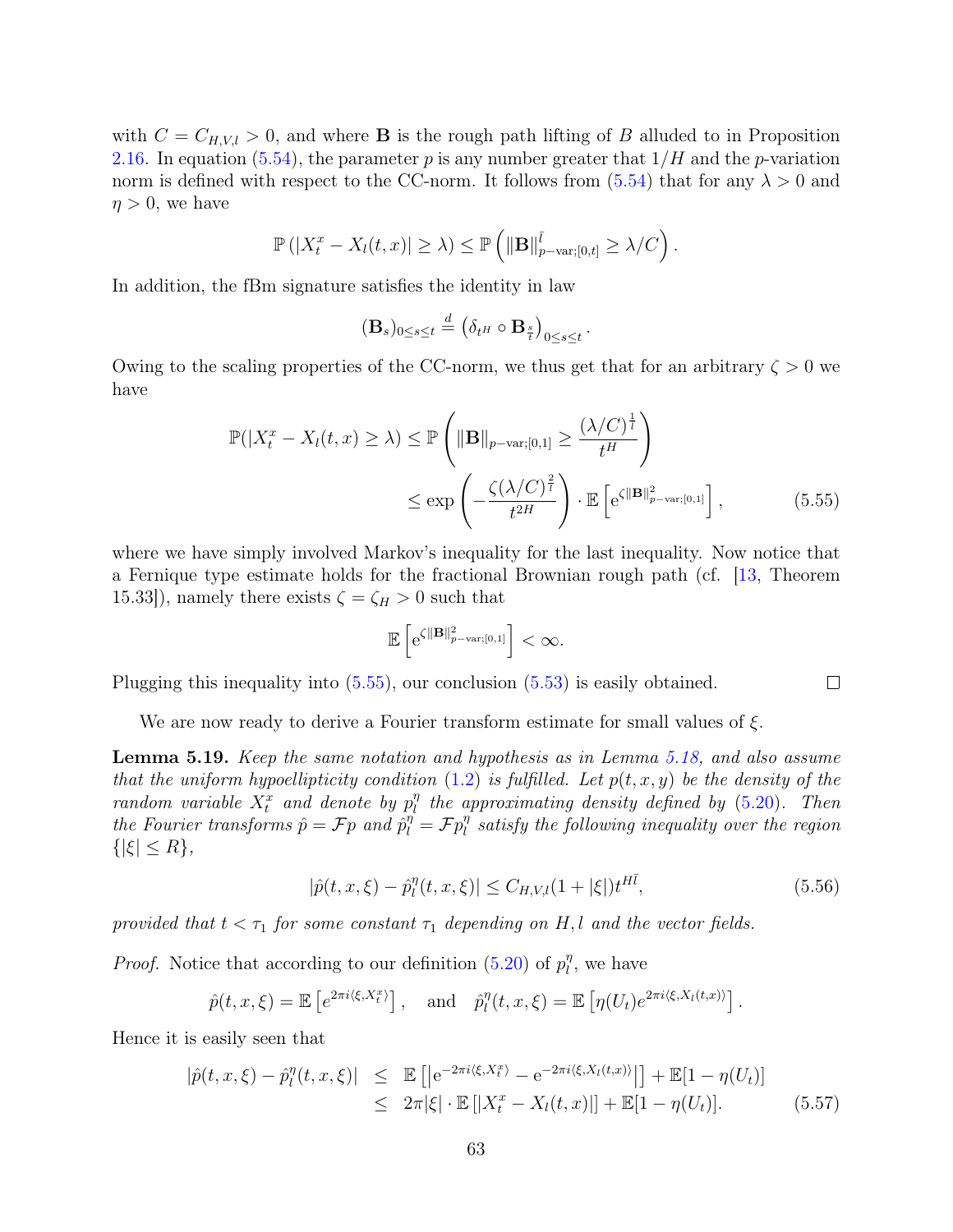Now in order to bound the right hand-side of [\(5.57\)](#page-62-1), we first invoke Lemma [5.18.](#page-61-3) This yields

<span id="page-63-1"></span>
$$
\mathbb{E}\left[|X_t^x - X_l(t,x)|\right] = \int_0^\infty \mathbb{P}\left(|X_t^x - X_l(t,x)| \ge \lambda\right) d\lambda
$$
  

$$
\le C_1 \int_0^\infty \exp\left(-\frac{C_2 \lambda^{\frac{2}{l}}}{t^{2H}}\right) d\lambda = C_3 t^{H\bar{l}}.
$$
 (5.58)

On the other hand, using a similar argument to the proof of Lemma [5.18,](#page-61-3) there exists a strictly positive exponent  $\alpha_{H,l}$  such that

$$
\mathbb{E}[1 - \eta(U_t)] \le \mathbb{P}\left(\|U_t\|_{\text{HS}} \ge \frac{r}{2}\right) \le C_4 \cdot \mathrm{e}^{-\frac{C_5}{t^{\alpha_{H,l}}}}.\tag{5.59}
$$

Therefore taking t small enough, we can make the right hand-side of  $(5.59)$  smaller than  $C_6 t^{H\bar{l}}$ . Hence there exists  $\tau_1 > 0$  such that if  $t \leq \tau_1$  we have

<span id="page-63-2"></span><span id="page-63-0"></span>
$$
\mathbb{E}[1 - \eta(U_t)] \le C_6 t^{H\bar{l}}.\tag{5.60}
$$

Now combining [\(5.58\)](#page-63-1) and [\(5.60\)](#page-63-2), we easily get our conclusion [\(5.56\)](#page-62-2).  $\Box$ 

#### II. Integrating relation [\(5.52\)](#page-61-0) for large Fourier modes.

We now integrate the Fourier variable  $\xi$  over the region  $\{|\xi| > R\}$ . In this case, we make use of certain upper estimates for  $p(t, x, y)$  and  $p_l^n$  $\int_l^{\eta}(t, x, y)$ . We start with a bound on the density of  $X_t^x$  which is also of independent interest. The main ingredients of the proof are basically known in the literature, but to our best knowledge the result (for the hypoelliptic case) has not been formulated elsewhere.

<span id="page-63-5"></span>**Proposition 5.20.** Let  $p(t, x, y)$  be the density of the random variable  $X_t^x$  and as in Lem-ma [5.19](#page-62-3) we assume that the uniform hypoellipticity condition  $(1.2)$  is satisfied. Then for each  $n \geq 1$ , there exist constants  $C_{1,n}, C_{2,n}, \nu_n > 0$  depending on n, H and the vector fields such that

<span id="page-63-4"></span><span id="page-63-3"></span>
$$
|\partial_y^n p(t, x, y)| \le C_{1,n} t^{-\nu_n} \exp\left(-\frac{C_{2,n} |y-x|^{2\wedge (2H+1)}}{t^{2H}}\right),\tag{5.61}
$$

for all  $(t, x, y) \in (0, 1] \times \mathbb{R}^N \times \mathbb{R}^N$ , where  $\partial_y^n$  denotes the n-th order derivative operator with respect to the y variable.

*Proof.* Elaborating on the integration by parts invoked for example in  $\left[3, \text{ Relation } (24)\right]$  $\left[3, \text{ Relation } (24)\right]$  $\left[3, \text{ Relation } (24)\right]$ , there exist exponents  $\alpha, \beta, p, q > 1$  such that

$$
|\partial_y^n p(t, x, y)| \le C_{1,n} \mathbb{P}(|X_t^x - x| \ge |y - x|)^{\frac{1}{2}} \cdot \|\gamma_{X_t^x}^{-1}\|_{\alpha, p}^{\alpha} \cdot \|\mathbf{D} X_t^x\|_{\beta, q}^{\beta},\tag{5.62}
$$

where the Malliavin covariance matrix  $\gamma_{X_t^x}$  is defined by [\(2.39\)](#page-19-0) and the Sobolev norm  $\|\cdot\|_{k,p}$ is introduced in  $(2.38)$ . Then with  $(5.62)$  in hand, we proceed in the following way: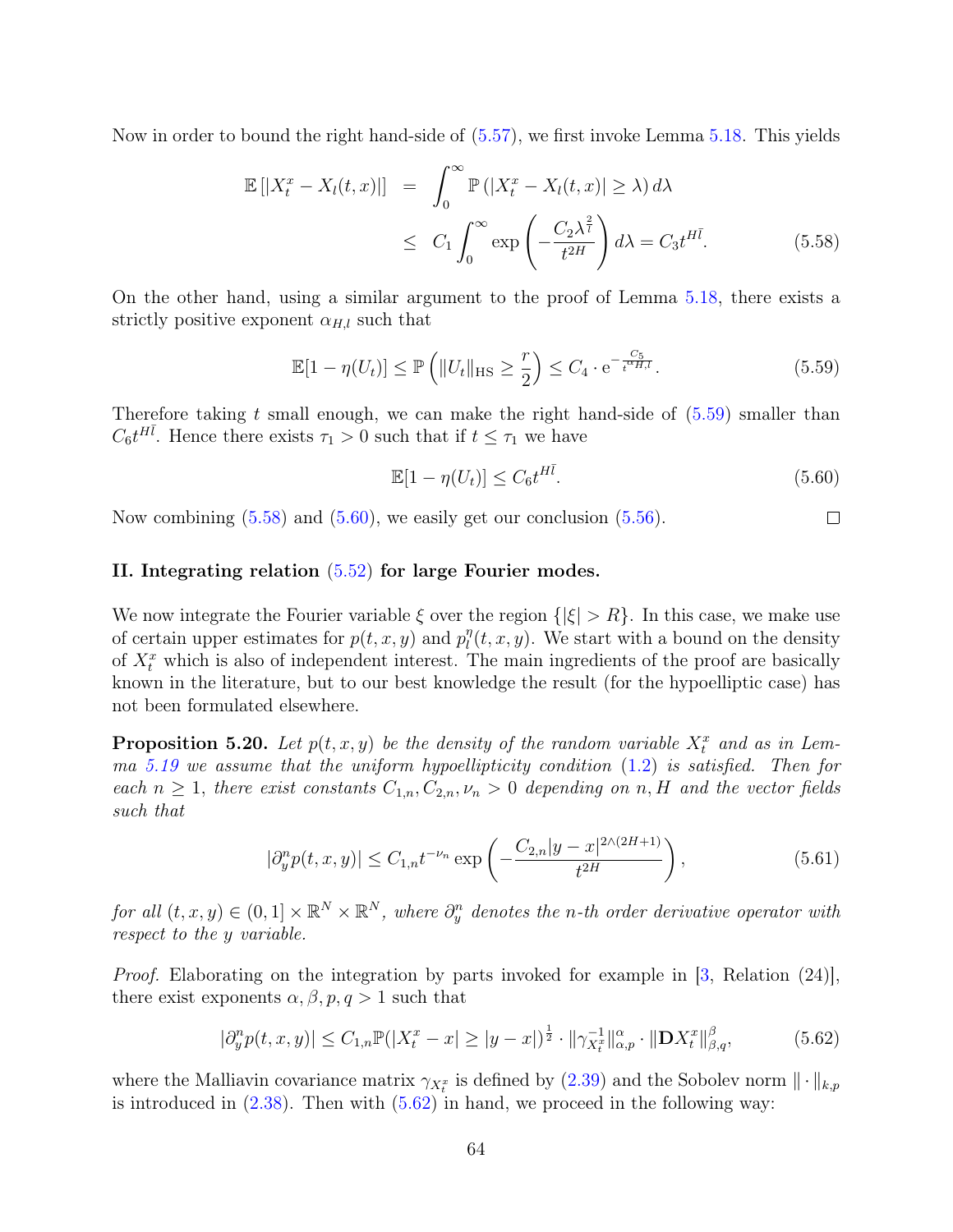(i) An exponential tail estimate for  $X_t^x$  yield the exponential term in [\(5.61\)](#page-63-4). This step is achieved as in  $[3,$  Relation  $(25)$ ].

(ii) The Malliavin derivatives of  $X_t^x$  are estimated as in [\[4,](#page-74-3) Lemma 3.5 (1)]. This produces some positive powers of  $t$  in  $(5.61)$ .

(iii) The inverse of the Malliavin covariance matrix is bounded as in  $[4, \text{ Lemma } 3.5 \ (2)].$  $[4, \text{ Lemma } 3.5 \ (2)].$  It gives some negative powers of  $t$  in  $(5.61)$ .

For the sake of conciseness, we will not detail the steps outlined as above. We refer the reader to [\[3,](#page-74-0) [4\]](#page-74-3) for the details.  $\Box$ 

We now state a lemma which parallels Proposition [5.20](#page-63-5) for the approximation  $X_l$ . Its proof is somehow delicate and is thus postponed to a separate paragraph.

<span id="page-64-0"></span>Lemma 5.21. Assume the same hypothesis as in Proposition [5.20.](#page-63-5) Recall that the approxi $matrix$  density  $p_l^{\eta}$  $\frac{\eta}{l}$  is defined by [\(5.20\)](#page-51-3). Fix  $l \geq l_0$ . Then for each  $n \geq 1$  there exists constants  $C_n = C_n(H, l)$  and  $\gamma_n = \gamma_n(H, l_0)$  such that for all  $(t, x) \in (0, 1] \times \mathbb{R}^N$  the following bound holds true

<span id="page-64-1"></span>
$$
\|\partial_y^n p_l^n(t, x, \cdot)\|_{C_b^n(\mathbb{R}^N)} \le C_n \cdot t^{-\gamma_n}.\tag{5.63}
$$

Moreover, the function  $\partial_y^n p_l^n$  $\eta_l^n(t, x, \cdot)$  is compactly supported in  $\mathbb{R}^N$ .

*Remark* 5.22. Let us highlight the fact that  $\gamma_n$  in [\(5.63\)](#page-64-1) depends on  $l_0$  instead of l. This subtle technical point is crucial and requires a non-trivial amount of analysis, which is carried out in the next paragraph.

We now take Lemma [5.21](#page-64-0) for granted and we come back to the estimate [\(5.52\)](#page-61-0) for the region  $|\xi| > R$ . We are able to state the following result.

Lemma 5.23. Using the same notation and hypothesis as in Lemma [5.19,](#page-62-3) the Fourier transforms  $\hat{p}$  and  $\hat{p}_l^{\eta}$  $\int_{l}^{\eta}$  are such that for all  $|\xi| > R$  we have

<span id="page-64-2"></span>
$$
|\xi|^{N+2} (|\hat{p}(t, x, \xi)| + |\hat{p}_l^{\eta}(t, x, \xi)|) \le C \cdot t^{-\mu}, \tag{5.64}
$$

for some strictly positive constants  $C = C_{N,H,V,l}$  and  $\mu = \mu_{N,H,V,l_0}$ .

Proof. According to standard compatibility rules between Fourier transform and differentiation, we have (recall that  $\mathcal{F}f$  and  $f$  are both used to designate the Fourier transform of a function  $f$ :

$$
|\xi|^{N+2} (|\hat{p}(t, x, \xi)| + |\hat{p}_l^{\eta}(t, x, \xi)|)
$$
  
\n
$$
\leq C_N \left( |\mathcal{F}(\partial_y^{N+2} p(t, x, y))| + |\mathcal{F}(\partial_y^{N+2} p_l^{\eta}(t, x, y))| \right).
$$

Plugging [\(5.61\)](#page-63-4) and [\(5.63\)](#page-64-1) into this relation and using the fact that  $\partial_y^{N+2} p_l^{\eta}$  $\int_l^{\eta}(t,x,\cdot)$  is compactly supported, our claim [\(5.64\)](#page-64-2) is easily proved.  $\Box$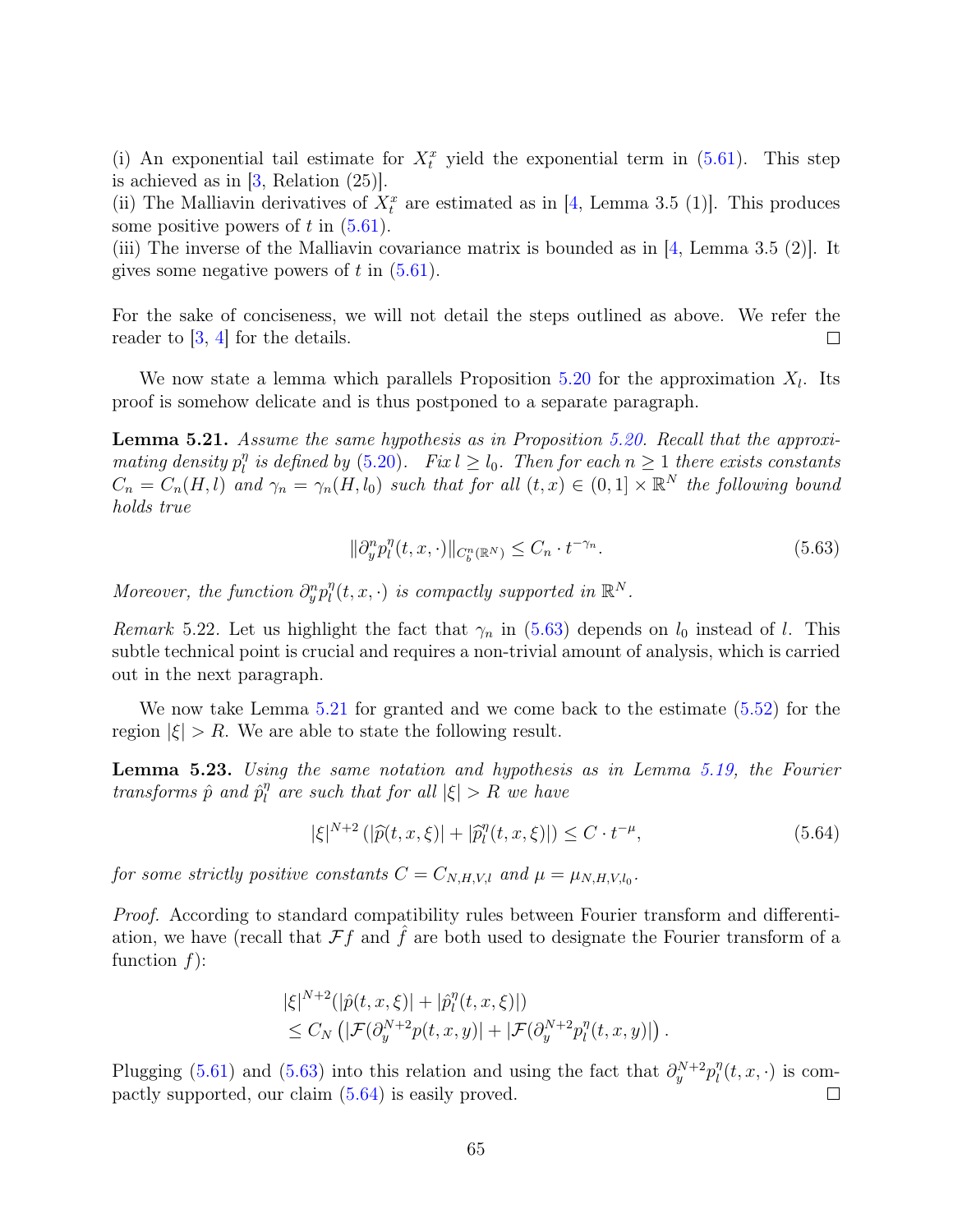#### III. Comparison of the densities.

Combining the previous preliminary results on Fourier transforms we get the following uniform bound on the difference  $p - p_l^{\eta}$  $\frac{\eta}{l}$ .

Proposition 5.24. We still keep the same notation and assumptions of Lemma [5.19.](#page-62-3) Then there exists  $\tau > 0$  such that for all  $t \leq \tau$  and  $x, y \in \mathbb{R}^N$  we have

<span id="page-65-2"></span>
$$
|p(t, x, y) - p_l^{\eta}(t, x, y)| \le C_{H, V, l} t.
$$
\n(5.65)

Proof. Thanks to [\(5.52\)](#page-61-0) we can write

$$
|p(t, x, y) - p_l^{\eta}(t, x, y)| \le \left( \int_{|\xi| \le \mathbb{R}} + \int_{|\xi| > \mathbb{R}} \right) |\hat{p}(t, x, \xi) - \hat{p}_l^{\eta}(t, x, \xi)| d\xi.
$$

Next we invoke the bounds  $(5.56)$  and  $(5.64)$ , which allows to write

$$
|p(t, x, y) - p_l^{\eta}(t, x, y)| \le C_1 \left( R^{N+1} t^{H \bar{l}} + t^{-\mu} \int_{|\xi| > R} |\xi|^{-N-2} d\xi \right),
$$

whenever  $t \in (0, 1]$ , and where we recall that  $\overline{l}$  is a fixed number in  $[l, l + 1]$  introduced in Lemma [5.18.](#page-61-3) Now an elementary change of variable yields

$$
|p(t, x, y) - p_l^{\eta}(t, x, y)|
$$
  
\n
$$
\leq C_1 \left( R^{N+1} t^{H\bar{l}} + t^{-\mu} R^{-1} \int_{|\xi| \geq 1} |\xi|^{-(N+1)} d\xi \right)
$$
  
\n
$$
\leq C_2 \left( R^{N+1} t^{H\bar{l}} + t^{-\mu} R^{-1} \right).
$$
\n(5.66)

We can easily optimize expression [\(5.66\)](#page-65-0) with respect to R by choosing  $R = t^{-(\mu+1)}$ . It follows that

$$
|p(t, x, y) - p_l^{\eta}(t, x, y)| \le C_2 t^{-(N+1)(\mu+1) + H\bar{l}} + t,
$$
\n(5.67)

for all  $t \in (0, 1]$ . In addition, recall that a crucial point in our approach is that the exponent  $\mu$  in [\(5.67\)](#page-65-1) does not depend on *l*. Therefore we can choose  $l \geq l_0$  large enough, so that

$$
-(N+1)(\mu+1) + Hl \ge 1.
$$

For this value of  $l$ , the upper bound  $(5.65)$  is easily deduced from  $(5.67)$ .

<span id="page-65-1"></span><span id="page-65-0"></span> $\Box$ 

#### IV. A new proof of Lemma [5.21.](#page-64-0)

Before proving Lemma [5.21,](#page-64-0) we mention that the independence on l for the exponent  $\gamma_n$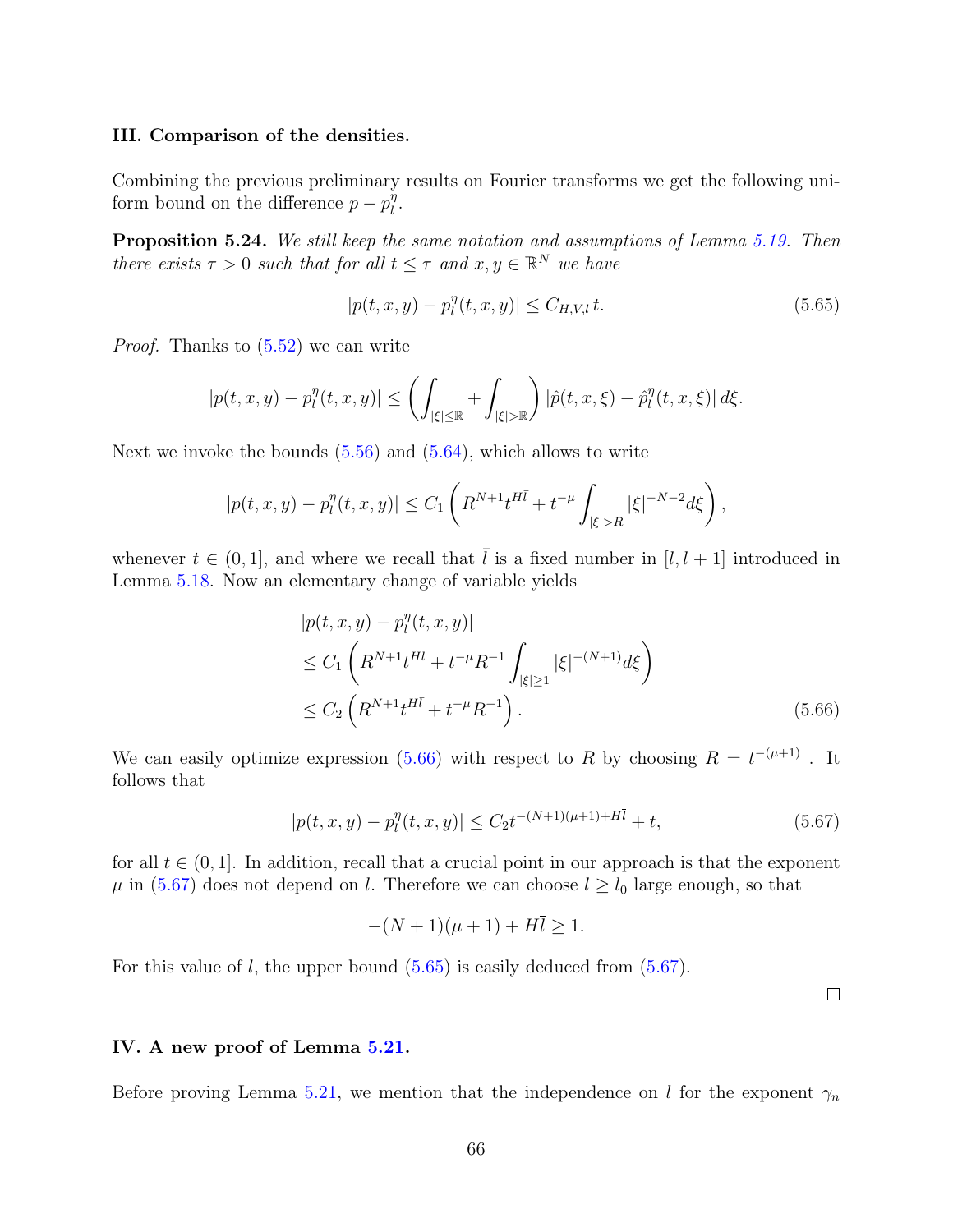was already observed in [\[17\]](#page-75-0) for the diffusion case. However, in our modest opinion we believe that there is a gap in the argument. We explain the reason as follows. Recall that for a differentiable random vector  $Z = (Z^1, \ldots, Z^n)$  in the sense of Malliavin, we use the notation  $\gamma_Z \triangleq (\langle DZ^i, DZ^j \rangle_{\mathcal{H}})_{1 \leq i,j \leq n}$  to denote its Malliavin covariance matrix. By the definition [\(5.3\)](#page-42-0) of  $X_l(t, x)$ , it is immediate that

$$
\gamma_{X_l(t,x)} = JF_l(U_t^{(l)}, x) \cdot \gamma_{U_t^{(l)}} \cdot JF_l(U_t^{(l)}, x)^*.
$$
\n(5.68)

Next, let  $\pi_{l,l_0}: \mathfrak{g}^{(l)} \to \mathfrak{g}^{(l_0)} \subseteq \mathfrak{g}^{(l)}$  be the canonical orthogonal projection. The matrix form of  $\pi_{l,l_0}$  as a linear function on  $\mathfrak{g}(l)$  is given by

<span id="page-66-1"></span>
$$
\pi_{l,l_0} = \left( \begin{array}{cc} \mathrm{Id}_{\mathfrak{g}^{(l_0)}} & 0 \\ 0 & 0 \end{array} \right).
$$

In [\[17,](#page-75-0) Page 420], it was asserted that

<span id="page-66-0"></span>
$$
JF_l(U_t^{(l)}, x) \cdot \gamma_{U_t^{(l)}} \cdot JF_l(U_t^{(l)}, x)^* \ge JF_l(U_t^{(l)}, x) \cdot \pi_{l, l_0} \cdot \gamma_{U_t^{(l)}} \cdot \pi_{l, l_0} \cdot JF_l(U_t^{(l)}, x)^*, \qquad (5.69)
$$

which we believe was crucial for proving the *l*-independence in the argument. Now if we write

$$
\gamma_{U_t^{(l)}} = \left(\begin{array}{cc} \gamma_{U_t^{(l_0)}} & P \\ Q & R \end{array}\right),\,
$$

then it is readily checked that  $(5.69)$  is equivalent to

$$
JF_l(U_t^{(l)},x) \cdot \left(\begin{array}{cc} 0 & P \\ Q & R \end{array}\right) \cdot JF_l(U_t^{(l)},x)^* \ge 0.
$$

However, we do not see a reason why this nonnegative definiteness property should hold even if we know that the Malliavin covariance matrices are always nonnegative definite. Therefore the considerations below are devoted to an alternative proof of Lemma [5.21](#page-64-0) in the fractional Brownian setting, which also covers the diffusion case.

In view of the decomposition  $(5.68)$ , we first need the following lemma from [\[1\]](#page-74-1), which gives an estimate of the Malliavin covariance matrix of  $U_t^{(l)}$  $\frac{u}{t}$ .

<span id="page-66-2"></span>**Lemma 5.25.** Given  $l \geq 1$ , let  $U_t^{(l)}$  $t_t^{(t)}$  be the truncated log-signature defined by  $(5.2)$ . We consider the Malliavin covariance matrix  $\gamma_{U_t^{(l)}}$  of the random variable  $U_t^{(l)}$  $t_t^{(t)}$ , and denote by  $\mu_t^{(l)}$  $t_t^{(t)}$  the smallest eigenvalue. Then for any  $q > 1$ , we have

$$
\sup_{t \in (0,1]} \left\| \frac{t^{2Hl}}{\mu_t^{(l)}} \right\|_q < \infty. \tag{5.70}
$$

Now we are able to give the proof of Lemma [5.21.](#page-64-0)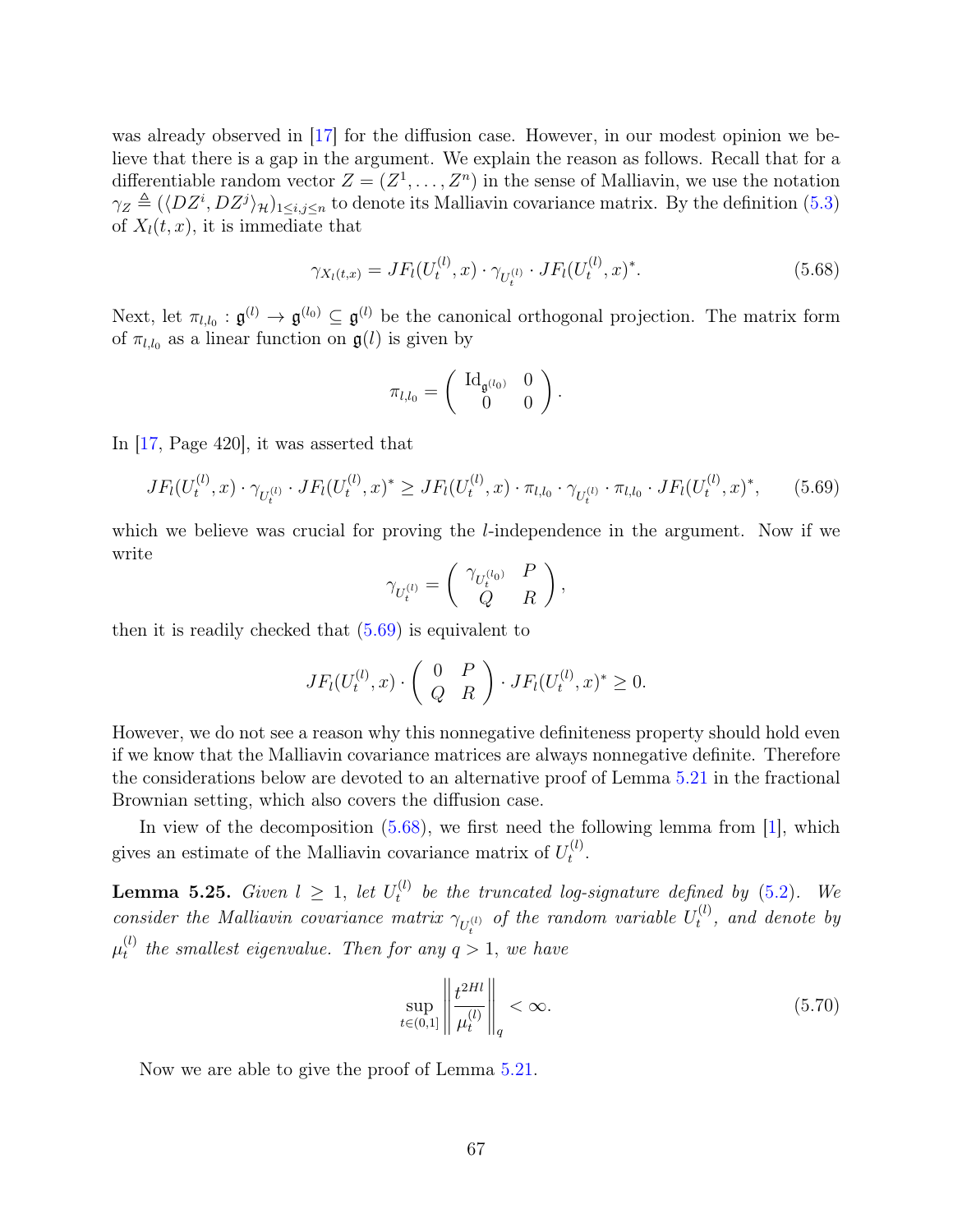Proof of Lemma [5.21.](#page-64-0) As mentioned earlier, the uniform upper bound for the derivatives of  $p_l^n$  $\eta_l^n(t, x, y)$  follows from the same lines as in the proof of Proposition [5.20](#page-63-5) (with the same three main ingredients (i)-(ii)-(iii)), based on the integration by parts formula. In the remainder of the proof, we show that the exponent  $\gamma_n$  can be chosen depending only on  $l_0$  but not on l (note, however, that it also depends on  $H, n$  and the vector fields). We now divide the proof in several steps.

Step 1: A decomposition based on lowest eigenvalue. As recalled in  $(5.62)$  and the strategy of proof of Proposition [5.20,](#page-63-5) the exponent  $\gamma_n$  in [\(5.63\)](#page-64-1) comes from integrability estimates for the inverse of the Malliavin covariance matrix of  $X<sub>l</sub>(t, x)$ . To prove the claim, by the definition of  $\mathbb{P}_{l}^{\eta}$  $\eta_l(t, x, \cdot)$ , it is sufficient to establish the following property: for each  $q > 1$ , we have

<span id="page-67-1"></span>
$$
\sup_{t \in (0,1]} \mathbb{E} \left[ \left| \frac{t^{2Hl_0}}{\lambda_t^{(l)}} \right|^q; \| U_t^{(l)} \|_{\text{HS}} < r \right] < \infty,\tag{5.71}
$$

where the random variable  $\lambda_t^{(l)}$  $t_i^{(t)}$  is defined by

$$
\lambda_t^{(l)} \triangleq \inf_{\eta \in S^{N-1}} \langle \eta, \gamma_{X_l(t,x)} \eta \rangle_{\mathbb{R}^N},
$$

that is,  $\lambda_t^{(l)}$ <sup>(l)</sup> is the smallest eigenvalue of  $\gamma_{X_l(t,x)}$ . In order to lower bound  $\lambda_t^{(l)}$  $t^{(t)}$ , we write  $X_l(t,x) = X_{l_0}(t,x) + R_t$ , where by the definition [\(5.3\)](#page-42-0) of  $X_l(t,x)$  we have

<span id="page-67-2"></span>
$$
R_t \triangleq \sum_{l_0 < |\alpha| \le l} V_{(\alpha)}(x) (\exp U_t^{(l)})^{\alpha}.\tag{5.72}
$$

Then for every  $\eta \in S^{N-1}$ , we have

$$
\langle \eta, \gamma_{X_l(t,x)} \eta \rangle_{\mathbb{R}^N} = \| D \left( \langle \eta, X_l(t,x) \rangle_{\mathbb{R}^N} \right) \|_{\overline{\mathcal{H}}}^2
$$
  
= 
$$
\| D \left( \langle \eta, X_{l_0}(t,x) \rangle_{\mathbb{R}^N} \right) + D \left( \langle \eta, R_t \rangle_{\mathbb{R}^N} \right) \|_{\overline{\mathcal{H}}}^2.
$$

By invoking the definition [\(2.39\)](#page-19-0) of  $\gamma_{X_{l_0}}$ , we get

$$
\langle \eta, \gamma_{X_l(t,x)} \eta \rangle_{\mathbb{R}^N} \ge \frac{1}{2} \| D \left( \langle \eta, X_{l_0}(t,x) \rangle_{\mathbb{R}^N} \right) \|_{\bar{\mathcal{H}}}^2 - \| D \left( \langle \eta, R_t \rangle_{\mathbb{R}^N} \right) \|_{\bar{\mathcal{H}}}^2
$$
  

$$
= \frac{1}{2} \langle \eta, \gamma_{X_{l_0}(t,x)} \eta \rangle_{\mathbb{R}^N} - \langle \eta, \gamma_{R_t} \eta \rangle_{\mathbb{R}^N}
$$
  

$$
\ge \frac{1}{2} \langle \eta, \gamma_{X_{l_0}(t,x)} \eta \rangle_{\mathbb{R}^N} - \| \gamma_{R_t} \|_{\mathrm{F}},
$$

where  $\|\cdot\|_F$  denotes the Frobenius norm of a matrix, and we have used the simple inequality  $||a + b||_E^2 \ge \frac{1}{2}$  $\frac{1}{2} ||a||_E^2 - ||b||_E^2$  which is valid in any Hilbert space E. It follows that

<span id="page-67-3"></span><span id="page-67-0"></span>
$$
\lambda_t^{(l)} \ge \frac{1}{2} \lambda_t^{(l_0)} - \|M_{R_t}\|_{\mathcal{F}}.\tag{5.73}
$$

In order to go from  $(5.73)$  to our desired estimate  $(5.71)$ , consider  $q > 1$  and the following decomposition:

$$
\mathbb{E}\left[\left|\frac{t^{2Hl_{0}}}{\lambda_{t}^{(l)}}\right|^{q};\|U_{t}^{(l)}\|_{\text{HS}} < r\right] = I_{t} + J_{t},\tag{5.74}
$$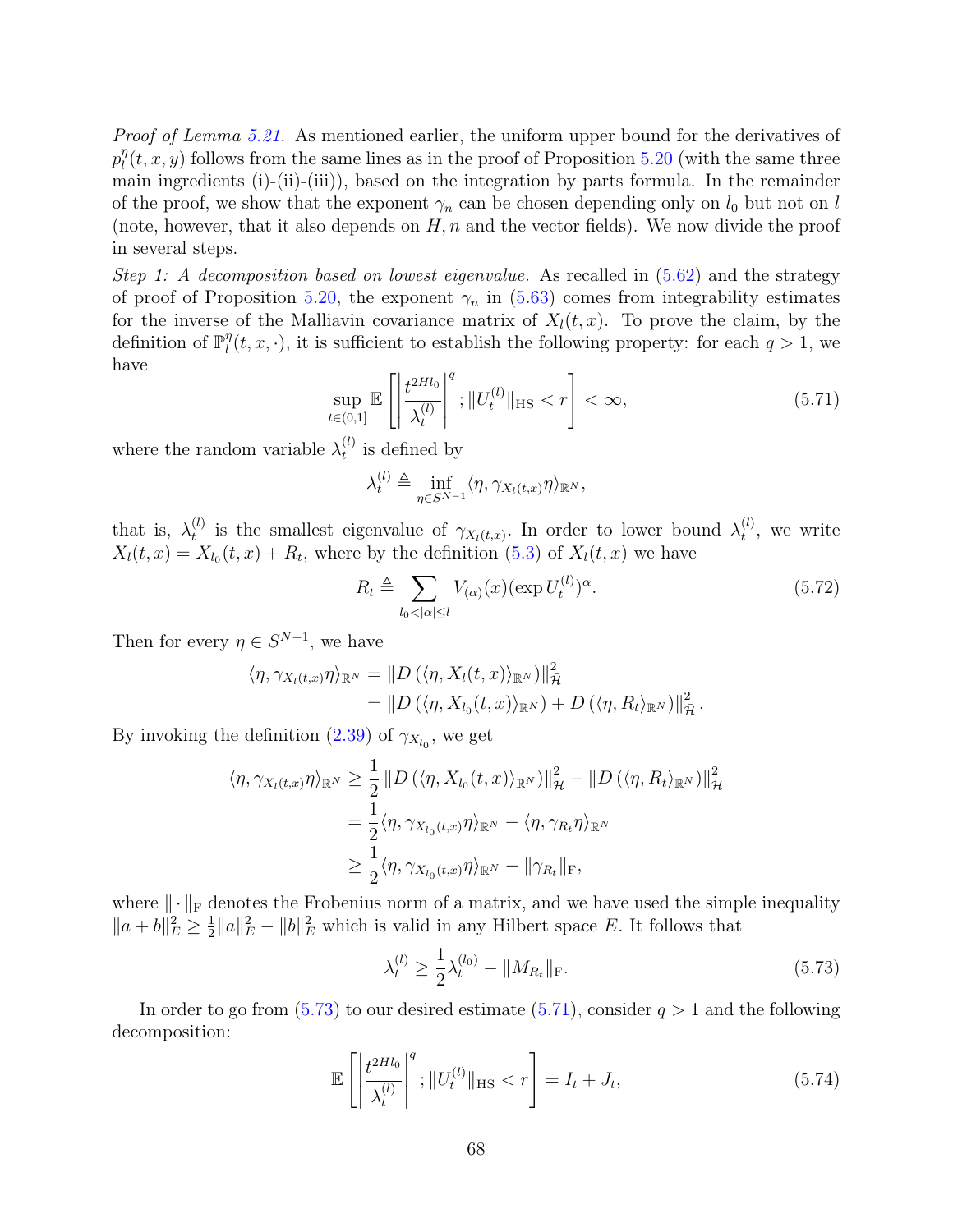where  $I_t$  and  $J_t$  are respectively defined by

$$
I_t = \mathbb{E}\left[\left|\frac{t^{2Hl_0}}{\lambda_t^{(l)}}\right|^q; \frac{1}{2}\lambda_t^{(l_0)} - \|M_{R_t}\|_{\mathrm{F}} \ge \frac{1}{4}\lambda_t^{(l_0)}, \|U_t^{(l)}\|_{\mathrm{HS}} < r\right],
$$
  

$$
J_t = \mathbb{E}\left[\left|\frac{t^{2Hl_0}}{\lambda_t^{(l)}}\right|^q; \frac{1}{2}\lambda_t^{(l_0)} - \|M_{R_t}\|_{\mathrm{F}} < \frac{1}{4}\lambda_t^{(l_0)}, \|U_t^{(l)}\|_{\mathrm{HS}} < r\right].
$$

Now we estimate  $I_t$  and  $J_t$  separately.

Step 2: Upper bound for  $I_t$ . To estimate  $I_t$ , observe that according to  $(5.73)$  we have

<span id="page-68-0"></span>
$$
I_t \le \mathbb{E}\left[\left|\frac{4t^{2Hl_0}}{\lambda_t^{(l_0)}}\right|^q; \|U_t^{(l)}\|_{\text{HS}} < r\right].\tag{5.75}
$$

Furthermore, since  $X_{l_0}(t,x) = x + F_{l_0}(U_t^{(l_0)})$  $t^{(0)}(x)$ , we know that

$$
\gamma_{X_{l_0}(t,x)} = JF_{l_0}(U_t^{(l_0)}, x) \cdot \gamma_{U_t^{(l_0)}} \cdot JF_{l_0}(U_t^{(l_0)}, x)^*.
$$

Therefore, for each  $\eta \in S^{N-1}$ ,

$$
\langle \eta, \gamma_{X_{l_0}(t,x)} \eta \rangle_{\mathbb{R}^N}
$$
  
=  $\eta^* \cdot J F_{l_0}(U_t^{(l_0)}, x) \cdot \gamma_{U_t^{(l_0)}} \cdot J F_{l_0}(U_t^{(l_0)}, x)^* \eta$   

$$
\geq \mu_t^{(l_0)} \cdot \left(\eta^* \cdot J F_{l_0}(U_t^{(l_0)}, x) \cdot J F_{l_0}(U_t^{(l_0)}, x)^* \cdot \eta\right),
$$
 (5.76)

where recall that  $\mu_t^{(l_0)}$  denotes the smallest eigenvalue of  $\gamma_{U_t^{(l_0)}}$ . In addition, we choose the constant  $r$  in  $(5.75)$  as in Corollary [5.8](#page-50-1) and Remark [5.9.](#page-50-2) We hence know that the matrix

<span id="page-68-1"></span>
$$
JF_{l_0}(\pi^{(l_0)}(u),x)\cdot JF_{l_0}(\pi^{(l_0)}(u),x)
$$

is uniformly positive definite on  $\{(u, x) \in \mathfrak{g}^{(l)} \times \mathbb{R}^N : ||u||_{\text{HS}} < r\}$ . In particular, there exists a constant  $c_{V,l} > 0$ , such that on the event  $\{\|U_t^{(l)}\|_{\text{HS}} < r\}$ , we have

$$
\eta^* \cdot JF_{l_0}(U_t^{(l_0)}, x) \cdot JF_{l_0}(U_t^{(l_0)}, x)^* \cdot \eta \ge c_{V,l} |\eta|^2, \ \ \forall \eta \in \mathbb{R}^N,
$$

Therefore, according to [\(5.76\)](#page-68-1), we conclude that on the event  $\{\Vert U_t^{(l)} \Vert_{\text{HS}} < r\}$  we have

$$
\lambda_t^{(l_0)} = \inf_{\eta \in S^{N-1}} \langle \eta, M_{X_{l_0}(t,x)} \eta \rangle_{\mathbb{R}^N} \ge c_{V,l} \mu_t^{(l_0)},\tag{5.77}
$$

where we recall that  $\mu_t^{(l_0)}$  $t_t^{(l_0)}$  is the smallest eigenvalue of  $\gamma_{U_t^{(l_0)}}$ . Putting [\(5.77\)](#page-68-2) into [\(5.75\)](#page-68-0) it follows that q

<span id="page-68-2"></span>
$$
I_t \leq \mathbb{E}\left[\left|\frac{4t^{2Hl_0}}{c_{V,l}\mu_t^{(l_0)}}\right|^q : ||U_t^{(l)}||_{\text{HS}} < r\right].
$$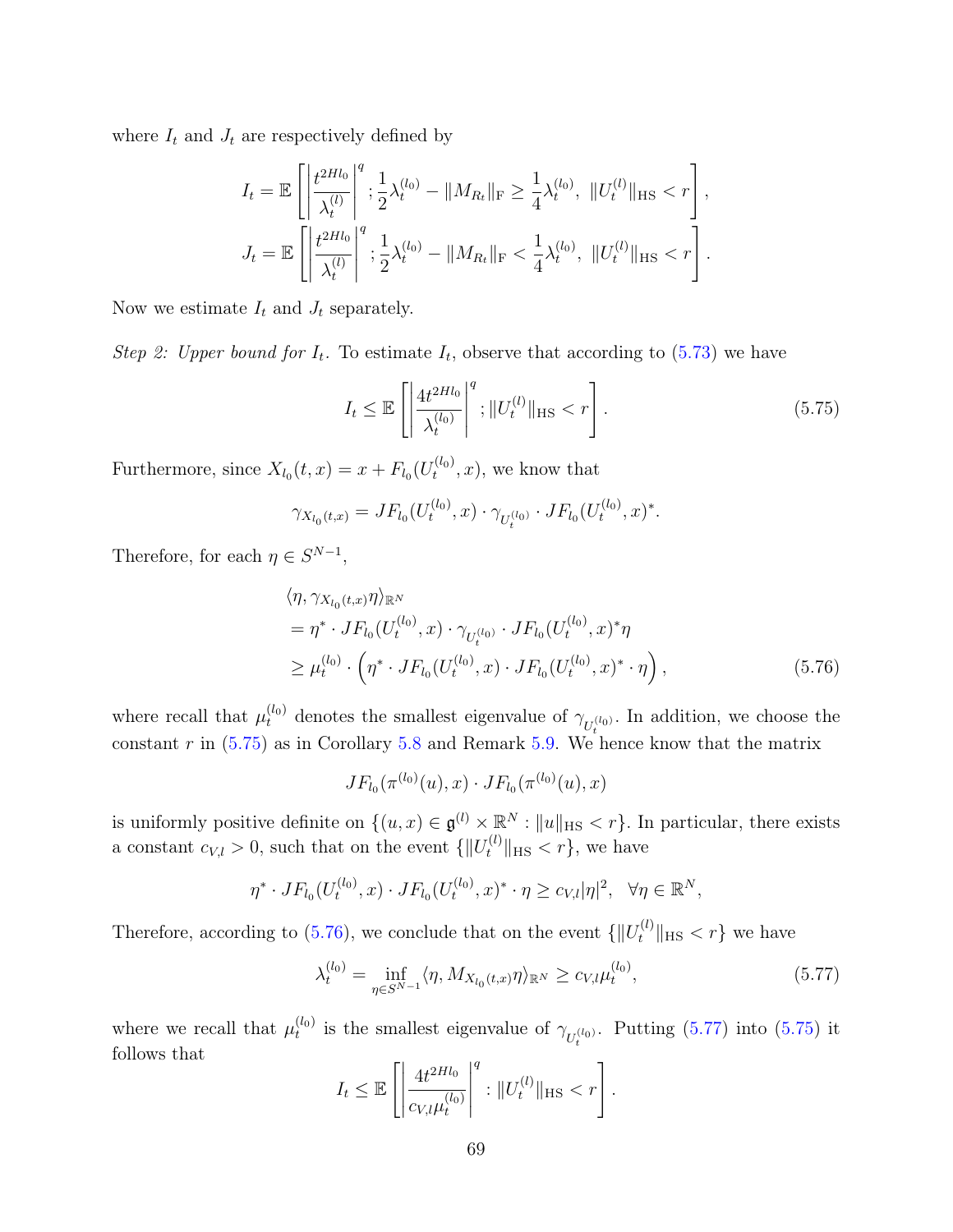Hence a direct application of Lemma [5.25](#page-66-2) yields

<span id="page-69-0"></span>
$$
\sup_{t\in(0,1]}I_t<\infty.
$$

Step 3: Upper bound for  $J_t$ . To estimate  $J_t$ , according to Hölder's inequality, we have

$$
J_t \leq \left(\mathbb{E}\left[\left|\frac{t^{2Hl_0}}{\lambda_t^{(l)}}\right|^{2q}\right]; \|U_t^{(l)}\|_{\text{HS}} < r\right)^{\frac{1}{2}} \cdot \left(\mathbb{P}\left(\frac{1}{2}\lambda_t^{(l_0)} - \|M_{R_t}\|_{\text{F}} < \frac{1}{4}\lambda_t^{(l_0)}; \|U_t^{(l)}\|_{\text{HS}} < r\right)\right)^{\frac{1}{2}}
$$

$$
= \left(\mathbb{E}\left[\left|\frac{t^{2Hl_0}}{\lambda_t(l)}\right|^{2q}\right]; \|U_t^{(l)}\|_{\text{HS}} < r\right)^{\frac{1}{2}} \cdot \left(\mathbb{P}\left(\|M_{R_t}\|_{\text{F}} > \frac{1}{4}\lambda_t^{(l_0)}, \|U_t^{(l)}\|_{\text{HS}} < r\right)\right)^{\frac{1}{2}}.\tag{5.78}
$$

On the one hand, according to  $(5.77)$  applied to general l and Lemma [5.25,](#page-66-2) we have

<span id="page-69-1"></span>
$$
C_{1,q,l} \triangleq \sup_{t \in (0,1]} \mathbb{E} \left[ \left| \frac{t^{2Hl}}{\lambda_t^{(l)}} \right|^{2q} : \| U_t^{(l)} \|_{\text{HS}} < r \right] < \infty.
$$

It follows that

$$
\mathbb{E}\left[\left|\frac{t^{2Hl_{0}}}{\lambda_{t}^{(l)}}\right|^{2q} : \|U_{t}^{(l)}\|_{\text{HS}} < r\right] = \frac{1}{t^{4qH(l-l_{0})}} \mathbb{E}\left[\left|\frac{t^{2Hl}}{\lambda_{t}^{(l)}}\right|^{2q} : \|U_{t}^{(l)}\|_{\text{HS}} < r\right] \leq \frac{C_{1,q,l}}{t^{4qH(l-l_{0})}}.\tag{5.79}
$$

In order to bound the right hand-side of [\(5.78\)](#page-69-0), we also write

$$
\mathbb{P}\left(\|M_{R_t}\|_{\mathrm{F}} > \frac{1}{4}\lambda_t^{(l_0)},\ \|U_t^{(l)}\|_{\mathrm{HS}} < r\right) = \mathbb{P}\left(t^{-2Hl_0} \|M_{R_t}\|_{\mathrm{F}} \ge \frac{1}{4}t^{-2Hl_0}\lambda_t^{(l_0)},\ \|U_t^{(l)}\|_{\mathrm{HS}} < r\right).
$$

Now a crucial observation is that  $R_t$  is defined in terms of signature components of order at least  $l_0 + 1$  for the fractional Brownian motion, as easily seen from  $(5.72)$ . According to the scaling property of the signature, if we define  $\xi_t \triangleq t^{-2H(l_0+1)}||M_{R_t}||_F$ , then  $\xi_t$  has moments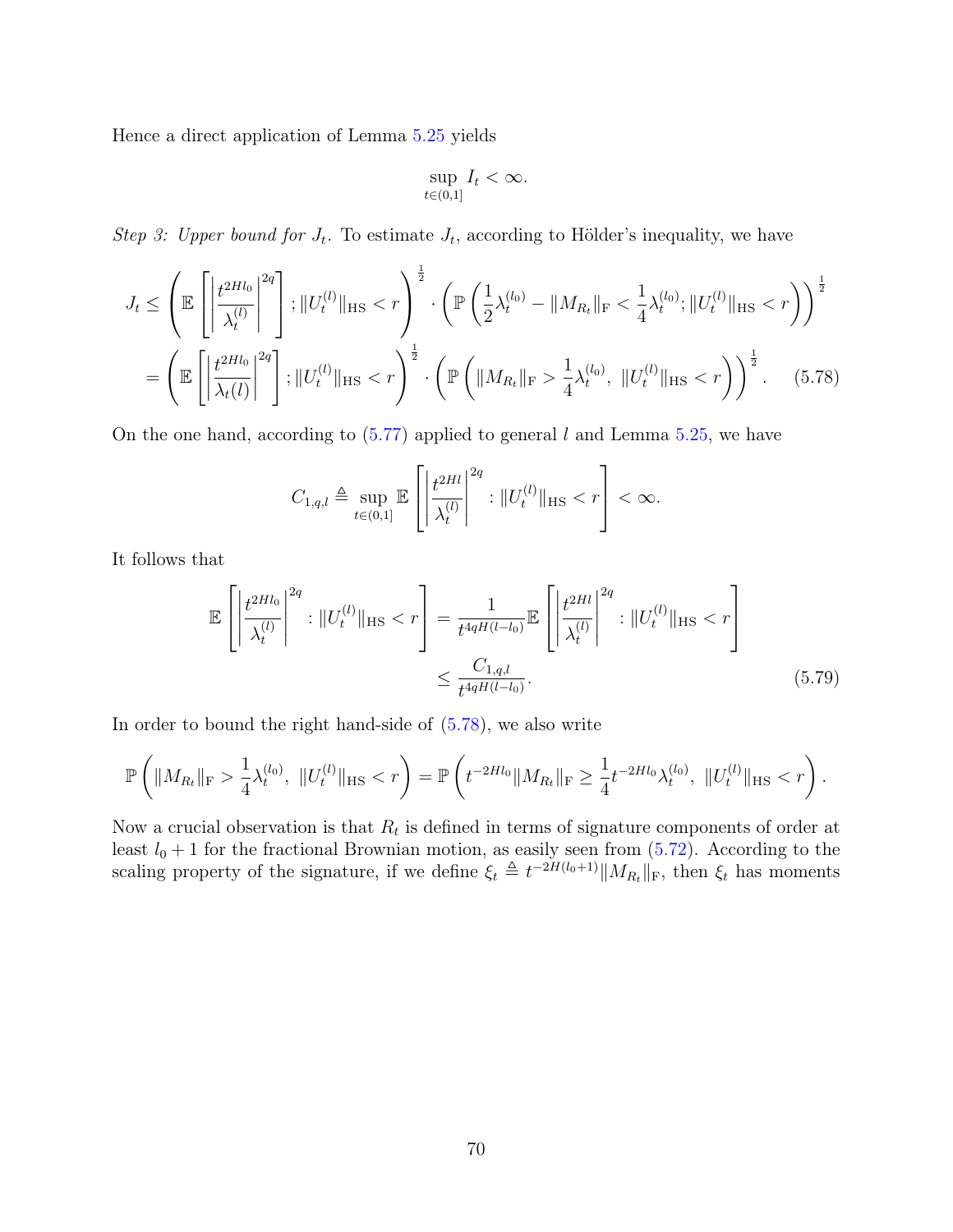of all orders uniformly in  $t \in (0, 1]$ . It follows that

$$
\mathbb{P}\left(\|M_{R_t}\|_{\mathrm{F}} > \frac{1}{4}\lambda_t^{(l_0)}, \|U_t^{(l)}\|_{\mathrm{HS}} < r\right)
$$
\n
$$
= \mathbb{P}\left(t^{2H}\xi_t \ge \frac{1}{4}t^{-2Hl_0}\lambda_t^{(l_0)}, \|U_t^{(l)}\|_{\mathrm{HS}} < r\right)
$$
\n
$$
\le \mathbb{E}\left[\left|\frac{4t^{2H}\xi_t}{t^{-2Hl_0}\lambda_t^{(l_0)}}\right|^{2q(l-l_0)}; \|U_t^{(l)}\|_{\mathrm{HS}} < r\right]
$$
\n
$$
= t^{4qH(l-l_0)}\mathbb{E}\left[\left|\frac{4\xi_t t^{2Hl_0}}{\lambda_t(l_0)}\right|^{2q(l-l_0)}; \|U_t^{(l)}\|_{\mathrm{HS}} < r\right]
$$
\n
$$
\le t^{4qH(l-l_0)} \left(\mathbb{E}[\left|4\xi_t\right|^{4q(l-l_0)}\right)\right)^{\frac{1}{2}} \cdot \left(\mathbb{E}\left[\left|\frac{t^{2Hl_0}}{\lambda_t(l_0)}\right|^{4q(l-l_0)}\right]\right)^{\frac{1}{2}}
$$
\n
$$
\le C_{2,q,l} t^{4qH(l-l_0)}.
$$
\n(5.80)

Plugging  $(5.79)$  and  $(5.80)$  into  $(5.78)$ , we arrive at

$$
J_t \le \sqrt{C_{1,q,l} \cdot C_{2,q,l}} < \infty, \text{ for all } t \in (0,1].
$$

Step 4: Conclusion. Putting together our estimates on  $I_t$  and  $J_t$  and inserting them into  $(5.74)$ , our claim  $(5.71)$  is readily proved.

<span id="page-70-1"></span><span id="page-70-0"></span> $\Box$ 

### 5.4 Completing the proof of Theorem [1.7.](#page-5-0)

Finally, we are in a position to complete the proof of Theorem [1.7.](#page-5-0) Indeed, recall that [\(5.51\)](#page-60-4) and  $(5.65)$  assert that for x and y such that  $d(x, y) \le t^H$  and  $t < \tau$  we have

$$
p^{\eta}(t, x, y) \ge \frac{C_1}{|B_d(x, t^H)|}
$$
, and  $|p(t, x, y) - p_l^{\eta}(t, x, y)| \le C_{H, V, l} t.$  (5.81)

In addition, owing to  $(1.6)$ , for small t we get

<span id="page-70-2"></span>
$$
\frac{1}{|B_d(x, t^H)|} \ge \frac{C}{t^{HN/l_0}}.\tag{5.82}
$$

Putting together  $(5.81)$  and  $(5.82)$ , it is thus easily seen that when t is small enough we have

$$
p(t, x, y) \ge \frac{C_2}{|B_d(x, t^H)|}.
$$

The proof of Lemma [5.21](#page-64-0) is thus complete.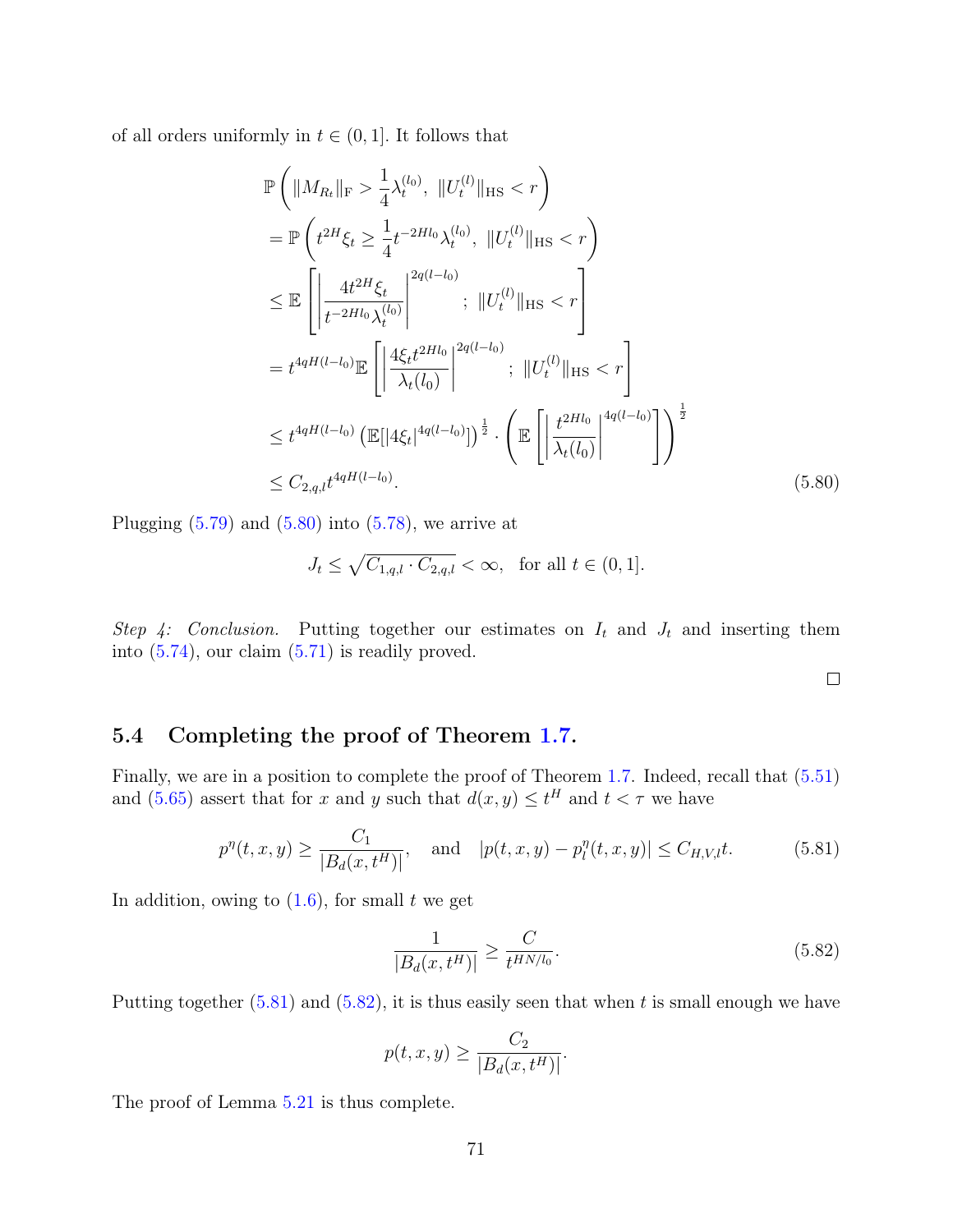# Appendix A A disintegration formula on Riemannian manifolds.

Since we are not aware of a specific reference in the literature, for completeness we include a proof of a general disintegration formula on Riemannian manifolds, which is used for Proposition [5.10.](#page-51-1)

Recall that, if V is an m-dimensional real inner product space, then for each  $0 \leqslant p \leqslant m$ , the p-th exterior power  $\Lambda^p V$  of V carries an inner product structure defined by

$$
\langle v_1 \wedge \cdots \wedge v_p, w_1 \wedge \cdots \wedge w_p \rangle_{\Lambda^p V} \triangleq \det \left( \langle v_i, w_j \rangle_{1 \leq i,j \leq p} \right).
$$

In particular, if M is a Riemannian manifold, then for each  $p$ , the space of differential  $p$ forms carries a canonical pointwise inner product structure induced from the Riemannian structure of M. A norm on differential  $p$ -forms is thus defined pointwisely on M.

Let N be an oriented n-dimensional Riemannian manifold. Suppose that  $F: M \triangleq \mathbb{R}^m \rightarrow$ N  $(m \geq n)$  is a non-degenerate  $C^{\infty}$ -map in the sense that  $(dF)_{p}$  is surjective everywhere. Then we know that for each  $q \in F(\mathbb{R}^m)$ ,  $F^{-1}(q)$  is a closed submanifold of  $\mathbb{R}^m$ , which carries a canonical Riemannian structure induced from  $\mathbb{R}^m$ . From differential topology we also know that  $F^{-1}(q)$  carries a natural orientation induced from the ones on  $\mathbb{R}^m$  and N. In particular, the volume form on  $F^{-1}(q)$  is well-defined for every q.

Now we have the following disintegration formula.

**Theorem A.1.** Let vol<sub>N</sub> be the volume form on N. Then for every  $\varphi \in C_c^{\infty}(\mathbb{R}^m)$ , we have

$$
\int_{\mathbb{R}^m} \varphi(x) dx = \int_{q \in N} \text{vol}_N(dq) \int_{x \in F^{-1}(q)} \frac{\varphi(x)}{\|F^* \text{vol}_N\|} \text{vol}_{F^{-1}(q)}(dx),\tag{A.1}
$$

where  $\mathrm{vol}_{F^{-1}(q)} \triangleq 0$  if  $F^{-1}(q) = \emptyset$ .

Proof. By a partition of unity argument, it suffices to prove the formula locally under coordinate charts on N. Fix  $p \in \mathbb{R}^m$  and  $q \triangleq F(p) \in N$ . Let  $(V; y^i)$  be a chart around q. Then the Jacobian matrix  $\frac{\partial y}{\partial x}$  has full rank (i.e. rank n) at p. Without loss of generality, we may assume that

$$
\frac{\partial y}{\partial x_1} \triangleq \left(\frac{\partial y^i}{\partial x^j}\right)_{1 \le i,j \le n}
$$

is non-degenerate, where we write  $x_1 = (x^1, \dots, x^n)$  and  $x_2 = (x^{n+1}, \dots, x^m)$ . Define a map  $\overline{F}$ :  $\mathbb{R}^m \to N \times \mathbb{R}^{m-n}$  by  $\overline{F}(x_1, x_2) \triangleq (F(x_1, x_2), x_2)$ . It follows that locally around p, we have

$$
\frac{\partial \overline{F}}{\partial x} = \begin{pmatrix} \frac{\partial y}{\partial x_1} & \frac{\partial y}{\partial x_2} \\ 0 & I_{m-n} \end{pmatrix}.
$$

In particular,  $\frac{\partial F}{\partial x}$  is non-denegerate at p. Therefore,  $\overline{F}$  defines a local diffeomorphism between  $p \in U$  and  $W = V' \times (a, b)$  for some  $U, V' \subseteq V$  and  $(a, b) \subseteq \mathbb{R}^{m-n}$ . We use  $(y, z) \in V' \times (a, b)$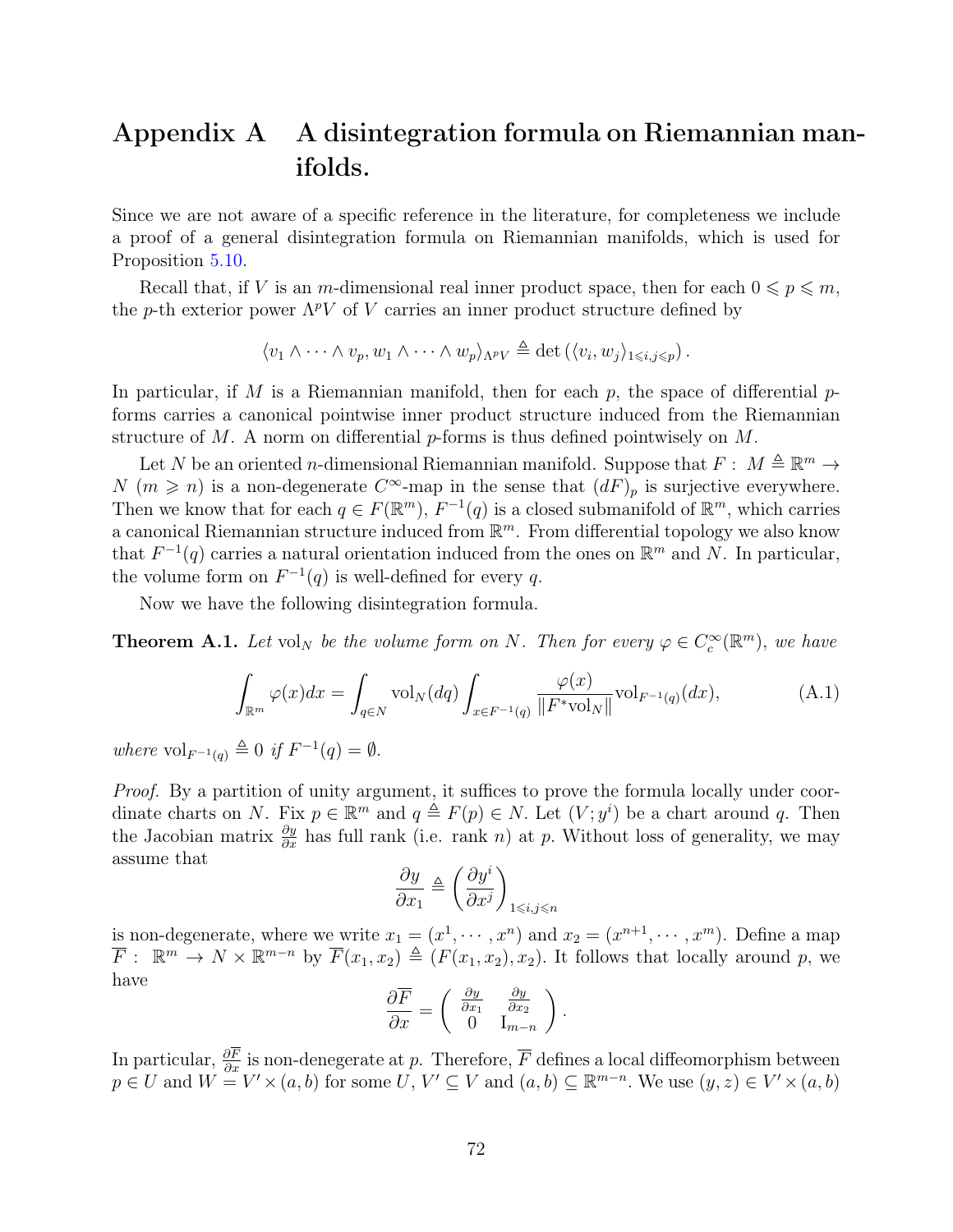to denote the new coordinates on  $U \subseteq \mathbb{R}^m$ . Note that every slice  $\{(y, z) \in W : y = y_0\}$  $(y_0 \in V')$  defines a parametrization of the fiber  $F^{-1}(y_0) \cap U$ .

By change of coordinates from  $x = (x_1, x_2)$  to  $(y, z)$ , we have

<span id="page-72-0"></span>
$$
dx = \frac{1}{\det\left(\frac{\partial \overline{F}}{\partial x}\right)} dy \wedge dz = \frac{1}{\det\left(\frac{\partial y}{\partial x_1}\right)} dy \wedge dz.
$$
 (A.2)

Since for each  $y \in V'$ ,  $z \in (a, b) \mapsto \overline{F}^{-1}(y, z) \in F^{-1}(y)$  defines of parametrization of the fiber  $F^{-1}(y) \cap U$ , we know that

$$
dz = \frac{\text{vol}_{F^{-1}(y)}}{\sqrt{\det\left( (\langle \partial_i z, \partial_j z \rangle)_{n+1 \le i,j \le m} \right)}}
$$

for each fixed  $y \in V'$ , where the inner product is defined by the induced Riemannian structure on  $F^{-1}(y)$ . But we know that  $\{\partial_i x : 1 \leq i \leq m\}$  is an orthonormal basis of  $T_x \mathbb{R}^m$  for every x. Therefore,

$$
\langle \partial_i z, \partial_j z \rangle = \sum_{\alpha, \beta = 1}^m \frac{\partial x^{\alpha}}{\partial z^i} \frac{\partial x^{\beta}}{\partial z^j} \langle \partial_{\alpha} x, \partial_{\beta} x \rangle
$$

$$
= \sum_{\alpha = 1}^m \frac{\partial x^{\alpha}}{\partial z^i} \frac{\partial x^{\alpha}}{\partial z^j}.
$$

It follows that

$$
\left(\langle \partial_i z, \partial_j z \rangle\right)_{n+1 \leq i,j \leq m} = \left(\frac{\partial x}{\partial z}\right)^* \cdot \frac{\partial x}{\partial z}.
$$

On the other hand, we know that

$$
\begin{pmatrix}\n\frac{\partial x_1}{\partial y} & \frac{\partial x_1}{\partial z} \\
\frac{\partial x_2}{\partial y} & \frac{\partial x_2}{\partial z}\n\end{pmatrix} \cdot \begin{pmatrix}\n\frac{\partial y}{\partial x_1} & \frac{\partial y}{\partial x_2} \\
0 & I_{m-n}\n\end{pmatrix} = I_m.
$$

By comparing components, we get

$$
\begin{cases}\n\frac{\partial x_1}{\partial y} = \left(\frac{\partial y}{\partial x_1}\right)^{-1}, \n\frac{\partial x_1}{\partial z} = -\left(\frac{\partial y}{\partial x_1}\right)^{-1} \cdot \frac{\partial y}{\partial x_2}, \n\frac{\partial x_2}{\partial y} = 0, \n\frac{\partial x_2}{\partial z} = I_{m-n}.\n\end{cases}
$$

Therefore,

$$
\frac{\partial x}{\partial z} = \begin{pmatrix} -\left(\frac{\partial y}{\partial x_1}\right)^{-1} \cdot \frac{\partial y}{\partial x_2} \\ I_{m-n} \end{pmatrix},
$$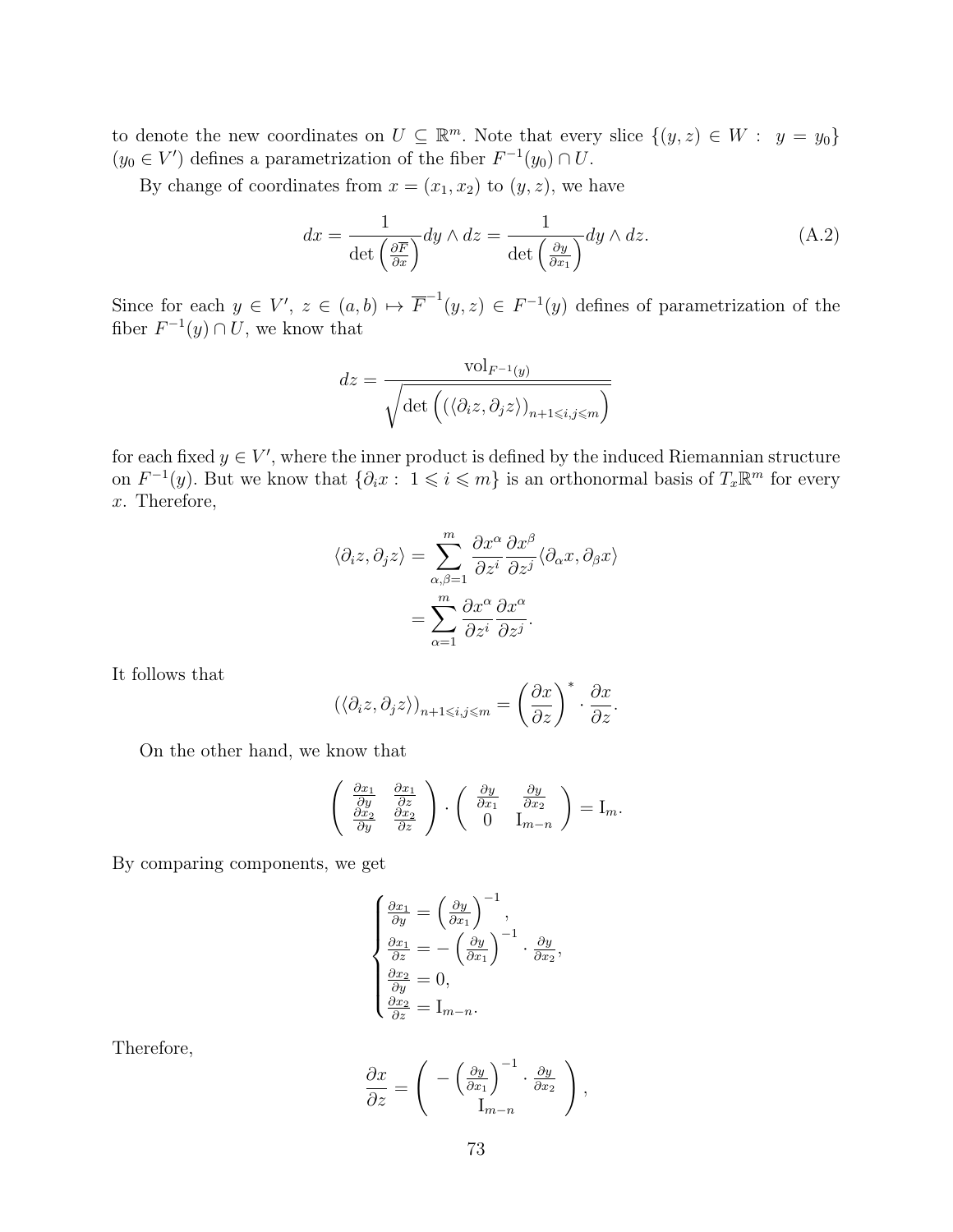and

$$
\det \left( (\langle \partial_i z, \partial_j z \rangle)_{n+1 \le i,j \le m} \right) = \left( -\left( \frac{\partial y}{\partial x_2} \right)^* \left( \frac{\partial y}{\partial x_1} \right)^{*-1} \mathbf{I}_{m-n} \right) \cdot \left( -\left( \frac{\partial y}{\partial x_1} \right)^{-1} \cdot \frac{\partial y}{\partial x_2} \right)
$$

$$
= \det \left( \left( \frac{\partial y}{\partial x_2} \right)^* \left( \frac{\partial y}{\partial x_1} \right)^{*-1} \left( \frac{\partial y}{\partial x_1} \right)^{-1} \frac{\partial y}{\partial x_2} + \mathbf{I}_{m-n} \right)
$$

$$
= \det \left( \left( \frac{\partial y}{\partial x_1} \right)^{*-1} \left( \frac{\partial y}{\partial x_1} \right)^{-1} \frac{\partial y}{\partial x_2} \left( \frac{\partial y}{\partial x_2} \right)^{*} + \mathbf{I}_n \right),
$$

where in the last equality we have used Sylvester's determinant identity (i.e.  $det(I_m + AB)$ )  $\det(I_n + BA)$  if  $A, B$  are  $m \times n$  and  $n \times m$  matrices respectively).

Consequently, according to [\(A.2\)](#page-72-0), we get

$$
dx = \frac{1}{\det\left(\frac{\partial y}{\partial x_1}\right) \cdot \sqrt{\det\left(\left(\langle \partial_i z, \partial_j z\rangle\right)_{n+1\leq i,j\leq m}\right)}} dy \wedge \text{vol}_{F^{-1}(y)}
$$
\n
$$
= \frac{1}{\sqrt{\det\left(\frac{\partial y}{\partial x_1}\left(\frac{\partial y}{\partial x_1}\right)^*\right) \cdot \det\left(\left(\frac{\partial y}{\partial x_1}\right)^{*-1}\left(\frac{\partial y}{\partial x_1}\right)^{-1}\frac{\partial y}{\partial x_2}\left(\frac{\partial y}{\partial x_2}\right)^{*} + I_n\right)}} dy \wedge \text{vol}_{F^{-1}(y)}
$$
\n
$$
= \frac{1}{\sqrt{\det\left(\frac{\partial y}{\partial x_1}\left(\frac{\partial y}{\partial x_1}\right)^* + \frac{\partial y}{\partial x_2}\left(\frac{\partial y}{\partial x_2}\right)^{*}\right)}} dy \wedge \text{vol}_{F^{-1}(y)}
$$
\n
$$
= \frac{1}{\sqrt{\det\left(\frac{\partial y}{\partial x}\left(\frac{\partial y}{\partial x}\right)^{*}\right)}} dy \wedge \text{vol}_{F^{-1}(y)}.
$$

But we also know that

$$
||F^*dy|| = \sqrt{\langle dy^1 \wedge \cdots \wedge dy^n, dy^1 \wedge \cdots \wedge dy^n \rangle}
$$
  
=  $\sqrt{\det \left( (\langle dy^i, dy^j \rangle)_{1 \le i, j \le n} \right)}$   
=  $\sqrt{\det \left( \frac{dy}{dx} \left( \frac{dy}{dx} \right)^* \right)}.$ 

Therefore, we arrive at

$$
dx = \frac{1}{\|F^*dy\|} dy \wedge \text{vol}_{F^{-1}(y)}
$$

$$
= \frac{1}{\|F^*\text{vol}_N\|} \text{vol}_N \wedge \text{vol}_{F^{-1}(y)}
$$

on  $U$ , where in the last equality we have used the fact that  $F^*$  is a linear map.

Now the proof of the theorem is complete.

 $\Box$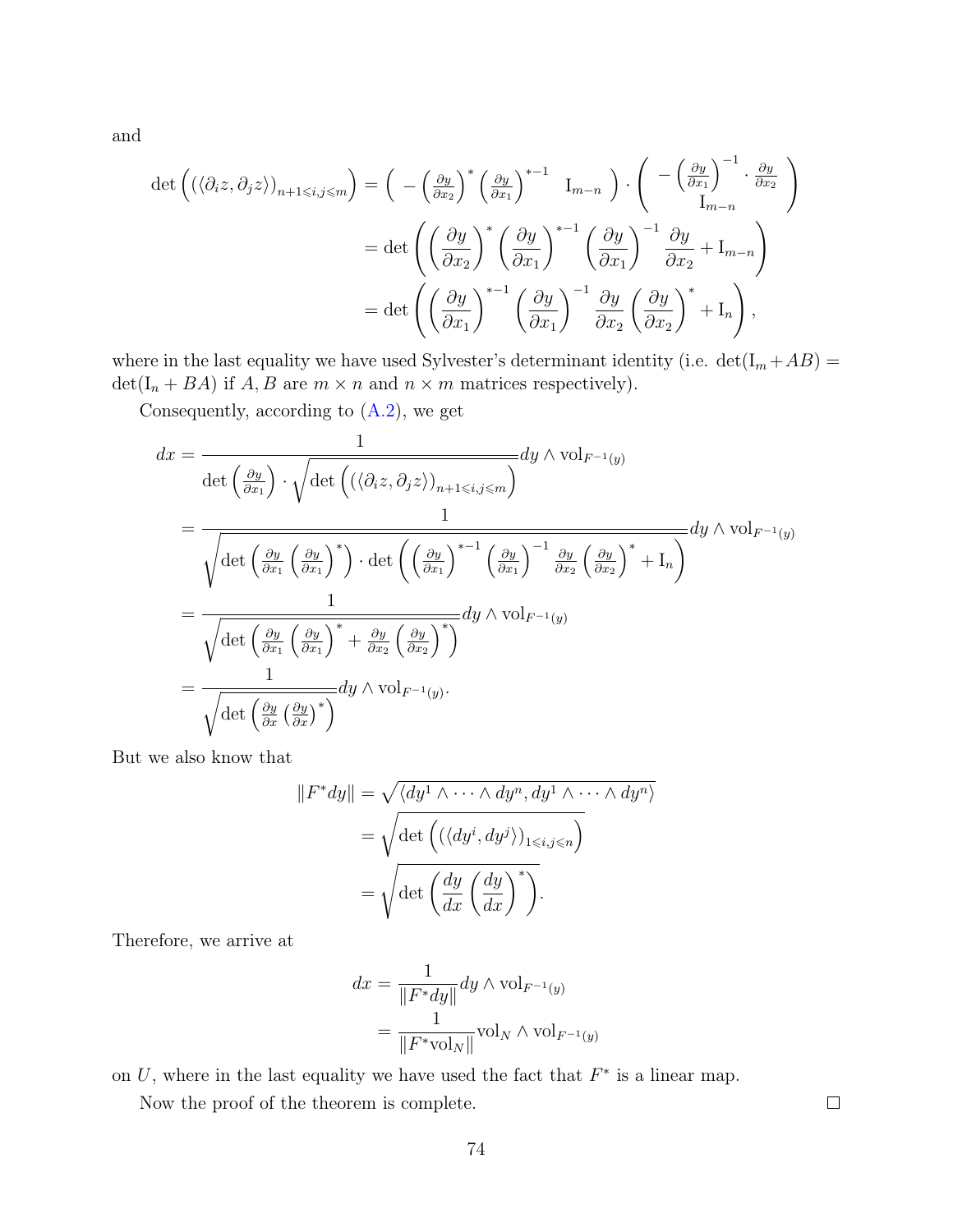*Remark* A.2. Note that the disintegration formula  $(A.1)$  is intrinsic, i.e. it does not depend on coordinates over  $N$ . However, the formula is not true when  $M$  is not flat. Indeed, the left hand side of the formula depends on the entire Riemannian structure of M since the volume form is defined in terms of the Riemannian metric on M. However, the right hand side of the formula depends only on the Riemannian structure of  $N$  and of those fibers. In general, the volume form on  $M$  cannot be recovered intrinsically from the geometry of  $N$  and the geometry of those fibers.

A particularly useful case of the disintegration formula is when  $N = \mathbb{R}^n$ . In this case, the formula reads

$$
\int_{\mathbb{R}^m} \varphi(x) dx = \int_{y \in \mathbb{R}^m} dy \int_{F^{-1}(y)} \frac{\varphi(x)}{\sqrt{\det \left(\frac{\partial y}{\partial x} \cdot \left(\frac{\partial y}{\partial x}\right)^*\right)}} \text{vol}_{F^{-1}(y)}(dx).
$$

## References

- [1] F. Baudoin, Q. Feng and C. Ouyang, Density of the signature process of fBM, preprint, arXiv:1904.09384, 2019.
- [2] F. Baudoin and M. Hairer, A version of Hörmander's theorem for the fractional Brownian motion, Probab. Theory Related Fields 139 (3-4) (2007) 373–395.
- [3] F. Baudoin, E. Nualart, C. Ouyang and S. Tindel, On probability laws of solutions to differential systems driven by a fractional Brownian motion, Ann. Probab. 44 (4) (2016) 2554–2590.
- [4] F. Baudoin, C. Ouyang and X. Zhang, Varadhan estimates for rough differential equations driven by fractional Brownian motions, Stochastic Process. Appl. 125 (2015) 634– 652.
- [5] F. Baudoin, C. Ouyang and X. Zhang, Smoothing effect of rough differential equations driven by fractional Brownian motions, Ann. Inst. H. Poincaré Probab. Statist. 52 (1) (2016) 412–428.
- [6] T. Cass and P. Friz, Densities for rough differential equations under Hörmander condition, Ann. of Math. 171 (3) (2010) 2115–2141.
- [7] T. Cass, M. Hairer, C. Litterer and S. Tindel, Smoothness of the density for solutions to Gaussian rough differential equations, Ann. Probab. 43 (1) (2015) 188–239.
- [8] L. Coutin, Z. Qian, Stochastic analysis, rough path analysis and fractional Brownian motions. Probab. Theory Related Fields 122 (2002), no. 1, 108–140.
- [9] A. M. Davie, Differential Equations Driven by Rough Paths: An Approach via Discrete Approximation. Applied Mathematics Research Express. AMRX, 2 (2007).